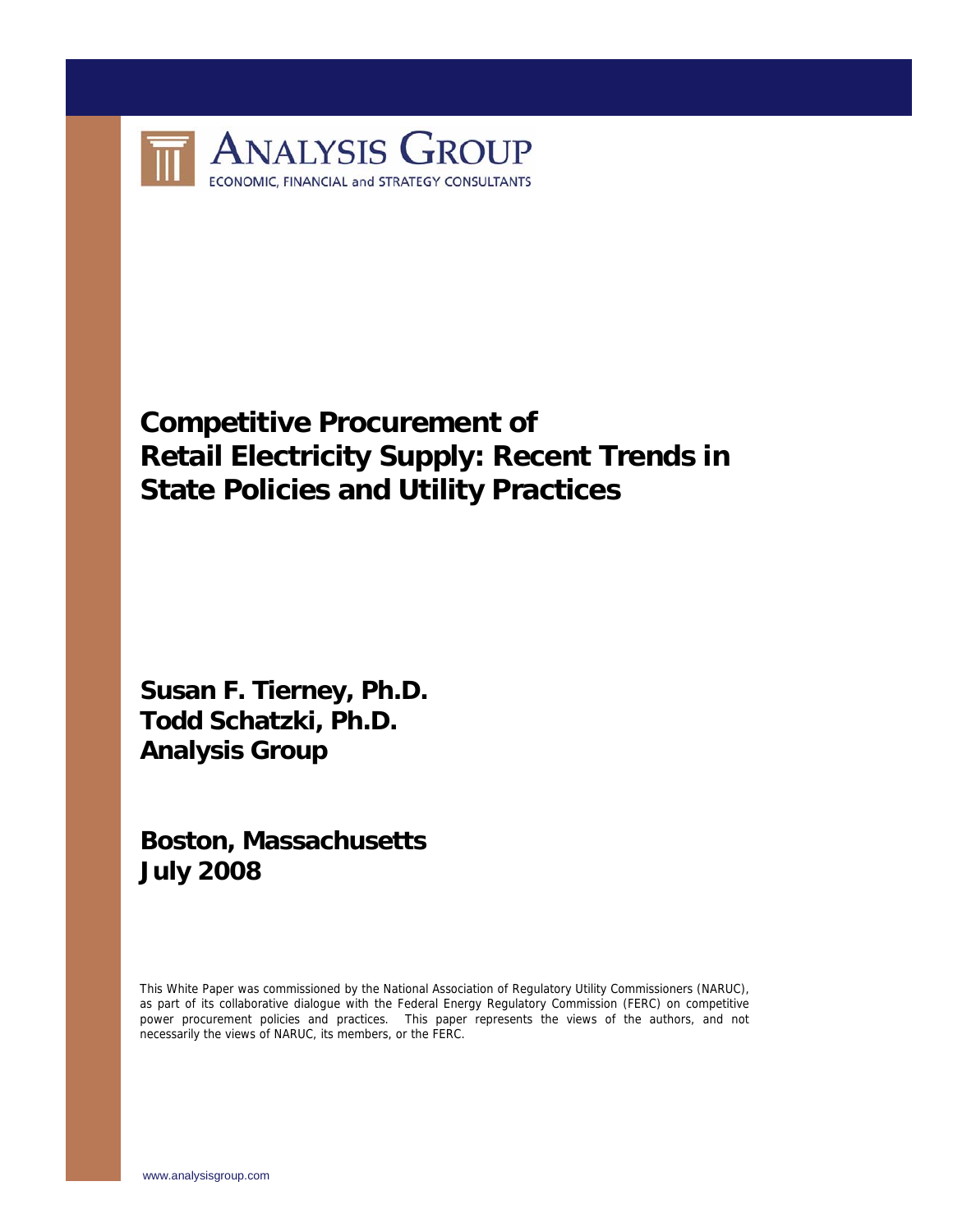# **COMPETITIVE PROCUREMENT OF RETAIL ELECTRICITY SUPPLY: RECENT TRENDS IN STATE POLICIES AND UTILITY PRACTICES**

Over the past two decades, electric distribution utilities<sup>[1](#page-1-0)</sup> have increasingly relied on competitive procurements as a means to obtain power supply for their retail customers. In many states, regulators now rely on such procurements as an important tool to help ensure that utilities provide cost-effective retail services. Today, more than 40 percent of U.S. states (or jurisdictions)<sup>[2](#page-1-1)</sup> have formal regulations or guidance that requires or encourages utilities to use competitive processes. Although the use of competitive procurements to obtain supply for retail customers is not new, many of the requirements affecting when and how competitive procurements are to be used have either been newly enacted or substantively revised in recent years.

With this growing attention on the design and use of competitive procurements, the National Association of Regulatory Utility Commissioners ("NARUC"), in collaboration with the Federal Energy Regulatory Commission ("FERC"), asked Analysis Group to study state and utility policies and practices for competitive procurement of retail electric supply. Focusing on states that have formally adopted policies or guidelines for competitive procurements, we have collected information on current procurement approaches and practices. We have developed criteria for evaluating procurements, reviewed various procurement methods, and identified recent trends in state policies and utility practices. In this paper, we describe "lessons learned" and – where possible – best practices for designing and implementing competitive procurements in different regulatory contexts and industry settings.

Competitive procurements can provide utilities with a way of obtaining electricity supply that has the "best" fit to customers' needs at the "best" possible terms. In principle, competitive procurements accomplish this goal by requiring market participants to compete for the opportunity to provide these services. However, for competitive procurements to fulfill their promise, they must be designed and implemented in a manner that fosters competition among market participants, including potentially the regulated utility and its affiliated companies. To achieve robust competition, procurements should aim to meet certain criteria:

<span id="page-1-1"></span><sup>&</sup>lt;sup>2</sup> States with formal rules or guidance include Arizona, California, Colorado, Connecticut, Delaware, the District of Columbia, Florida, Illinois, Maine, Maryland, Massachusetts, Montana, New Jersey, New York, Ohio, Oklahoma, Oregon, Pennsylvania, Utah, and Washington. Some other states, such as North Carolina, have less-formal policies and/or have case precedent directing utilities to have tested the market if they propose to build a new generating facility.



<span id="page-1-0"></span><sup>&</sup>lt;sup>1</sup> In our report, we use the phrase "utilities" to describe the distribution utility in its role of assuring adequate supplies for retail electricity customers.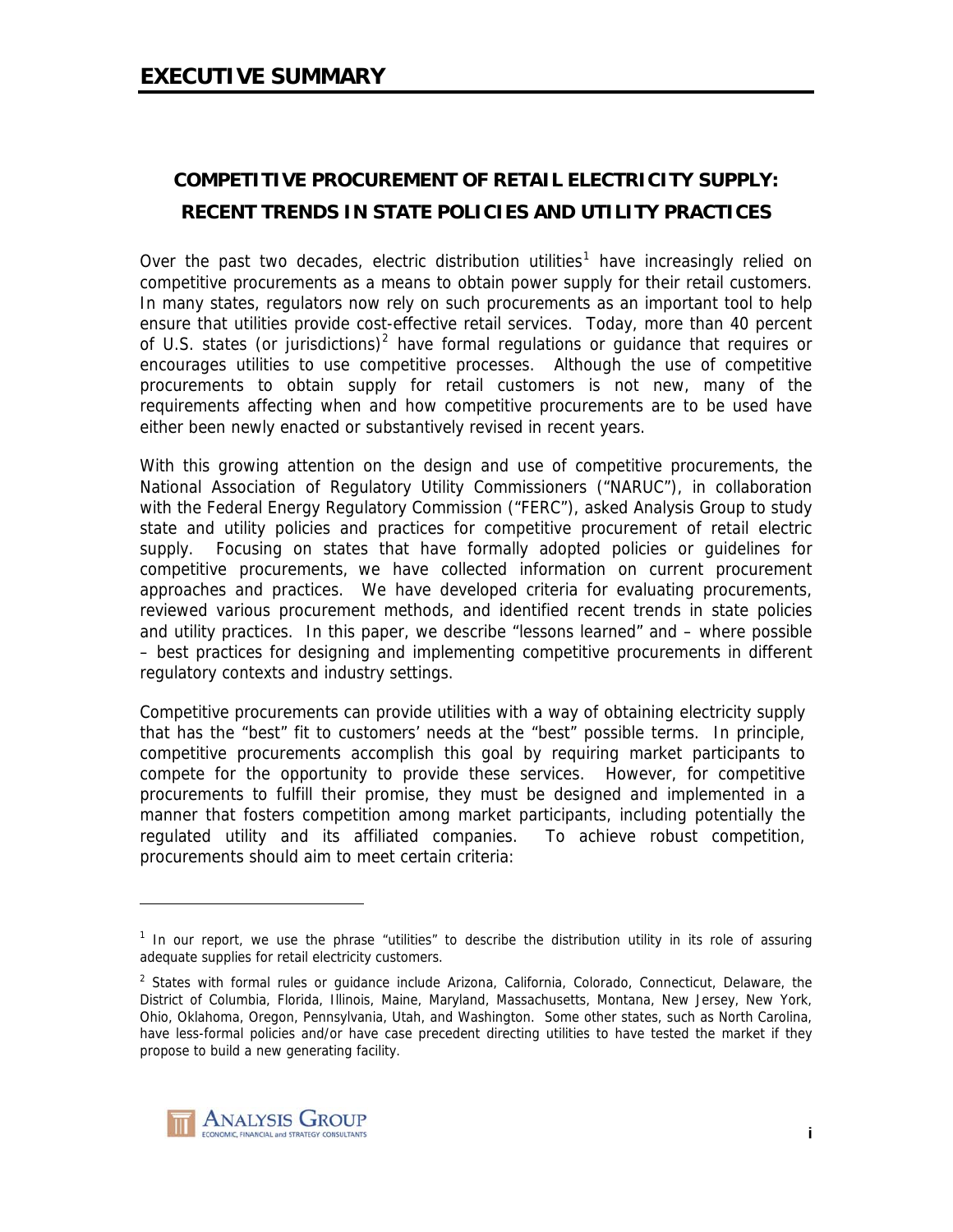- **The procurement process should be fair and objective.** A fair and objective process can avoid intended or unintended biases that may prevent selection of the "best" alternatives. The integrity of such a process encourages the participation of third-party suppliers by providing them with confidence that their offers will be fairly considered on their merits. To achieve this goal, procurements must include appropriate safeguards to prevent undue preferential treatment of any offers, to ensure that procurements are implemented as designed, and to ensure that unforeseen circumstances are addressed in manner that is fair and fundamentally consistent with the competitive intent of the process.
- **The procurement should be designed to encourage robust competitive offerings and creative proposals from market participants.** To encourage a competitive response, market participants need to have: (1) confidence that their offers will be considered fairly and objectively; (2) assurance that their confidential information will be reasonably protected; and (3) access to adequate information about bidder requirements, product specifications, model contract terms, evaluation procedures, and other factors that would affect the resources they choose to offer.
- **The procurement should select winning offers based on appropriate evaluation of all relevant price and non-price factors.** Selecting the "best" offer(s) requires first identifying appropriate evaluation criteria and then evaluating the offers objectively against them. Designing an effective evaluation process is inherently challenging when such evaluations require comparisons of an array of price and non-price factors. In particular, many of these non-price factors are quite complex to quantify and/or qualitative in nature. By contrast, procuring products that meet standardized specifications (such as full requirements service for standard-offer-service customers in states with retail choice) greatly simplifies the evaluation process by allowing for the selection of winning offers based on price terms alone.
- **The procurement should be conducted in an efficient and timely manner.** Procurements should avoid unnecessary administrative costs that may discourage market participants, create transaction costs that produce price premiums in supplier offers, and ultimately impose greater costs on ratepayers.
- **When using a competitive procurement process, regulators should align their own procedures and actions to support the development of a competitive response.** Regulators' own actions can positively – and in some cases, negatively – affect the integrity of a competitive procurement process. Positive signals can arise, for example, by doing what is legally possible to protect the confidentiality of commercially sensitive information submitted through supply offers, by conducting regulatory reviews in a time frame that supports the "best" price terms in offers, and enforcing elements of the procurement design that enhance the overall fairness and objectivity of the process and the integrity of the procurement results.

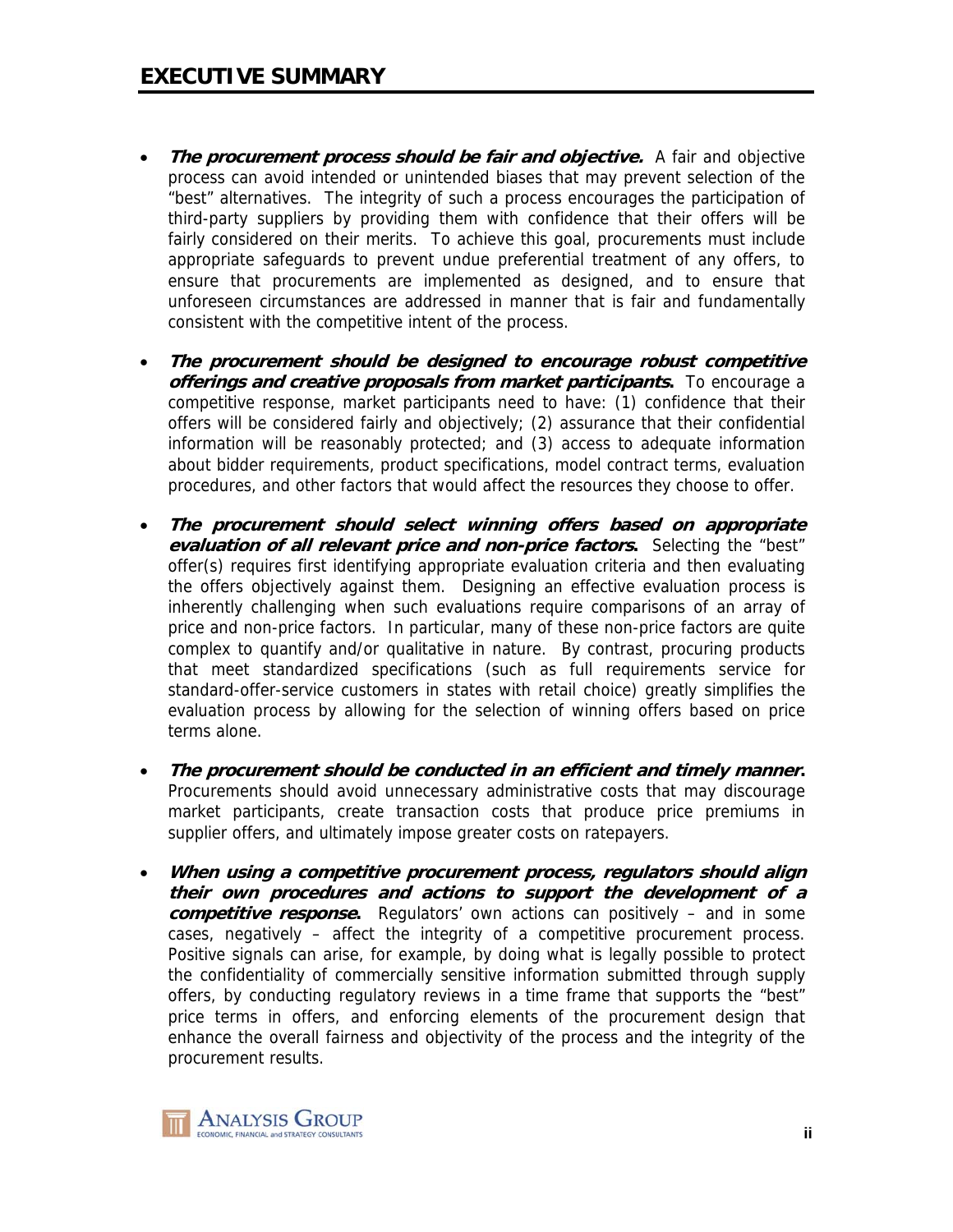In practice, the challenges to designing procurements that meet these criteria depend greatly upon the nature of the products being procured. As described in Table 1 and explained more fully in this report, some states and utilities use competitive procurements to obtain new sources of supply to add to the utility's existing portfolio, while others use them to obtain all supply for retail customers. This basic difference has quite distinct implications for the design and implementation of competitive procurement processes.

| Table 1                                                                                                   |                        |                                                                                                                                                                                                                                                                                                                                    |                                                      |                                 |
|-----------------------------------------------------------------------------------------------------------|------------------------|------------------------------------------------------------------------------------------------------------------------------------------------------------------------------------------------------------------------------------------------------------------------------------------------------------------------------------|------------------------------------------------------|---------------------------------|
| Frameworks for Procurement of Electricity Supply for Retail Customers                                     |                        |                                                                                                                                                                                                                                                                                                                                    |                                                      |                                 |
| <b>Divestiture</b><br><b>Electric</b><br>of Power<br><b>Industry</b><br><b>Structure</b><br><b>Plants</b> |                        | Procurement Framework /<br><b>Product Solicited</b>                                                                                                                                                                                                                                                                                | <b>Supply</b><br><b>Portfolio</b><br>Management      | <b>State</b><br><b>Examples</b> |
| Traditional                                                                                               | None                   | Incremental Supply - typically for<br>resources from a specific power plant<br>obtained through requests for proposals<br>("RFPs")                                                                                                                                                                                                 | Utility                                              | CO, GA,<br>LA, OK               |
| Restructured.<br>None or<br>No Retail<br>Partial<br>Choice                                                |                        | Incremental Supply (via RFP)                                                                                                                                                                                                                                                                                                       | Utility                                              | CA, MT                          |
|                                                                                                           |                        | Full Requirements Service ("FRS") (via<br>auctions or RFPs) to provide retail<br>supply for basic service customers                                                                                                                                                                                                                | Market                                               | MA, MD,<br>ME, NJ               |
| Restructured.<br>with Retail<br>Choice                                                                    | Full<br>(or near full) | <b>Hybrid FRS Frameworks:</b><br>Long-term contracts (with FRS<br>procurement)<br>Utility ownership of generation, with<br>$\bullet$<br>some degree of portfolio<br>management by the utility<br>Public power authority<br>$\bullet$<br>Specialized procurements (e.g.,<br>$\bullet$<br>renewables or renewable energy<br>credits) | Variously<br>Assigned to<br>Market and<br>to Utility | CT, DE,<br>IL, OH, PA           |

In states with a more traditional industry structure in which the utility fulfills its service obligations for all retail electricity customers, the utility is responsible for adding new, or "incremental," resources as needed to the utility's existing portfolio of generating assets, purchased power and demand-side resources. Many states with this traditional structure have chosen to issue rules or other policy guidelines that specify when and how utilities should undertake competitive procurements for acquiring incremental resources. These states include Arizona, California, Colorado, Florida, Louisiana, Montana, Oklahoma, Oregon, Utah, and Washington.

Regulators in these traditionally regulated states face a complex array of important issues in the design of effective procurements. Table 2 (at the end of the Executive Summary) lists a series of important topics that regulators must consider when guiding utilities' use of procurements and their overall design ("architecture") and

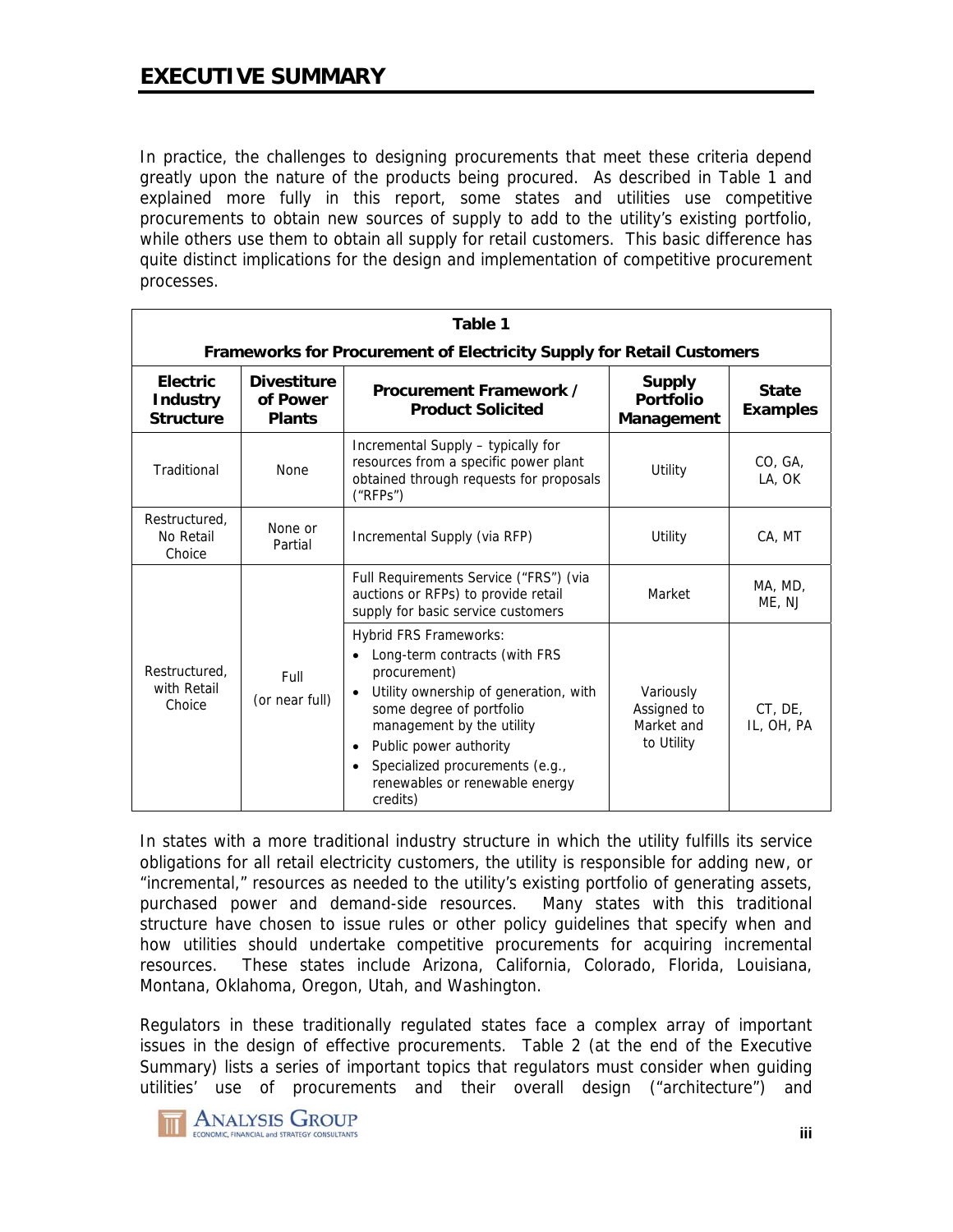implementation. This list is long, and the choices often involve important tradeoffs, as described in greater detail in this report. Table 3 (also at the end of the Executive Summary) looks at these same issues through a somewhat different lens by identifying a series of key questions for regulators to bear in mind as they consider whether and how competitive procurements are to be used by utilities in identifying incremental supplies for retail customers.

The first key issue for incremental resource procurements is the design of safeguards to prevent potential improper self-dealing by the utility.<sup>[3](#page-4-0)</sup> Because the utility may financially benefit from the selection of its own self-build offer or a proposal from an affiliate, safeguards are necessary to ensure that the process is not improperly tilted toward the selection of such offers. As the report describes, a variety of means are available to provide such safeguards, including:

- Involvement on a third-party independent monitor ("IM") and/or independent evaluator;
- Measures to increase the transparency of the procurement process to market participants and the public;
- Providing potential bidders with detailed information needed to prepare competitive bids;
- Utility codes of conduct<sup>[4](#page-4-1)</sup> to prohibit improper sharing of information that is valuable to utility affiliates in their construction of procurement offers and/or their competitiveness in other electricity markets; and

<span id="page-4-1"></span><sup>&</sup>lt;sup>4</sup> In this report, when we use "codes of conduct," we are referring to state policies that guide the character of permissible and impermissible interactions among different staff and divisions of enterprises that include utility companies. We recognize that the FERC has adopted and is considering changes to its own Standards of Conduct for Transmission Providers (see, e.g., 122 FERC ¶ 61,263, Standards of Conduct for Transmission Providers Docket No. RM07-1-000, Notice of Proposed Rulemaking, March 21, 2008).



<span id="page-4-0"></span> $3$  By using the phrase, "improper self-dealing," we intend to recognize that many states that require or encourage competitive procurements for incremental supply also require – indirectly or directly – that the utility also participate in the process as one of the entities making a supply proposal. This inherently places a utility in the position of being a "competitor" as well as the entity that evaluates and selects the winning proposal. We are characterizing this situation as "proper self-dealing," in the sense that the utility has these two responsibilities, and may, through a fair and objective evaluation, select its own proposal as the winning proposal. By contrast, we use the phrase "improper self-dealing" to indicate situations where the utility acts so as to structure the procurement design, the product to be procured, and the actual evaluation and selection of the winning resource in ways that unduly favor its own proposal or any proposal offered by an affiliate.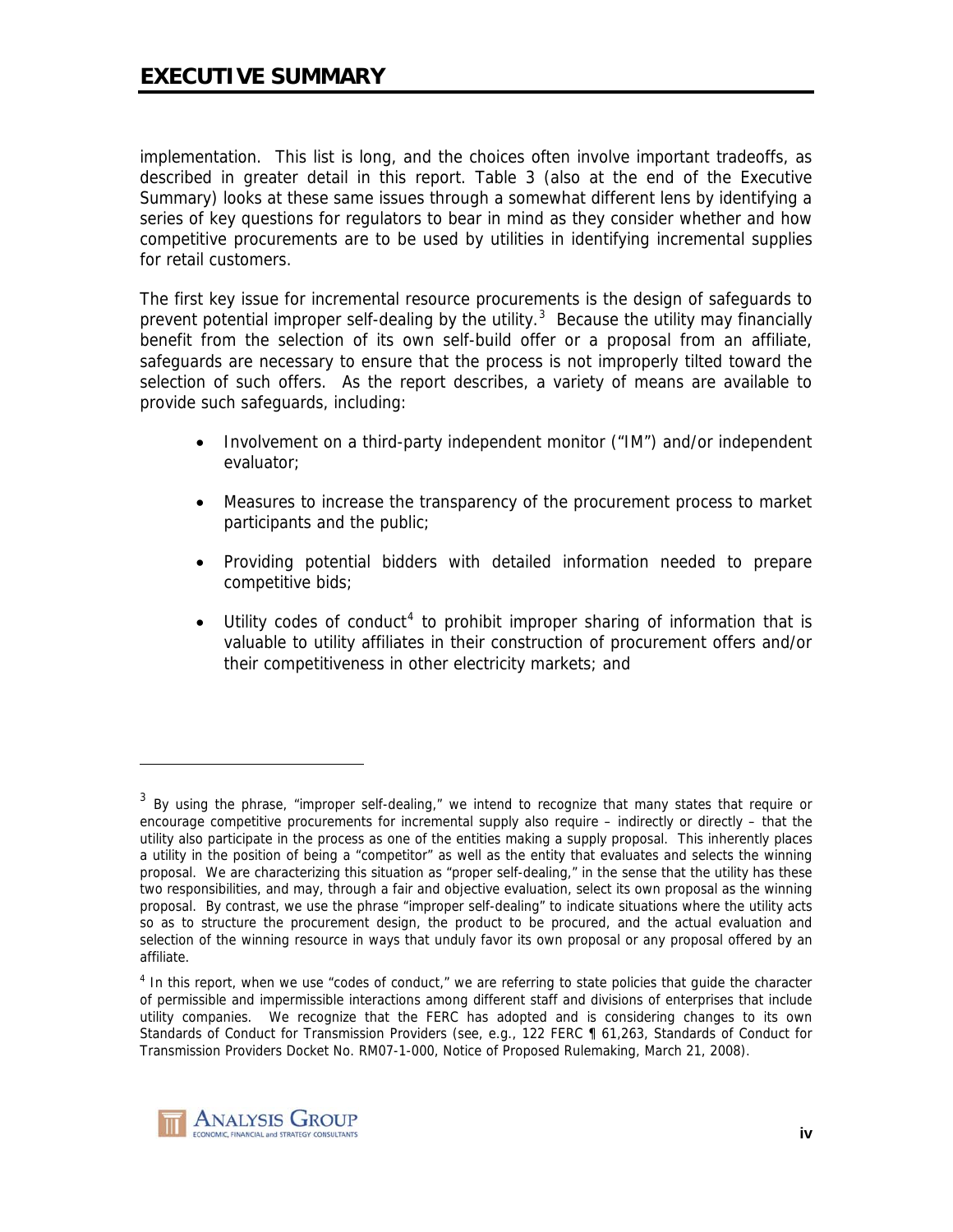• Careful disclosure and review of how "non-price" factors are considered and evaluated by the utility in weighing offers from third parties against self-build proposals or affiliate offers. (See further discussion, below.)

The second key issue is the appropriate evaluation of price and non-price criteria. Price criteria typically involve the proposed direct payments for any energy, capacity, environmental credits, or other attributes provided by a resource under contract to the utility. Non-price criteria include the many factors that may also affect how much energy, capacity and other attributes would eventually be supplied by different resources, and their impact on other aspects of the utility's system. Non-price factors can include such things as transmission facility impacts, fuel preferences, location preferences, power plant performance requirements, project development milestones, re-dispatch implications on other resources, credit considerations, utility balance sheet impacts, and the distribution of financial and development risks between the utility and the power provider, and/or the utility and its ratepayers.

Even when a utility does not have an affiliate offer or a self-build proposal in the mix, these non-price factors create unique challenges for evaluating offers. They often introduce complex modeling requirements and the need to weigh factors that may not lend themselves to neat quantitative metrics. Because of these inherent difficulties, use of non-price criteria requires careful regulatory oversight, particularly where the utility has – or perceives it has – a financial interest that varies depending on the outcome of the evaluation process. This oversight is facilitated in such cases through the active involvement of an IM and through other regulatory policies that alter utility incentives (such as commitment to address debt equivalency in rate case proceedings or other mechanisms).

The third issue for procurement of incremental resources is how to structure regulatory policies and practices to promote desirable and competitive supply offers in ways that also fulfill and align with other important regulatory obligations. Commissions may have discretion to decide how and when to review different parts of competitive procurements. Among the things they may directly review and approve are: the type, amount, and timing of resources to be solicited; the RFP documents (including model contracts); and evaluation criteria (including evaluation methods, data and assumptions, credit requirements, and weights among price and non-price criteria). Commissions often have to decide when to examine such things – that is, before the RFP is issued, or after the bids have been received and evaluated by the utility. Providing and clearly demonstrating regulatory support for the approaches being used in the utility's solicitations will help inspire a competitive response. So will early regulatory actions that signal that the Commission will endorse cost-recovery for the outcomes of competitive procurements designed and implemented fairly and objectively by the utility. These signals will reduce market and regulatory uncertainty faced by both utilities and thirdparty suppliers and will contribute positively to more competitive and less costly incremental supplies for rate payers.

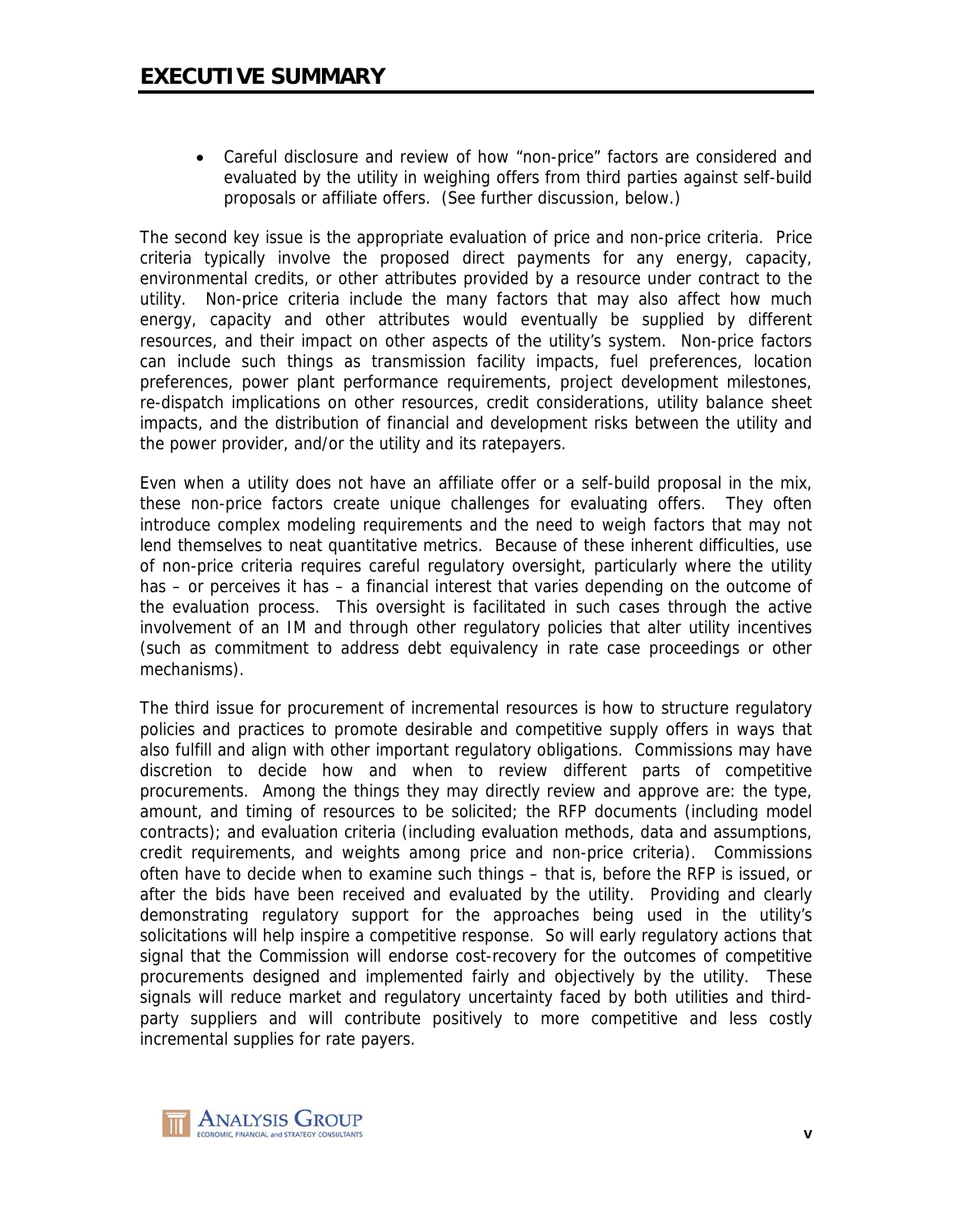Procurements for all-requirements service introduce different issues and challenges from those described above. In many of the states with retail choice and where distribution utilities now own or control few generation assets (as a result of industry restructuring in the past decade), the utility must obtain needed generation supply for those basic service customers entitled to buy bundled supply from their local utility. In many of these states, the distribution utility uses a competitive procurement process to obtain supply for full-requirements service ("FRS") customers. FRS supply is typically a standardized product and generally includes energy, capacity, ancillary services, and other electricity services needed to meet a slice of the needs of basic service customers as their demand rises and falls over the seasons of the year and the time of day, and as the number of basic service customers changes over time.

States in which utilities have used competitive procurements to elicit offers for FRS supply at some point over the past few years include Connecticut, Delaware, Illinois, Maine, Maryland, Massachusetts, New Jersey, New York, Ohio, and Pennsylvania.

Competitive procurements of FRS supply typically call for offers for the same standardized electricity product (e.g., FRS supply for residential customers). Winners can be selected solely based on the price of their offers. While the technical details of the procurements may require careful design to elicit an efficient and objective result, the "price-only" design greatly reduces other evaluation and regulatory challenges. The elimination of non-price criteria in selecting offers also reduces opportunities for improper self-dealing, which in turn greatly reduces the need to carefully design some other safeguards to protect against such problems.

States using FRS procurements nonetheless face other important challenges. In recent years, for example, regulators in some states have focused efforts on structuring the sequence of procurements to smooth out the effect of potentially volatile prices on rates charged to basic service customers. Most recently, policy makers in some states (e.g., Connecticut, Illinois, and Ohio) are beginning to shift away from sole reliance on FRS procurements, and are developing and considering "hybrid" FRS frameworks that expand or alter the utility's (or other institution's) role in providing supply for retail customers (see Table 1).

Our research indicates that there is now considerable experience in *designing* competitive procurements, although actual experience with procurement *implementation* is somewhat more limited. This is still a "work in progress." Many states are finding competitive procurements to be an essential tool for obtaining electricity supply that nonetheless introduces significant implementation challenges. The ways in which regulators and utilities address the fundamental issues and important details are critical to their success. This report aims to assist regulators in learning from the practical experience of others in using markets to procure electricity supply to help assure just and reasonable rates for retail electricity consumers.

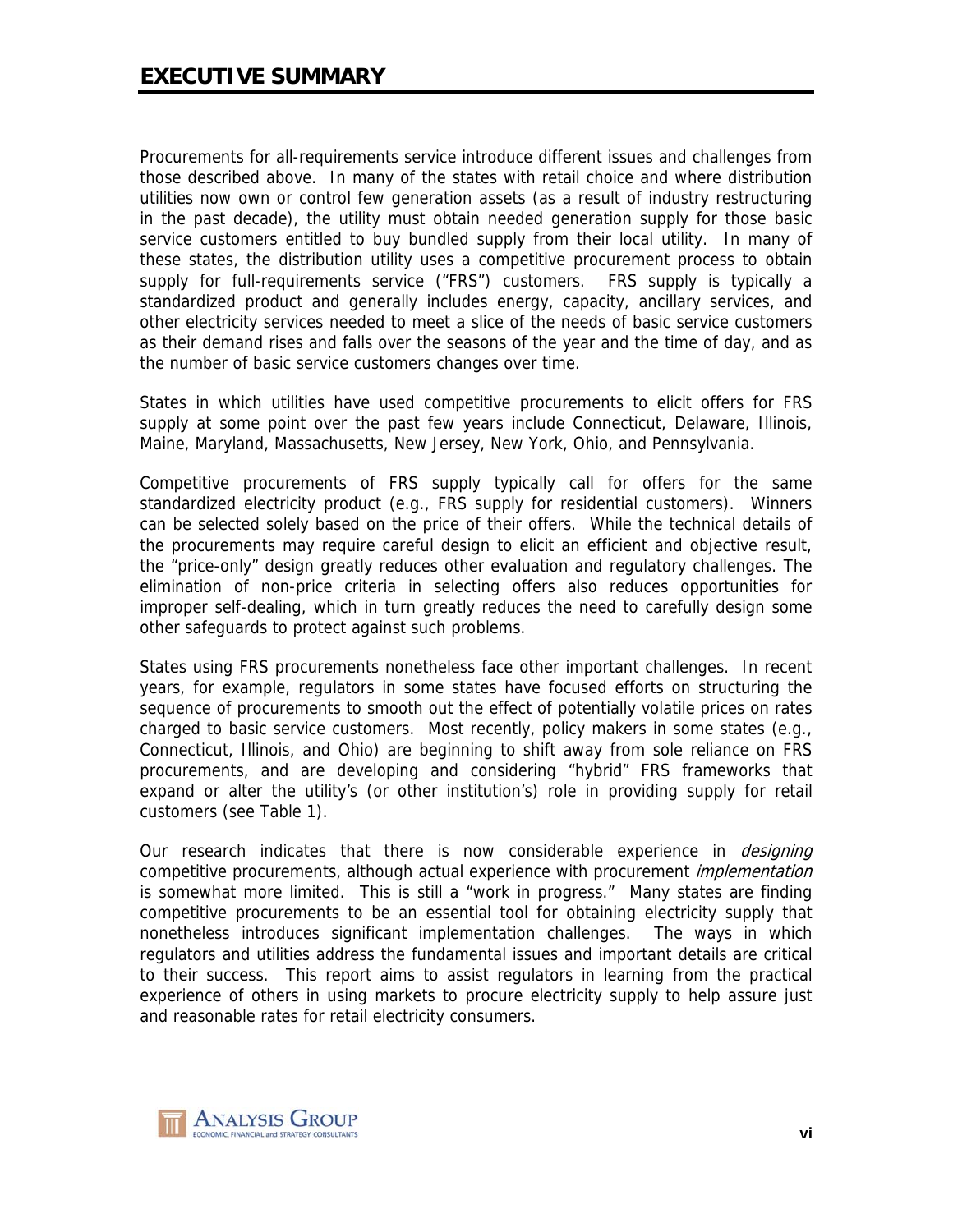# **EXECUTIVE SUMMARY**

| Table 2                                                                               |                                                                                                                                                                                                                                                                                                                                                                                                                            |  |  |
|---------------------------------------------------------------------------------------|----------------------------------------------------------------------------------------------------------------------------------------------------------------------------------------------------------------------------------------------------------------------------------------------------------------------------------------------------------------------------------------------------------------------------|--|--|
| <b>Critical Issues in Designing Competitive Procurements for Incremental Supplies</b> |                                                                                                                                                                                                                                                                                                                                                                                                                            |  |  |
| <b>Commission Choices</b>                                                             | <b>Additional Considerations</b>                                                                                                                                                                                                                                                                                                                                                                                           |  |  |
|                                                                                       |                                                                                                                                                                                                                                                                                                                                                                                                                            |  |  |
| <b>Procurement Process Architecture</b>                                               |                                                                                                                                                                                                                                                                                                                                                                                                                            |  |  |
| Form of the<br>commission's policy:                                                   | What form and in what level of detail will the Commission's policy take: e.g.,<br>Regulations? Informal guidelines? Decisions in response to utility proposals?                                                                                                                                                                                                                                                            |  |  |
| Role of an integrated<br>resource plan ("IRP"):                                       | What role will an IRP play in determining the timing, amount and type of resources to<br>be procured through a competitive solicitation?                                                                                                                                                                                                                                                                                   |  |  |
| Product definition:                                                                   | What is the product being procured? Will it be broadly or narrowly defined? Will<br>demand-side offers be considered? How will any policy preferences for particular types<br>of resources (e.g., renewables) be established and implemented?                                                                                                                                                                              |  |  |
| Procurement<br>procedures:                                                            | What requirements will be put in place: e.g., for requests for proposals ("RFPs"),<br>auctions, negotiations, and other design details?                                                                                                                                                                                                                                                                                    |  |  |
| Involvement of an<br>independent monitor:                                             | Under what circumstances will an independent monitor or evaluator be required? Who<br>chooses it? What actions and responsibilities does it undertake?                                                                                                                                                                                                                                                                     |  |  |
| Commission staff's role:                                                              | Will the staff directly oversee the RFP process, on-site with the utility? Will the staff<br>assist the oversight of an independent monitor?                                                                                                                                                                                                                                                                               |  |  |
| Commission approvals:                                                                 | At what stage(s) of the process does the Commission carry out a formal review and/or<br>approval? E.g., approval of the IRP? The RFP design? The bidder short-list? Winning<br>offers? Contract approval? Will the Commission's review of the process elements as<br>implemented allow the Commission to endorse the contracts that result from it<br>(assuming a finding that the process produced a competitive result)? |  |  |
| Public participation:                                                                 | What parts of the process should include public participation? E.g., determination of<br>the types of resources to be procured? Review of RFP instrument and/or model<br>contract?                                                                                                                                                                                                                                         |  |  |
| Scheduling process<br>elements:                                                       | How will the timing of the process be designed to balance market and regulatory<br>requirements?                                                                                                                                                                                                                                                                                                                           |  |  |
| RFP documents:                                                                        | What materials will be issued with the RFP? E.g., evaluation criteria and weights?<br>Model contracts? Credit and collateral requirements?                                                                                                                                                                                                                                                                                 |  |  |
| Pricing offers:                                                                       | Will the initial bids involve final offer prices or preliminary indicative offers? Will bidders<br>be permitted to "refresh" their offers over time during the RFP?                                                                                                                                                                                                                                                        |  |  |
| <b>Evaluation of Offers</b>                                                           |                                                                                                                                                                                                                                                                                                                                                                                                                            |  |  |
| Evaluation methods and<br>criteria:                                                   | How will the array of price and non-price elements (e.g., location, resource operating<br>characteristics, development status) of the offers be evaluated?                                                                                                                                                                                                                                                                 |  |  |
| Comparison of offers<br>with different risk<br>profiles:                              | How will the evaluation compare offers with different assignments of various risks<br>(e.g., fuel price risk, fuel supply deliverability, project development, construction cost,<br>availability, credit risk, technology risk, changes in law)?                                                                                                                                                                          |  |  |
| Transmission impacts<br>and costs of any<br>transmission upgrades:                    | How will the transmission-related cost implications of different offers be evaluated:<br>Through the status of interconnection requirements? The costs of needed transmission<br>system upgrades? Congestion impacts from dispatch of the proposed offer?                                                                                                                                                                  |  |  |
| Evaluation of system<br>interactions of offers:                                       | How will the evaluation of offers assess interactions with the rest of the utility's<br>portfolio (e.g., sensitivity analyses of key assumptions, such as fuel price changes)?                                                                                                                                                                                                                                             |  |  |
| Debt equivalency:                                                                     | Will the process consider the financial impact on the utility of contracts versus rate<br>base investment? If so, how? E.g., using an adder assigned to offers from third parties<br>in the RFP process? As part of the review of the utility's cost of capital in rate cases?                                                                                                                                             |  |  |

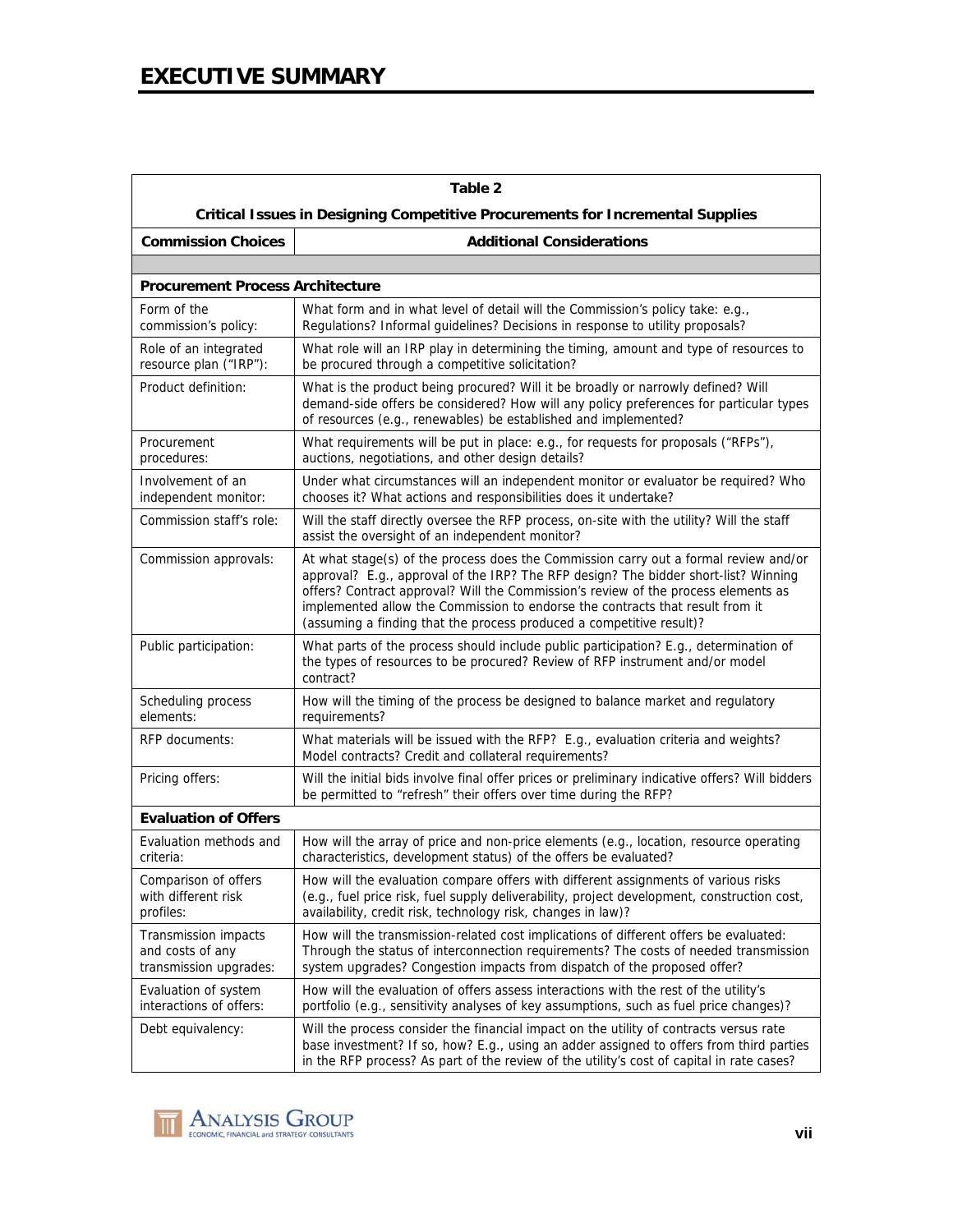| Table 3 |                                                                                                                                                                                                                                                                                             |                                                                                                                                                                                                                                                                                                                                                                                                                                                                                                                                                                                                                                                                                                                                                                                                                                                                                                                                                                                                                                                                                                                                                                                                                                                                                                                                                                                                                                                                                                                                                                                                         |                                                                                                                                                                                                                                                                                                                                                                                                                                                                                                                                                                                                                                                                                                                                                                                                                                                                                                                                                                                                                                                                      |  |  |
|---------|---------------------------------------------------------------------------------------------------------------------------------------------------------------------------------------------------------------------------------------------------------------------------------------------|---------------------------------------------------------------------------------------------------------------------------------------------------------------------------------------------------------------------------------------------------------------------------------------------------------------------------------------------------------------------------------------------------------------------------------------------------------------------------------------------------------------------------------------------------------------------------------------------------------------------------------------------------------------------------------------------------------------------------------------------------------------------------------------------------------------------------------------------------------------------------------------------------------------------------------------------------------------------------------------------------------------------------------------------------------------------------------------------------------------------------------------------------------------------------------------------------------------------------------------------------------------------------------------------------------------------------------------------------------------------------------------------------------------------------------------------------------------------------------------------------------------------------------------------------------------------------------------------------------|----------------------------------------------------------------------------------------------------------------------------------------------------------------------------------------------------------------------------------------------------------------------------------------------------------------------------------------------------------------------------------------------------------------------------------------------------------------------------------------------------------------------------------------------------------------------------------------------------------------------------------------------------------------------------------------------------------------------------------------------------------------------------------------------------------------------------------------------------------------------------------------------------------------------------------------------------------------------------------------------------------------------------------------------------------------------|--|--|
|         | Key Procurement Policy Issues - A Checklist for Regulators                                                                                                                                                                                                                                  |                                                                                                                                                                                                                                                                                                                                                                                                                                                                                                                                                                                                                                                                                                                                                                                                                                                                                                                                                                                                                                                                                                                                                                                                                                                                                                                                                                                                                                                                                                                                                                                                         |                                                                                                                                                                                                                                                                                                                                                                                                                                                                                                                                                                                                                                                                                                                                                                                                                                                                                                                                                                                                                                                                      |  |  |
|         | <b>Threshold</b><br><b>Second Order Question</b><br>Observation:<br>Question                                                                                                                                                                                                                |                                                                                                                                                                                                                                                                                                                                                                                                                                                                                                                                                                                                                                                                                                                                                                                                                                                                                                                                                                                                                                                                                                                                                                                                                                                                                                                                                                                                                                                                                                                                                                                                         |                                                                                                                                                                                                                                                                                                                                                                                                                                                                                                                                                                                                                                                                                                                                                                                                                                                                                                                                                                                                                                                                      |  |  |
|         |                                                                                                                                                                                                                                                                                             |                                                                                                                                                                                                                                                                                                                                                                                                                                                                                                                                                                                                                                                                                                                                                                                                                                                                                                                                                                                                                                                                                                                                                                                                                                                                                                                                                                                                                                                                                                                                                                                                         |                                                                                                                                                                                                                                                                                                                                                                                                                                                                                                                                                                                                                                                                                                                                                                                                                                                                                                                                                                                                                                                                      |  |  |
| ✓       | Should the<br>utility test the<br>market for<br>alternatives<br>to building its<br>own power<br>plants?                                                                                                                                                                                     | ∙<br>If so, does the commission require (formally) the utility to carry<br>out a competitive procurement, encourage such procurements by<br>providing specific guidelines or recommendations, or give the<br>utility full discretion to do so?                                                                                                                                                                                                                                                                                                                                                                                                                                                                                                                                                                                                                                                                                                                                                                                                                                                                                                                                                                                                                                                                                                                                                                                                                                                                                                                                                          | Clarifying commission policy toward<br>competitive procurement and making such<br>policy statements easy to find in PUC<br>websites may lower barriers to entry for<br>independent suppliers seeking to<br>participate in the state's market; on<br>balance, this may serve to support a<br>deeper response to any solicitations.                                                                                                                                                                                                                                                                                                                                                                                                                                                                                                                                                                                                                                                                                                                                    |  |  |
| ⊻       | What is the<br>"product"<br>that the<br>utility should<br>procure<br>through<br>competitive<br>solicitations?                                                                                                                                                                               | ⋫<br>Is the procurement designed to solicit narrowly or broadly<br>defined products? That is, should the procurement solicit offers<br>for any type of resources to meet given power supply needs, or<br>limit offers to:<br>Supply-side resources?<br>$\circ$<br>Resources using a particular technology (e.g.,<br>$\circ$<br>renewables) or particular fuel (e.g., coal)?<br>Resources providing a particular function in a supply<br>$\circ$<br>portfolio (e.g., baseload v. peaking)?<br>Capacity resources?<br>$\circ$<br>Resources in a particular zone?<br>$\circ$<br>Resources from new facilities?<br>$\circ$<br>Products satisfying particular regulatory requirements<br>$\circ$<br>(e.g., renewable energy credits)?                                                                                                                                                                                                                                                                                                                                                                                                                                                                                                                                                                                                                                                                                                                                                                                                                                                                        | Procurements with more narrowly defined<br>products will allow greater reliance on<br>price and less reliance on other evaluative<br>criteria, although it may limit the depth of<br>the market response and the creativity of<br>offers from market participants.<br>The greater control the commission wishes<br>to exert over the choice of attributes of the<br>product being solicited (e.g., type of<br>resource, location, fuel or technology type,<br>function in the portfolio), the more the<br>commission will likely need to encourage<br>review of formal (or informal) utility long-<br>range resource plans in advance of the<br>resource procurement.                                                                                                                                                                                                                                                                                                                                                                                                |  |  |
| ⊻       | Does the<br>commission<br>want to allow<br>- or require -<br>the utility to<br>participate in<br>the<br>solicitation,<br>either directly<br>as a supplier<br>proposing a<br>resource<br>relying upon<br>regulated<br>investment,<br>or indirectly<br>through a<br>competitive<br>affiliate? | ∙<br>If so, what safeguards will the commission establish and<br>enforce in order to prevent improper self-dealing to assure a<br>fair and competitive solicitation, increase the opportunity for the<br>best resource to be selected, and assure the market that there<br>will be no improper preferential treatment of utility or affiliate<br>offers (thus instilling confidence in the overall design of the<br>competitive procurement)?<br>Whether or not the utility is allowed to or does participate in the<br>◆<br>solicitation, how will the commission ensure that the utility's<br>evaluation is focused on decisions supporting lowest-cost,<br>reliable service to customers, even where different resource<br>choices may have different impacts on the utility's own real or<br>perceived financial interests? For example,<br>Implications for the utility's risk profile, capital costs,<br>$\circ$<br>balance sheet, and so forth, associated with of a third-<br>party contract versus investment a utility owned plant?<br>Implications for the performance of the utility's own<br>$\circ$<br>plants (e.g., implications for stranded investment) from<br>transmission congestion due to new resource additions?<br>What guidance will the commission provide to the utility and to<br>market participants about how various risks should be assigned<br>in contracts between:<br>The utility (as buyer) and a third party supplier, and<br>$\circ$<br>in turn between the utility and its retail customers;<br>The utility as a power plant owner and its customers.<br>$\circ$ | Putting in place appropriate safeguards to<br>ensure that the utility's decisions are made<br>with the interests of customer benefits and<br>costs in mind involves great care in the<br>overall design, implementation and<br>supervision of the procurement. Key<br>safeguards to guard against improper self-<br>dealing include:<br>Use of an independent monitor<br>throughout all phases of the process;<br>Commission review of product<br>٠<br>definition, evaluation assumptions<br>and techniques, contract terms and<br>conditions, debt-equivalency issues in<br>rate cases (not RFPs) and other<br>elements to support fairness for<br>market participants;<br>Requiring comparable forms of risk<br>٠<br>mitigation in utility and non-utility<br>offers, such as comparable treatment<br>of offer "refreshing" and various<br>types of risk, including development<br>and construction risk, power plant<br>performance risk, fuel price risk, and<br>risks tied to changes in law or<br>regulation, such as costs of<br>mitigating carbon emissions. |  |  |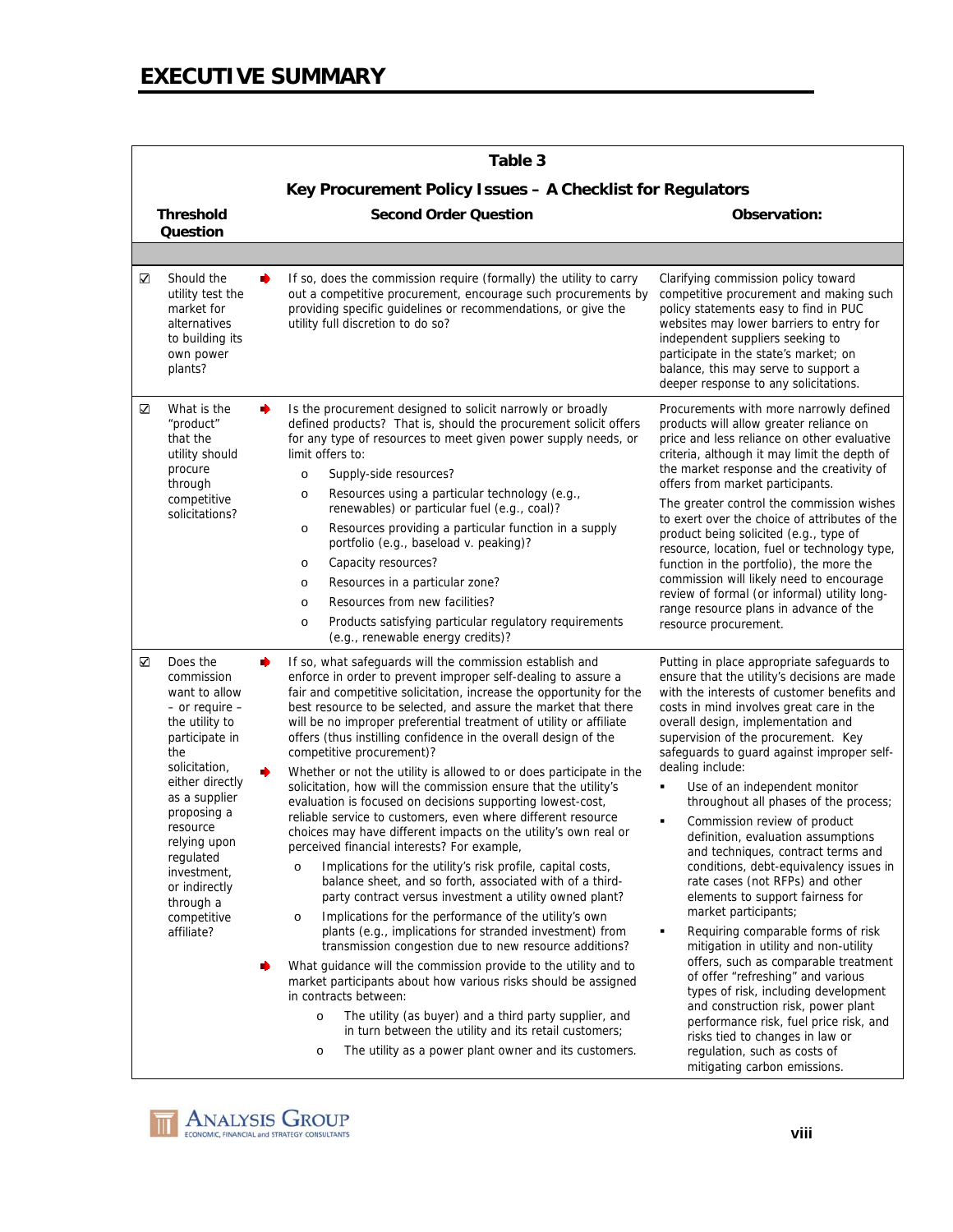# **EXECUTIVE SUMMARY**

|   | <b>Table 3 (Continued)</b>                                                                                                                                                                                           |                                                                                                                                                                                                                                                                                                                                                                                                                                                                                                                                                                                                                                                                                                                                                                                                                                                                                                                                                                                                                                                                                                                                                                                                                                                                                                                                                                                                                                                                                                                                                                                                                                                                                                                                                                                                                                                                                       |                                                                                                                                                                                                                                                                                                                                                                                                                                                                                                                                                                                                                                                                                                                                                                                                                                                                                                                                                                                                                                                                                                                                             |  |
|---|----------------------------------------------------------------------------------------------------------------------------------------------------------------------------------------------------------------------|---------------------------------------------------------------------------------------------------------------------------------------------------------------------------------------------------------------------------------------------------------------------------------------------------------------------------------------------------------------------------------------------------------------------------------------------------------------------------------------------------------------------------------------------------------------------------------------------------------------------------------------------------------------------------------------------------------------------------------------------------------------------------------------------------------------------------------------------------------------------------------------------------------------------------------------------------------------------------------------------------------------------------------------------------------------------------------------------------------------------------------------------------------------------------------------------------------------------------------------------------------------------------------------------------------------------------------------------------------------------------------------------------------------------------------------------------------------------------------------------------------------------------------------------------------------------------------------------------------------------------------------------------------------------------------------------------------------------------------------------------------------------------------------------------------------------------------------------------------------------------------------|---------------------------------------------------------------------------------------------------------------------------------------------------------------------------------------------------------------------------------------------------------------------------------------------------------------------------------------------------------------------------------------------------------------------------------------------------------------------------------------------------------------------------------------------------------------------------------------------------------------------------------------------------------------------------------------------------------------------------------------------------------------------------------------------------------------------------------------------------------------------------------------------------------------------------------------------------------------------------------------------------------------------------------------------------------------------------------------------------------------------------------------------|--|
|   | <b>Threshold</b><br><b>Question</b>                                                                                                                                                                                  | <b>Second Order Question</b>                                                                                                                                                                                                                                                                                                                                                                                                                                                                                                                                                                                                                                                                                                                                                                                                                                                                                                                                                                                                                                                                                                                                                                                                                                                                                                                                                                                                                                                                                                                                                                                                                                                                                                                                                                                                                                                          | Observation:                                                                                                                                                                                                                                                                                                                                                                                                                                                                                                                                                                                                                                                                                                                                                                                                                                                                                                                                                                                                                                                                                                                                |  |
|   |                                                                                                                                                                                                                      |                                                                                                                                                                                                                                                                                                                                                                                                                                                                                                                                                                                                                                                                                                                                                                                                                                                                                                                                                                                                                                                                                                                                                                                                                                                                                                                                                                                                                                                                                                                                                                                                                                                                                                                                                                                                                                                                                       |                                                                                                                                                                                                                                                                                                                                                                                                                                                                                                                                                                                                                                                                                                                                                                                                                                                                                                                                                                                                                                                                                                                                             |  |
| ⊻ | To what<br>extent will<br>winning<br>resources be<br>selected on<br>price terms<br>and non-price<br>character-<br>istics, some<br>of which may<br>be difficult to<br>quantify and<br>compare?                        | How will the commission's policies shape how and what types of<br>Ф.<br>non-price characteristics should be considered by the utility in<br>evaluating offers, in light of such criteria as:<br>The potential differences in the importance of various<br>$\circ$<br>non-price characteristics in alternative offers;<br>The potential for evaluation of non-price<br>$\circ$<br>characteristics to impose high administrative costs or<br>slow evaluation procedures;<br>The potential introduction of subjectivity (with the<br>$\circ$<br>opportunity for self-dealing) that non-price<br>characteristics may create?<br>If non-price factors are necessary to the selection of "best"<br>resources, how will the commission encourage a process that<br>provides sufficient information to the market (e.g., what factors<br>matter, what weight will be assigned to them, and how they will<br>be measured) without also limiting the utility's flexibility to use<br>qualitative judgment in evaluating offers? For example,<br>Where the winning offers will become part of the utility's<br>$\circ$<br>resource mix and have network service, how will the need<br>for transmission additions be evaluated, particularly if<br>impacts differ substantially among offers and take time<br>and other resources to fully evaluate?<br>How will the utility take into account the development<br>$\circ$<br>status (e.g., types of permits in hand, construction<br>completed) of resource options in ways that support<br>competitive responses while fully accounting for<br>significant differences in risks to consumers?<br>How will the process incorporate any non-price factors<br>$\circ$<br>that are relatively easy to put into dollar terms (e.g.,<br>transmission enhancement costs), and those (such as<br>project development risk) which are harder to monetize? | The more transparent the evaluation<br>procedures and criteria are to market<br>participants, the more likely they will be<br>assured that the evaluation process will be<br>fair and objective. At the same time, the<br>more the choice of "best resource" depends<br>upon each offer's interaction with the rest<br>of the utility's portfolio, the more the<br>selection will depend upon complex<br>modeling of the utility's portfolio; reliance<br>on these models raises traditional<br>transparency issues associated with "black<br>box" modeling. As a result, regulators will<br>need to pay attention to the modeling<br>assumptions and inputs used by the utility<br>in evaluating resource options (including<br>sensitivity analyses) to help ensure a<br>competitive result. Such review is<br>particularly important where the utility<br>(directly or indirectly) has a financial<br>interest in the outcome of the results (e.g.,<br>either directly, if proposing a competing<br>project, or more indirectly, if it owns<br>another existing plant that may become less<br>valuable depending on facility selection). |  |
| Κ | If you have<br>committed to<br>having your<br>regulated<br>utilities use<br>competitive<br>procurement<br>processes,<br>are you<br>willing to<br>align your<br>own<br>regulatory<br>practices to<br>support<br>them? | ∙<br>Assuming that markets assign risk to uncertain regulatory<br>outcomes, how will the commission arrange - and commit to<br>implementing and enforcing - its own actions to support<br>outcomes that appropriately balance risks between suppliers,<br>the utility and ratepayers? Relevant regulatory risks that can<br>show up in price premiums include:<br>Uncertainty about cost-recovery for utilities' contracts<br>$\circ$<br>with power suppliers versus the utility's own investment;<br>Uncertainty about how long contract approval will take;<br>$\circ$<br>Uncertainty about whether the regulator will enforce the<br>$\circ$<br>rules requiring fairness and objective processes;<br>Uncertainty about whether the commission will reopen<br>$\circ$<br>the process $-$ or throw out the results $-$ if it doesn't like<br>the particular outcome of a solicitation; and<br>Uncertainty about whether the regulator will allow the<br>$\circ$<br>utility to take actions that circumvent the procurement,<br>alter procurement procedures mid-stream, or dissolve the<br>procurement (irrespective of rationale)?                                                                                                                                                                                                                                                                                                                                                                                                                                                                                                                                                                                                                                                                                                                                                  | The higher the market's confidence that<br>the regulatory agency will support its own<br>past policies and decisions, the lower the<br>risk premium that will be built into offers<br>from the market. Past commission policies<br>and decisions may include meeting certain<br>procedural time requirements to which it<br>has committed and enforcing as<br>appropriate any procurement rules<br>previously adopted.                                                                                                                                                                                                                                                                                                                                                                                                                                                                                                                                                                                                                                                                                                                      |  |

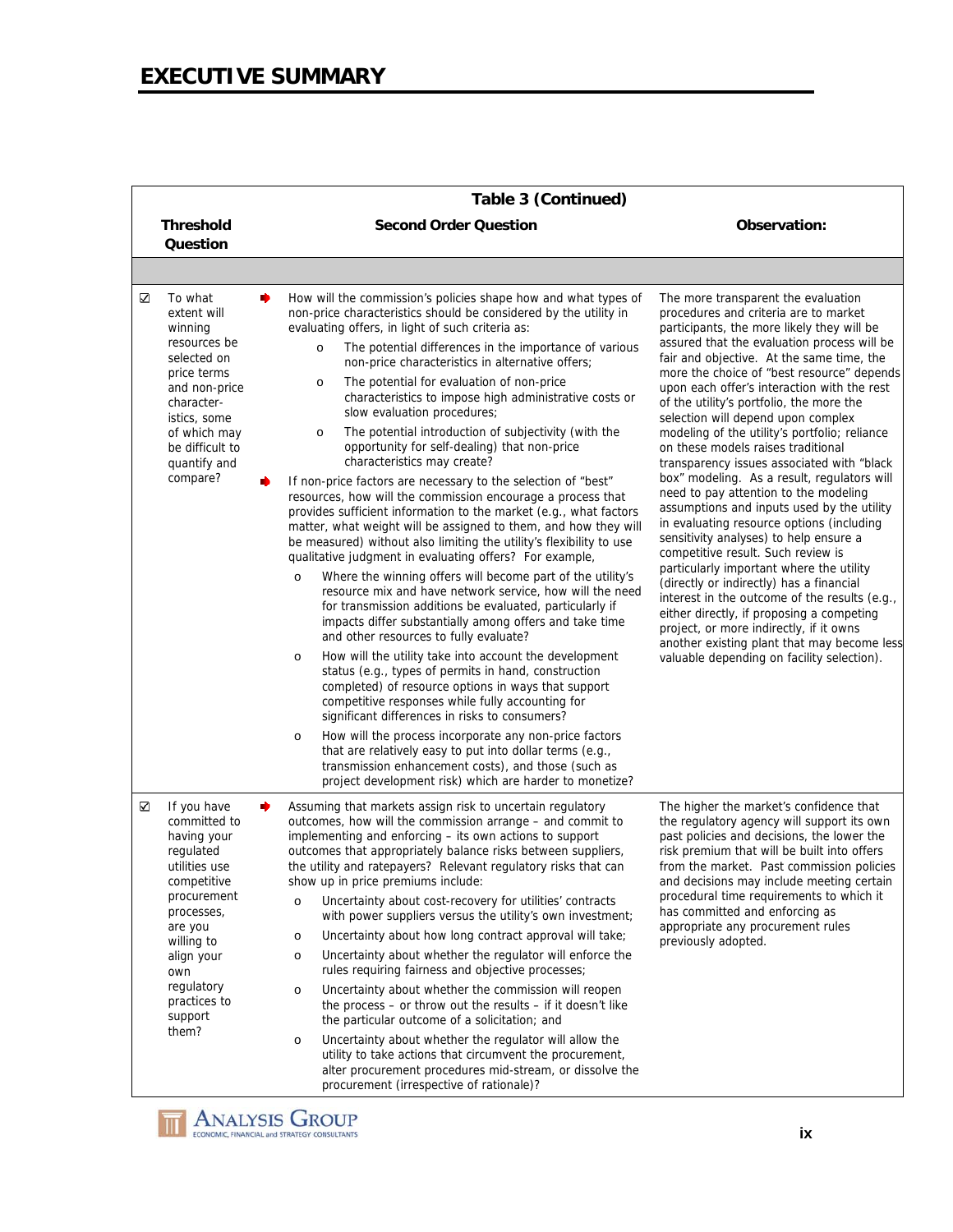# **Table of Contents**

| Ι.          |          |                                                                                            |  |
|-------------|----------|--------------------------------------------------------------------------------------------|--|
| $\Pi$ .     |          |                                                                                            |  |
| <b>III.</b> |          |                                                                                            |  |
| VI.         |          |                                                                                            |  |
| $C_{\cdot}$ |          |                                                                                            |  |
|             | 1.       |                                                                                            |  |
|             | 2.       |                                                                                            |  |
|             | 3.       | Procurement Oversight, Stakeholder Participation, and Utility Codes of Conduct20           |  |
|             | 4.       |                                                                                            |  |
|             | 5.       |                                                                                            |  |
| D.          |          |                                                                                            |  |
|             | 1.<br>2. | Economic Modeling of the Benefits and Costs of the Offer as Part of the Utility's System29 |  |
|             | 3.       |                                                                                            |  |
|             | 4.       |                                                                                            |  |
|             | 5.       |                                                                                            |  |
|             | 6.       |                                                                                            |  |
|             | 7.       |                                                                                            |  |
|             | 8.       |                                                                                            |  |
|             |          |                                                                                            |  |
| VI.         |          |                                                                                            |  |
| Α.          |          |                                                                                            |  |
| В.          |          |                                                                                            |  |
| C.          |          |                                                                                            |  |
| D.          |          |                                                                                            |  |
|             | 1.       |                                                                                            |  |
|             | 2.       |                                                                                            |  |
|             | 3.       |                                                                                            |  |
|             | 4.       |                                                                                            |  |
| VII.        |          |                                                                                            |  |
|             |          |                                                                                            |  |
|             |          |                                                                                            |  |
|             |          |                                                                                            |  |
|             |          |                                                                                            |  |
|             |          |                                                                                            |  |
|             |          | APPENDIX E - STATES WITH PROCUREMENTS FOR RETAIL SUPPLY OF FULL REQUIREMENTS               |  |
|             |          |                                                                                            |  |
|             |          |                                                                                            |  |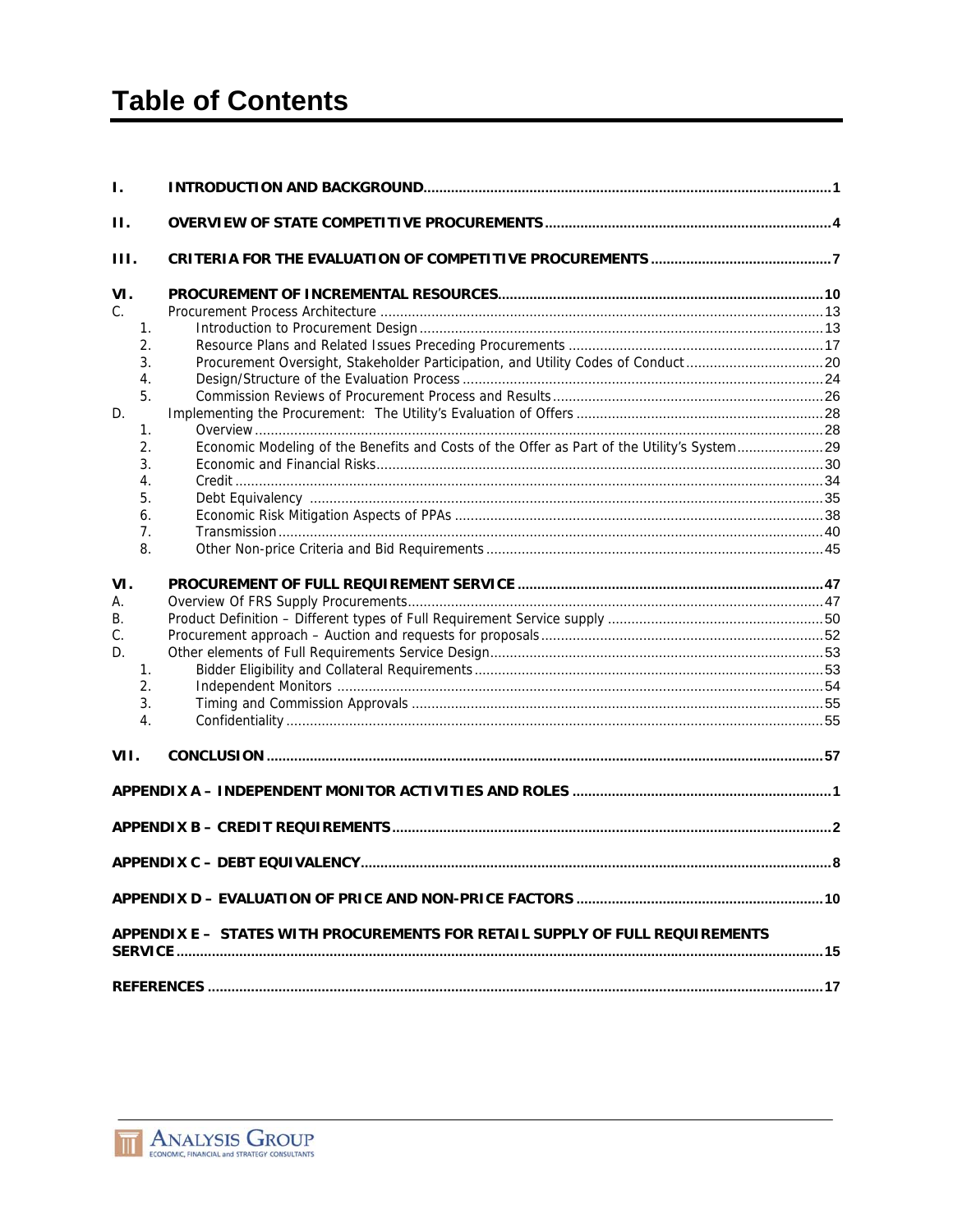### <span id="page-11-0"></span>**I. INTRODUCTION AND BACKGROUND**

Competitive procurements are not new to the electric industry. Over the past two decades, regulators and the electric distribution utilities ("utilities" <sup>[5](#page-11-1)</sup>) they supervise have experimented with various forms of competitive process as a way to assure lowest-cost, reliable supply for retail electricity customers. In response, the industry has grown to include a wide array of competitive suppliers interested in and capable of providing utilities with power supplies to meet retail customers needs.

Despite this long experience, the use and regulation of competitive procurements has undergone important changes in recent years. Today, many states require<sup>[6](#page-11-2)</sup> – directly or indirectly – that their utilities use competitive procurements as a means of obtaining supplies to serve their retail customers. All told, more than 40 percent of the U.S. states (or jurisdictions)<sup>[7](#page-11-3)</sup> have formal regulations or guidance that requires or encourages utilities to use competitive processes.

In some states with restructured electric industries where the utility no longer owns or controls its own generating resources, utilities are required to procure all of their supply for retail customer's power through competitive processes. Many states with a more traditional industry structure require or at least encourage their utilities to test the market to determine what new source of supply offers the "best" option for meeting incremental customer requirements. In such procurements, the utility's own investment in a new generating resource may compete against offers from third-party power suppliers or the utility's own affiliate. While competitive procurement processes are not new, states in recent years have increased requirements on utilities for when and how such procurements must be undertaken.

With this growing interest in the design and use of competitive procurements, the members of the National Association of Regulatory Utility Commissioners ("NARUC"), through its Committee on Electricity, have been engaged in a collaborative dialogue with the Federal Energy Regulatory Commission ("FERC") on issues related to competitive

<span id="page-11-1"></span><sup>&</sup>lt;sup>5</sup> Unless otherwise stated, we use the term "utility" to refer to the local distribution utility with certain obligations to serve retail electricity customers.

<span id="page-11-2"></span><sup>&</sup>lt;sup>6</sup> We note that our use of the word "require" may encompass directives that are a part of non-binding, legislative or commission "guidelines".

<span id="page-11-3"></span><sup>&</sup>lt;sup>7</sup> States or jurisdictions with formal rules or guidance include Arizona, California, Colorado, Connecticut, Delaware, the District of Columbia, Florida, Illinois, Maine, Maryland, Massachusetts, Montana, New Jersey, New York, Ohio, Oklahoma, Oregon, Pennsylvania, Utah, and Washington. Some other states, such as North Carolina, have less-formal policies and/or have case precedent directing utilities to have tested the market if they propose to build a new generating station.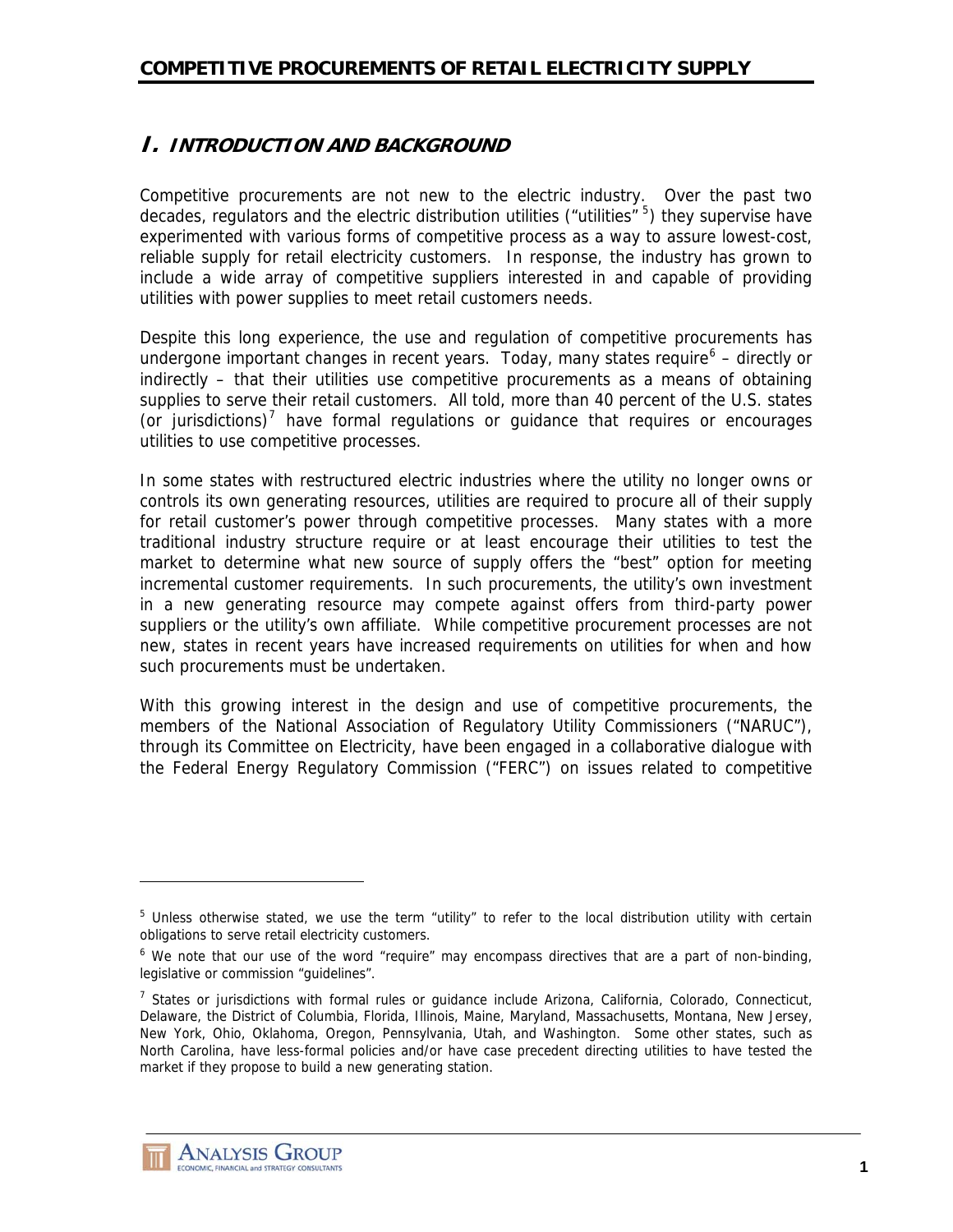power procurement. As part of this collaborative dialogue, NARUC engaged Analysis Group<sup>[8](#page-12-0)</sup> to perform a study of competitive procurement of retail electric supply.<sup>[9](#page-12-1)</sup>

This report provides the findings from our study. In the sections below, we:

- Identify key state policy and technical issues associated with current competitive procurement practices;
- Develop criteria for evaluating the success of procurement policies and practices;
- Evaluate current state procurement policies and practices against such criteria;
- Develop guidance on and tradeoffs between "model" competitive procurement practices that are appropriate in different contexts that reflect these criteria; and
- Where possible, identify best practices in procurement design and implementation.

Our findings are intended to provide guidance for states as they determine the appropriate role of and regulations affecting competitive procurements. We do not include any specific recommendations for what any individual state should do with respect to competitive procurements.

To accomplish these goals, we have collected and assembled information on the design and implementation of utility supply procurements. We have researched current state policies that influence whether and how these procurements occur. This information provides many examples of policy designs and practical experiences that have taken shape over many years under different regulatory traditions and industry settings. An important part of our information collection was a survey of state utility commissions that requested detailed information about competitive procurements. Responses to that survey, along with our own research and information collection, identified many key relevant documents, including:

• State legislation;

- Commission orders related to general procurement policy and to individual utility procurements;
- Utility request for proposals ("RFPs");
- Independent monitor ("IM") reports;

<span id="page-12-0"></span><sup>&</sup>lt;sup>8</sup> The study has been conducted by Analysis Group's team: Susan Tierney, Ph.D., Managing Principal; Todd Schatzki, Ph.D., Manager; Andrea Okie, Associate; Pavel Gavrilov, Senior Analyst; and Mary DiMatteo, Analyst.

<span id="page-12-1"></span><sup>&</sup>lt;sup>9</sup> NARUC, "Request for Proposal to Identify Model State and Utility Practices for Competitive Procurement of Retail Electric Supply," Proposal Number 000-07-01, September 26, 2007.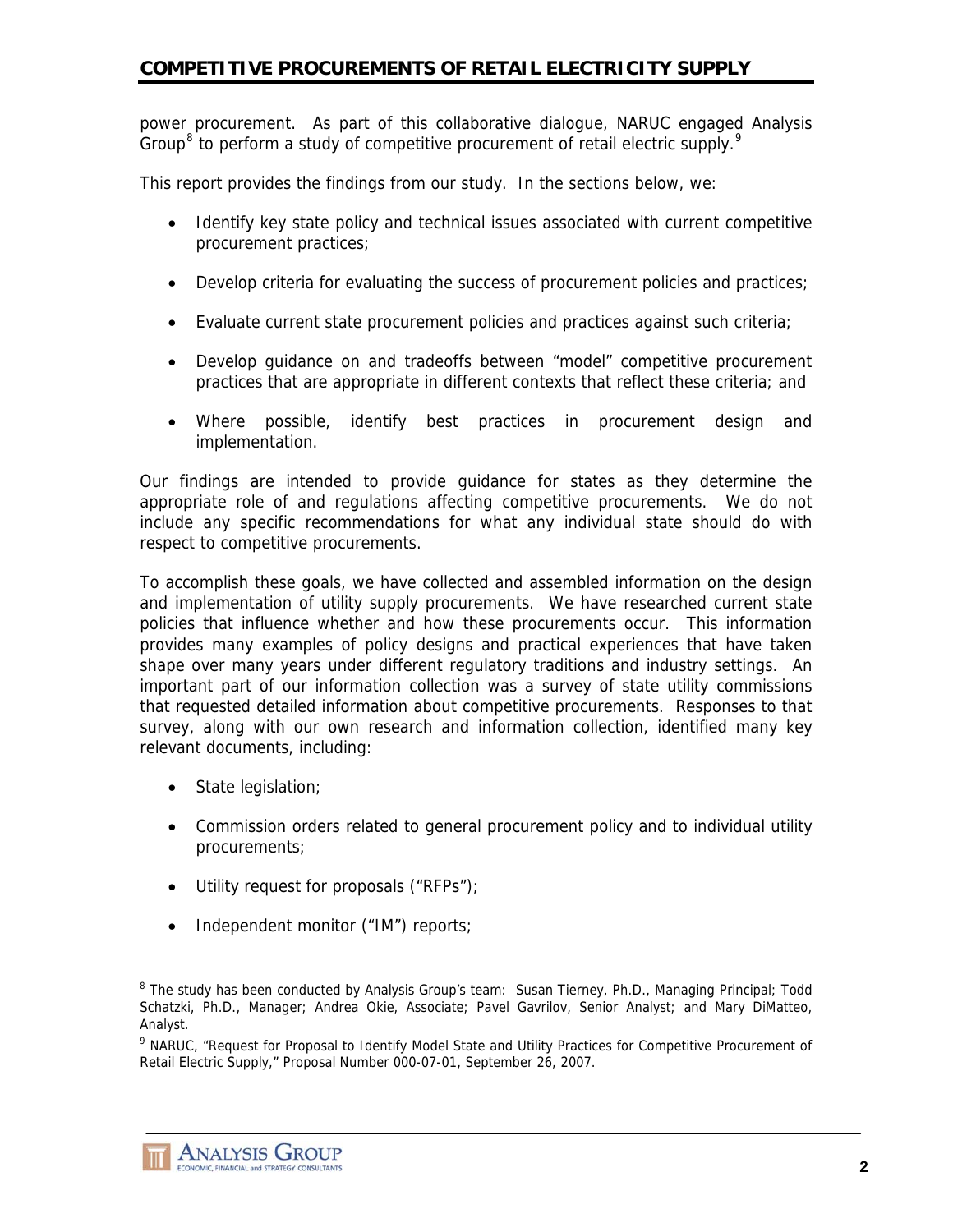- Regulatory filings by various stakeholders (including electricity suppliers); and
- Other relevant documents.

The body of documents we have collected through this process is available electronically for access by the public. $10$ 

Our review focuses primarily upon activities in states that have formal requirements or guidelines for competitive procurements.<sup>[11](#page-13-1)</sup> Specifically, we do not review the relevant competitive procurement policies or practices of publicly-owned utilities (e.g., municipally owned utilities and cooperatives), small investor-owned utilities, or unregulated competitive retail suppliers in states with retail competition (e.g., Texas). Additionally there are a number of other things which we explicitly did not study, based on our understanding of the original scope of work from NARUC.<sup>[12](#page-13-2)</sup> Notably, our analysis is confined to a review of competitive procurements as regulated by state public utility commissions.<sup>[13](#page-13-3)</sup>

<span id="page-13-0"></span><sup>&</sup>lt;sup>10</sup> Documents are available at: <http://procurement.webexworkspace.com/>. Members of the public may access these documents by registering as a "guest" at this website.

<span id="page-13-1"></span> $11$  Many utilities in states without formal policies on procurement may undertake competitive procurements as a part of, for example, demonstrations that certain resources (such as those, for which the utility is seeking certification and cost recovery), are least-cost.

<span id="page-13-2"></span> $12$  We do not make recommendations about whether states should or should not rely on competitive procurements. Nor do we prescribe a "correct" approach to be adopted across all states that decide to use competitive procurements. We believe that this is entirely a matter of state policy preference, and in some cases, legislative authority. Also, because use of competitive procurements and their design involves a number of important trade-offs that affect how risks are assigned between utilities and their customers, on the one hand, and utilities and their suppliers, on the other, we do not conclude that one or another tradeoff is right or wrong. In some cases, we attempt to elucidate implications of trade-offs between particular approaches. We refrain from critiquing particular states' approaches by name; instead, we focus on issues in procurements that are relevant for states in designing or refining competitive approaches in their states. We do not specifically cover competitive procurement practices in prior periods that are no longer being used in states (e.g., for PURPA implementation). We do not focus on competitive procurement for supplies of relatively short-term length (e.g., less than one year). We do not focus on policy the details for states with open dockets on whether to modify their current approaches to procurements. And, in situations where prior problems have been addressed in subsequent policy or other regulatory decisions, we have not dwelt on the prior problems.

<span id="page-13-3"></span> $13$  As requested in the original scope of work, we do not directly review the relationship between: (a) states' policies for competitive procurements and the practices of their distribution utilities, and (b) other policies of the FERC, the states or regional entities throughout the United States.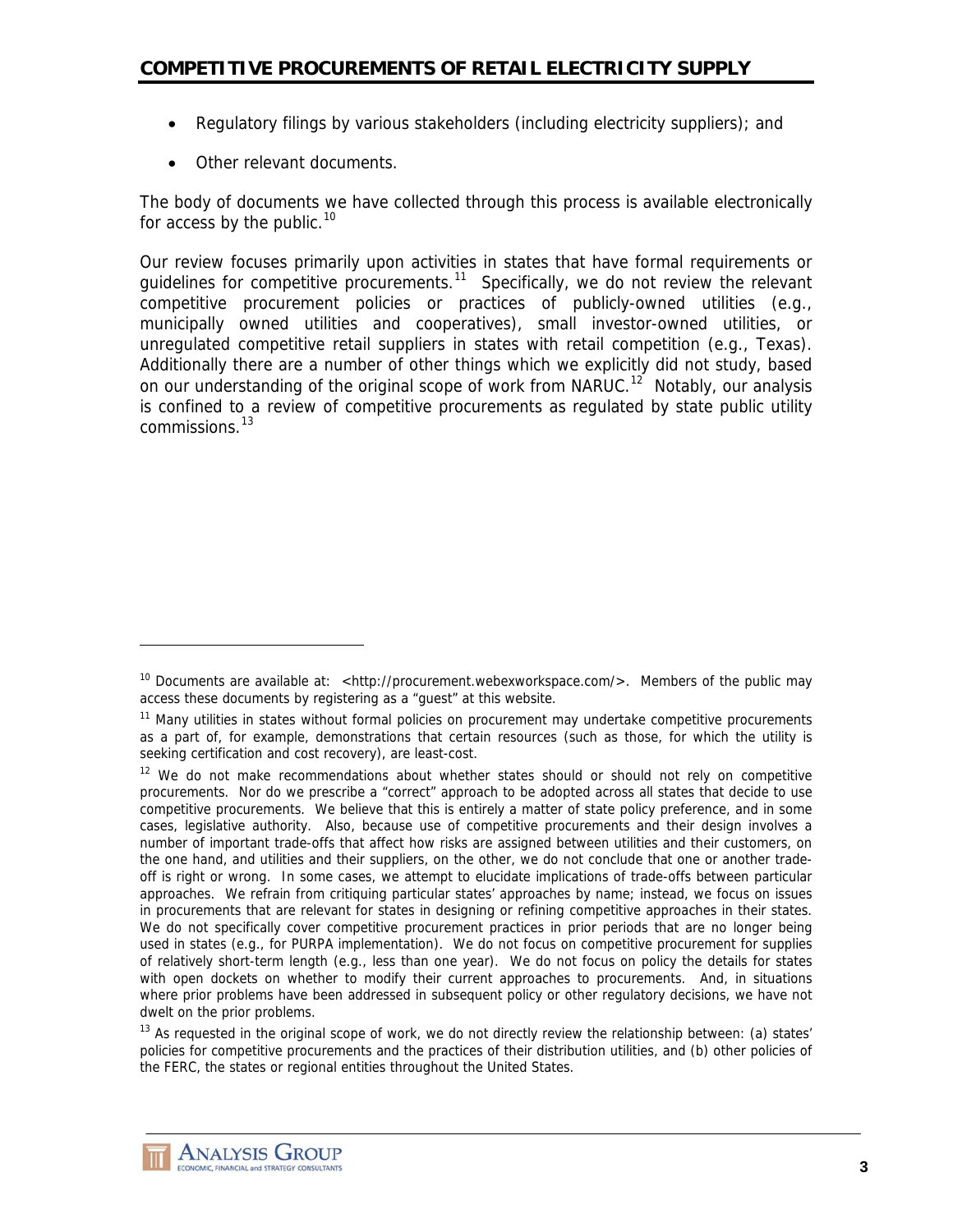### <span id="page-14-0"></span>**II. OVERVIEW OF STATE COMPETITIVE PROCUREMENTS**

While utility competitive procurement practices vary in many important details across the states, certain common frameworks have arisen. Table 4 describes some of these patterns. It shows, in the middle column, that utilities generally utilize one of two types of procurement frameworks: (a) procurement of "incremental supply," or (b) procurement of "supply for full-requirements service." The common approaches result primarily from patterns of regulatory and market conditions that have influenced the types of resources, or electricity products, that regulated distribution utilities need to procure. Table 4 shows different circumstances under which utilities are required (or strongly encouraged) to make use of competitive procurement processes to obtain power supplies for their retail customers.

| Table 4                                                |                                                                              |                                                                                                                                                                                                                                                                                                  |                                                      |                                 |
|--------------------------------------------------------|------------------------------------------------------------------------------|--------------------------------------------------------------------------------------------------------------------------------------------------------------------------------------------------------------------------------------------------------------------------------------------------|------------------------------------------------------|---------------------------------|
|                                                        | <b>Frameworks for Procurement of Electricity Supply for Retail Customers</b> |                                                                                                                                                                                                                                                                                                  |                                                      |                                 |
| <b>Electric</b><br><b>Industry</b><br><b>Structure</b> | <b>Divestiture</b><br>of Power<br><b>Plants</b>                              | Procurement Framework /<br><b>Product Solicited</b>                                                                                                                                                                                                                                              | <b>Supply</b><br><b>Portfolio</b><br>Management      | <b>State</b><br><b>Examples</b> |
| Traditional                                            | <b>None</b>                                                                  | Incremental Supply - typically for<br>resources from a specific power plant<br>obtained through requests for<br>proposals ("RFPs")                                                                                                                                                               | Utility                                              | CO, GA,<br>LA, OK               |
| Restructured,<br>No Retail<br>Choice                   | None or<br>Partial                                                           | Incremental Supply (via RFP)                                                                                                                                                                                                                                                                     | Utility                                              | CA, MT                          |
|                                                        |                                                                              | Full Requirements Service ("FRS") (via<br>auctions or RFPs)                                                                                                                                                                                                                                      | Market                                               | MA, MD,<br>ME, NJ               |
| Restructured.<br>Retail Choice                         | Full<br>(or near full)                                                       | <b>Hybrid FRS Frameworks:</b><br>Long-term contracts (with FRS<br>procurement)<br>Utility ownership of generation,<br>with some degree of portfolio<br>management by the utility<br>Public power authority<br>٠<br>Specialized procurements (e.g.,<br>renewables or renewable energy<br>credits) | Variously<br>Assigned to<br>Market and<br>to Utility | CT, DE,<br>IL, OH, PA           |

In a procurement for "incremental supply," a utility seeks to add a new supply source to its existing portfolio of supply arrangements. This existing portfolio generally includes significant ownership (or control) of generation facilities, but may also include purchase power agreements (short-term or long-term), financial hedges, demand-management, and other forms of resources and supply commitments. This type of procurement is the typical approach used in states with a traditional industry structure, where the utility has the obligation to serve retail customers in its franchise area.

Some traditionally structured states (such as Colorado, Georgia, Louisiana, and Oklahoma) have adopted relatively explicit regulations or formal guidance addressing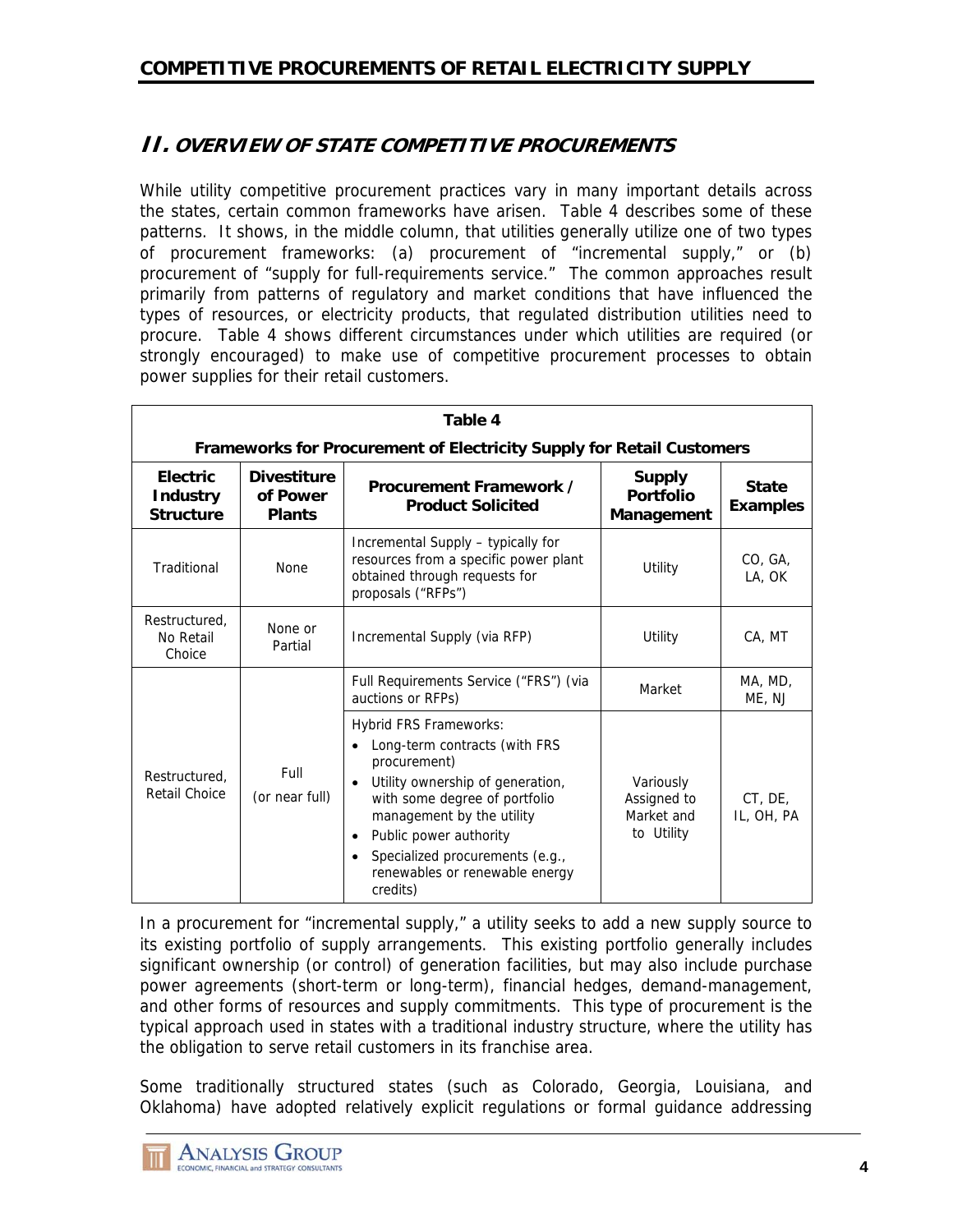### **COMPETITIVE PROCUREMENTS OF RETAIL ELECTRICITY SUPPLY**

when and how utilities are to use competitive procurements as part of identifying their next resource additions. Other state commissions do not have codified procurement regulations, per se. Some, such as North Carolina, have issued various decisions in the past that have the effect of imposing a presumption that utilities will "test the market" for attractive resource offers at least as a means of demonstrating that their plans (including any proposals to build their own power plants) are economical. Other traditionally structured states do not have policies related to utilities' use of competitive procurements.

Incremental supply procurements are also used in some states (like California and Montana) where utilities divested much of their generating assets under electric industry restructuring, but where retail competition has been suspended. Utilities in these states, as well as in Arizona, currently use incremental procurements to meet resource needs above and beyond the supplies provided by long-term contracts and/or their remaining generating resources.

The other type of procurement is for supply for "full requirements service" (or, a "FRS" procurement). This type is used mostly in states where: (a) retail customers have the right to choose their electricity supplier, (b) distribution utilities have divested all or nearly all of their generation assets as part of electric industry restructuring, and (c) the utility still retains obligations to serve basic service (or default service) customers. Under FRS procurements, the distribution utility obtains all (or most) electricity supply for its basic-service customers (or a particular class of customers). Because these utilities lack their own generation resources but still retain certain service obligations to customers, the utilities' competitive procurements essentially shift much of the responsibility for assembling and managing an array of electricity services to suppliers who are willing to provide needed electricity services for these retail customers.<sup>[14](#page-15-0)</sup>

In a few states with retail competition (e.g., New York, New Hampshire), utilities retain portfolio management responsibilities and functions for basic service customers, similar to the way in which vertically integrated utilities manage a portfolio of assets in states without retail competition. The portfolio of assets managed by these utilities may include generation facility ownership, long-term supply contracts, financial hedges, spot market purchases, and other agreements.<sup>[15](#page-15-1)</sup> While state commissions typically oversee these portfolios for purposes of cost recovery, regulators generally do not direct or

![](_page_15_Picture_8.jpeg)

<span id="page-15-0"></span> $14$  In Maine, electric distribution utilities are not involved in the procurement of supply for FRS customers. Instead, FRS procurements are run by the Maine Public Utility Commission, and winning bidders become the retail providers for customers.

<span id="page-15-1"></span><sup>&</sup>lt;sup>15</sup> For example, certain utilities in New York and New Hampshire manage supply portfolios, which may include long-term contracts arising from industry restructuring. Utilities recover the costs of these portfolios through rates approved by regulators. Competitive retail providers also generally rely on development of supply portfolios to supply power for their customers. The amount of supply provided through such retail providers varies from state -to -state. In Texas, where there is no "standard offer" service provider, all retail providers procure supply through these unregulated portfolios.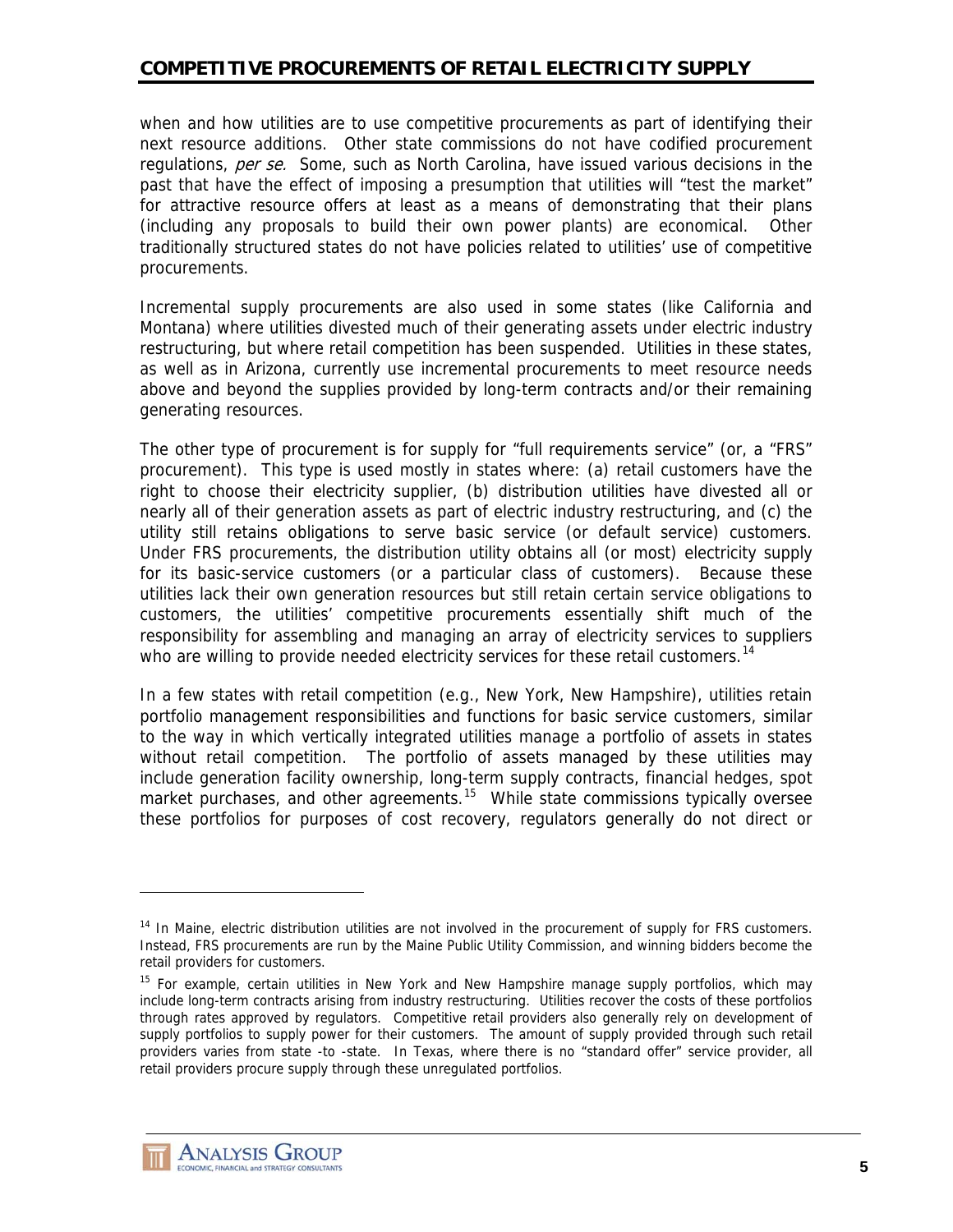investigate the specific resources utilities arrange as part of the individual components of these portfolios.<sup>[16](#page-16-0)</sup>

In recent years, some states have introduced or are considering adopting policies that create a hybrid framework, in which utilities (or other regulated entities) may consider developing certain types of long-term supply arrangements in addition to the on-going use of FRS contracts for its retail customers. These modifications include requirements (or incentives) for utilities to enter into long-run supply contracts (e.g., New York), utility development and/or ownership of generation facilities (e.g., in Connecticut, Ohio), and development of state power authorities (e.g., in Illinois).<sup>[17](#page-16-1)</sup>

Incremental supply procurements and FRS procurements differ in an important, fundamental way. FRS supply procurements are typically designed as *price-only* procurements, in which the utility requests bids to supply a uniform product using a standard contract. By standardizing product specifications and contract terms, price is the only factor differentiating alternative offers and suppliers offering the lowest prices are selected as the winning bidders. In contrast, offers submitted in response to incremental supply procurements *differ along multiple dimensions*, including price and non-price factors. To select the "best" offer, the utility not only must evaluate and compare each offer's unique attributes, but must also evaluate how each possible new resource would interact with the rest of the utility's overall supply portfolio. This significantly complicates the evaluation and selection process.

As a result of these procurement characteristics, price-only auctions for FRS supply are similar to on-line shopping for a mass market product (such as a specific book or a particular toy) that a consumer has already decided to purchase.<sup>[18](#page-16-2)</sup> In contrast, incremental supply procurements are more akin to buying a house, because no two houses are alike and the choice among houses requires comparison of the many different attributes that differ between houses. Because of this fundamental difference in these two approaches, we discuss each of these approaches separately below. Before doing so, though, we describe various criteria to use in evaluating procurement processes.

<span id="page-16-0"></span><sup>&</sup>lt;sup>16</sup> Our assessment does not focus on the development of these portfolios, although lessons from incremental supply procurements may provide some guidance for best practices for and oversight of procurement of individual components of such portfolios.

<span id="page-16-1"></span><sup>&</sup>lt;sup>17</sup> Additionally, Massachusetts has just passed a law (the Green Communities Act, signed on July 2, 2008) that will require utilities to rely on all cost-effective energy efficiency and allow utilities to enter into certain long-term contracts for renewable energy, while also retaining the basic FRS framework.

<span id="page-16-2"></span><sup>&</sup>lt;sup>18</sup> Bidder eligibility requirements are also similar to the types of minimum standards for merchant quality (e.g., merchant ratings) that people use when considering on-line purchases.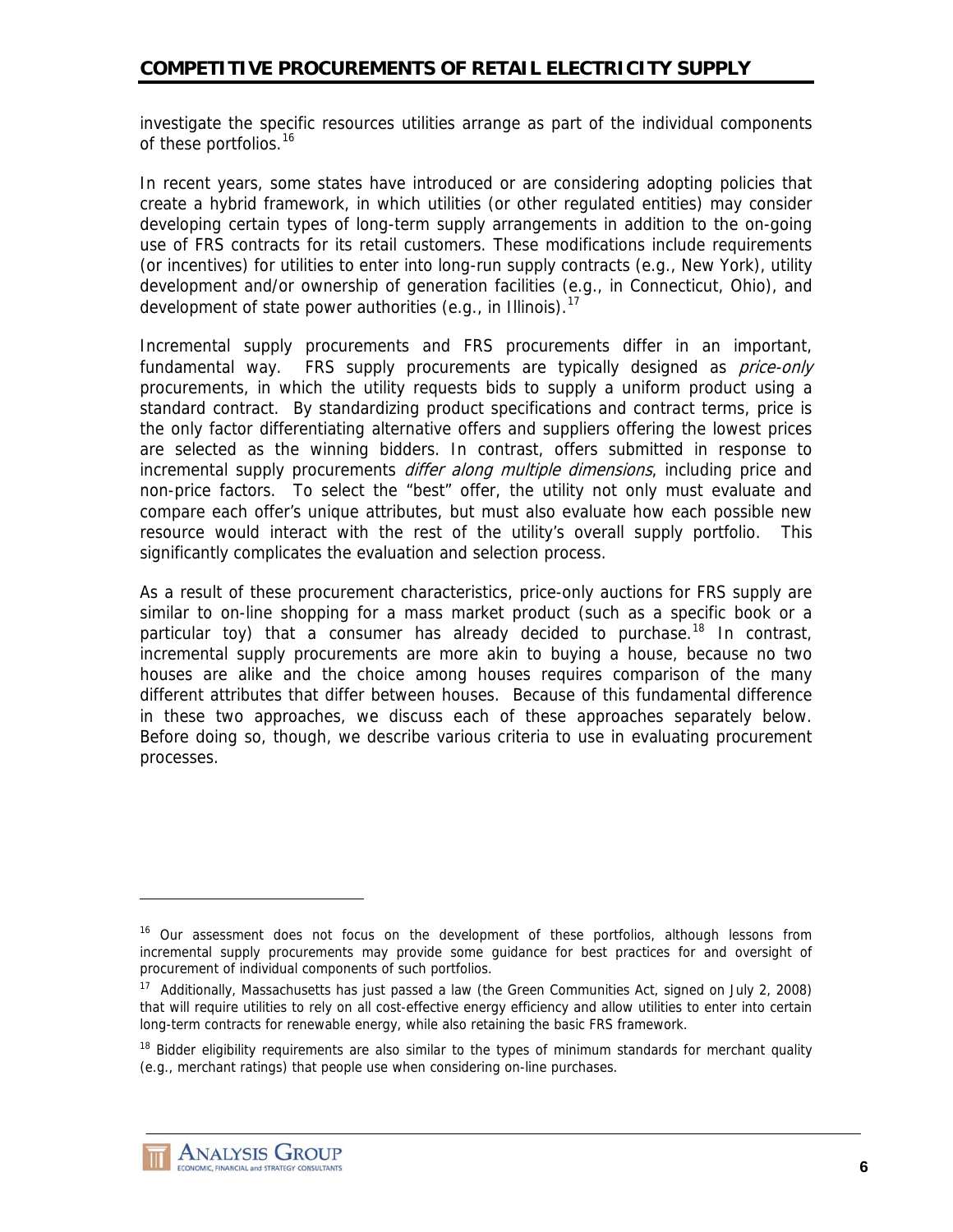#### <span id="page-17-0"></span>**III. CRITERIA FOR THE EVALUATION OF COMPETITIVE PROCUREMENTS**

In the end, the goal of using competitive procurements is to enhance the process of identifying and securing resources that "best" meet customers' electricity requirements on the "best" possible terms. With this is mind, we describe the types of criteria that help to distinguish well-designed versus poorly designed competitive procurement processes. We offer five key criteria (listed in Table 5). While each is important and seemingly obvious, together they can pose difficult trade-offs as regulators and utilities design procurements to fit the needs of particular situations. Any commission that

decides to rely on competitive procurement processes should use criteria similar to these to guide the design and implementation of such procurements.

• **The procurement process should be fair and objective**. A fair and objective process will help to ensure that the outcome of a procurement "best" satisfies retail customers' supply requirements and does not reflect any undue preferential treatment of particular bidders. Such a process also promotes participation by assuring market participants that their offers will be fairly considered on their merits. To achieve this goal, procurements must include appropriate safeguards built into the design of the procurement to prevent undue preferential treatment of any offers. These safeguards must be supported through the practical elements of the implementation phase so that unforeseen circumstances are addressed in manner that is fair and consistent with a

#### **Table 5**

#### **Criteria for evaluating competitive procurements for retail supply:**

Where regulators have committed to relying upon competitive procurement approaches as a means to help identify the "best" resources needed to meet the needs of the utility's customers, the process should have and be viewed as being:

- Fair and objective;
- Encouraging of a robust competitive response and creative proposals from market participants;
- Based on appropriate and relevant evaluation of price and non-price factors;
- Efficient and timely in offer selection;
- Positively supported by regulatory actions that reinforce the commission's commitment to the other criteria.

competitive outcome. The fairness and integrity of a procurement process is affected not only by the actions of the utility, but also by regulatory oversight of the procurement process. If a commission decides to rely on competitive processes, it own actions to enforce fundamental fairness objectives and uphold any prior commitments to use markets are a critical component of the process of identifying the "best" retail supply for utility customers.

• **The procurement should be designed to encourage a robust competitive response and creative offerings from market participants.** In developing a competitive procurement, the regulators' goal is to design and carry out a process in which suppliers of the most cost-effective resources not only participate but also submit their most competitive offers. Several conditions are key to encouraging such participation. First, market participants must perceive that their offers will be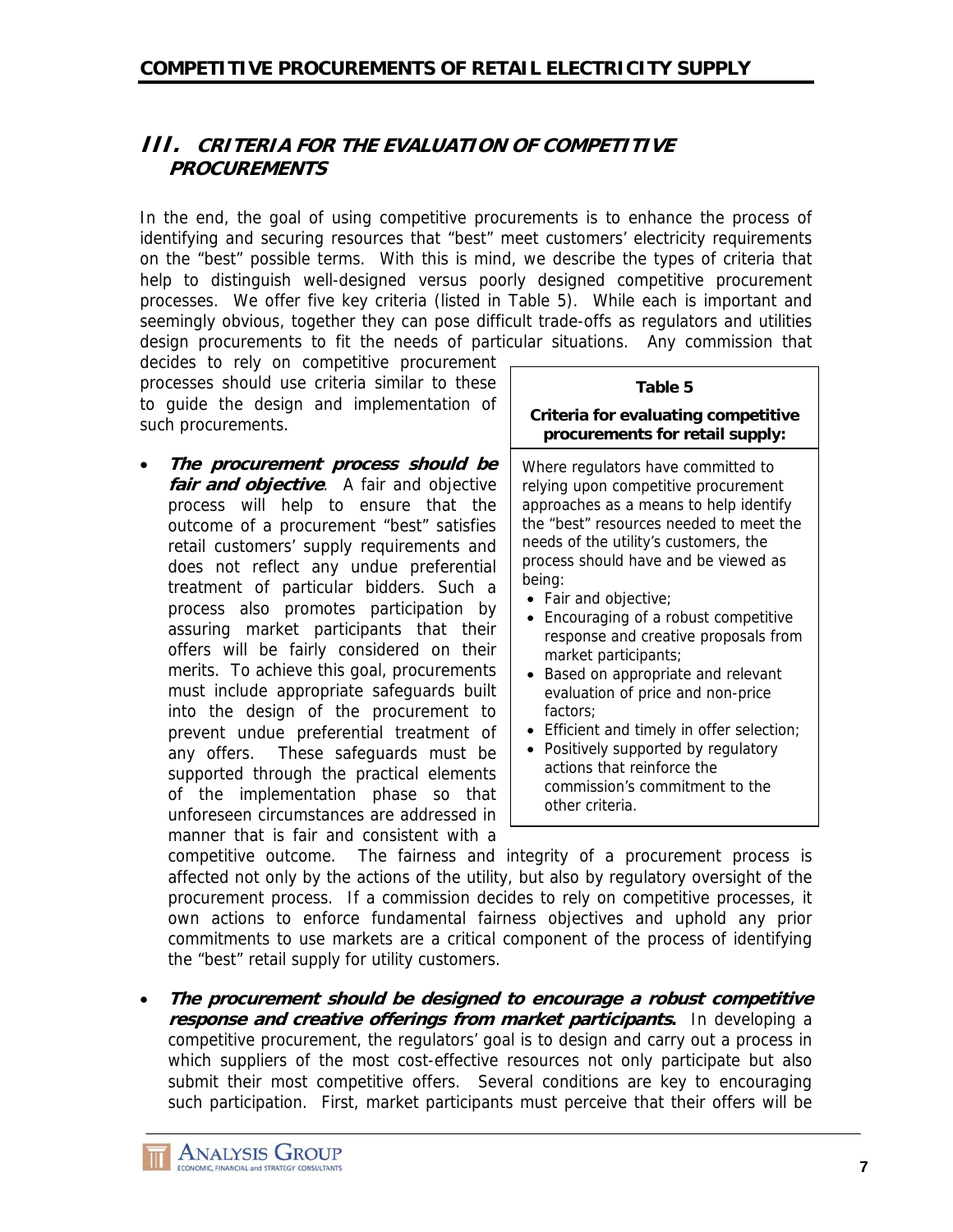considered fairly and objectively. Concerns about preferential treatment will lower market participants' willingness to incur the up-front costs necessary to submit offers. Second, procurements must protect confidential and commercially sensitive information submitted by market participants. Third, market participants must have access to adequate information about bidder requirements, product specifications, model contract terms, evaluation and selection procedures and criteria, and other factors that would affect the resources they choose to offer. Finally, procurements should allow sufficient creativity to solicit the best offer for customers.

- **The procurement should select winning offers based on appropriate evaluation of all relevant price and non-price factors.** Selecting the "best" offer(s) requires first identifying appropriate evaluation criteria and then evaluating the offers objectively against them. Designing an effective evaluation process is inherently challenging when such evaluations require comparisons of an array of price and non-price factors. In particular, many of these non-price factors are quite complex to quantify and/or qualitative in nature. By contrast, procuring products that meet standardized specifications (such as full requirements service for standardoffer-service customers) greatly simplifies the evaluation process by allowing for the selection of winning offers based on price terms alone. Identifying evaluation criteria that reflect the attributes of greatest importance will increases the likelihood of eliciting offers that best suit retail customers' supply needs.
- **The procurement should be conducted in an efficient and timely manner.** Competitive procurements should avoid unnecessary administrative and procedural costs that may discourage market participants and ultimately impose greater costs on ratepayers. Because bidders are generally required to honor the terms of their offers once made, an unnecessarily slow process increases the financial risks they face from unanticipated changes in market conditions that occur while their offers are "open." Design of bid submission requirements, evaluation and selection procedures, and the timing of commission review should aim to minimize transaction costs for utilities and/or bidders (and the price premiums they include in their bids).
- **When using a competitive procurement process, regulators should align their own procedures and actions to support the development of a competitive response.** Regulators' own actions can positively – and in some cases, negatively – affect the integrity and outcomes of a procurement process. Positive signals can arise, for example, by doing what is legally possible to protect the confidentiality of commercially sensitive information submitted through supply offers, by conducting regulatory reviews in a time frame that supports the "best" price terms in offers, and enforcing elements of the procurement design that enhance the overall fairness and objectivity of the process and the integrity of the procurement results.

As may be evident, there are potentially important interrelationships among these criteria. Establishing a fair and objective process provides suppliers with confidence that their up-front investment in submitting bids is worth the effort. A fair and objective process will provide regulators with greater confidence that procurements will result in just and reasonable rates, thereby allowing them to provide greater assurance of cost recovery of winning proposals. All else equal, regulators' actions to support the integrity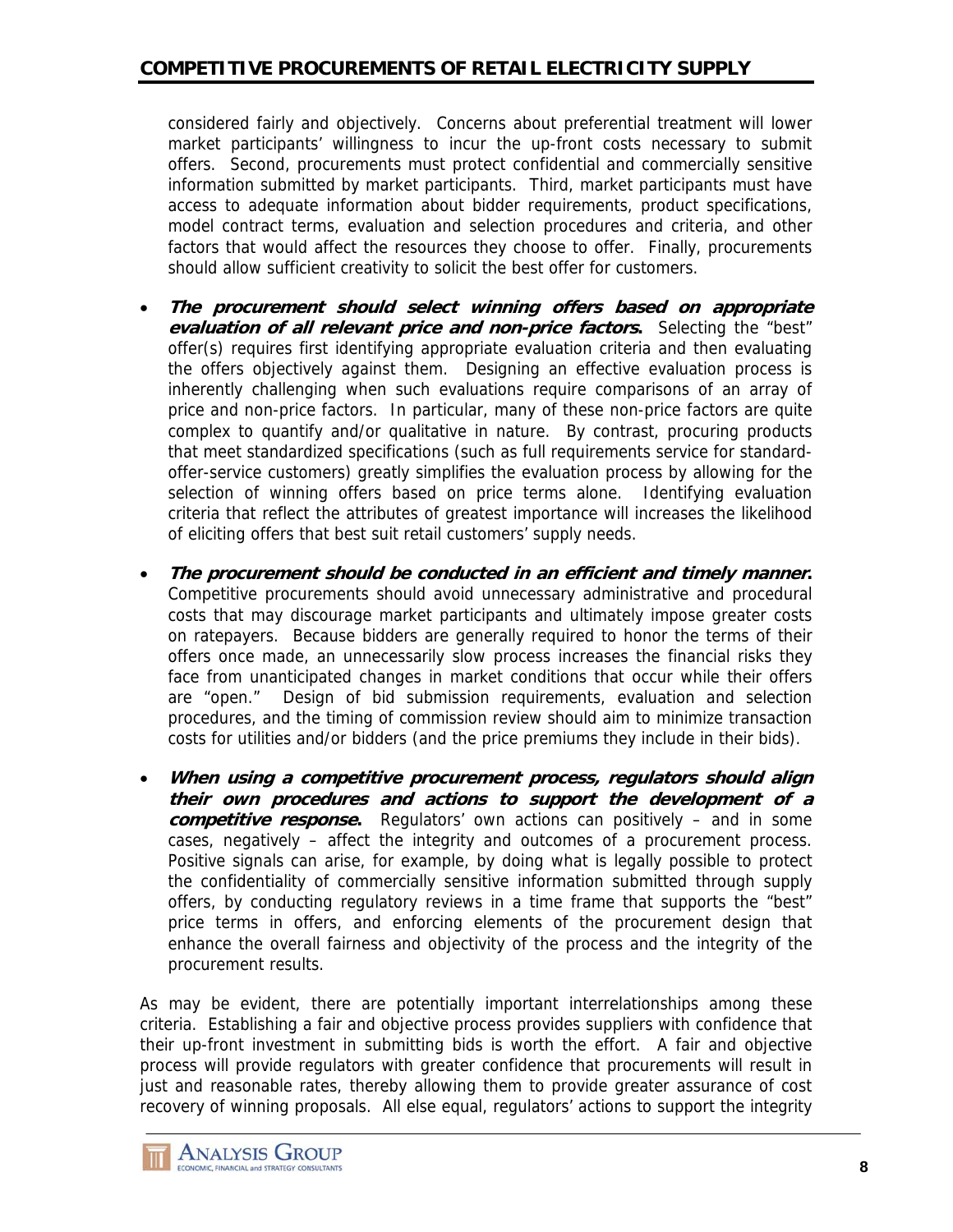#### **COMPETITIVE PROCUREMENTS OF RETAIL ELECTRICITY SUPPLY**

of a competitive process will provide confidence that the process will be fair and objective; this in turn will increase the likelihood that there will be a competitive response from the market and that the winner of the process will be the "best" resource for customers.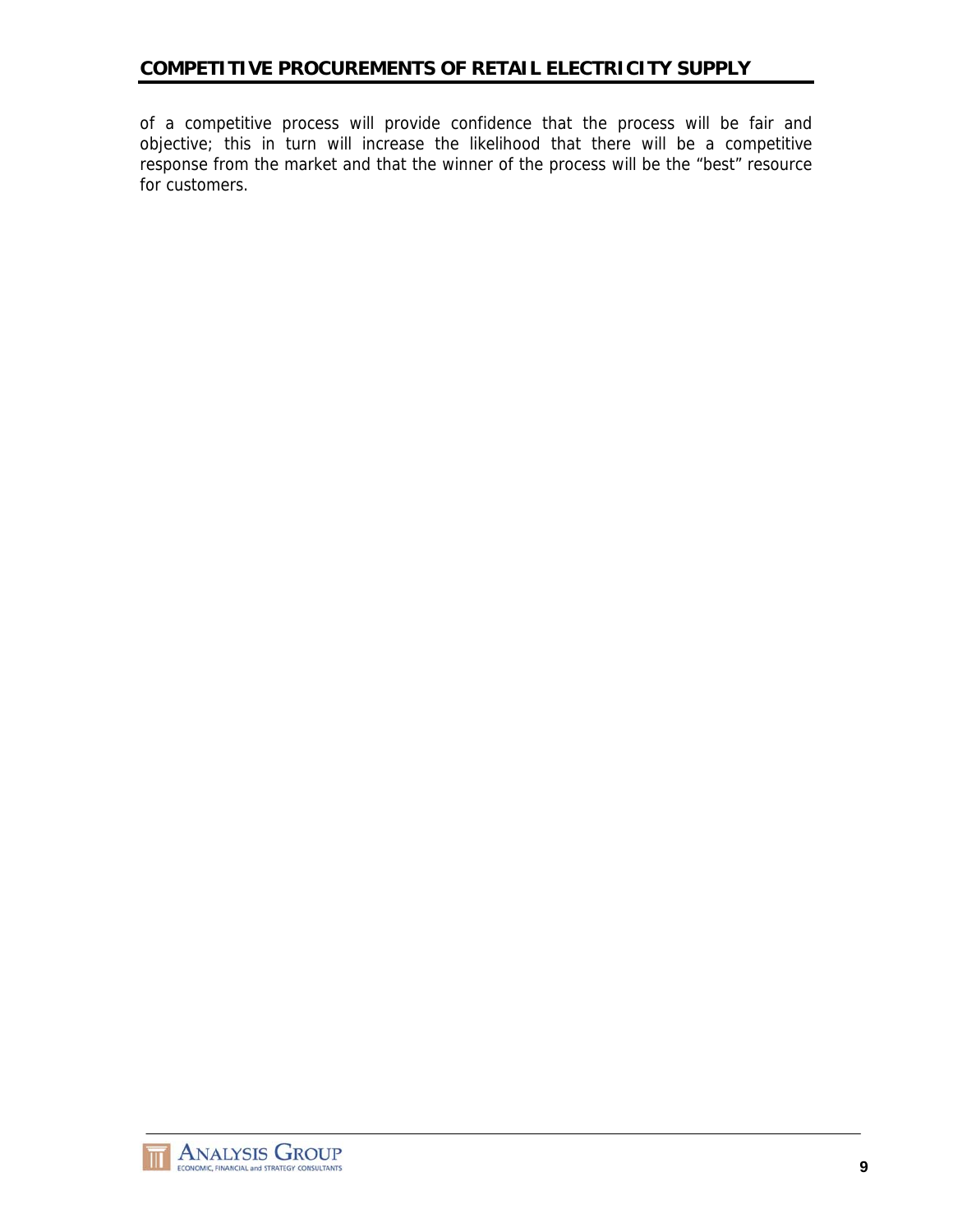### <span id="page-20-0"></span>**VI. PROCUREMENT OF INCREMENTAL RESOURCES**

### **A. OVERVIEW**

Incremental resource procurements are used by electric distribution utilities to obtain new resources to add to their existing portfolio of assets, supply contracts and demandside programs to meet the utility's service obligations to its retail customers. This type of procurement is the basic form relied upon in states with more traditional electric industry structures where the state requires a market test for new resources. In addition, incremental resource procurements are used in states with retail competition where distribution utilities are procuring long-term resources in addition to FRS supplies (e.g., Connecticut) or where utilities serve their basic-service offer customers using a portfolio of resources they manage (e.g., New York).

In states with a more traditional industry structure, utilities provide bundled electricity service as the sole option for retail customers. The utility has the responsibility to manage a resource portfolio, which typically<sup>[19](#page-20-1)</sup> includes large amounts of generation assets under its ownership, but may also include short- and long-term purchase power agreements, demand-management resources, and other forms of financial hedges and supplies. The extent to which these utilities actually use competitive procurements when seeking to identify and secure the next new resource(s) to add to the resource portfolio varies across and within states.

The design of these incremental supply procurements is shaped by several key factors. First, the array of potential resources available to fill a utility's incremental needs varies along many dimensions. Among others, key differences include:

- $\blacksquare$  the physical characteristics of the resources used to provide supply (e.g., location; technology type; fuel type; availability factors; start-up, ramp rates and cycling features; maintenance requirements);
- operational commitments (e.g., dispatchability or non-dispatchability; provision of energy, capacity, ancillary services, or environmental attributes; plant operation, management and fuel provision by the utility under a "tolling agreement"); and
- development status (e.g., site control; environmental permits; interconnection studies; financing; construction).

Offers also differ in the contract structure that will define the:

<span id="page-20-1"></span><sup>&</sup>lt;sup>19</sup> Note that we previously described that our report focuses on investor-owned electric utilities; specifically, we do not review the competitive procurement policies or practices of publicly owned utilities (e.g., municipally owned utilities and cooperatives), small investor-owned utilities, or unregulated competitive retail suppliers in states with retail competition (e.g., Texas).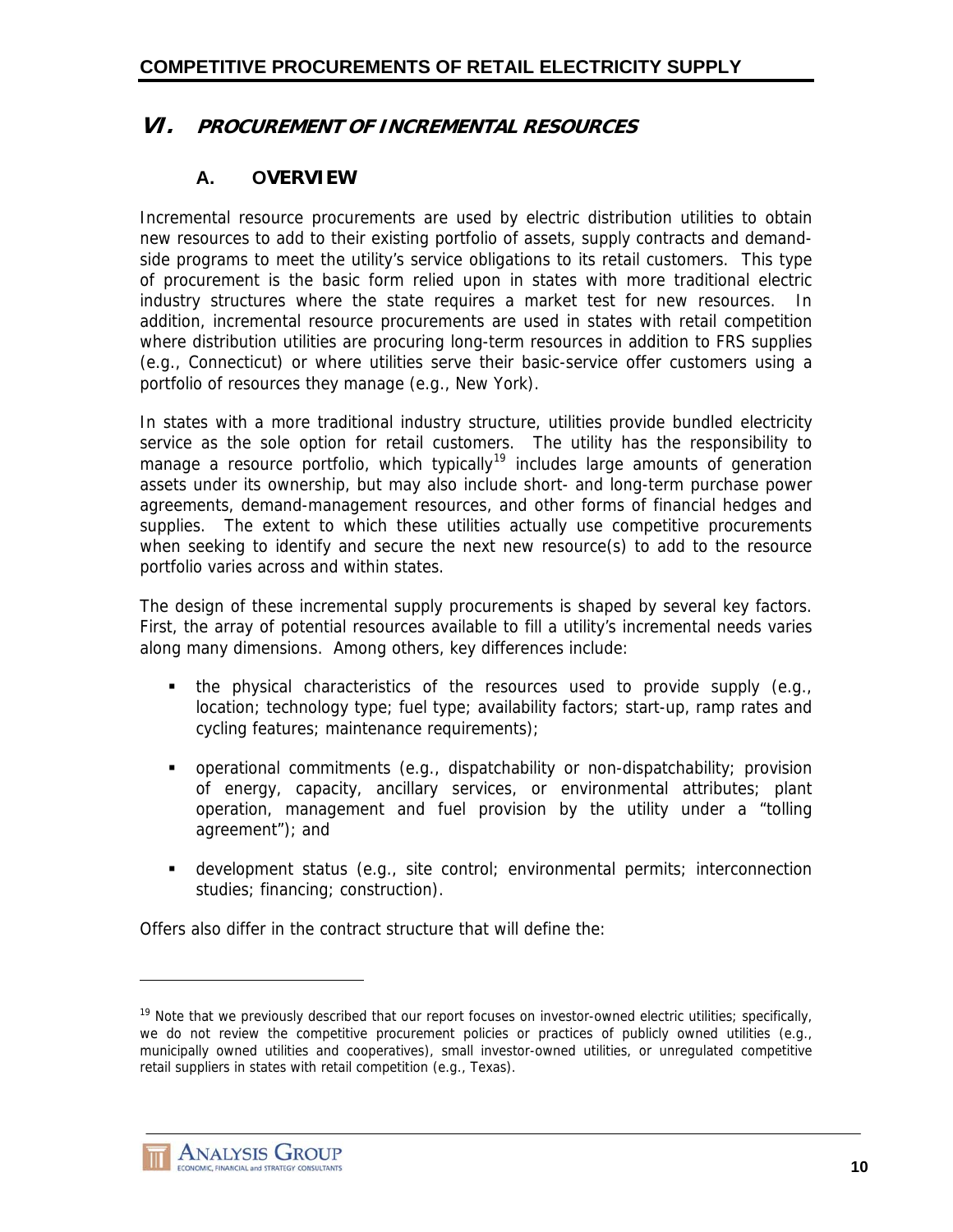- structure of payments (e.g., all-in prices versus separate payments for such things as energy, capacity, ancillary services; fixed prices versus indexed prices; allowances for payment adders in the event of changed circumstances; penalties and bonuses for certain performance targets (such as delay in meeting development milestones or availability targets);
- the service provided (e.g., energy; capacity; unit dispatch control, in which the utility has control over when the resource delivers power; tolling agreements, in which the utility operates and manages the plant and controls the fuel supply as well; extra compensation for "regulation" service, allowing the output of the plant to be controlled by the system control area operator or system dispatcher; provision of "environmental attributes" such as renewable credits);
- supplier obligations, such as purchase requirements (e.g., minimum quantities of energy over a specified time period, or take-or-pay provisions) and fuel cost requirements (e.g., e.g., tolling agreements in which the utility provides the fuel, or the supplier has responsibility for fuel); and
- the resulting allocation of risks borne by suppliers and utilities.

Assessing the implications of these various contract structures is inherently complex due to an array of important technical details. How a specific power purchase agreement ("PPA") associated with an RFP addresses many of these details has important implications for the types and prices of offers submitted in response to an RFP. If these technical issues and risk allocations are different than those that would arise in a utility self-build proposal, then there will be difficult apples-to-oranges comparison of the offers. That said, a utility self-build proposal could be designed to reflect comparable contract terms (e.g., through price, schedule and other performance conditions as might be contained in a utility contract for engineering, procurement, and construction services (i.e., an "EPC" contract). For these reasons, model contract terms matter, in ways that warrant careful attention by regulators.

While it is possible to design a procurement to elicit offers for comparable products through detailed specification of fuel, technology type, project size, and contract terms, many procurements are designed to leave such important details to the discretion of bidders. As a result, procurements typically involve both price and non-price factors which introduce complexity into comparisons between offers.<sup>[20](#page-21-0)</sup> This complexity makes it challenging, to say the least, to design and implement an overall competitive procurement architecture and the details of its evaluation process in ways that: (a) treat all offers fairly and objectively, (b) arrive at selections efficiently and rigorously, (c) provide enough transparency to be credible without revealing commercially sensitive

<span id="page-21-0"></span><sup>&</sup>lt;sup>20</sup> Even when there are clear metrics relating to the price terms for an offer, there are often "non-price" issues (both monetized and non-monetized) associated with, among other things, how a proposed resource interacts with the rest of the utility's portfolio in a simulated dispatch and how risks are assigned to the buyer and seller.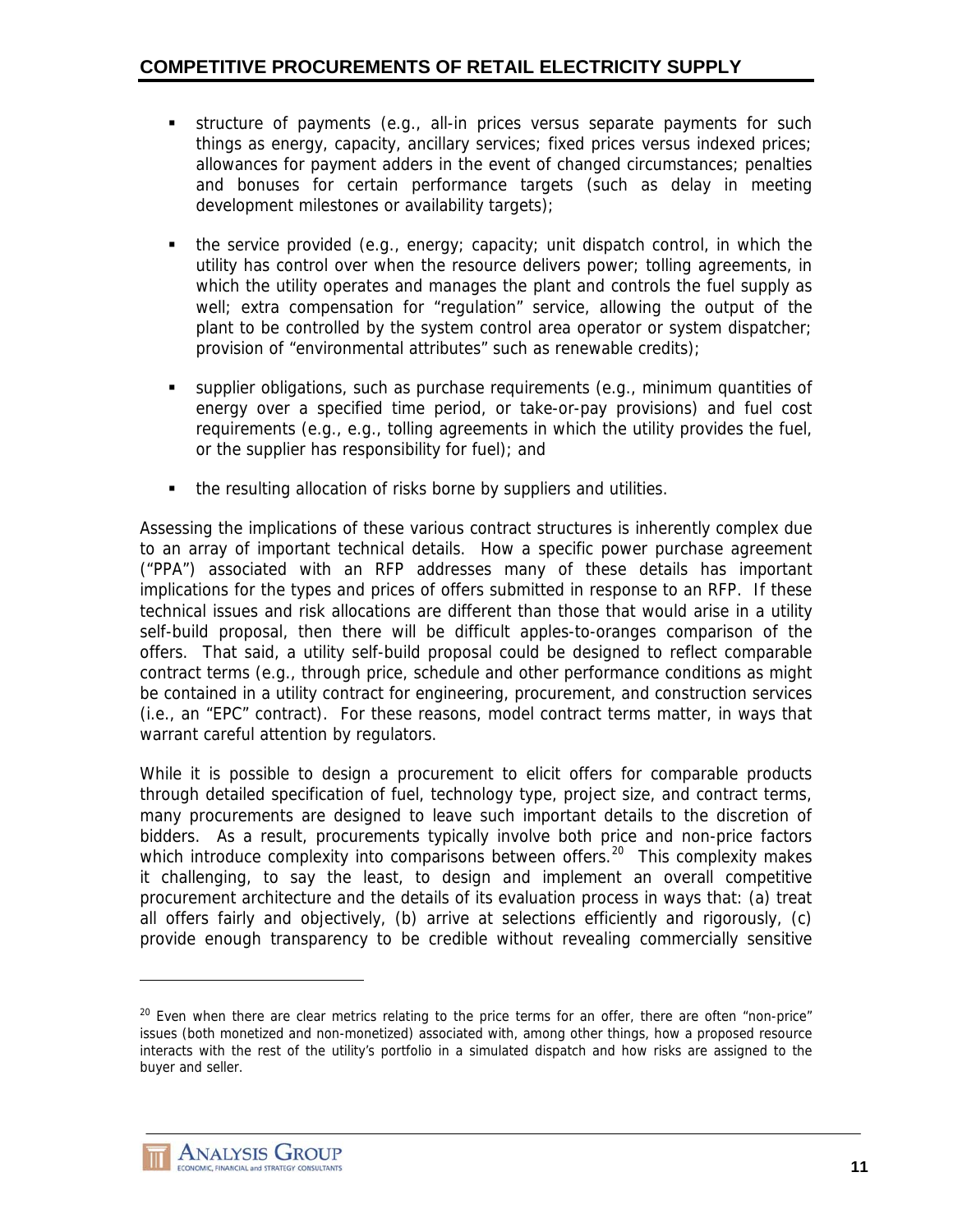business information, and (d) allow the utility sufficient flexibility to respond to potentially innovative and creative solutions from the marketplace. This complexity means that commissions that commit to rely on competitive procurements must be sensitive to these trade-offs.

Second, and perhaps because of the complexity of these trade-offs, incremental resource procurements that include utility self-build (and rate-based) proposals and/or proposals from the utility's affiliates inevitably pose special regulatory challenges to assure that the process is designed and implemented to be fair and objective. Because the utility's (and/or its parent's) financial interests may not be aligned with those of its customers when the utility selects from among the options, extra care is needed to prevent improper self-dealing by the utility. Best practices under these circumstances require a higher degree of regulatory supervision and scrutiny, such as the use of an independent monitor tasked to be the eyes and ears of the regulator and to help bolster the procurement's fundamental fairness and objectivity.

By using the phrase, "improper self-dealing," we intend to recognize that many states that require or encourage competitive procurements for incremental supply also require – indirectly or directly – that the utility participate in the process as one of the entities making a supply proposal. This inherently places a utility in the position of being a "competitor" as well as the entity who determines the "winning proposal." We are characterizing this situation as "proper self-dealing," in the sense that the utility has these two responsibilities, and may, through a fair and objective evaluation, select its own proposal as the "winning proposal." By contrast, we use the phrase "improper selfdealing" to indicate situations where the utility acts so as to structure the procurement design, the product to be procured, and the actual selection of the winning resource in ways that unduly favor its own proposal or any proposal offered by an affiliate of the utility.

Finally, when designing procurement processes to account for both the complexity of evaluating alternative offers and the need for regulatory oversight, it is important to make such choices in light of two other factors involving administrative efficiency. First, it is important to keep the costs to administer procurements relatively low for the bidders and the utility. Second, all else equal, it is important to minimize the time between the submission of offers, development of short-lists of preferred offers, and final selections. Because bidders may be constrained from offering their resources into other markets while their offers are being considered and they may need to maintain firm price terms in spite of market changes, delays in these evaluation stages can increase bidder's opportunity costs to participating in the procurement.

The following sections provide further details on how states and utilities active in competitive solicitations have managed these various trade-offs in the design and implementation of competitive procurements. Our assessment starts with a review of recent policies addressing procurement design, then describes the key components in procurement process architecture, and finally provides a more detailed discussion of key issues relating to the procedures and methods for evaluating offers.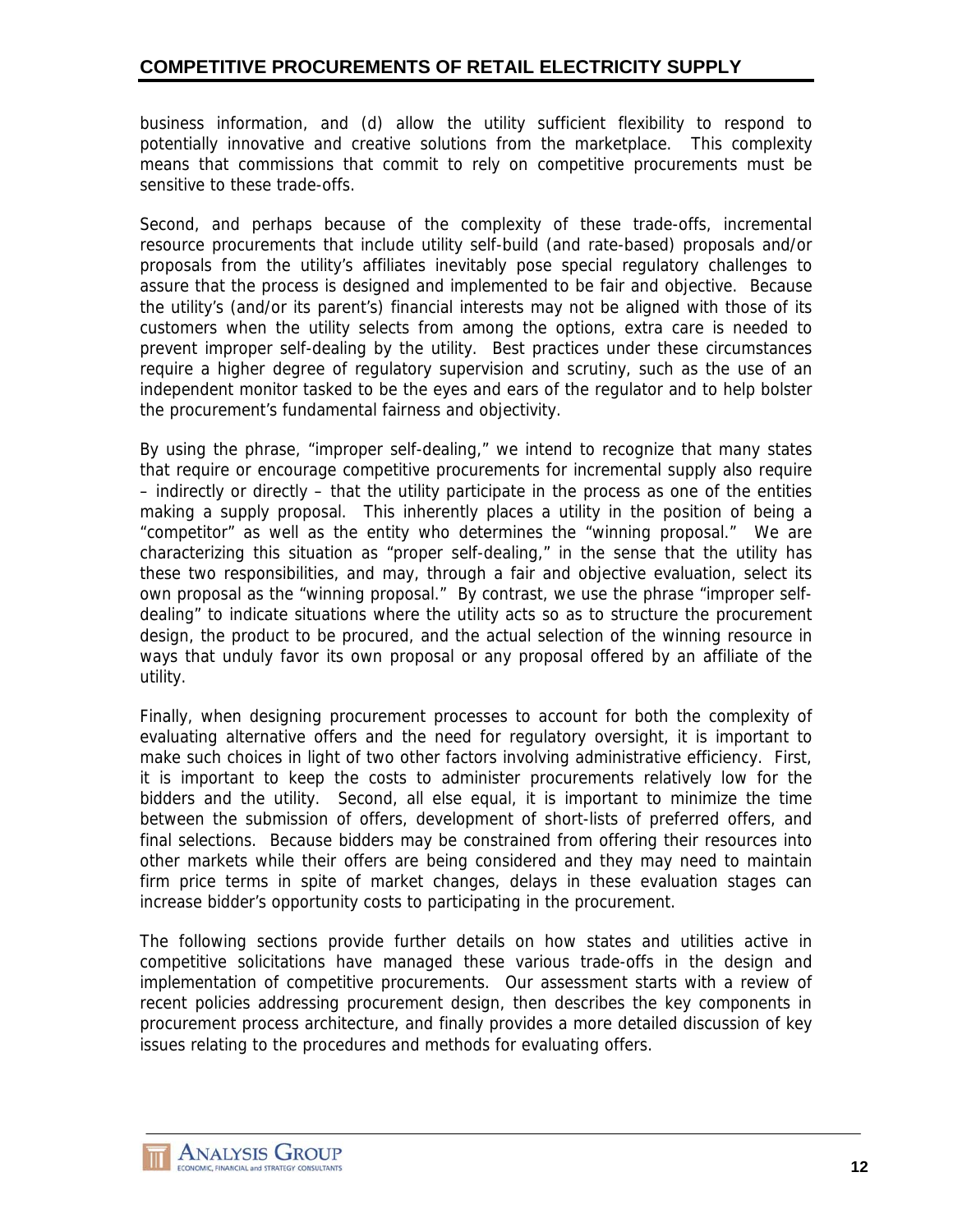#### <span id="page-23-0"></span>**B. RECENT STATE POLICIES ADDRESSING DESIGN OF COMPETITIVE PROCUREMENTS**

In recent years, legislatures and regulators in many states have taken steps to either require or amend requirements for when and how utilities should undertake competitive procurements when satisfying resource needs. Table 6 below lists some of these recent policy actions. The recent spate of legislative and regulatory changes suggests that requirements and guidelines for incremental resource procurements may continue to evolve in coming years. Therefore, regulators, utilities and market participants interested in following the progress of such procurement experience will need to continue to track relevant changes. That said, actual procurements tend to occur relatively infrequently, so the evolution may occur at a relatively measured pace.

### **C. PROCUREMENT PROCESS ARCHITECTURE**

### **1. Introduction to Procurement Design**

When designing an overall procurement process to be used by utilities in their state, regulators must consider a number of design ("architecture") elements. Specifically, the elements should address not only the procurement criteria previously identified in Section III, but also a number of practical issues. These practical issues include such things as the responsibilities of different parties, the rules governing communications between various parties, and the materials and information that must be developed and made available to various parties. Designing such an overall procurement framework addressing all of these elements involves a number of important tradeoffs.

First, the process must be designed to ensure that winning bids are chosen based on a fair and objective process. In particular, the process must be structured to avoid improper self-dealing should the utility or its unregulated affiliates be required or allowed to offer a proposal in the procurement. Many elements of the overall design of the procurement process can mitigate the utility's ability to improperly bias the outcome of a procurement. These include:

- Commission review of RFP instruments (including what electricity supply products should be procured) and oversight of RFP procedures;
- Codes of conduct regarding interactions between utility personnel involved in evaluating offers and (a) personnel involved with developing cost projections and other elements associated with the utility's self-build proposal, and (b) any personnel of its unregulated generation affiliate;
- Engagement of an independent monitor ("IM") with reporting responsibilities to the regulatory commission and a clear scope of work with regard to procurement design, implementation, oversight, and reporting;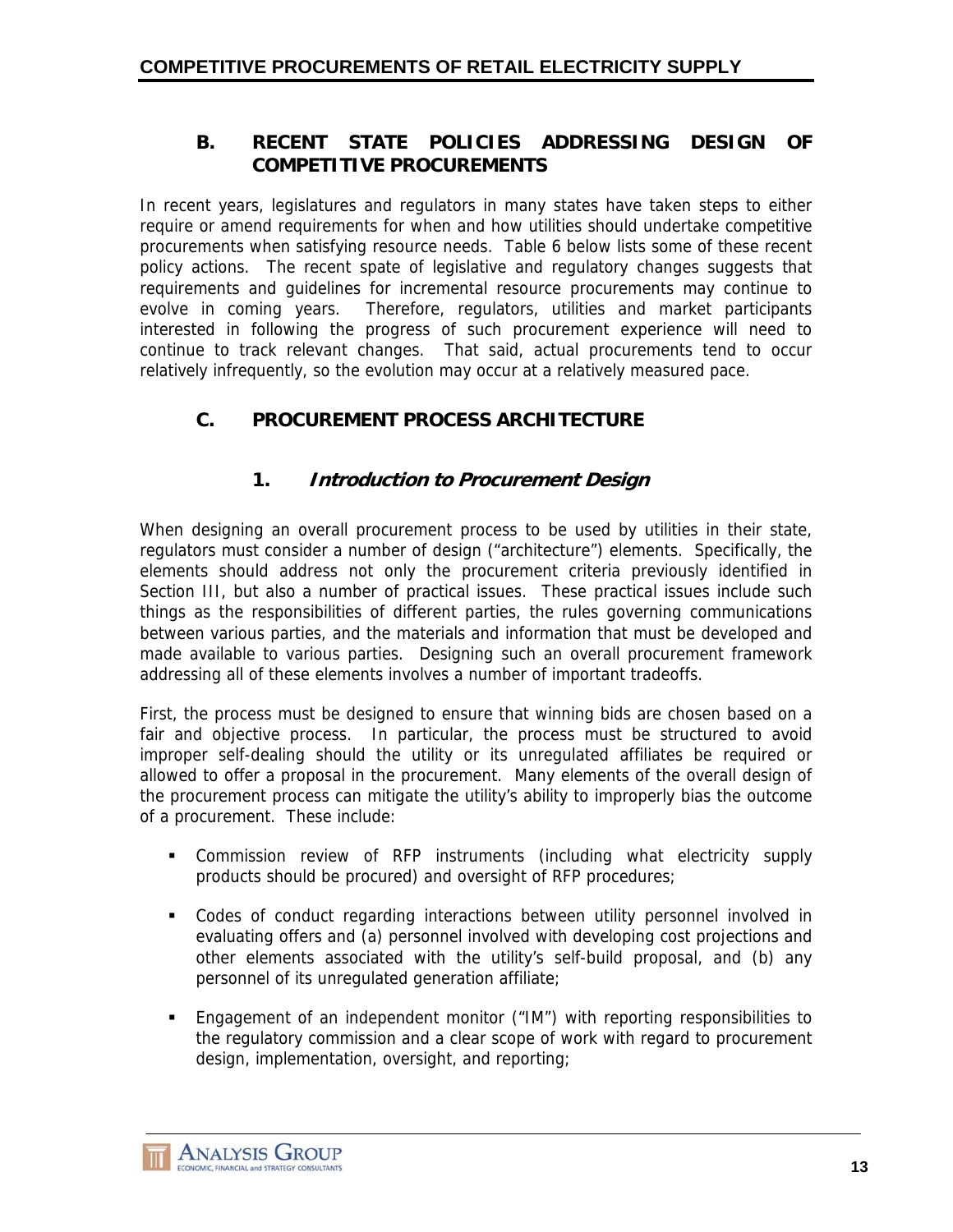- Public participation in procurement design, and in commenting on draft RFP instruments, including key evaluation assumptions and model contract terms;
- **Information requirements for RFP instruments (e.g., product specification,** evaluation criteria, etc.), and reporting of evaluation process and results; and
- Means to control various utility personnel's access to bidders' commercially sensitive information, including information shared by utility senior managers with responsibility for both self-build offers and procurements from the market.

| Table 6                                                                                                                   |                     |                                                                                              |                                                                                                                                                                                                                                                                          |  |
|---------------------------------------------------------------------------------------------------------------------------|---------------------|----------------------------------------------------------------------------------------------|--------------------------------------------------------------------------------------------------------------------------------------------------------------------------------------------------------------------------------------------------------------------------|--|
| <b>Recent Changes in State Policy Requirements Involving</b><br><b>Competitive Procurements for Incremental Resources</b> |                     |                                                                                              |                                                                                                                                                                                                                                                                          |  |
| <b>State</b>                                                                                                              | Date                | <b>Docket Name</b>                                                                           | <b>Description</b>                                                                                                                                                                                                                                                       |  |
| AZ                                                                                                                        | 2007                | <b>Recommended Best Practices</b><br>for Procurement<br>(ACC Decision No. 70032)             | Commission adoption of "Best Practices" for procurements that<br>identify acceptable procurement methods, and circumstances<br>when RFPs and independent monitor should be used [1]                                                                                      |  |
| CA                                                                                                                        | $2003 -$<br>present | Energy Action Plan,<br>PUC Decision 04-01-050, AB57<br>and various other rulings             | A series of legislative and commission decisions have established<br>procedures by which utilities develop long-term procurement<br>plans and implement resource procurements.                                                                                           |  |
| FL.                                                                                                                       | 2002                | Rule 25-22.082 Amended                                                                       | Amendment to rules requiring competitive procurements for<br>approval of utility self-build proposals, including procedures<br>regarding bid-refreshing and information requirements regarding<br>the self-build offer and evaluation process.                           |  |
| GA                                                                                                                        | 2004                | Amendment to Georgia Code<br>515-3-4-.04 Identification of<br><b>Capacity Resources</b>      | Georgia General Assembly revision to the IRP Act, to include<br>competitive procurement rules, including requirements for<br>independent monitors                                                                                                                        |  |
| LA                                                                                                                        | 2004                | Market Based Mechanism<br>Order (General Order, Docket<br>No. R-26172 Sub Docket A)          | Requirement that utilities use an RFP process to acquire and<br>justify new resource acquisitions, including requirements for<br>independent monitors and providing information to the public in<br>advance of procurements                                              |  |
| OK                                                                                                                        | 2007                | Title OCC, Subchapter 35:<br>Electric Utilities -<br>Amendments, Competitive<br>Procurements | Specific requirements for competitive procurements necessary for<br>filling new resource needs, including use of independent monitors<br>and requirements related to affiliate bids and evaluation<br>processes                                                          |  |
| <b>OR</b>                                                                                                                 | 2006                | PUC Order No. 06-446                                                                         | Update of prior order providing guidelines for competitive<br>procurements, including 13 guidelines for RFP design, bid<br>evaluation and selection, role of an independent evaluator,<br>treatment of self-build and affiliate offers, and other elements               |  |
| UT                                                                                                                        | 2005                | Utah Energy Resource<br>Procurement Act Statute<br>(Title 54, Chapter 17)                    | Requirements for procurement process for new energy resources,<br>including requirements for an independent monitor                                                                                                                                                      |  |
|                                                                                                                           | 2007                | Rules R746-420, R746-430,<br>R746-440                                                        | Rules refining requirements for competitive procurements<br>mandated in Title 54, Chapter 17 (2005)                                                                                                                                                                      |  |
| <b>WA</b>                                                                                                                 | 2003                | General Order No. R-509                                                                      | Requirements that utilities solicit supply offers, including:<br>specifications for RFP contents, bid ranking, and contracts; bidder<br>option to request an independent monitor to assist commission<br>review if the utility or its affiliates participate as bidders. |  |
|                                                                                                                           |                     |                                                                                              |                                                                                                                                                                                                                                                                          |  |
| [1] A formal rulemaking process has not been undertaken. Some investor-owned utilities are subject to specific            |                     |                                                                                              |                                                                                                                                                                                                                                                                          |  |

procurement requirements arising from restructuring settlement agreement.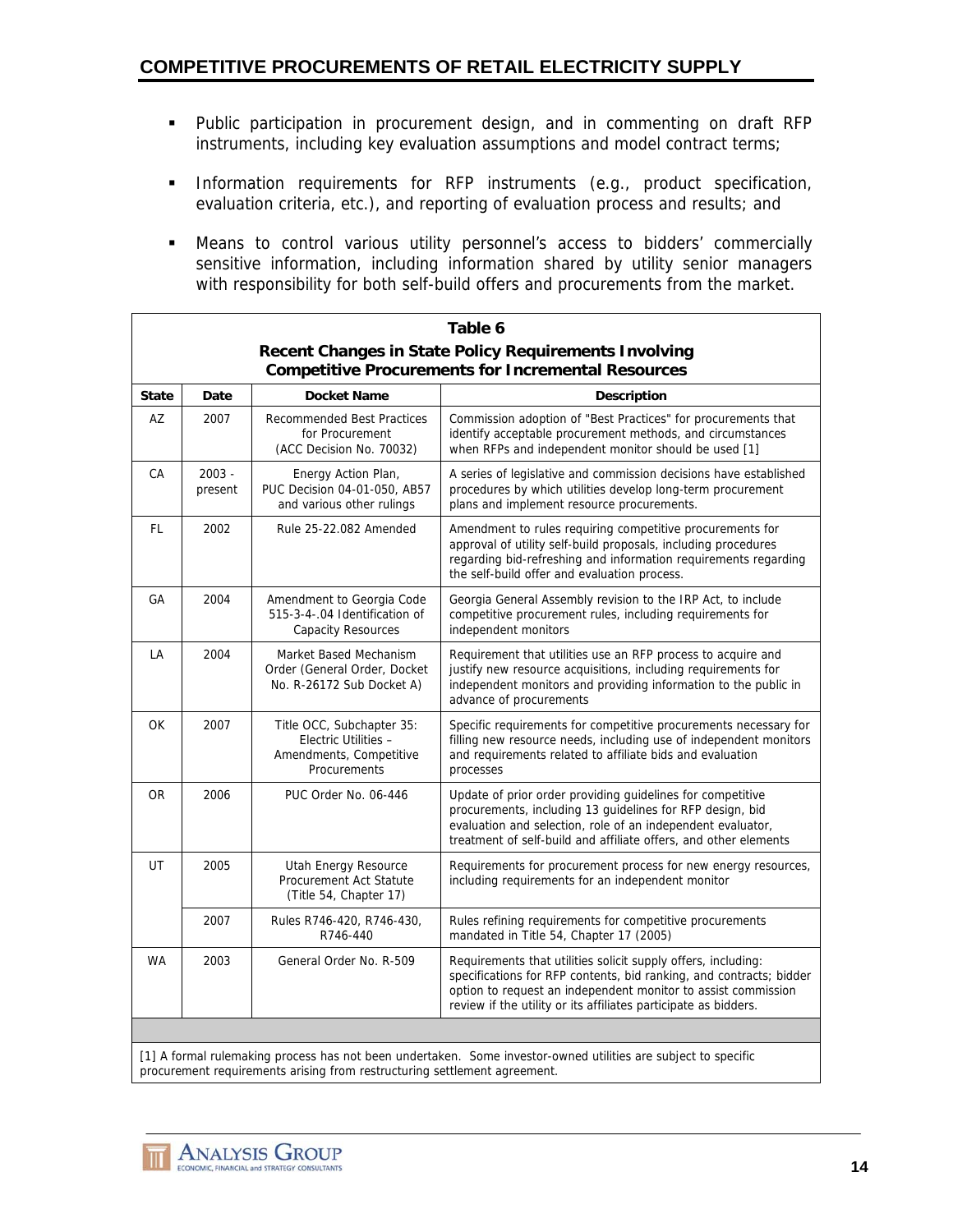These approaches may limit opportunities for improper self-dealing by (a) establishing clear standards for procurement design and implementation to which utilities will be held accountable, and (b) making procurement development and evaluation transparent to regulators and market participants (as appropriate for each), so that improper conduct is easily observed.

Second, the process must be designed to encourage a competitive response from the market. Doing so will increase the likelihood that all suppliers with potentially valuable resources will participate in the procurement process, and will submit their most competitive offers. Ensuring a fair and objective process will encourage supplier participation by giving potential market participants confidence that their offers will be considered fairly against all other offers including any submitted by the utility or its affiliates. In order to submit offers that best reflect the utility's needs and system conditions, potential bidders need access to accurate and sufficiently comprehensive information on product specifications, model contract terms, credit and collateral requirements, relevant transmission constraints, costs to integrate generators into the transmission system, evaluation criteria, and other relevant factors. In addition, suppliers need to have a means of requesting supplemental information or clarifying information in ways open to all other competitors. However, while aiming for transparency of and access to information, utilities must also balance the need for confidentiality of certain supplier and utility information.

Finally, procurements must be designed to be efficient and timely, consistent with both the utility's own needs as well as those of market participants. The need to keep processes efficient yet thorough and fair creates tradeoffs in procurement design. For example, utilities should balance the cost of information requirements on suppliers with the need to obtain sufficient information to ensure that bidders offer suitable proposals. Similarly, streamlining regulatory reviews can help avoid creating time-consuming delays that may increase risk premiums that market participants build into their offers. With that in mind, it is helpful for regulators to review various early elements of procurement design (such as RFP instruments, evaluation approaches, and model contracts) prior to the utility issuing a final RFP as a means of limiting the extent of regulatory reviews in later procurement stages (e.g., review of final selections or final contracts). Reducing such delays will help to support the eventual procurement of the best resources from consumers' standpoint.

Although there are differences in particular procurement designs, most incremental resource procurements involve the following basic components, in which the utility:

- **IDENTIFIELD IDENTIFIELD IS CONTENT A STATE CONTENT I** denoting the Identifies needed resource planning process);
- Designs an RFP instrument to solicit offers to provide needed resources, including potential public participation through comments on the draft instrument (including its anticipated evaluation process, and model contract terms and conditions);
- Receives bids in response to a final RFP from interested suppliers;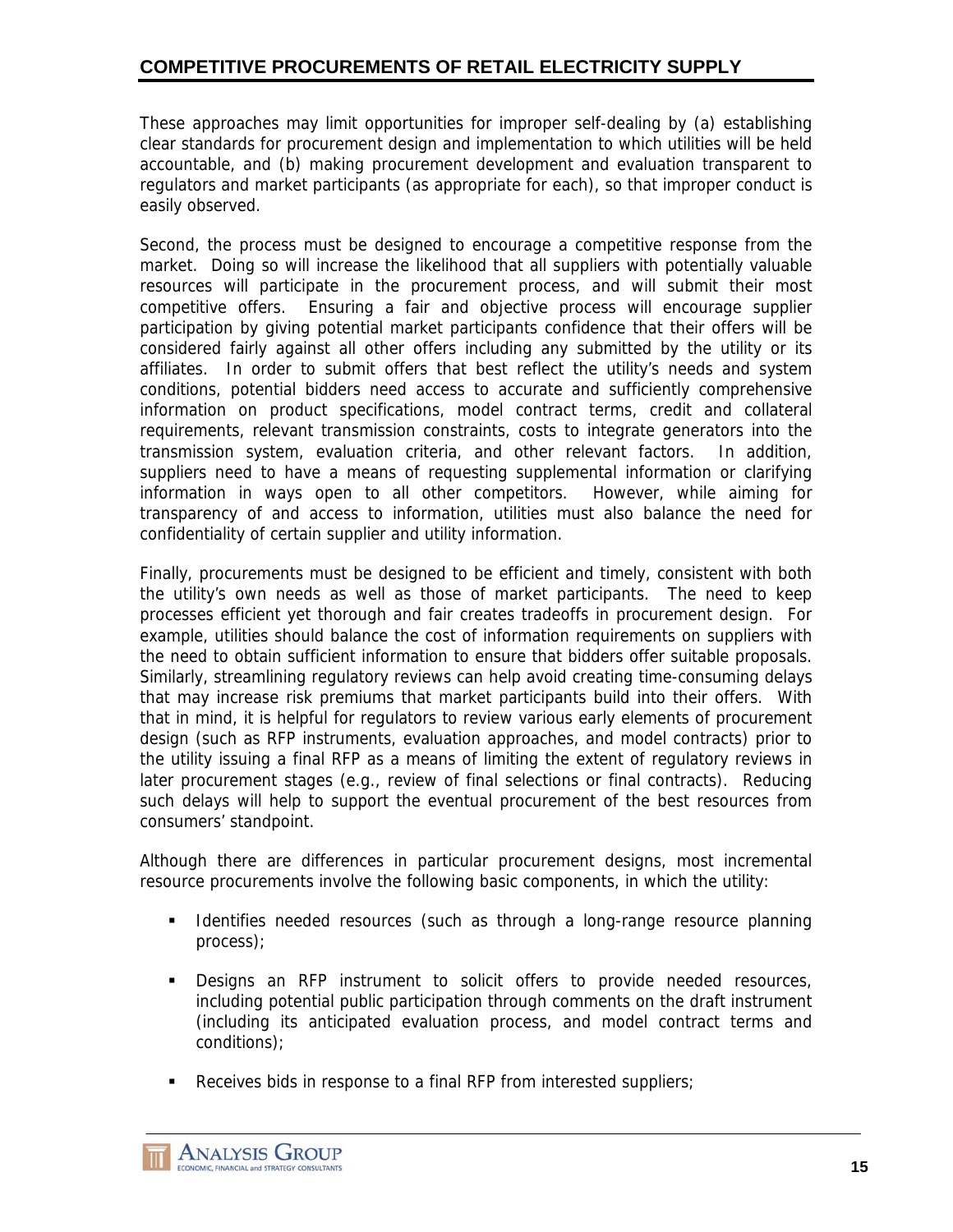- Evaluates all offers and selects a winning offer, in either a single phase or multiple stage process (e.g., pre-qualification of bidders before issuing the RFP; or a review process to develop a short-list of the best set of offers);
- **Informs bidders and regulators of resource selections;**
- Enters into contract negotiations with the final award group; and
- Submits the results of the process (e.g., the award group with winning contracts) to the Commission for approval.

Box 1 illustrates these stages and other aspects of a specific procurement through a summary description of the competitive procurement process in Georgia.

#### **Box 1**

#### **Incremental Supply Procurement Process in Georgia**

In 2004, the Georgia General Assembly passed new rules requiring utilities to obtain incremental supply-side resources through an RFP process that includes use of an Independent Evaluator, application of utility codes of conduct, and various specific requirements for RFP content and public participation.<sup>a</sup> Georgia Power has procured a wide range of resources under these new rules, including: baseload and intermediate resources for a particular location (i.e., Northeast Georgia); baseload resources of varying potential terms (e.g., for 7-, 15- and 30-year periods); and long-term supply-side resources starting in 2016 (for which Georgia Power is offering a self-build nuclear facility). Georgia Power and its affiliates have been allowed to participate in these procurements.

In Georgia, RFP documents go through a public comment period that includes: issuance of a draft RFP; the utility's response to public comments on the draft RFP; public access to all drafts and comments through a public web site; and hosting of bidder conferences. Georgia's rules provide detailed requirements for substantive content of the RFP, including information on all evaluation criteria, transmission impacts, and procurement schedules. Bidders submit offers that include necessary details, such as price terms, technical details of resources relied upon, delivery locations, credit information, and market qualifications. The utilities undertake an evaluation process based on a "total cost impact analysis" as performed in a prior solicitation.

The Georgia Public Service Commission approves the IRP, the final RFP document, and the final resource selection through its "certification of need." After certification, the Commission allows the utility to recover an "additional amount" through rates which is "provided as an incentive for electric utilities to enter into purchase power agreements … [because] … if the Companies would only earn on their investments, not on their PPA expenses, they would be more inclined to build than buy.<sup>"b</sup>

An Independent Evaluator oversees many phases and components of the procurement process, including review of all participant communications, review of RFP comments and utility responses to such comments, oversight of public web site, and development of an independent evaluation of offers. Additionally the Independent Evaluator provides interim and final reports on the procurement's performance. According to the Independent Evaluator, success in development of model agreements acceptable to all participants, as required by rules, has been "elusive."<sup>c</sup>

- <sup>a</sup> Amendments to Georgia Code 515-3-4-.04, Identification of Capacity Resources.<br>**b CA BSC Order 15292.U. Desember 2002**
- GA PSC Order, 15392-U, December 2002.

<sup>&</sup>lt;sup>c</sup> Accion Group, Report to the Georgia Public Service Commission on the Georgia Power Company 2009 RFP, p.31.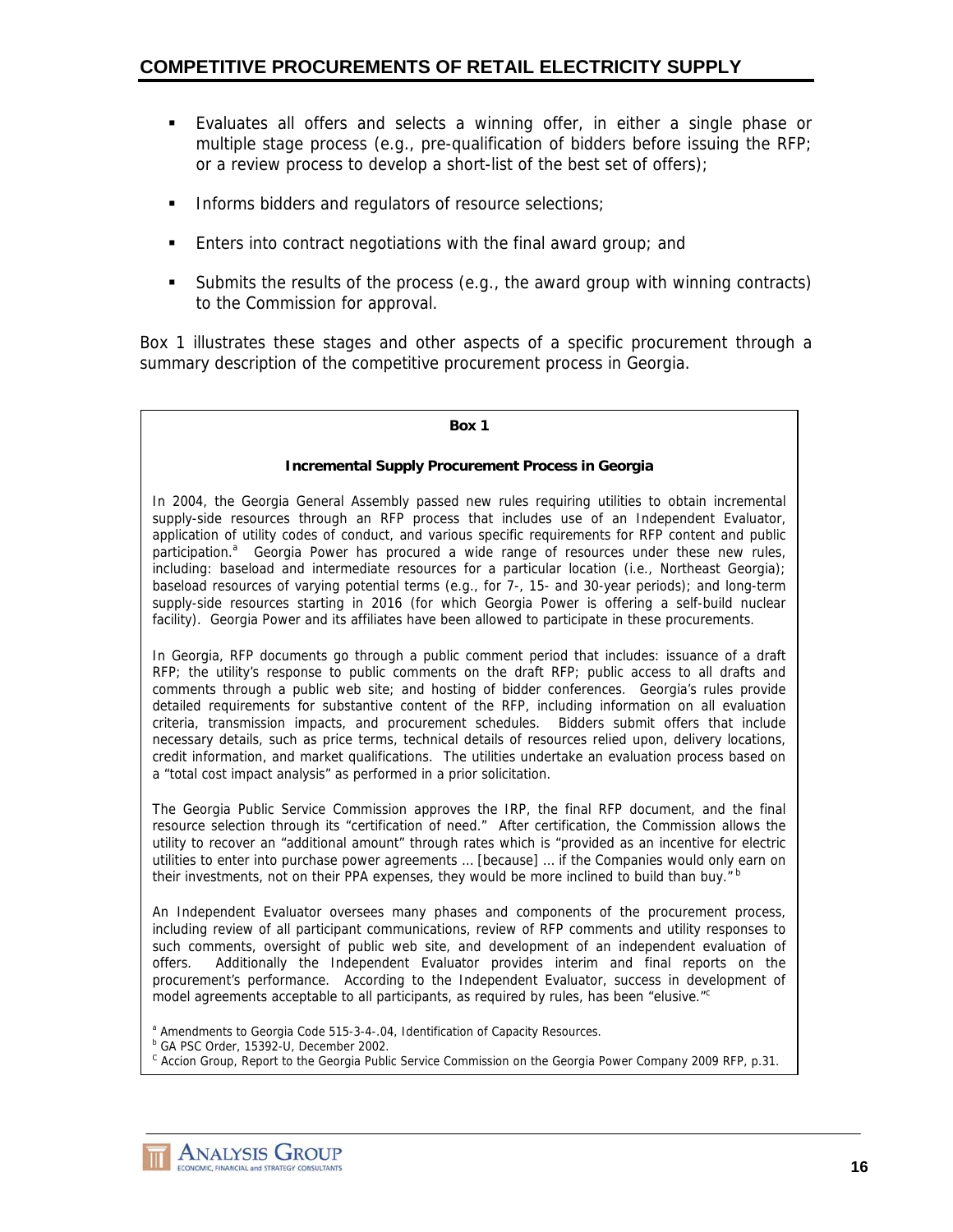#### **2. Resource Plans and Related Issues Preceding Procurements**

<span id="page-27-0"></span>For utilities using competitive procurements for incremental resources, the process by which a utility determines what resource(s) to procure through a competitive solicitation often involves and is linked to preparation and regulatory review of a resource plan.

Irrespective of policies with respect to competitive procurements, most utilities with load-serving obligations in states with a traditional industry structure undertake some form of resource planning process. Broadly defined, such a process identifies incremental resource needs using a variety of lenses, including changes in customer requirements, resource adequacy, economics, portfolio mix or diversity, and external considerations (such as environmental policy requirements). In some states, this planning process may require oversight and approval by the state commission in formal integrated resource plan ("IRP") proceedings.  $2^1$  By identifying the utility's medium- to long-term resource deficiencies or opportunities, these planning processes are typically the first step in a procurement process in traditionally structured states relying on competitive procurements of incremental resources.

Resource plans have many implications for how resource needs are determined, managed and fulfilled that we do not address in this report. For the purposes of our examination of competitive procurements of incremental supply, we focus on the implications of utility plans for identifying the specific electricity product(s) to be procured from the market. For example, some utility procurements define products very broadly or flexibly, while others define products more narrowly.

More open and flexible procurements, for example, may simply request offers from any resource type/technology delivered to any points within the utility's service territory for a period of some unspecified duration. If a wide variety of types of resources may respond to such requests, the utility will need to compare price and non-price features among offers that may differ along many dimensions.<sup>[22](#page-27-2)</sup> Comparison of such varied offers poses evaluation challenges that inevitably introduce subjectivity into the evaluation process. However, defining products in this way provides the market with the greatest flexibility to propose creative alternatives to meet the utilities' needs most cost-effectively.

<span id="page-27-1"></span><sup>&</sup>lt;sup>21</sup> For example, California, Colorado, Georgia, and Oklahoma require integrated resource plans (or similar plans requiring commission approval).

<span id="page-27-2"></span><sup>&</sup>lt;sup>22</sup> Montana's utility, Northwest Energy issued an open RFP for baseload, dispatchable, shaped and wind resources. The RFP indicated that "The exact quantity and type of resources the Utility procures will substantially depend upon the economic and operational parameters of the bids received and therefore may not match the quantity and type of resources identified as beneficial in the Resource Procurement Plan." Northwest Energy, Request for Proposals, July 2, 2004, prepared by Lands Energy Consulting. Similarly, PacifiCorp's 2009 RFP, which requested 525 MW of supply that could be "prescheduled,", involved solicitation of offers providing for a minimum of 100 MW using any one of eight contractual approaches for terms of 10 to 35 years. PacifiCorp 2009 Request for Proposals, September 2005, Flexible Resource.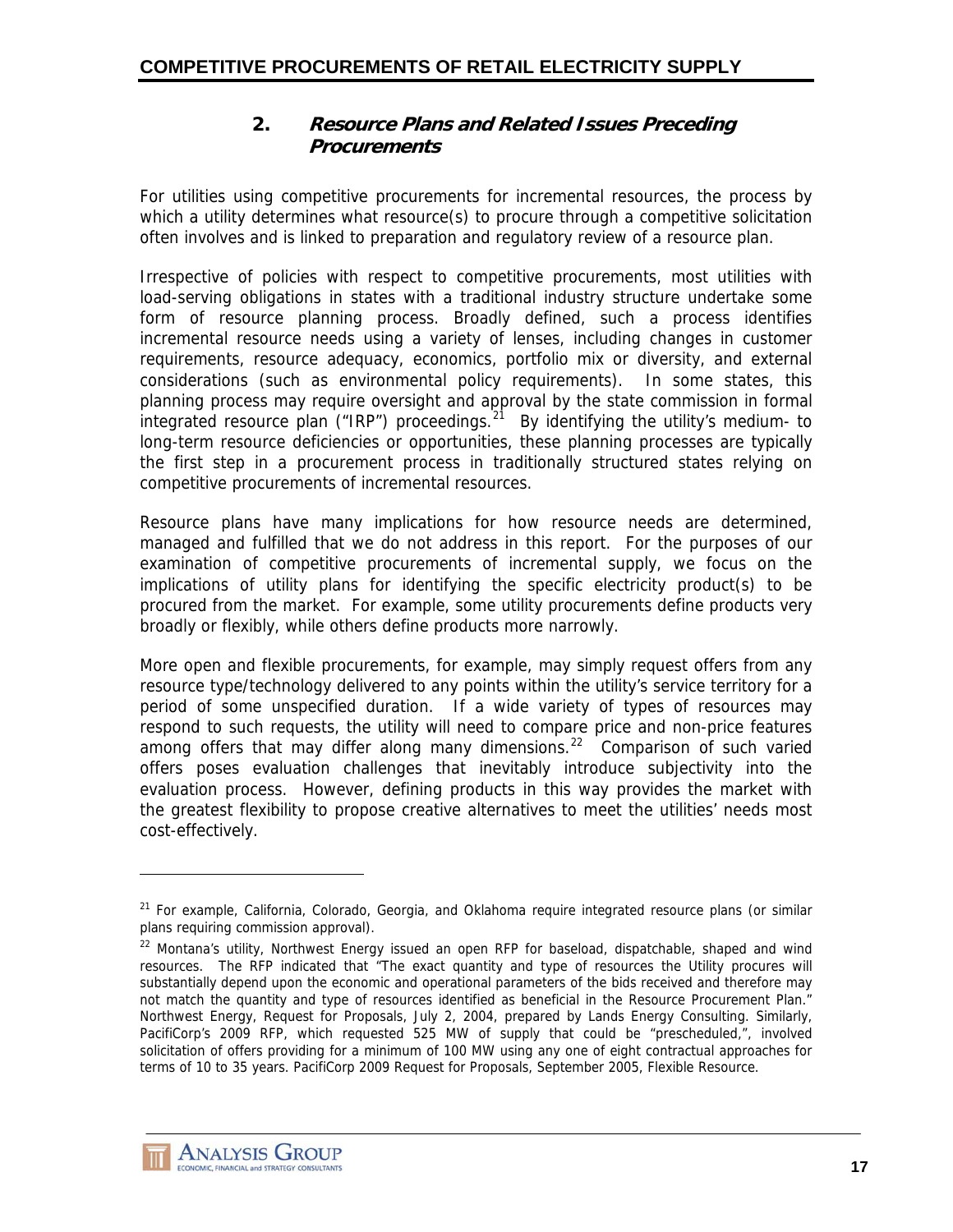Competitive procurements can also define products and potential agreements more narrowly. They might, for example, request specific quantities of renewable power, demand response, or energy efficiency,  $23$  or request new baseload power plant supply located in or deliverable to a particular zone by a certain start date.<sup>[24](#page-28-1)</sup> Commissions may influence the specificity of these narrower resources procurements through a resource planning process that attempts to identify the type of resources "best" suited to meet the utility's incremental needs. More narrowly defined procurements also eliminate some but not all of the evaluation challenges posed by broader procurements.

Despite the potential benefits of using an IRP process to arrive at a set of narrowly defined resource needs, such a process may result in product specifications based on planning assessments of hypothetical resources rather than on actual prices and resource alternatives offered by the market. For a variety of reasons, important differences may exist between the assumptions used in the planning process and the realities of the markets. Further, utilities may seek to change product definitions (or evaluation criteria) if changes in market conditions make initial resource selections made during planning stages imprudent. Under such circumstances, regulators often must determine whether and, if so, when to review the prudence of the utility's proposed changes. These reviews are likely to be difficult because such amendments may be proposed to avoid investments that are not in consumers' interests or to change opportunistically the terms of the procurement to promote the utility's preferred resources.

In some states, certain types of resources are exempt from commission or legislative requirements that otherwise call for competitive procurements of incremental supply. Exemptions are generally allowed for procurements involving small quantities (e.g., less than 100 megawatts ("MW")) or short durations (e.g., less than one year).<sup>[25](#page-28-2)</sup> These exemptions are provided to avoid imposing excessive administrative burdens on the small, short-term supply purchases that utilities commonly make. While such exemptions provide the utility with needed flexibility to effectively manage a short-term portfolio to maintain resource balances, regulators should also be attentive to situations in which utilities use such exemptions to avoid competitive procurements for longer-term

<span id="page-28-0"></span> $23$  In California, the Energy Action Plan creates specific targets for certain preferred resources (including renewable power, demand response, and energy efficiency) to be achieved through separate resource procurements. State of California Energy Commission and Public Utilities Commission, Energy Action Plan II, Implementation Roadmap for Energy Policies, September 21, 2005.

<span id="page-28-1"></span><sup>&</sup>lt;sup>24</sup> For example, Georgia Power's 2011 RFP requests resources with interconnection to the Northeastern portion of Georgia's grid. Georgia Power, "Overview of the Georgia Power and Savannah Electric 2010 and 2011 RFPs." Southern California Edison's 2005 procurement sought only supply from new generation resources because of the perceived need to encourage new generation to mitigate potential market power and forecasted resource adequacy concerns in that area. Southern California Edison, 2006 Request for Offers, New Gen RFO, Transmittal Letter, V6.0 revised November 30, 2007.

<span id="page-28-2"></span><sup>&</sup>lt;sup>25</sup> For example, procurements in Utah are required for resource additions greater than 100 MW and for longer than ten years. Energy Resource Procurement Act, 54-17-102. In Oregon, the criteria are 100 MW and five years. Public Utility Commission of Oregon, Order No. 06-446, p. 3.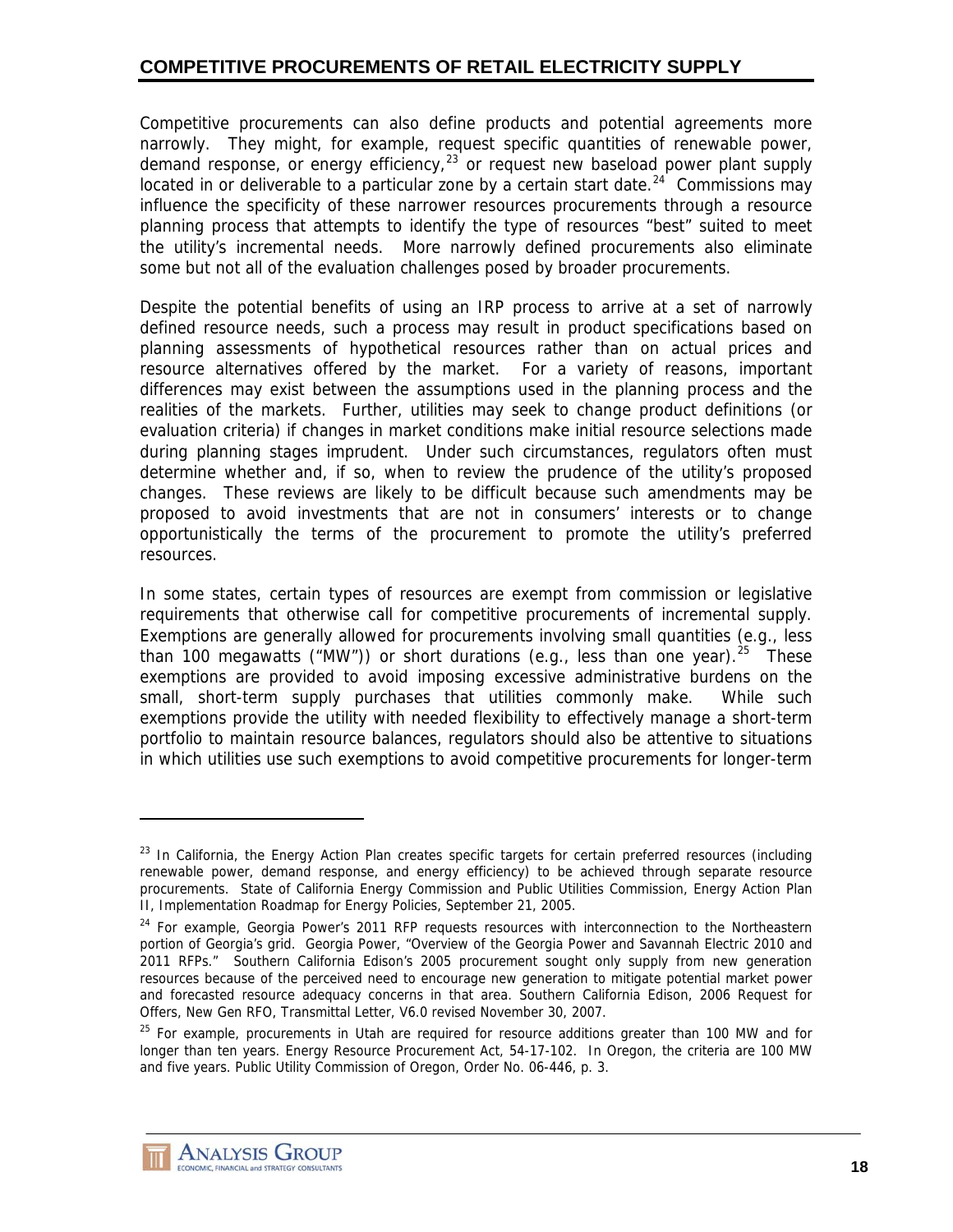resources which might produce offers that would otherwise offer favorable terms for customers.

#### **Box 2**

#### **Dealing with capital-intensive, new and untested technologies**

Much of the recent experience with utilities' competitive procurements has been limited to solicitation of and/or proposals for procurements of power from natural gas-fired facilities. For a variety of reasons, regulators and utilities may seek to depart from this trend. Recent experiences with using procurements to elicit proposals for baseload resources have varied. Some utilities have sought exemptions from competitive procurements in order to develop coal-fired facilities,<sup>a</sup> while others have asked for proposals (including self-build offers) using coal or nuclear generation technologies.<sup>b</sup>

Development of large, baseload, capital-intensive generation facilities (especially ones using advanced technologies) may raise new types of uncertainties in resource development. First, in some states, development, permitting, and construction risks for coal and nuclear facilities are typically greater than those for natural gas plants. Second, advanced power production technologies face greater technology uncertainty because of their less advanced stage of development. For projects involving advanced technologies (e.g., the next generation nuclear facility, or a large-scale coal facility with carbon capture and sequestration), it may be difficult – either prohibitively expensive or not commercially possible – for suppliers to obtain either equipment manufacturers' performance guarantees or EPC contractors' willingness to take on construction risk.

Capital-intensive advanced technologies pose unique challenges for competitive procurements. Are these risks and technology issues sufficient reason to allow utilities exemptions from competitive procurements? How should these risks, technology issues and need for unique supplier attributes be addressed within eligibility requirements and evaluation procedures? Are there means of effectively quantifying these risks? Are there innovative ways of sharing risks and developing technologies collaboratively that can be developed with potential suppliers, and then built into model contracts that assign an acceptable allocation of risks among suppliers, the utility and, ultimately, electricity customers? These questions are beyond the scope of this review, but are important considerations for policy makers interested in considering the next generation of advanced technologies and how best to use markets as a way to discipline costs associated with them. Further, because the large capital investments necessary for development of these types of resources pose potentially valuable opportunities for utilities to enter new resources into rate base, commissions should be aware that utilities may attempt to shield such projects from competition even in situations where market processes are applicable. Despite these challenges, the potential economic gains from imposing the market discipline of competitive procurements on development of capital-intensive and advanced technologies may be great. In particular, the scope for potential cost savings may be significantly greater than those under procurement of natural gas-fired resources. In light of the expected introduction of greenhouse gas emission controls in the future that will require development of advanced technologies, we encourage regulators and the industry to continue to examine these issues in other forums.

<sup>a</sup> Duke Power, Preliminary Application for Certificate of Public Convenience and Necessity, Cliffside Project, Submitted to the North Carolina Public Utility Commission, May 11, 2005; Public Utilities Commission of Colorado, Order of Settlement, Decision No. C05-0049, December 17, 2004.

**b** PacifiCorp considered benchmark coal resources in its 2009 Request for Proposals for Flexible Resources, and Georgia Power is considering nuclear resources in its 2016 Request for Proposals.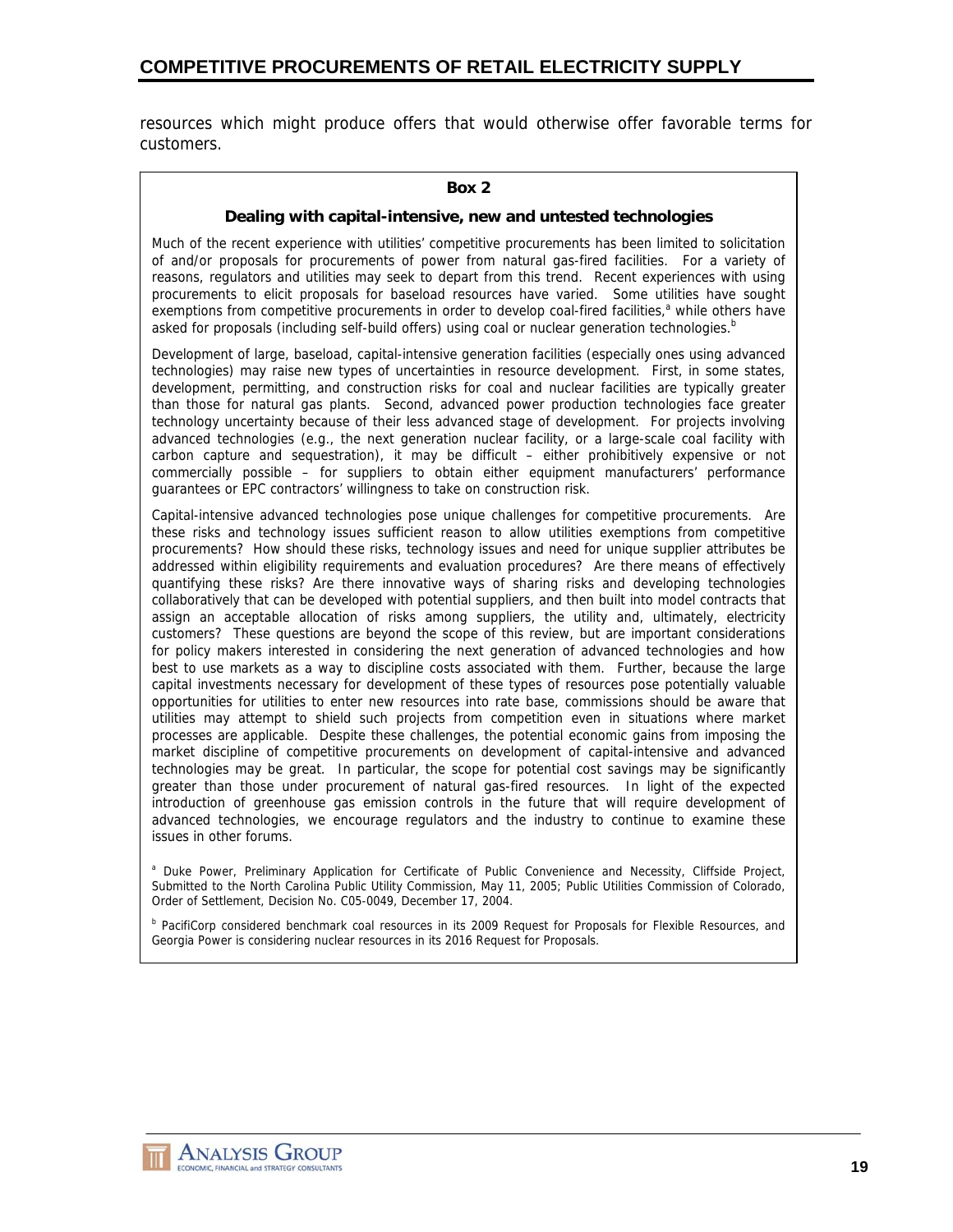<span id="page-30-0"></span>Procurement rules also often allow utilities to petition for exemption from rules requiring a competitive procurement. The reasons for such requests have varied, but have been related to reliability and development risk,  $^{26}$  $^{26}$  $^{26}$  or utility financial condition.<sup>[27](#page-30-2)</sup> Some state rules also explicitly allow utilities to petition for "emergency" exemptions if there is insufficient time to implement a full competitive procurement for needed resources. $^{28}$ However, some commissions have explicitly cautioned against abuse of such "emergency" self-build proposals, particularly those that arise after a competitive procurement that fails to identify needed resources.<sup>[29](#page-30-4)</sup> For similar reasons, commissions may require that utilities submit a self-build offer to avoid the situation in which the utility rejects all offers in a competitive procurement, and then subsequently submits a self-build proposal to fill resource requirements. When considering such exemptions and requirements as allowed or required under their authorities, commissions must balance potential lost gains from a competitive procurement against the particular factors raised by the utility in its application.

#### **3. Procurement Oversight, Stakeholder Participation, and Utility Codes of Conduct**

Participation by suppliers, commissions, the public, and independent monitors can be important to ensuring a fair and objective process. Such participation early in the process can also help to avoid (or at least lessen) later regulatory disputes by providing opportunities for differences of opinion, misunderstandings, or information problems to be resolved ahead of the competitive solicitation itself.

#### **a. Independent Monitor**

Independent monitors have become an important component of procurement oversight in many of the incremental supply procurements, particularly when the procurement includes utility self-build proposals or affiliate bids. State policies, however, differ in their requirements relating to IMs. Apart from the threshold issue of determining

<span id="page-30-1"></span><sup>&</sup>lt;sup>26</sup> For example, although North Carolina has no formal requirements for competitive procurements, Duke Energy explicitly requested approval to forgo a competitive procurement given the nature of the proposed resources. Duke Power, Preliminary Application for Certificate of Public Convenience and Necessity, Cliffside Project, Submitted to the North Carolina Public Utility Commission, May 11, 2005.

<span id="page-30-2"></span><sup>&</sup>lt;sup>27</sup> Public Service of Colorado requested, and was granted, exemption from procurement rules for a 500 MW coal-fired power plant. Among other reasons suggested, Public Service of Colorado argued the need for the project to maintain sufficient equity on financial balance sheet.

<span id="page-30-3"></span> $^{28}$  For example, Public Utility Commission of Oregon, Order No. 06-446, p. 3. PacifiCorp argued that the purchase of a 500 MW power plant should be exempt from procurement requirements because it is a "timelimited resource opportunity of unique value to customers." See: Clearing Up, "PacifiCorp Signs Stealth Deal to Acquire 500-MW Generator," April 23, 2008; Public Utility Commission of Oregon, Order No. 06-446, August 10, 2006, p. 4. See also Ohio's newly enacted law (127 SB 221) that sets forth the market-condition criteria under which the Commission may not approve the winning bids (and market-based prices) of a competitive procurement process. Sec. 4928.142.(B)(3)

<span id="page-30-4"></span> $29$  For example, resources may not be selected if they fail to meet a competitive benchmark, such as shortterm market purchases. Public Utility Commission of Oregon, Order No. 06-446, p. 5.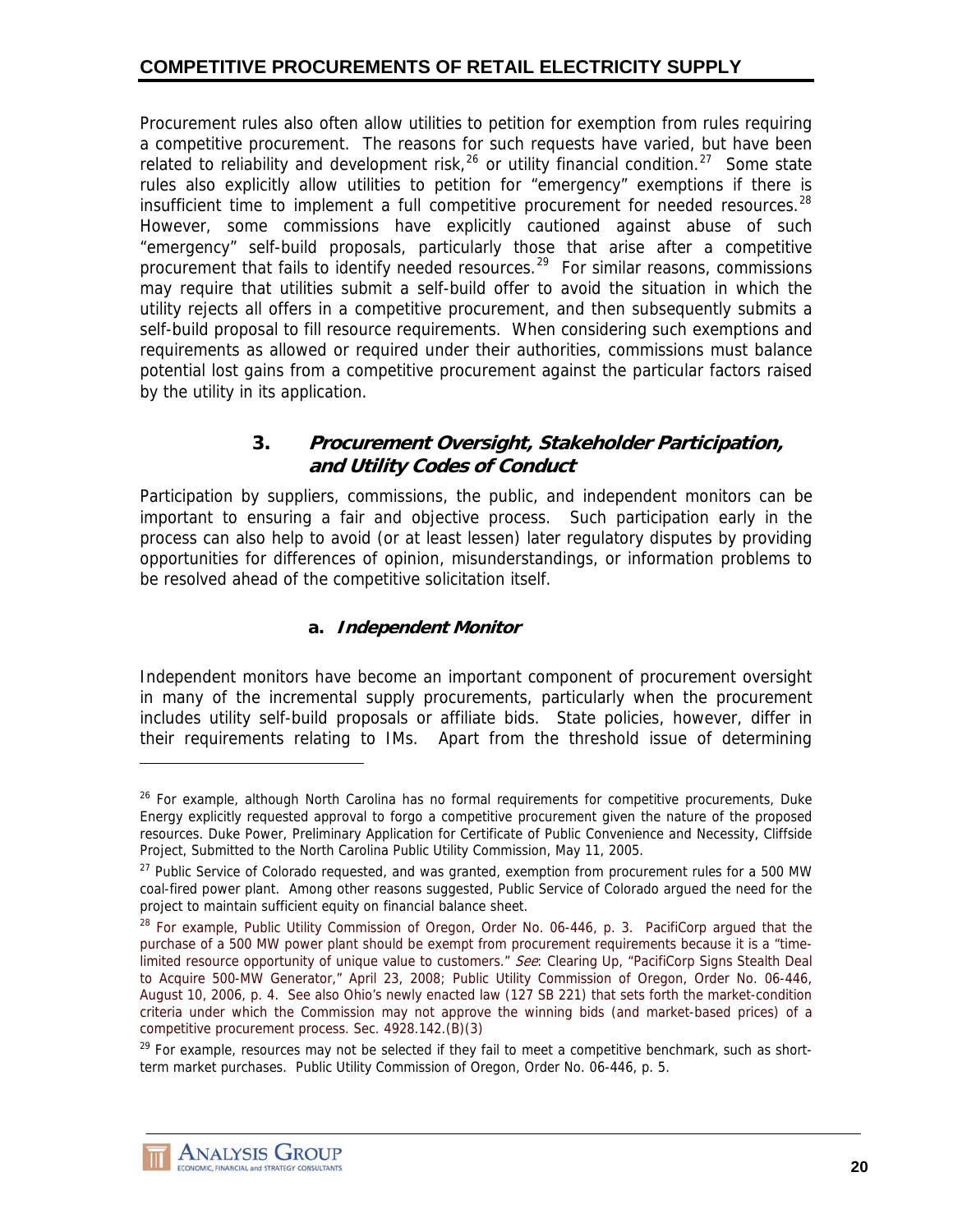whether and when an IM is required to be part of the procurement process, the other key issues include:

- What are the IM's roles and responsibilities (e.g., oversee the utility's actions? Independently evaluate the bids? Select the winning offers?)
- Who selects the IM (e.g., the utility and/or the commission?)
- To whom does the IM report (e.g., the utility and/or the commission?)

Independent monitors are currently required in nearly all states that impose some procurement requirements, although there are exceptions.<sup>[30](#page-31-0)</sup> In some states, IM monitors are required for all procurements;  $31$  in other states, IMs are required only if utility self-build or affiliate offers are considered. $32$ 

Using an IM involves many trade-offs in terms of costs and benefits to the process. The potential roles an IM may play (and services it may provide) include:

- Reviewing initial procurement documents (e.g., the RFP, model contracts, credit requirements);
- Overseeing communications with potential bidders, and between utility teams to comply with "codes of conduct";
- Reviewing utility bid evaluation methodologies, and in some cases even carrying out parallel independent bid evaluations;
- Monitoring contract negotiations; and
- Reporting to commission staff and supporting the regulatory review of the entire process and its results.

Appendix A provides a more detailed list of the various activities that IMs often perform.

By playing these roles, an IM may add substantial benefits, particularly in terms of maintaining process fairness and objectivity to mitigate the potential exercise of

<span id="page-31-0"></span> $30$  Florida's Rule 25-22.082 does not require that competitive procurements use an independent monitor, although some procurements by Florida utilities may incorporate utility-hired monitors to evaluate certain procurement elements. For example, see Direct Testimony of Alan S. Taylor, In re: Florida Power and Light Company's Petition to Determine Need for West County Energy Center Units 1 and 2 Electrical Power Plant, Docket No. 02162-06.

<span id="page-31-1"></span><sup>&</sup>lt;sup>31</sup> For example, Oregon (Public Utility Commission of Oregon, Order No. 06-446, p. 6), Louisiana (Louisiana Public Service Commission, General Order, Docket No. R-26172 Sub Docket A).

<span id="page-31-2"></span> $32$  For example, California requires an IM in all procurements in which the utility or its affiliates has a proposal. California Public Utilities Commission, Decision 04-12-048, Opinion Adopting Pacific Gas and Electric Company, Southern California Edison Company and San Diego Gas & Electric Company's Long-Term Procurement Plans, April 1, 2004.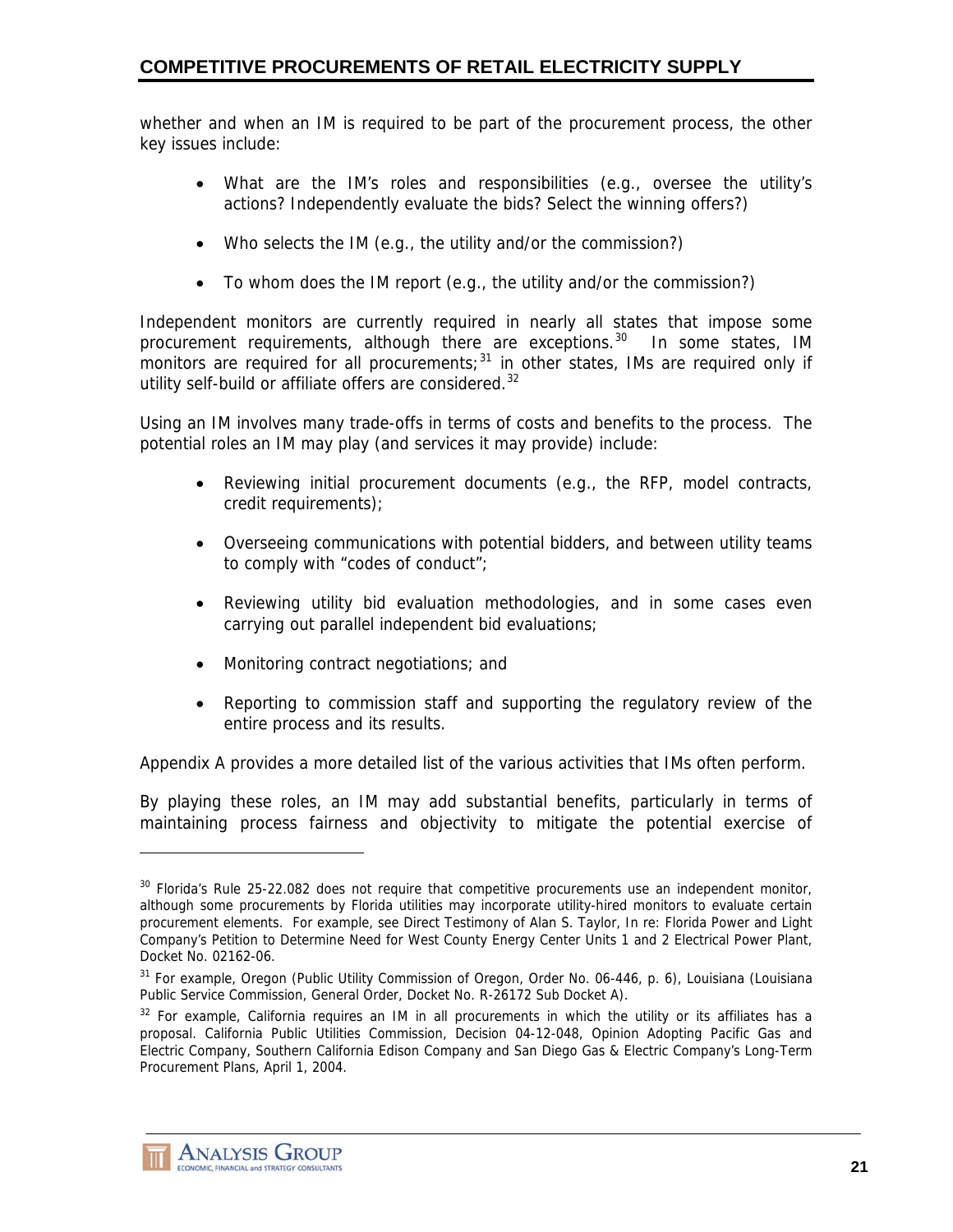improper self-dealing. However, an IM can also improve the efficiency of the process and the quality of the results. For example, the IM can monitor communications to ensure an appropriate level and substance of communications. The IM can assist in ensuring appropriate resolution of technical challenges that inevitably arise in the course of a complex competitive procurement. Similarly, the IM can monitor and report on the utility's conduct and the procurement's competitiveness as a way to help the commission evaluate whether the results of the procurement should be approved as consistent with just and reasonable rates. In addition to these important oversight roles, an IM may also provide substantive feedback on procurement design and "lessons learned" that can improve effectiveness of future procurements.

Against these benefits of including an IM are the costs to the process – especially the cost of hiring the IM, which can be substantial. However, as many states have determined, the benefits of IMs seem to outweigh these costs in most instances, and are a necessary element of a credible process where the utility itself has a financial stake in the outcome of the competitive procurement itself. In many states, legislation or commission rulings provide specific guidance on these activities, while other states provide no explicit quidance or requirements.<sup>[33](#page-32-0)</sup>

Achievement of these IM benefits requires a degree of separation between independent monitors and the utilities they are overseeing. Thus, decisions about who selects the IM, and to whom the IM reports may affect their independence and their ability to fulfill their duties in effective ways. In some states, IMs are selected by commission staff, potentially with input from various stakeholders, including the utility and potential bidders.<sup>[34](#page-32-1)</sup> In other states, the utility selects the IM, although the commission or its staff usually retains some control over the selection process.<sup>[35](#page-32-2)</sup> In nearly all states, the soliciting utility is responsible for compensating the IM and, in many states, can recover such costs from rate payers (as part of the costs of the procured resources) or through fees imposed on bidders.<sup>[36](#page-32-3)</sup>

<span id="page-32-0"></span><sup>&</sup>lt;sup>33</sup> For example, Arizona's guidelines provide limited specification of IM duties. Arizona Corporation Commission, Decision No. 70032. In contrast, Utah's rules identify very specific IM roles and responsibilities. Utah Administrative Code, R746-420.

<span id="page-32-1"></span><sup>&</sup>lt;sup>34</sup> For example, Oregon (Public Utility Commission of Oregon, Order No. 06-446, p. 6), and Utah (Utah Administrative Code, R746-420, Requests for Approval of a Solicitation Process, at R746-420-1).

<span id="page-32-2"></span><sup>&</sup>lt;sup>35</sup> In Arizona, the Staff endorses a short-list of IMs from which the utility can select. Arizona Corporation Commission, Decision No. 70032, p. 3-4. In Louisiana, the Commission can reject the utility's proposed IM. Louisiana Public Service Commission, General Order, Docket No. R-26172 Sub Docket A.

<span id="page-32-3"></span><sup>&</sup>lt;sup>36</sup> In Utah, the utility charges "reasonable" bid fees of up to \$10,000 per bid to defray IM costs, but can also recover any remaining costs through customer rates. Utah Administrative Code, R746-420, Requests for Approval of a Solicitation Process, at R746-420-5. Georgia also allows the utility to recover IM costs through bid fees up to \$10,000 per bid. Georgia Code 515-3-4-.04.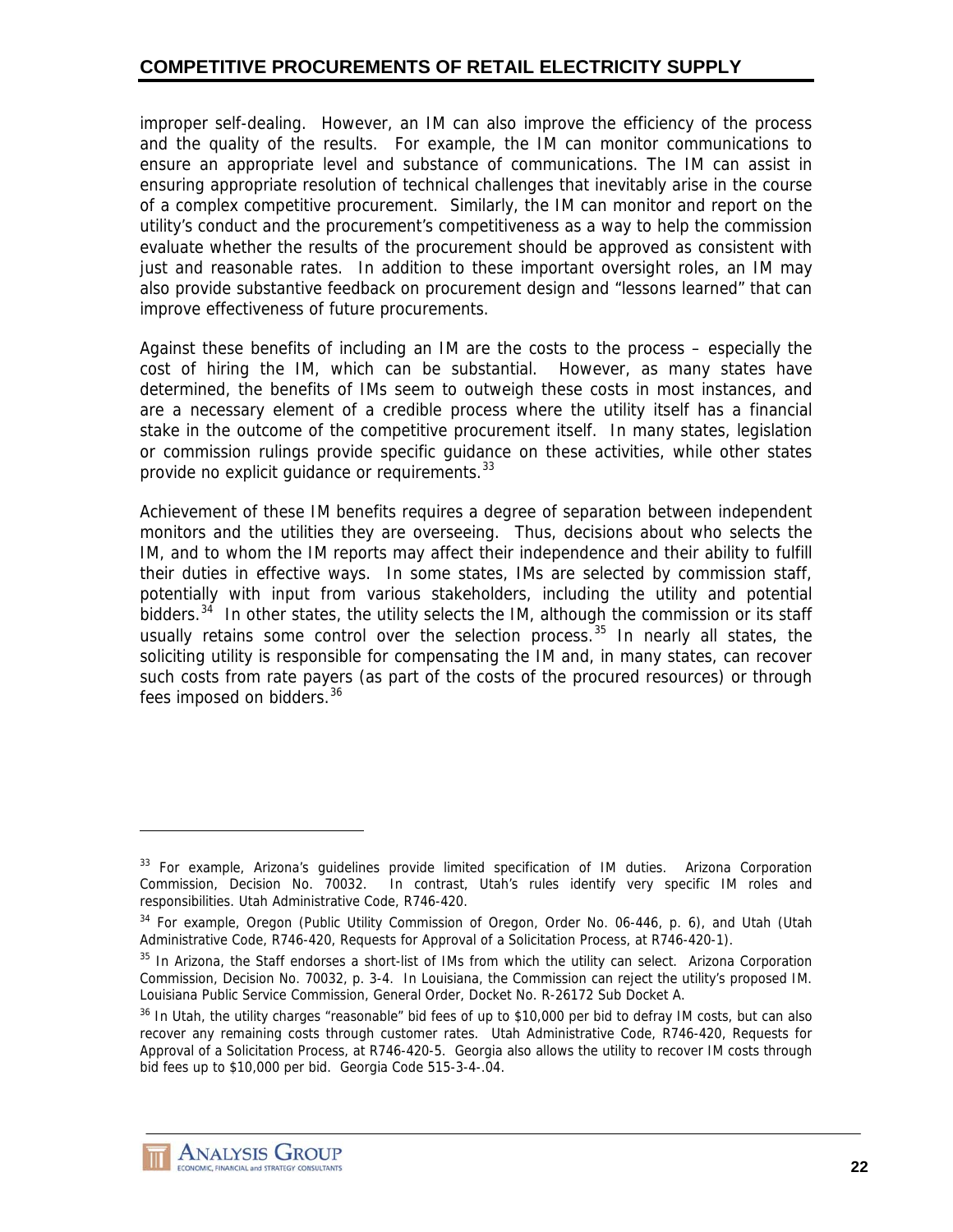#### **b. Public (or Stakeholder) Participation**

While public participation may occur at any stage of a procurement process, most activity tends to occur in certain discrete periods: (a) during the policy development period when a commission is considering whether to require competitive processes and what structures and rules to require; (b) prior to a particular procurement, when the utility is developing RFP instruments and procedures, defining products and contract terms, and determining information to provide to potential bidders; (c) immediately after the RFP is issued and potential market participants have a chance to gather any additional information they need to respond to the RFP; (d) during a formal process the commission uses to review the results of the procurement; and (e) after the procurement process when the commission is considering what "lessons learned" can lead to process improvements in future procurements.

While public participation during these phases may add time to their completion, such participation may avoid delays later in the process by minimizing incomplete supplier offers and by decreasing the opportunity for misunderstandings or disputes about bid requirements, other RFP terms and conditions, and evaluation procedures. Final RFPs often reflect input from market participants and other interveners obtained through comments on draft RFPs. $37$  Workshops provide an opportunity for more informal discussions amongst the procuring utility, regulators, and potential bidders about draft or final RFPs. Such conferences may also provide a means for utilities to clarify particular aspects of RFP terms and conditions.

#### **c. Utility Codes of Conduct**

Because of the inherent and well-recognized potential conflicts of interest that arise in competitive procurement processes where the utility is both a buyer and potential supplier of power, utilities and their affiliates are typically required to act under "codes of conduct" that limit and/or guide certain types of communications and interactions between utility employees. In particular, these codes of conduct limit and guide communications between the utility's personnel with different functions: the team of individuals developing utility self-build proposals, the team evaluating competitive offers, the team providing estimates of transmission impacts, and the team administering the utility's transmission functions.<sup>[38](#page-33-1)</sup> By operating pursuant to these conduct codes and

<span id="page-33-0"></span> $37$  For example, comments to draft RFPs have be requested by utilities in various states, including Georgia, Louisiana, Oregon, and Utah. For example, see, the Georgia PSC maintains a web site providing access to draft RFPs and comments from all interveners. <https://www.gpscie.com/\_gpscie/home.asp >. See also, Entergy Services Inc., 2006 Request for Proposals for Long-term Resources, April 17, 2006.

<span id="page-33-1"></span><sup>&</sup>lt;sup>38</sup> For example, see, Georgia Public Utilities Commission Rules, 515-3-4-.04; Utah administrative Code R746-420, Requests for Approval of a Solicitation Process. We also note that FERC's Standards of Conduct govern interactions between utility personnel involved in certain transmission functions and other personnel. See, Standards of Conduct for Transmission Providers (see, e.g., 122 FERC ¶ 61,263, Standards of Conduct for Transmission Providers Docket No. RM07-1-000, Notice of Proposed Rulemaking, March 21, 2008)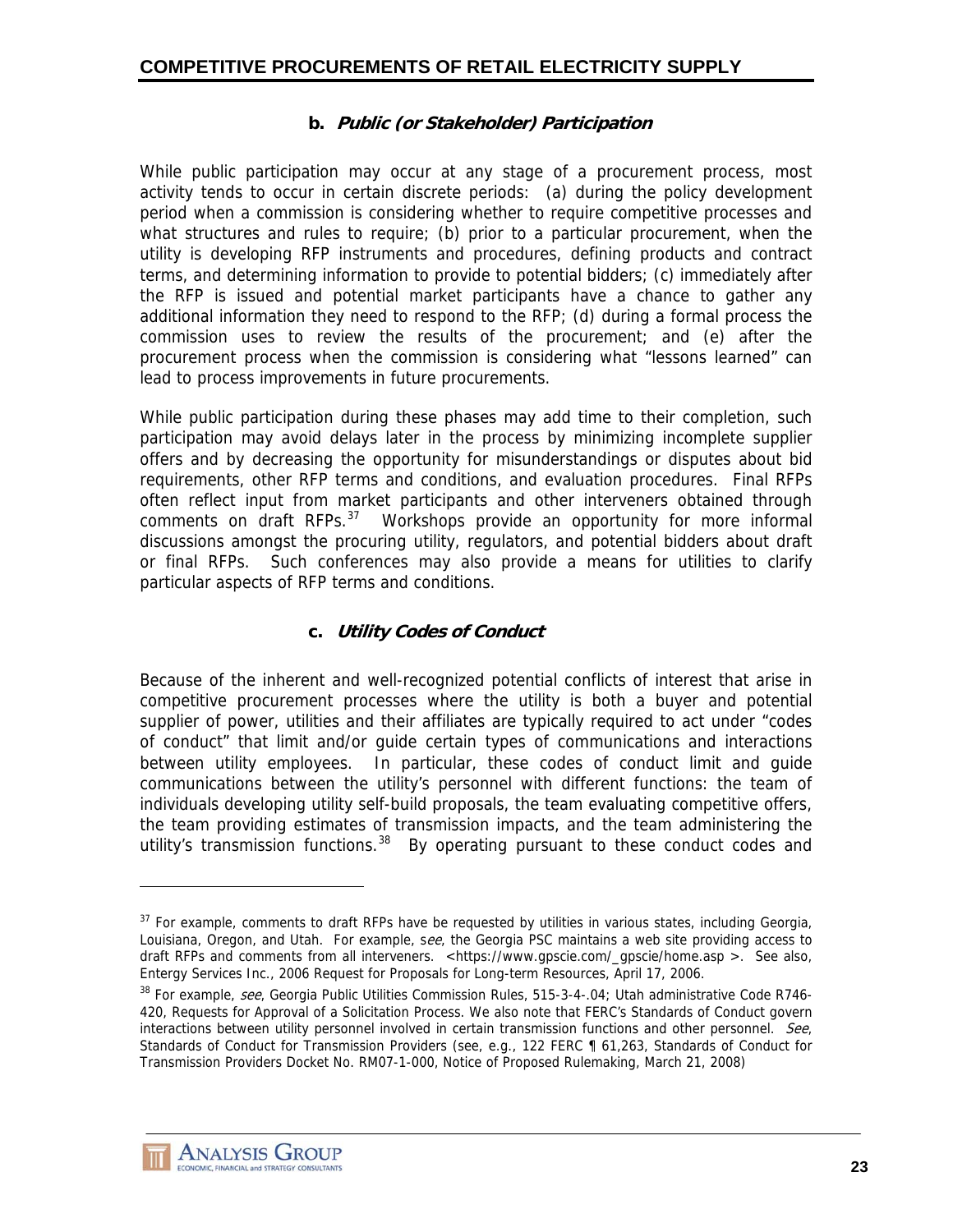### <span id="page-34-0"></span>**COMPETITIVE PROCUREMENTS OF RETAIL ELECTRICITY SUPPLY**

standards, the utility's bid evaluation team is less likely to bias decisions in favor of the utility's or its affiliate's proposals, and the utility's teams developing self-build or affiliate offers are less likely to have advantageous access to confidential information not available to all bidders. IMs often oversee such interactions to ensure that utilities are not in violation of these prohibitions and requirements.

Procurement processes vary in the means by which any offers from an affiliate and selfbuild proposals are introduced into the solicitation process. In some cases, such offers must be submitted under seal ahead of those of other bidders to provide assurance that these offers have not been shaped with knowledge of information from other proposals.<sup>[39](#page-34-1)</sup> In other cases, utilities compare supplier offers against utility or market benchmarks whose content may or may not be known to suppliers prior the submission of their offers. The utility may choose to reject all offers that fail to beat either type of benchmark. In all of these cases, there need to be safeguards so that market participants know in advance the rules for how affiliate proposals and self-build offers will be treated.

### **4. Design/Structure of the Evaluation Process**

#### **a. Evaluation Timing**

The process of evaluating and selecting offers in incremental supply procurements takes at least many months. During this time period, bidders are typically required to honor the terms of their initial offers, which can create financial risk for suppliers due to fluctuations in the cost of construction materials, fuel prices and other cost factors. Because suppliers are likely to add risk premiums to their offers to capture such risks, procurements that minimize the time between submission of offers and awarding of contracts are likely to encourage offers with lower prices, all else equal. By reducing these supplier risks, keeping the evaluation period as short as possible helps to reduce such risks and costs. However, it is difficult to eliminate such costs altogether. The evaluation of incremental resource offers is, by its nature, highly complex and time consuming due to the need for multiple stages of analysis, development of supplemental data, complex production simulation modeling, and multi-attribute comparisons of offers. Thus, an evaluation that is hurried may result in poor resource choices.

While some procurements result in the selection of bidders within three to four months,  $40$  it is not unusual for procurements to take significantly longer. In practice,

<span id="page-34-1"></span><sup>&</sup>lt;sup>39</sup> An IM can manage the receipt of supplier bids and dissemination of certain parts of the bids to the evaluation team during different stages of the process as ways to prevent any (intentional or unintentional) preferential treatment.

<span id="page-34-2"></span><sup>&</sup>lt;sup>40</sup> For example, in Montana, Northwest Energy's 2004 all-source procurement scheduled roughly four months between bid submission and contract signing. Northwest Energy, Request for Proposals, Issued July 2, 2004. Similarly, PacifiCorp's 2009 RFP was scheduled to achieve a selected offer for more detailed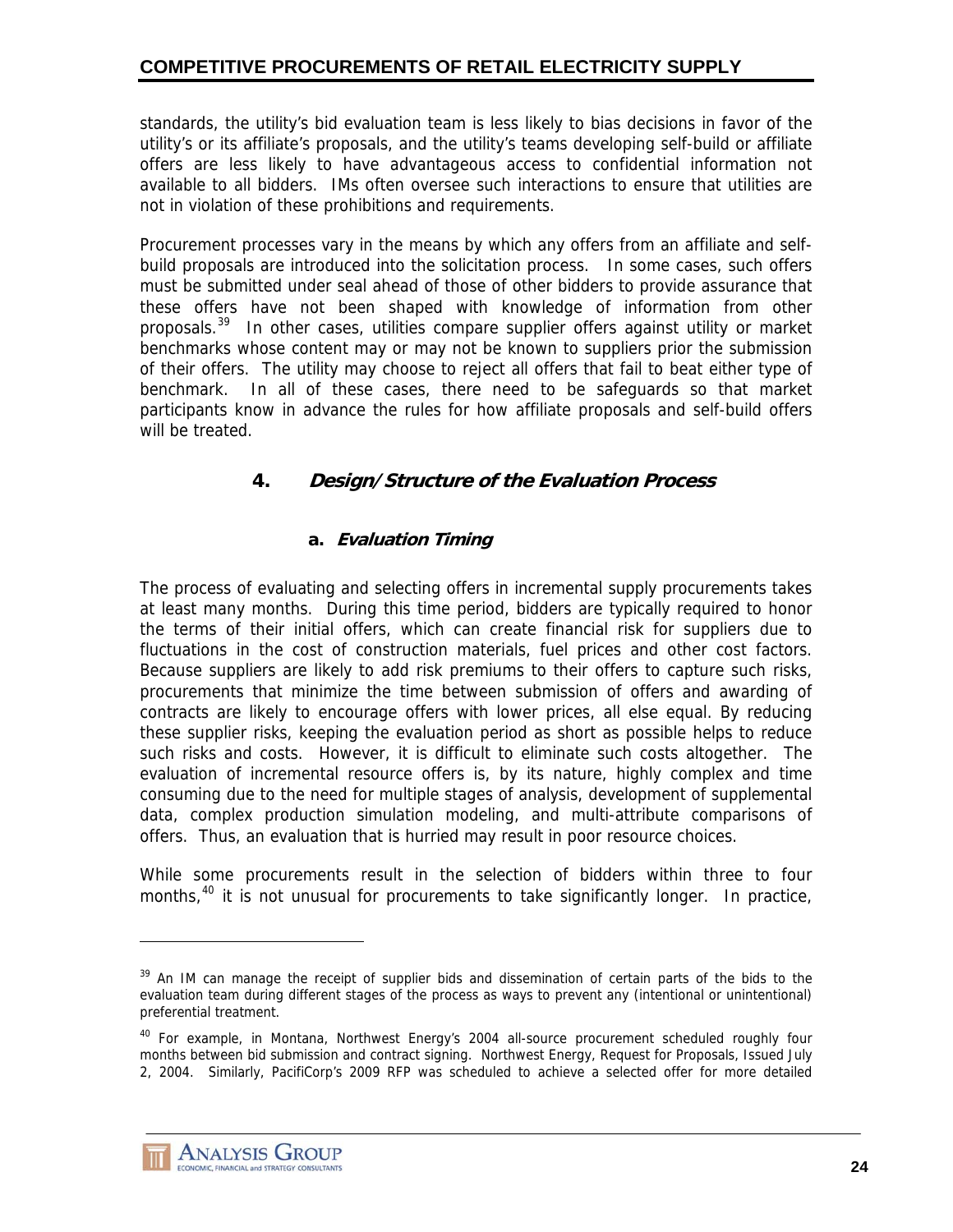evaluation periods will reflect many factors such as the number of offers anticipated, the complexity of the required quantitative evaluations given system conditions, the number and complexity of evaluation criteria, and the diversity of supply offers in terms of contractual forms, resource types, and other factors that complicate offer evaluation. Given such differences, utilities should tailor procurement schedules to the types of resources that are being procured.<sup>[41](#page-35-0)</sup>

Given the costs of delays in competitive procurements, procurement design should consider taking steps to shorten evaluation periods and taking steps to mitigate against unanticipated events that may create delays. For example, public participation prior to issuance of the RFP may reduce delays by increasing the likelihood that suppliers conform with bid requirements. Similarly, IMs may have to help mediate unanticipated events that lead to disputes or require arbitration of appropriate procedures.

#### **b. Contract Negotiation, Including Model Agreements and Bid Refreshing**

Just as with the process to purchase a house, the multi-faceted nature of incremental resource procurements suggests that some degree of negotiation after initial bids are received is inevitable. The extent of such negotiations can vary from relatively minor adjustments in the RFP's model contract terms, to negotiations over payment terms and more substantive elements on contract terms. Allowing broad negotiations after offer selection creates incentives for suppliers to understate initial offers and then attempt to recapture value during contract negotiations. Such broad negotiations may also reduce the transparency of the procurement process. However, some scope for negotiation in the terms of incremental resource agreements is important to ensure that potential modifications that expand the scope of benefits to suppliers and utilities can be considered.

Competitive procurements often make their policies regarding negotiation of contract terms explicit to ensure that both the utility and the supplier have common expectations about the likelihood of such negotiations when initial offers are being reviewed. In particular, utilities have explicitly allowed an opportunity for suppliers to "refresh" offers (usually only downwards) at a pre-determined point in the evaluation process, often after a short-list of offers has been identified.<sup>[42](#page-35-1)</sup> Allowing suppliers to "refresh" offers

negotiations within three months. PacifiCorp 2009 Request for Proposals, September 2005, Flexible Resource, December 1, 2005.

<span id="page-35-0"></span><sup>&</sup>lt;sup>41</sup> For example, Southern California Edison's 2006 procurement for new generation includes both a Fast Track (five months) for projects that are well into or have completed development phases and are ready to move to construction phases and a Standard Track (14 months) for projects that are earlier in the development process. Southern California Edison, 2006 Request for Offers, New Gen RFO, Transmittal Letter, August 14, 2006.

<span id="page-35-1"></span><sup>&</sup>lt;sup>42</sup> For example, see Benson, Elizabeth, "Report of Elizabeth Benson, Process Independent Monitor of the Entergy Services Inc. 2006 Request for Proposals for Long-term Supply-side Resources," Docket No. U-30192. September 14, 2007.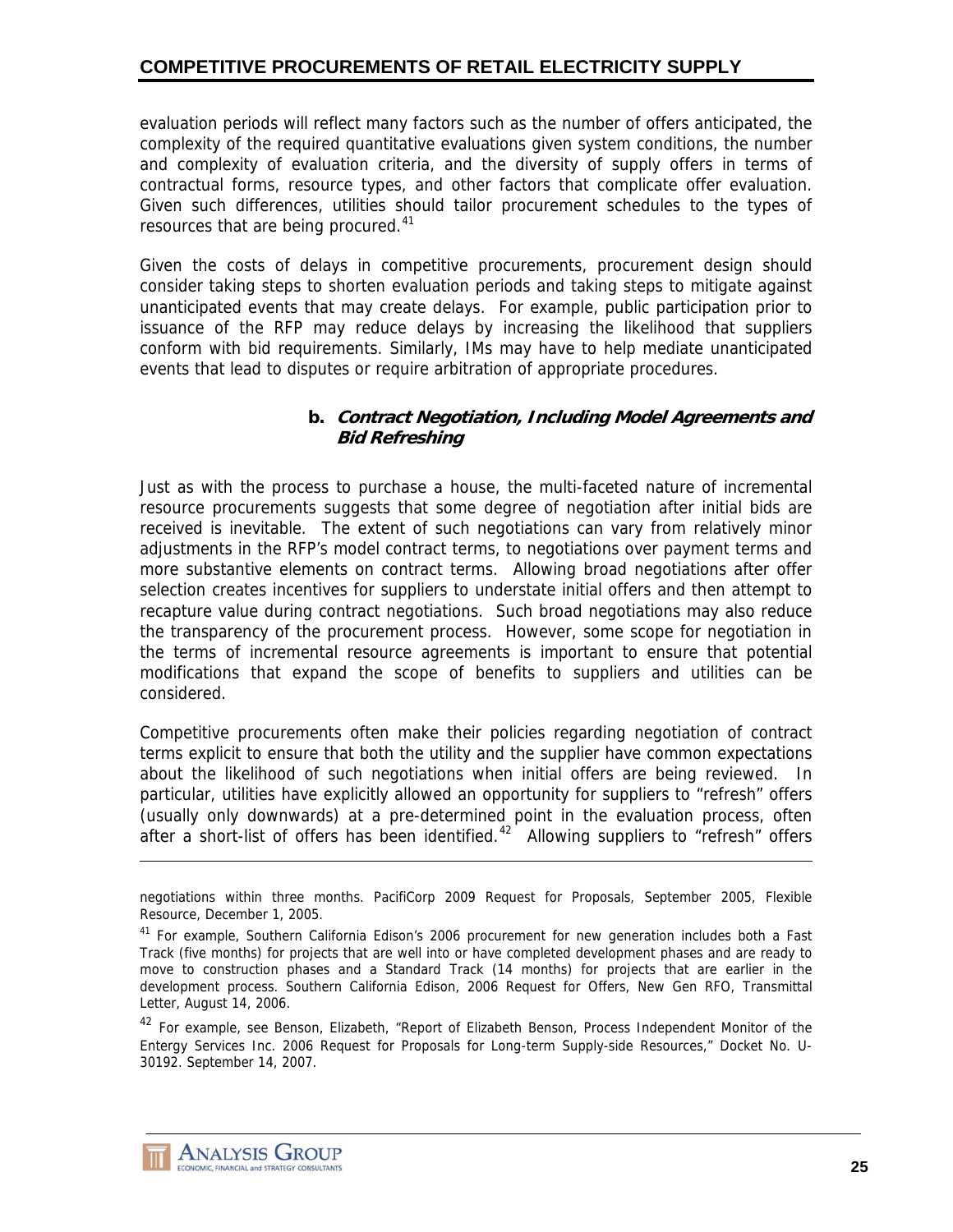may reduce their financial risks given the potentially long delays between bid submission and the awarding of contracts. Of course, such an opportunity also invites suppliers to understate their initial offers. Also, to the extent that there are opportunities for the utility to refresh the cost terms of its self-build proposals, other competitive suppliers should also be given similar opportunities. In some cases, indicative offers are used as a means to move offers into a final stage at which the suppliers sharpen their pencils and refresh their bids.  $43$ 

Most RFPs include model contracts, which provide bidders with guidance about the utility's preferred terms and conditions and about expected allocations of risk among the buyer and seller which would affect the price terms offered by the bidder. The value of such model contracts is that they provide suppliers with a common set of assumptions about the overall shape of an ultimate transaction. The more these terms parallel those which the utility itself will face if it proposes a self-build offer, the fairer will be the competition between proposals from third parties and the utility and the less likely there will be proposal differences that lead to improper self-dealing.

However, model contracts accompanied by tight limitations on contract negotiations may unnecessarily constrain the range of mutually beneficial agreements between suppliers and utilities. Many utilities recognize the potential cost of such constraints and allow suppliers to propose alternative contractual arrangements as part of their initial offer. In contrast, amendments to model contracts may penalize the supplier's offer, since the bidder is typically prohibited from raising a final offer price relative to the indicative offer. In either case, procurements should clearly state the conditions related to amendments to model contracts to avoid a situation in which some suppliers design their offers around model agreements to avoid penalties, while other suppliers offer amendments to model agreements under the belief they will be able to negotiate a more favorable allocation of risk without being penalized in their price terms.

# **5. Commission Reviews of Procurement Process and Results**

State commissions have many opportunities to review and approve particular aspects of the procurement process. Regulators often do so – formally or informally – during certain periods: (1) an IRP process when the utility may be identifying the type and amount of incremental resources it plans to procure and/or build; (2) RFP design, which may occur if the utility proposes a design in advance of implementing the RFP; (3) offer evaluation and selection; or (4) the approval of agreements (or proposed self-build investments) and cost-recovery related to them.

When making such choices, commissions face not unfamiliar problems of balancing their role of providing prescriptive policy guidance and holding the utility management

<span id="page-36-0"></span><sup>&</sup>lt;sup>43</sup> Where this occurs, it is one more instance in which the utility's team responsible for refreshing its selfbuild offer should not have access to commercially sensitive information from other potential suppliers' bids.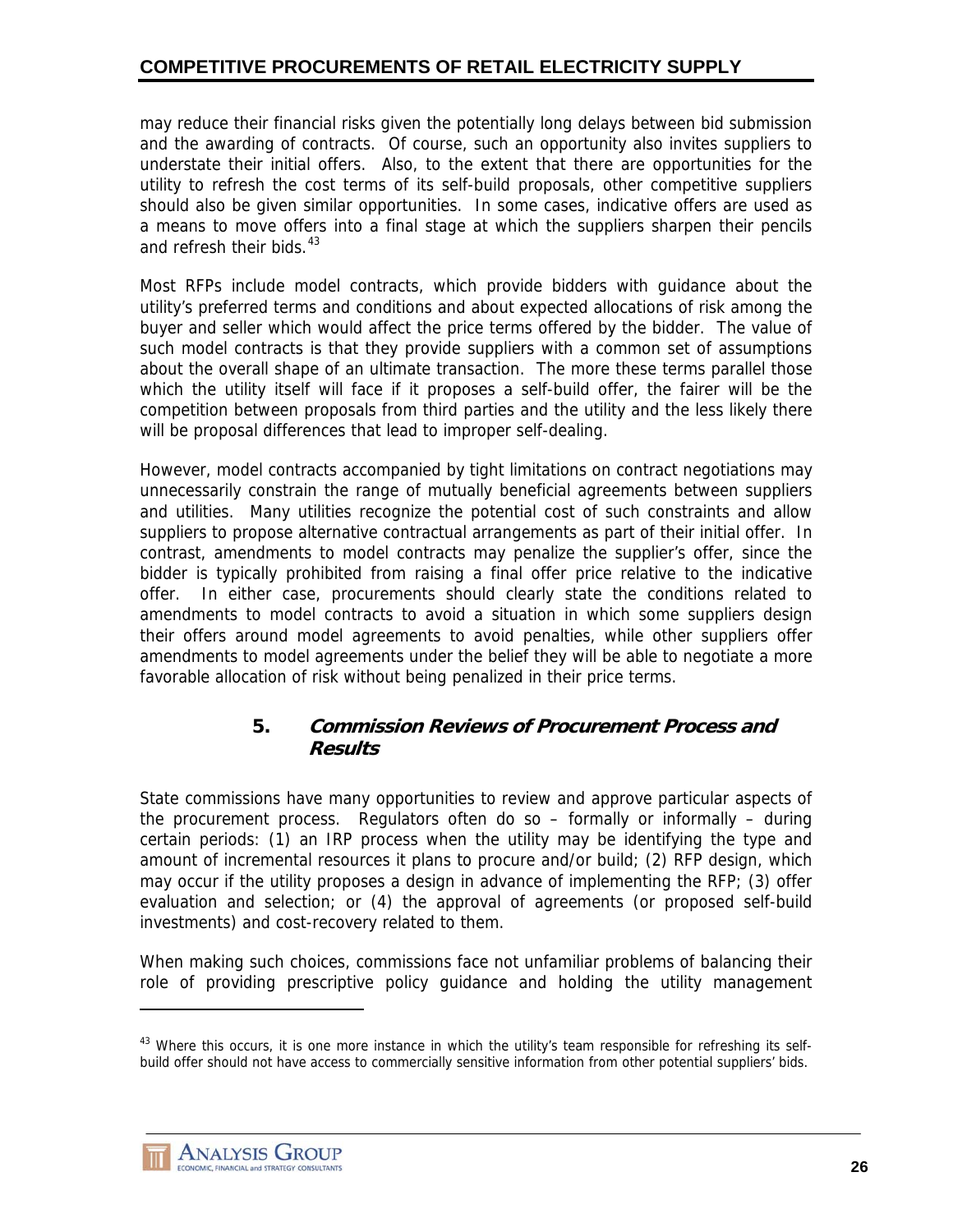responsible and accountable for its own decisions. While commissions in some states actively participate in overseeing different stages of procurements, other commissions take a relatively light-handed role in intervening in utility management analysis and decision-making until utility proposals are formally submitted for approval.<sup>[44](#page-37-0)</sup>

A critical issue affecting those states that have chosen to use a competitive procurement process for incremental resources, of course, is the signals sent by regulatory reviews and decisions with regard to the regulators' actual commitment to the competitive process and the assurances regulators will provide with regard to recovery of the costs of transactions emanating from the competitive process. Regulators thus end up balancing competing objectives. On the one hand, they must consider the need to provide assurance to the market about cost-recovery. On the other hand, they need to maintain their ability to act on consumers' behalf to deter imprudent utility actions and maintain "fair and just" energy prices.

Commission rulings that allow the market (and investors) to infer relatively greater commitment to the outcomes of a competitive procurement process may reduce uncertainty about the utility's ability to recover the costs of PPA(s) that result from a procurement. This in turn can reduce the associated regulatory and financial risks, and any cost premiums associated with them. $45$  For complex competitive procurements for incremental supplies, it may be difficult (if not impossible) for regulators to provide utilities with a before-the-fact, iron-clad commitment to allow cost recovery for any transactions that result from a competitive procurement found to have been fully competitive (unless such regulatory authority were sanctioned in a state's legislation). That said, once regulators (or their legislators) have called for reliance on competitive procurements, the actions of regulators to show their willingness to allow cost-recovery of transactions resulting from solicitations found to be competitive will help to buttress a favorable investment climate in the state. Commission approvals may also provide other market participants with greater confidence that the commission supports the outcome of the procurement process. Thus, for example, approval of the utility's proposed RFP process may provide the market with greater confidence that the commission supports the procurement process and that the procurement will eventually result in signed agreements with suppliers.

<span id="page-37-0"></span><sup>&</sup>lt;sup>44</sup> Members of the North Carolina PUC have referred to their role as a quasi-judicial entity, which responds to utility/regulatory issues and controversies brought to the commission to resolve. At the other end of the spectrum on procurement issues is the Maine PUC, which is the entity that actually decides what resource(s) to select in the context of procurements and then assigns such resources and related costs to regulated utilities in the state. (Ohio's new law gives the PUC authority to select winning offers of competitive procurements under some circumstances.) In the middle are a large number of states with traditional or hybrid electric industry structures (e.g., Arizona, California, Georgia, Louisiana, Oklahoma) with an array of utility practices, in which the state gives more or less guidance over preferred procurement approaches, and different levels of supervision and decision-making about utility actions in different phases of the RFP process.

<span id="page-37-1"></span><sup>&</sup>lt;sup>45</sup> All else equal, the longer that a bidder has to keep its resource out of the market while its bid is being considered by a utility in the course of a procurement, the higher the opportunity costs and other risk premium will be built into the offer price.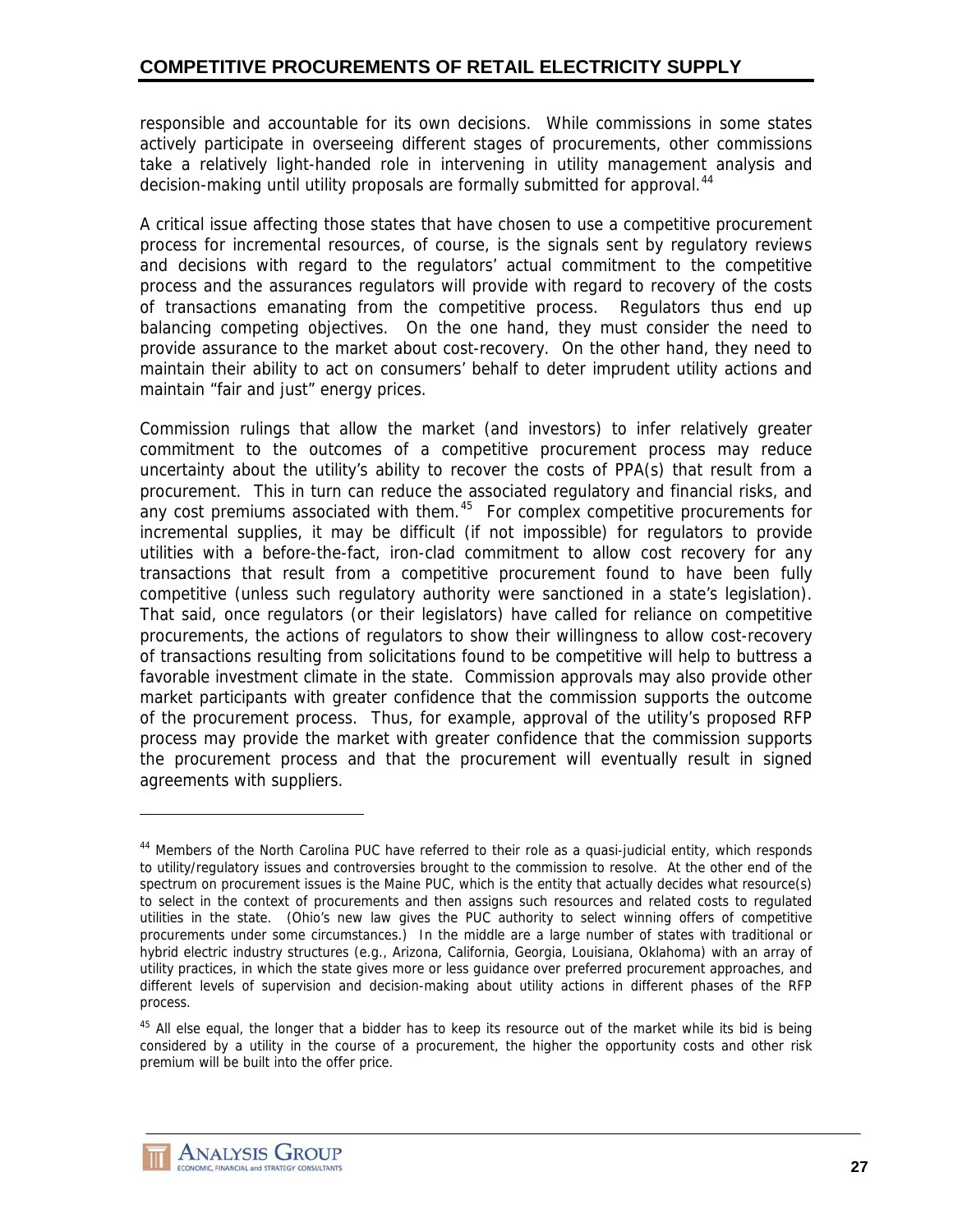#### **D. IMPLEMENTING THE PROCUREMENT: THE UTILITY'S EVALUATION OF OFFERS**

#### **1. Overview**

As described earlier, offers to provide incremental resources typically vary along multiple dimensions related to the type and character of resources offered, and the structure of the proposed contractual arrangements. Because incremental supply offers may differ along many of these dimensions, utility evaluations must consider trade-offs across various criteria related to economic, reliability and other considerations. Key criteria for evaluation of offers include:

- Price, on a dollar per kilowatt and a dollar per megawatt-hour basis, reflecting anticipated fixed and variable payments given likely dispatch as part of the utility's system;
- System benefits (related to congestion relief or transmission losses) or costs (in terms of transmission upgrades necessary to enable a resource to power in accordance with the proposed agreement);
- Shifts in risks among the utility, the seller and retail customers associated with various provisions in the contract, such as fuel price indices, availability penalties, collateral requirements of the utility and supplier; and
- Other non-price policy factors and considerations (e.g., environmental impacts, development risk for a new project, the utility's fuel or portfolio diversity, etc.).

A successful evaluation should attempt to account for these costs and risks, assign weights that appropriately reflect the value proposition (and risks) to customers, make comparable evaluations across all offers (including self-build and affiliate offers), and complete evaluations in a timely and efficient fashion to provide proper incentives for bidders.

To reduce evaluation costs and the time between offer submission and selection, evaluations typically proceed in three stages, including: (i) identification of bidders and/or offers meeting basic eligibility requirements; (ii) a preliminary evaluation to identify a "short list" composed of the "best" offers; and (iii) a full evaluation of "shortlist" offers to identify a final selection. While most incremental resource procurements follow such a three-step process, there is little uniformity in how (and whether) particular evaluation criteria are considered in each of these stages. However, in general, initial eligibility criteria are utilized primarily to ensure that offers meet financial and electricity market participation criteria necessary to deliver power reliably.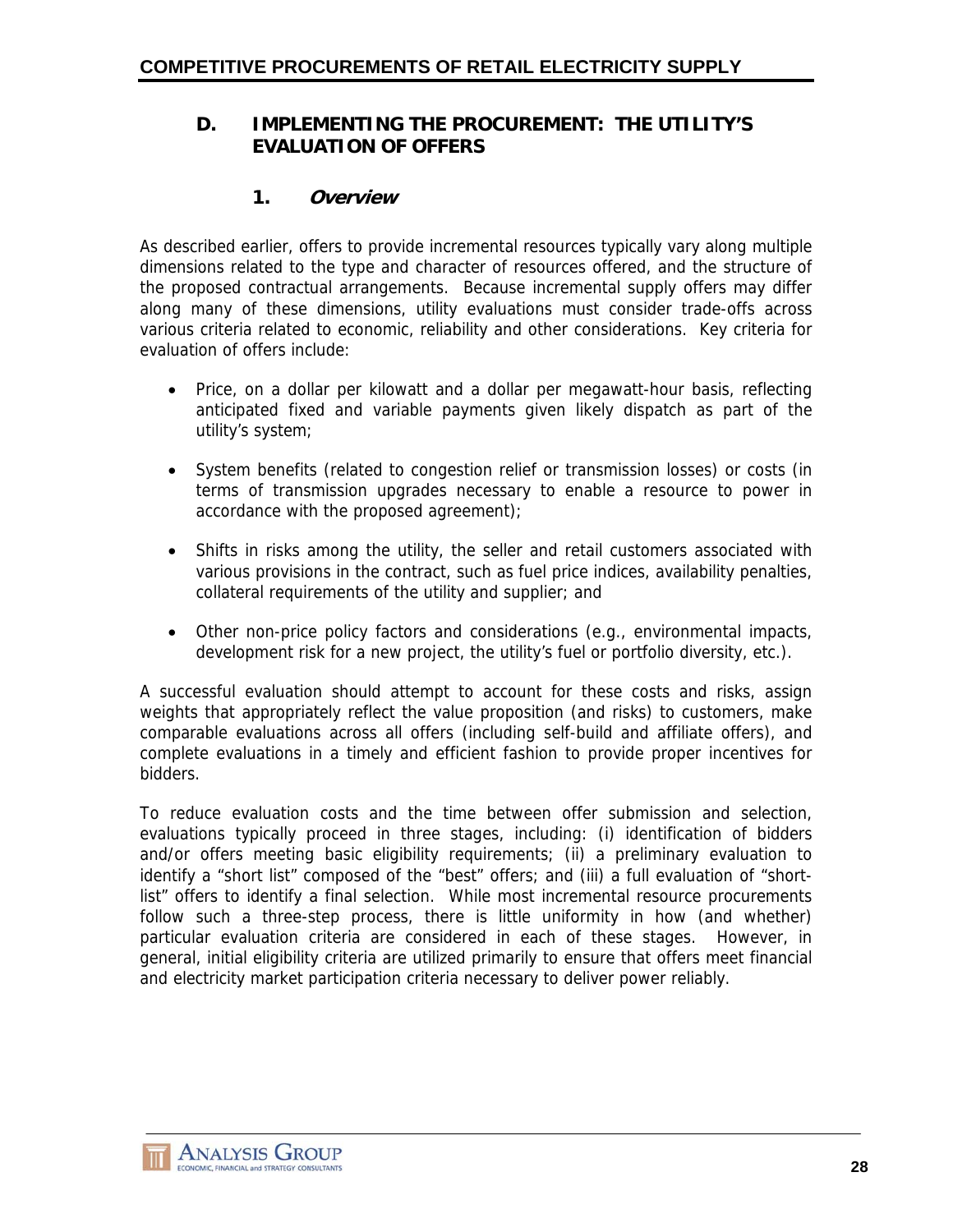#### **2. Economic Modeling of the Benefits and Costs of the Offer as Part of the Utility's System**

Evaluation of offers – at least the set of short-listed offers – typically involves an analysis of how an offer and/or groups of offers, interacts with the utility's system. This typically involves a series of simulations of the system with different base-case conditions and with different offers or groups of offers, along with sensitivity analysis exploring the robustness of outcomes under different fuel prices conditions.

Final evaluation of the costs of proposed power supplies, including associated transmission-related impacts,<sup>[46](#page-39-0)</sup> typically relies on the use of highly detailed production cost models among other things. These models have a long history of use within the context of utility planning and regulatory proceedings. As such, we do not revisit the many issues arising in the proper valuation of the costs of alternative electricity supply resources. Several issues regarding the use of these models within the competitive procurement context are, however, worth noting.

Due to their complexity, production cost models (and their data inputs and assumptions) used to evaluate and compare the economic costs of various offers may have limited transparency to market participants. While frustrating to market participants concerned about whether their proposals have been treated fairly and objectively, there are inherent challenges in opening these processes up for public scrutiny. Competitive procurements may take several approaches to ensuring that modeling is performed in ways that support fair and objective evaluations. First, utilities might rely on the same production cost models used in other regulatory proceedings. Past experience with such models may reduce the cost of oversight of the evaluation process. Second, regulators or independent monitors may review portions of the utility's evaluation studies, perform completely independent evaluations of all offers, or perform evaluations using the same models as the utility's evaluation team. In particular, review of modeling assumptions and data prior to the submission of bids may allow any controversial issues to be identified and resolved prior to the evaluation stage. $47$ 

To the extent possible, utilities should aim to provide bidders with information about input assumptions used in these models, such as demand forecasts and key parameters of other system resources. This will allow suppliers to shape their competitive offers to be more attractive than other offers. However, utilities may find it prudent under some circumstances to revise these assumptions during the course of the evaluation process, so that evaluations reflect up-to-date market conditions. Procedures for updating data

<span id="page-39-0"></span><sup>46</sup> In Section VI.D.7, "Transmission", we discuss these types of costs, including congestion impacts, losses, and any transmission-system upgrades that may be needed to integrate a new resource into the utility's transmission system.

<span id="page-39-1"></span><sup>&</sup>lt;sup>47</sup> As these evaluations frequently rely on assumptions and models developed as a part of the utility's IRP process, the evaluation structure has already undergone some degree of review. For an example of an independent model evaluation, see, Potomac Economics, Independent Monitoring of the Evaluation of Proposals for Entergy Long-Term Supply-Side Resources, Solid-Fuel Final Report, September 2007.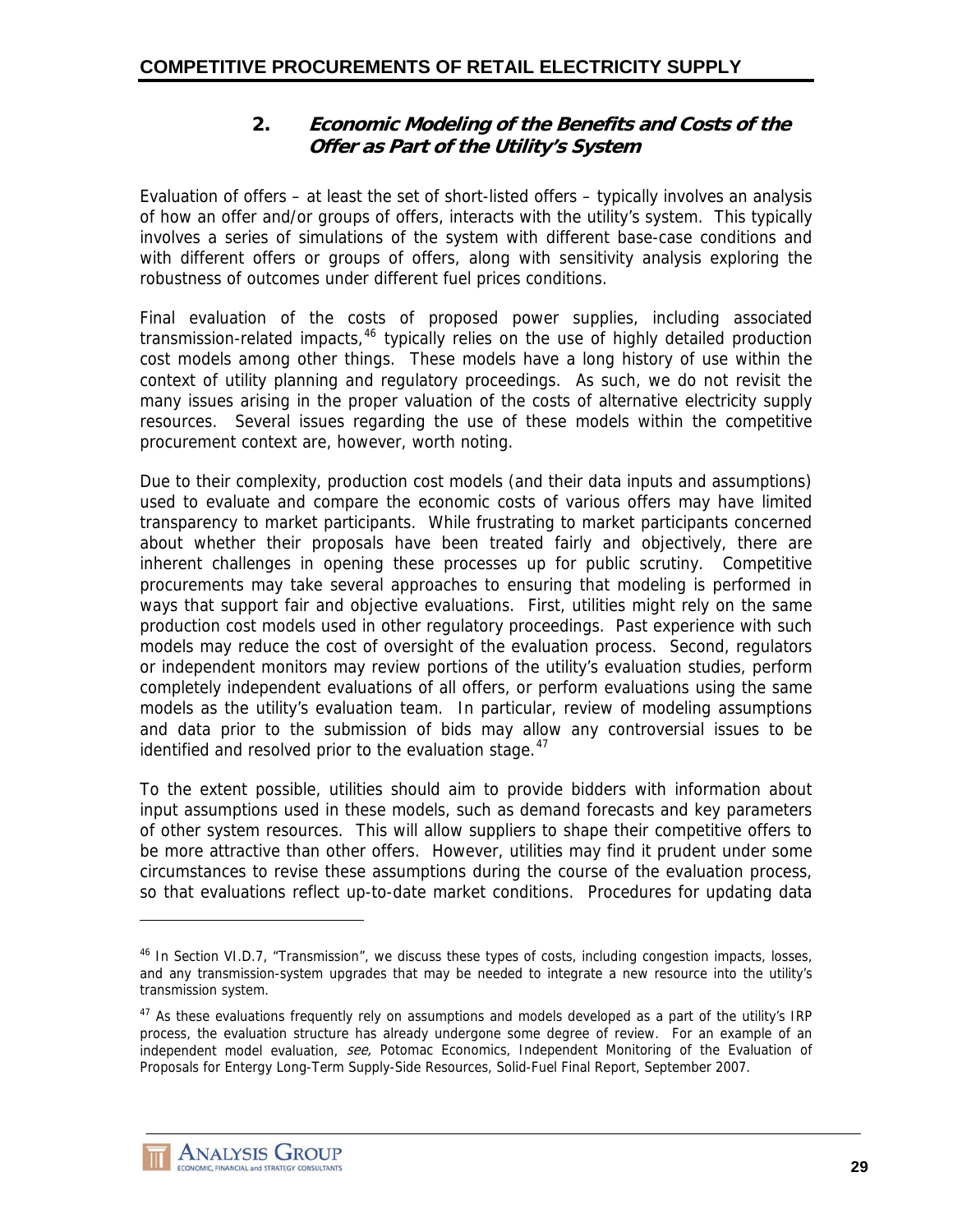should be specified prior to evaluation and be sensitive to concerns about the transparency of evaluation procedures or improper self-dealing.<sup>[48](#page-40-0)</sup> Certain design procedures might mitigate these tensions, such as indexing key assumptions to publicly available metrics. The involvement of IMs may mitigate such concerns through review of modeling assumptions or implementation of parallel, independent evaluations.

In some procurements, offers are compared to "benchmarks" that reflect estimates (but not actual offers) for a utility self-build facility or purchase of power on short-term wholesale markets. The potential use of such benchmarks may present a dilemma for regulators, however, if they are faced with having to decide what to do in the event that no offers beat the assumed benchmarks, that the benchmarks do not reflect the actual products being procured in the RFP, or that cost-recovery policies for utility self-build proposals do not bind the utility to these benchmarks.

Finally, choice of evaluation methodology may have implications for comparing offers that differ along certain dimensions. For example, comparison of offers of different duration (e.g., comparing a 15-year contract offer to a "life-of-unit" self-build proposal) is sensitive to methodology choice, since these methodologies implicitly make different assumptions about the prices that prevail for periods when offers of different duration do not overlap.[49](#page-40-1) End-effects associated with offers of different duration can have a large impact on overall system benefits and costs, and therefore must be treated with care when evaluating proposals with significantly different terms. Commission guidance on these and similar technical issues prior to issuing an RFP may contribute to more efficient processes in the end.

#### **3. Economic and Financial Risks**

Competitive procurement of incremental resources involves important questions associated with who bears the burden of the financial and economic risks in power supply arrangements, as between:

- $\blacksquare$  the power supplier (as seller) and the utility (as buyer) in a PPA;
- $\blacksquare$  the utility and its customers in a PPA; or
- the utility and its customers in a self-build proposal in which commissions will eventually determine cost-recovery on the investment.

<span id="page-40-0"></span><sup>&</sup>lt;sup>48</sup> For example, see, Staff of the Public Utilities Commission of the State of Colorado, Report on Public Service Company of Colorado's 2003 Least-Cost Resource Plan, Volume 1: Commission Rules and Practices, Docket No. 07M-147E, June 14, 2007.

<span id="page-40-1"></span><sup>&</sup>lt;sup>49</sup> Boston Pacific Company. "Bid Evaluation Methods in Competitive Solicitations: A White Paper on Techniques Used to Evaluate Power Supply Proposals with Unequal Lives," prepared for Calpine Corporation.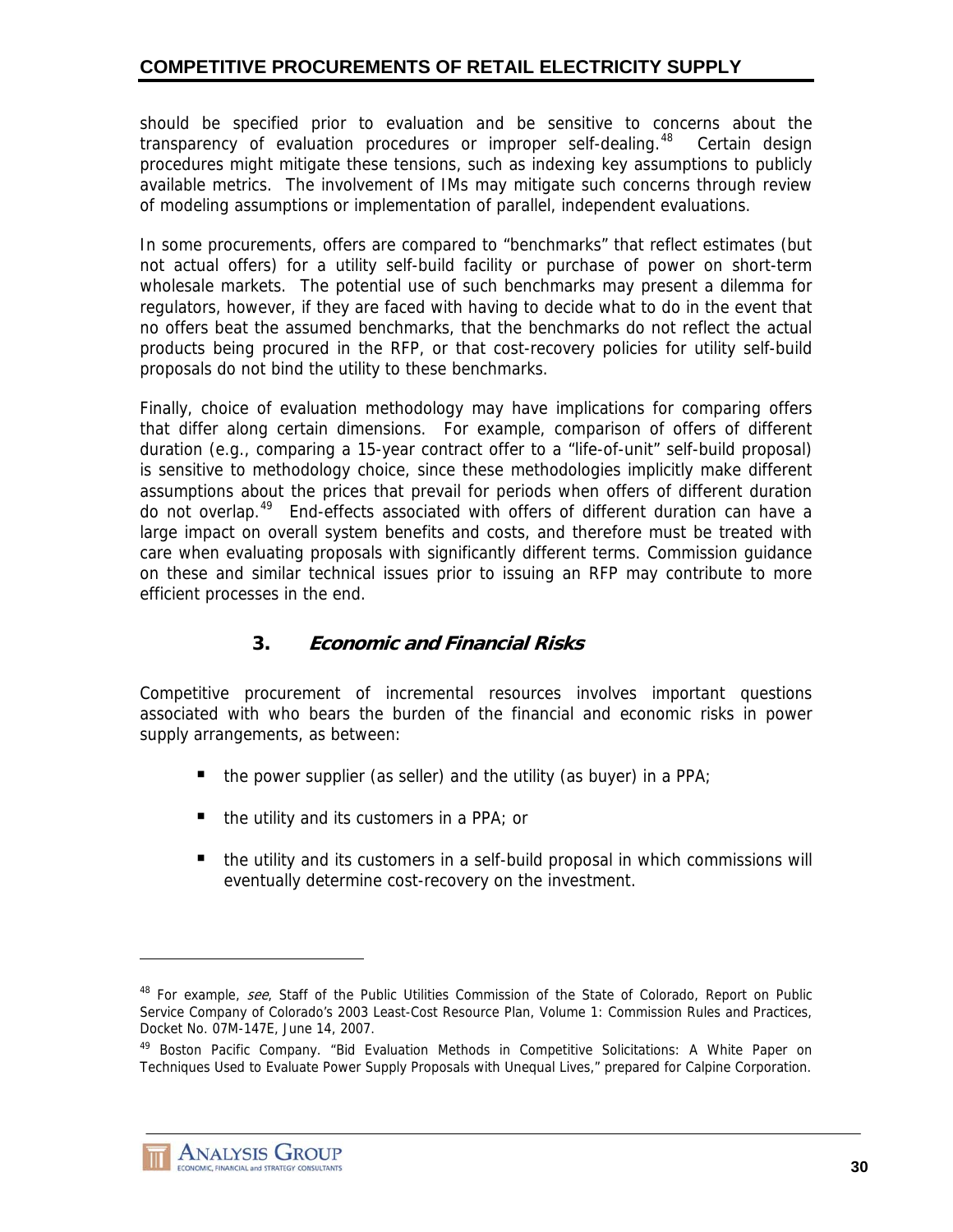In fact, because of their ability to influence the allocation of certain risks, competitive procurements have begun to be used in utility settings as a means to address core issues associated with such risks.

The cost of arranging for and obtaining generation services on behalf of retail customers depends on many uncertainties. Regulators are quite familiar with many of these risks: the risk of fuel price increases; the risk that it will cost more to construct a plant than originally expected; the risk that new laws will be enacted that change the future investment requirements and operating costs at a power plant; the risk that a plant will not perform as expected over time; and so forth. Regulators understand these and other categories of risk and have addressed them in a variety of ways over time.

The magnitude of such risks depends on many factors. In particular, three risk factors are important to competitive procurement of incremental supply: (i) the assignment of obligations and responsibilities between the buyer and the seller, as set forth in agreements; (ii) the character of inherent risks associated with the type of resource involved in offers; and (iii) the risks associated with the development status of power plant projects underlying different supply offers.

| Table $7:$                                                                                                       |
|------------------------------------------------------------------------------------------------------------------|
| Illustrative Shifts in Financial Risks for Alternative Supplier Agreement Structures                             |
| $*$ = Risk shifted to supplier relative to a self-build with no comparable agreements in place<br>(illustrative) |

| Types of Risks (examples):                                                           | Engineering,<br>Procurement.<br>Construction<br>Agreement | Asset<br>Purchase<br>and Sale<br>Agreement | Tolling<br>Agreement | Purchase<br>Power<br>Agreement |
|--------------------------------------------------------------------------------------|-----------------------------------------------------------|--------------------------------------------|----------------------|--------------------------------|
| Development Risks:                                                                   |                                                           |                                            |                      |                                |
| Construction Risk (timing, cost)                                                     | $\ast$                                                    | $\ast$                                     | $\ast$               | $\ast$                         |
| Operating Performance and Cost Risk                                                  |                                                           |                                            |                      |                                |
| <b>Fuel Price</b>                                                                    |                                                           |                                            |                      | $\ast$                         |
| Heat Rate Performance<br>O & M Costs Specific to a Plant<br>Power Plant Availability |                                                           |                                            | $\ast$               | $\ast$                         |
| <b>Regulatory Risk</b>                                                               |                                                           |                                            |                      |                                |
| Cost-recovery Risk                                                                   |                                                           |                                            | $\ast$               | $\ast$                         |
| <b>Environmental Policy Risk</b>                                                     |                                                           |                                            | $\ast$               | $\ast$                         |

Note: Some risks can be shared between suppliers and the utility (and its customers) through various means, such as indexing measures relying on fuel price or construction cost indexes. Indexing can control for market risks, but not idiosyncratic risks associated with supplier performance.

How these risks are allocated between third-party suppliers, the utility (as buyer in a PPA or as a power plant owner) and retail customers is a fundamental issue for utilities and regulators relying upon competitive procurements. Table 7 shows how the terms of PPAs can shift various project risks away from the utility (and its retail customers) to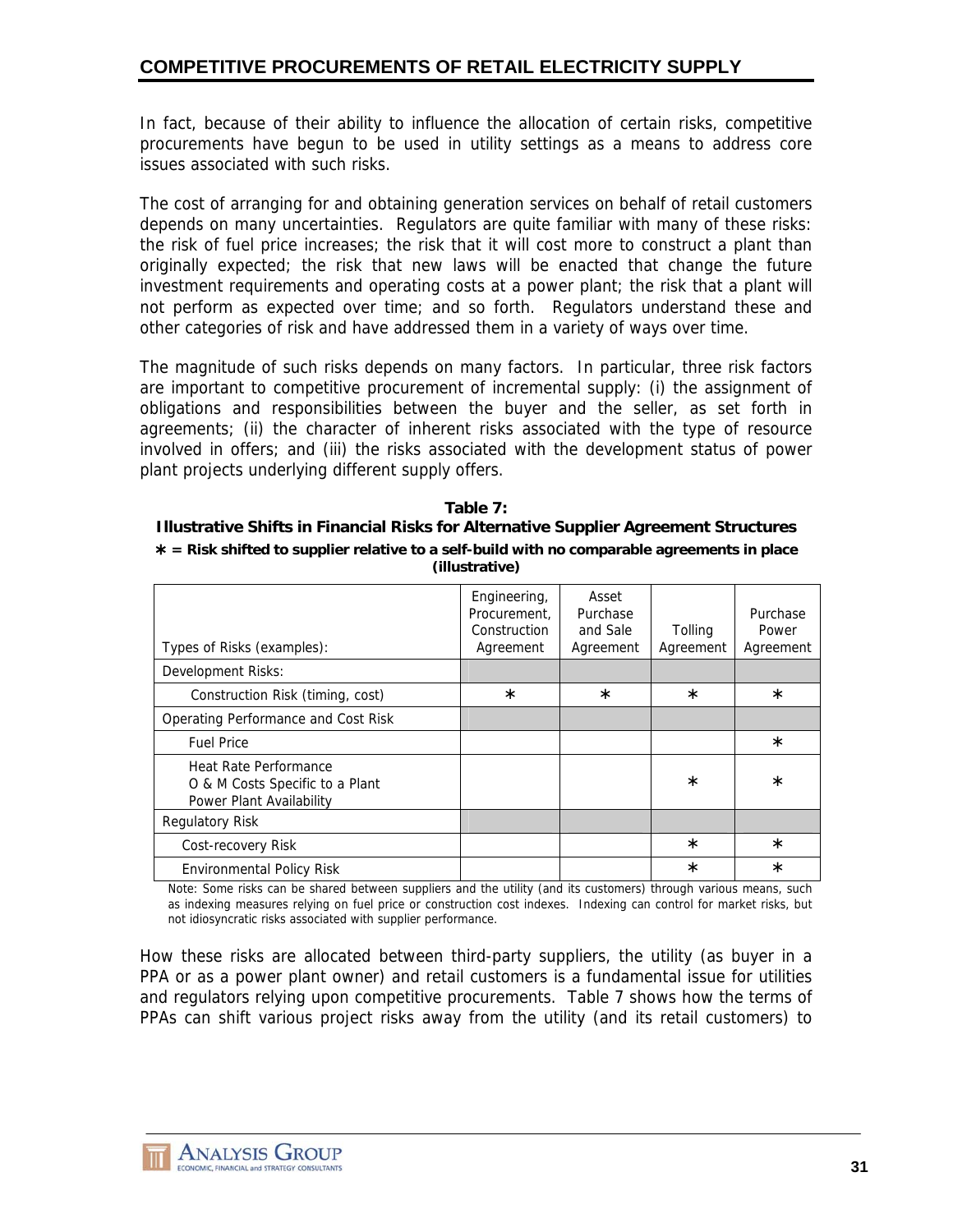suppliers, as compared to utility self-build. With a self-build, these risks are distributed between utilities and customers depending on commission rulings.<sup>[50](#page-42-0)</sup> By contrast, at the other end of the spectrum are PPAs. These agreements shift many of these risks to suppliers, by requiring, for example, that they deliver replacement power at a certain price even if fuel prices increase or pay other penalties if the plant performs poorly. Other types of agreements, such as those presented in Table 7, shift certain pieces of these financial risks.

The development, operating and regulatory risks identified in Table 7 reflect only a portion of the entire risk story. Figure 1 provides a stylized illustration of the distribution of risks under a PPA, on the one hand, and a self-build approach, on the other. There are various ways to assign responsibility for certain risks identified in Figure 1. For example, default and delivery risks from PPAs can be mitigated through supplier collateral requirements and/or other performance penalties. Also, utility risks from uncertainty over recovery of the costs of contractual agreements made with suppliers (so-called "debt equivalency") can be mitigated through certain measures. The sections that follow provide further discussion of each of these risks.





<span id="page-42-0"></span> $50$  Such regulatory decisions include, for example, determinations as to the prudence of utility actions when the it proposes to add investment to rate base (whether at the point when the project becomes used and useful, or over time as new capital investments are required at the facility). Other cost recovery decisions are made over the life of the plant (e.g., utility fuel purchases of fuel and plant operating performance.)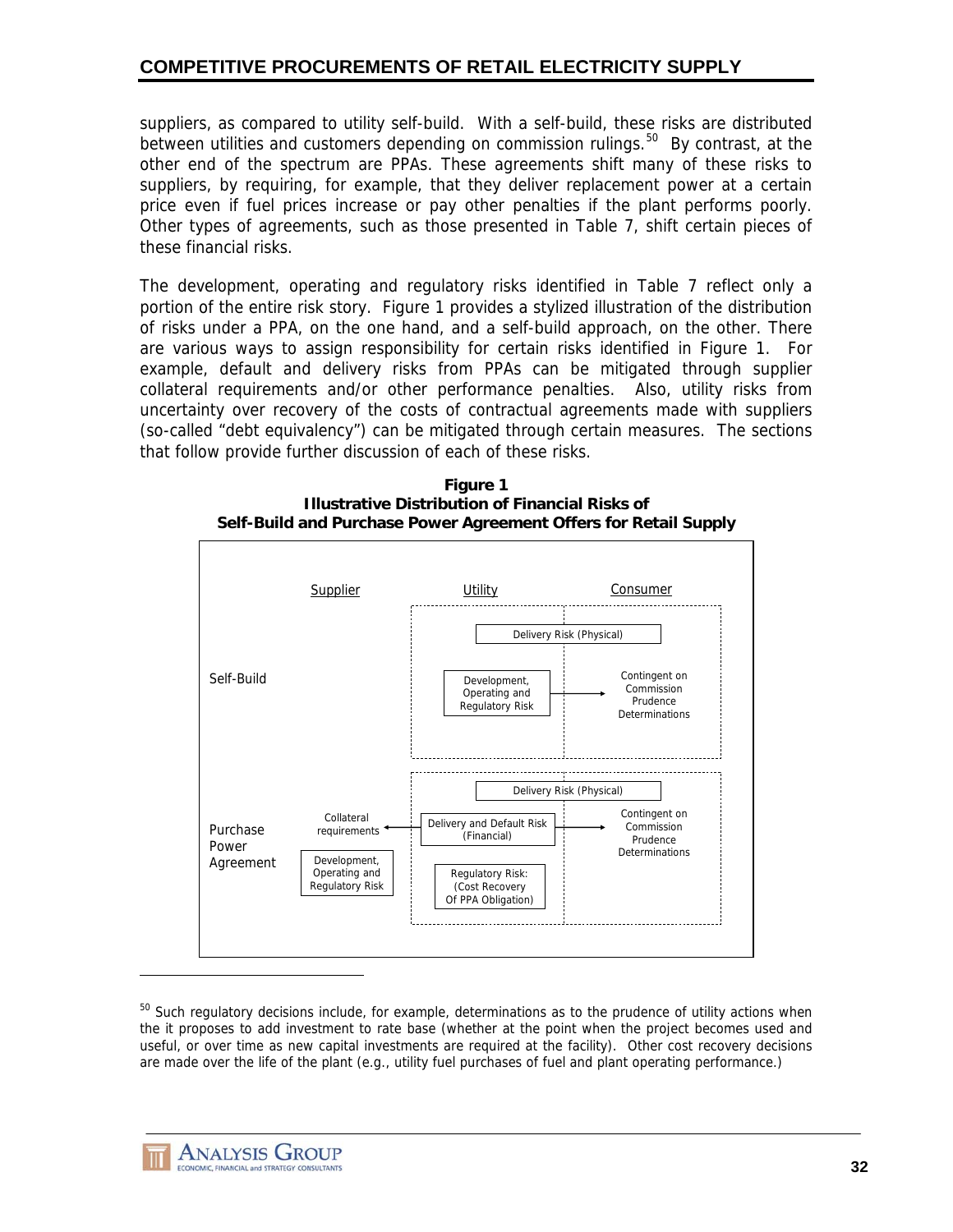Other aspects of agreement structure can also impact the distribution of financial risks. For example, financial risks to suppliers can be shifted back to the utility (and its customers) by making energy-related payment terms dependent on market prices as reflected in publicly available price indices, or by making capacity-related payment terms tied to changes in construction cost indices during the construction period. By using these and other mechanisms, utilities and commissions can design procurements to achieve a desired distribution of these risks and – to some degree – avoid the challenges of reliably assessing the economic cost imposed by these risks.

In principle, evaluations should aim to account for the allocation of various risks when comparing alternative supply offers. Figure 1 illustrates how the distribution of these financial risks can vary dramatically between a PPA and a utility self-build project. While PPAs shift much of the development and operational risks traditionally associated with a cost-of-service regulatory model to third-party suppliers, they leave utilities with the risk that regulators may decide not to approve cost recovery for contracted power. Because of this risk, many utilities condition any contracts they sign with bidders (as a result of a procurement) upon regulatory approvals of cost-recovery of contract payments.

Measuring the implications of alternative contractual forms for the transfer of risk is complicated by many factors. First, many of the uncertainties are difficult to quantity given limited information and limited experience with the relevant risk. The shifting of risk is never as tidy as suggested in Figure 1 despite contractual provisions.  $51$ 

Second, the relevant financial risks vary not only with contractual form but also with other attributes of suppliers' offers, such as the type of proposed technology. Some technologies (e.g., gas-fired combustion turbines) rely on equipment for which there is significant construction and operating experience; this creates relatively low financial risk. By contrast, other technologies require plant construction tailored to particular site conditions (e.g., large baseload facilities) or have relatively little operating experience (e.g., coal-fired integrated gasification combined cycle facilities). Further, uncertainty in future fuel prices, future environmental policy (particularly with regard to greenhouse gas emissions), and transmission infrastructure availability (e.g., for remote wind power) may create differences in financial risks of competing offers that are difficult to compare.

Finally, a contract framework may not fully capture certain development risks faced by the utility due to its obligation to maintain the reliability of the electric system. Thus, while some contractual provisions, such as collateral requirements, may mitigate certain financial aspects of development and delivery risks, they may not mitigate the physical risk that suppliers fail to develop generation resources needed to maintain system adequacy requirements.

<span id="page-43-0"></span><sup>&</sup>lt;sup>51</sup> For example, EPC agreements may not fully shift development risks given contractual clauses that provide contractors with opportunities to plea for changes in original agreement terms, including change orders that inevitably occur given the difficulty of fully specifying the facility prior to construction.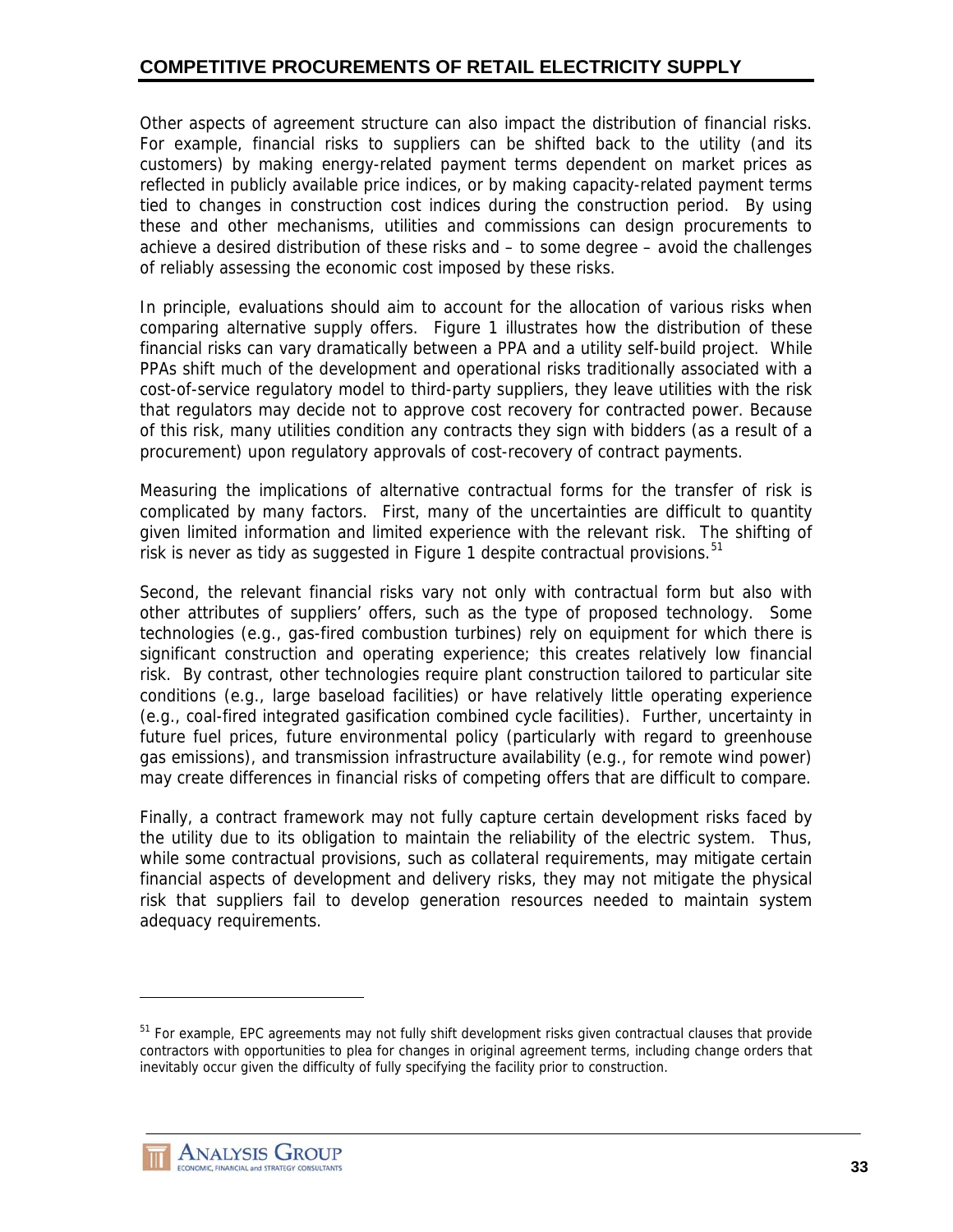#### **4. Credit**

Utilities that enter into PPAs face the risk that suppliers will be unable or unwilling to deliver in accordance with the agreement's terms. In parallel, suppliers face the risk that the utility will be unable to pay for contracted-for supplies. These uncertainties create financial risks because utilities may incur higher costs to replace supplies that are not delivered, or because the seller may lose revenues if a utility bankruptcy or regulatory action undermines the utility's ability to pay what is owed to the seller. To mitigate these and other financial risks, utility procurement processes introduce various means to evaluate the credit of sellers and to identify suppliers less likely to impose such risks. In addition, the PPAs can create incentives for suppliers and utilities to fulfill agreements as specified, and can minimize either party's financial losses in the event the other fails to perform.

One typical requirement in competitive procurements is a minimum credit rating that all bidders are required to meet. When used, such criteria should be transparent to suppliers so they have sufficient opportunity to address any credit deficiencies and to avoid such standards from inadvertently excluding suppliers from participating in the procurement.

Potentially more important than these credit standards are the financial guarantees or collateral requirements imposed on suppliers (and in some cases, of the utility as the buyer). These guarantees ensure that the counterparties to the PPA have access to sufficient funds to recover contractual penalties or remedies in the event that either the supplier or the utility cannot fulfill its obligations under the agreement. By ensuring the availability of these funds, the incentive to renege on the agreement's terms is reduced, and funds are available to compensate for the corresponding financial losses, such as utility losses arising from the need to replace power the supplier has failed to deliver.

The following list identifies key issues related to the design of supplier collateral requirements and are discussed in further detail in Appendix B (along with a summary of collateral requirements in selective procurements):

• The level of financial quarantees. The level of credit required should reflect a balance between (a) the benefits of insuring against financial losses and creating proper supplier incentives, and (b) the costs of imposing additional financial requirements on suppliers that are likely to increase the price of their offers (or the depth of offers submitted into the procurement). Some methodologies, such as those reflecting mark-to-market accounting, adjust the required level of financial guarantees to market conditions over time.<sup>[52](#page-44-0)</sup> Utilities that make explicit the assumptions and methodology used in setting required levels of credit

<span id="page-44-0"></span> $52$  KEMA, "The Cost of Credit: A Review of Credit Requirements in Western Energy Procurement," prepared for the California Energy Commission, CEC-300-2006-014, 2006, p. 6.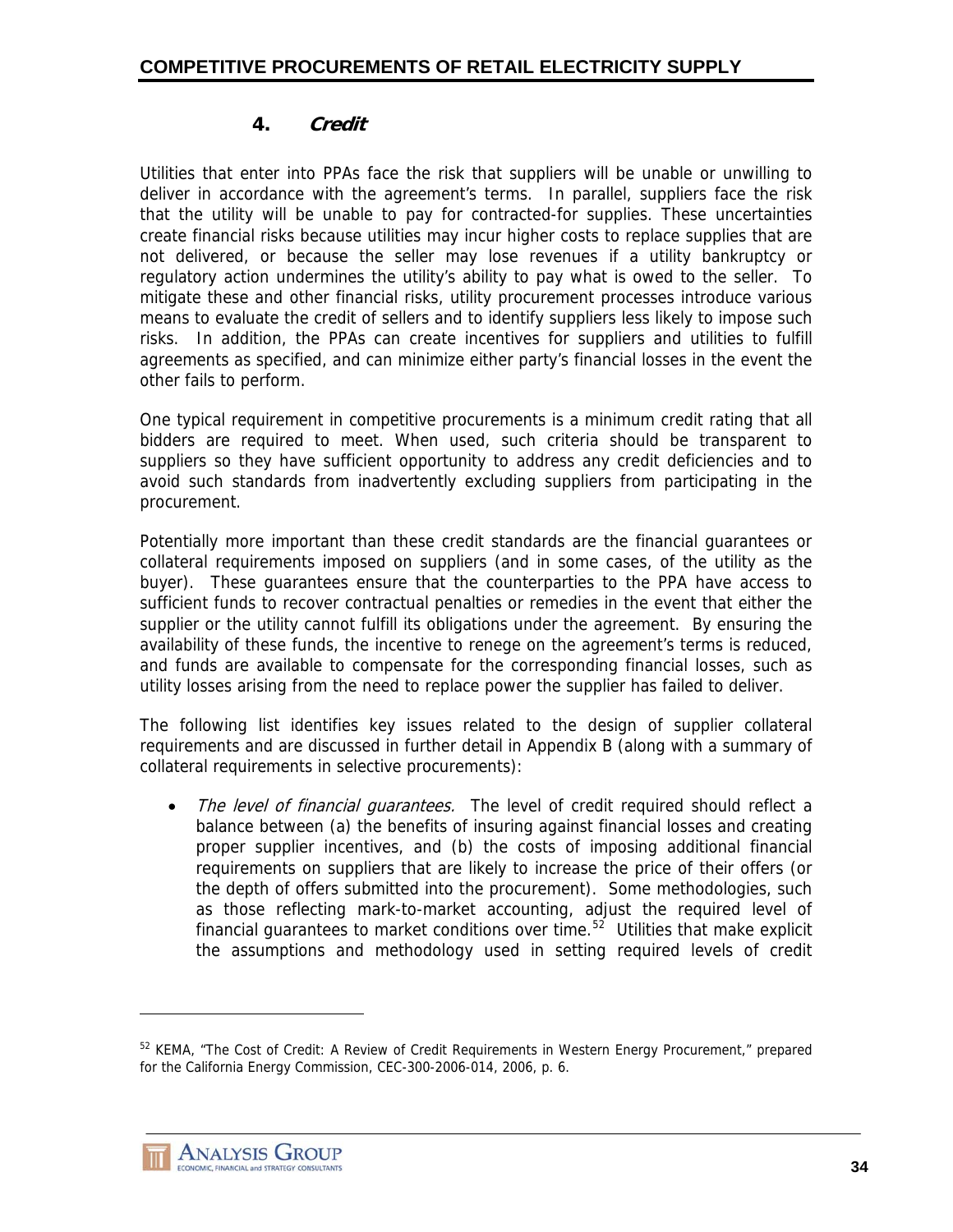provide regulators and stakeholders with greater opportunity to assure the reasonableness of these requirements.<sup>[53](#page-45-0)</sup>

- Collateral requirements during procurement. To ensure that suppliers' offers are sufficiently developed and financially credible, some utilities require bid deposits when offers are initially submitted, and/or require financial guarantees of the offers chosen for the "short-list" of considered offers. However, such requirements may act as a barrier to entry for smaller and less-well-financed suppliers, which may be a particular constraint in some procurements, such as those for renewable resources.<sup>[54](#page-45-1)</sup> As a result of this trade-off, regulators and utilities should carefully consider the likelihood that non-bona-fide offers will be a problem, as regulators/utilities determine whether and what kind of bid deposits and other financial guarantees to require in the initial stages of offer submission and review.
- Collateral requirements over the contract life-cycle. The level of financial guarantee necessary to address delivery risk varies over the project's life-cycle, with different risks associated with bid selection, development and operation stages. PPAs should appropriately address these changing realities over the course of the supply agreement.
- Flexibility in the means of fulfilling collateral requirements. To minimize the cost to suppliers of providing collateral, utilities can provide suppliers with alternative means of fulfilling these requirements. In addition to letters of credit, financial guaranties from credit-worthy entities, and cash, the utility may consider other forms of guarantee, including second liens, claims to plant warranties or insurance policies, or step-in rights, in which the utility can take-over project development in the event of developer default.<sup>[55](#page-45-2)</sup>

# **5. Debt Equivalency [56](#page-45-3)**

Over the years, utility obligations made under PPAs with third party suppliers have given rise to concerns about the best way to assess the implications of such financial risks on

<span id="page-45-0"></span><sup>&</sup>lt;sup>53</sup> For example, in PacifiCorp's 2012 RFP process, delays in producing details regarding credit requirements and a justification for the credit approach eventually proposed raised concerns for the Independent Evaluator and various stakeholders. Merrimack Energy Group, Inc., "Report of the Independent Evaluator Regarding PacifiCorp's 2012 Request for Proposals for Base Load Resources" August 30, 2006.

<span id="page-45-1"></span><sup>54</sup> KEMA reports that short-list deposits for proxy projects in California Renewables RFPs were \$300,000 in three of three of ten RFPs reviewed and over \$1.5 million in another. KEMA, 2006, p.4 and 11-11.

<span id="page-45-2"></span><sup>55</sup> Aspen Environmental Group and Sentech, "Lowering the Effective Cost of Capital for Generation Projects, California Credit Policies Report, Summary of June 27, 2006 Workshop," prepared for the California Energy Commission, CEC-100-2007-001, 2007.

<span id="page-45-3"></span><sup>56</sup> Several references provide a broad overview of debt equivalency issues, including: Brattle Group, "Understanding Debt Imputation Issues," prepared for the Edison Electric Institute, 2008; GF Energy LLC, 2005.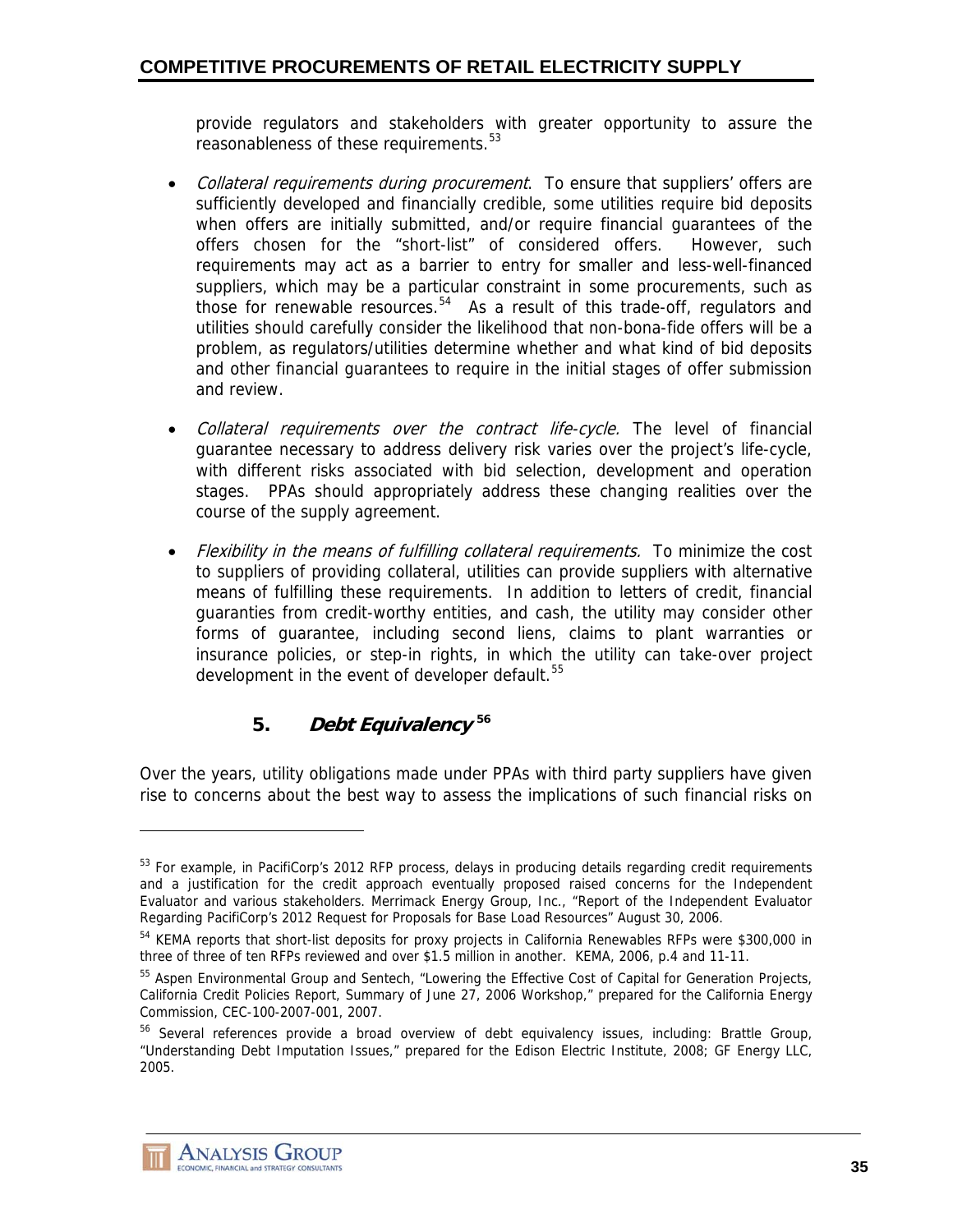utilities and their investors. In general, there are two issues associated with financial and ratemaking treatment of PPAs that are relevant in the context of competitive procurements.

First, under a PPA, the utility's contractual obligations to the supplier may create a financial risk if this obligation is not matched with a correspondingly firm expectation about the utility's ability to recover such costs from consumers in rates. This financial risk may arise because PPAs set up binding commitments that must be paid under the contract, such as certain fixed payments for available capacity or take-or-pay energy payments. The lack of a corresponding regulatory promise of cost recovery would thus create a potential financial risk for the utility. Second, despite these potential risks, commissions have traditionally treated utilitys' obligations to pay suppliers under PPAs as expenses for ratemaking purposes, thus allowing the utility no opportunity to earn a financial return; by contrast, when utilities pursue capital investments (such as self-build power plant proposals), the utility has the opportunity to earn a return of and on its investment. This can affect not only value of the utility's investment opportunities, but also its capital structure, in some circumstances. While not generally recognized as such by commissions, the utility's commitments under PPAs are generally recognized by credit-rating agencies as debt-like obligations on utility balance sheets. Because these credit ratings affect utilities' overall cost of borrowing on debt markets, a PPA might affect a utility's cost of capital irrespective of commission treatment of PPAs. As a result of these issues, utilities are concerned with commission treatment of a number of related issues, including commitment to PPA cost recovery, access to adequate investment opportunities, and the impact of PPA's on utility capital structure. As a result, so-called "debt equivalency" issues have become an area of tension as commissions expect regulated utilities to undertake procurement processes that may lead to PPAs.

Over time, two basic approaches to addressing debt equivalency issues have evolved. In one, these issues are addressed as part of the overall utility ratemaking process. In a utility's rate case during which its capital structure and cost of capital are determined, regulators consider what adjustments (if any) to a utility's allowed returns (e.g., cost of equity, capital structure) are appropriate in order to acknowledge impacts on the utility when it enters into PPAs with debt-like obligations. In the other approach, these issues are addressed during the evaluation of PPAs when the utility compares offers from third parties to those of a utility self-build proposal. In this approach, the utility makes adjustments to the economic cost of PPA offers to reflect the inferred value of the PPAs' impact on the utility's debt costs. (Appendix C provides further details on construction of such adders.)

In general, regulatory decisions about how best to adjust any inferred debt are complicated by the less-than-complete empirical evidence available on the financial risks associated with PPAs versus other means of supply. To date, there is relatively little research that has assessed how alternative means of fulfilling resource needs impact a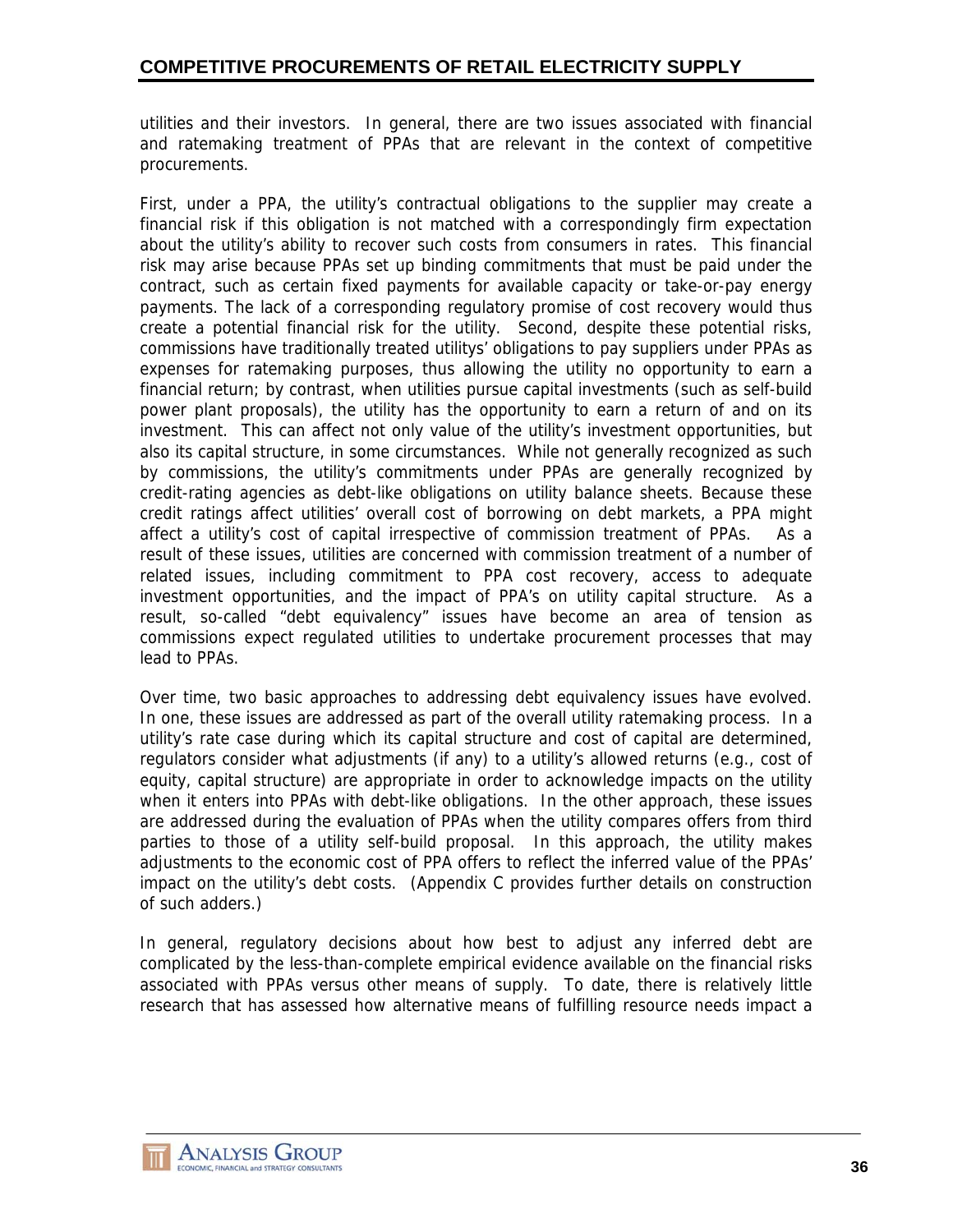utility's overall cost of debt or return on equity.<sup>[57](#page-47-0)</sup> In fact, there is even uncertainty regarding how PPAs impact the credit ratings developed by credit-rating agencies. While certain credit agencies have clearly described certain quantitative balance sheet adjustments made for PPAs, they also note that these are only one among many possible adjustments that may affect a utility's credit rating.<sup>[58](#page-47-1)</sup> However, because many of these other considerations are less clearly described and are more qualitative in nature, determining a PPA's net impact on utility credit ratings is difficult. These considerations again caution against assessment of debt equivalency, or any risk factor, outside of a comprehensive evaluation that accounts for all of the various risks posed by alternative utility obligations and commitments from the standpoint of consumers, while leaving the utility fairly compensated for its financial risks. These issues are normally addressed by commissions in general rate cases in which regulators examine the capital structure and cost of capital of the utilities they regulate.

State policies regarding debt equivalency vary substantially and continue to evolve. A few states have allowed adjustments for inferred debt associated with PPAs in rate proceedings.<sup>[59](#page-47-2)</sup> For example, in Colorado, Public Service Company of Colorado's equity ratio was increased to account for the debt equivalent value of PPAs on the company's balance sheet.<sup>[60](#page-47-3)</sup> More common is the use of debt equivalency "adders,"<sup>[61](#page-47-4)</sup> although many commissions have disallowed the use of adders proposed by procuring utilities. $^{62}$ In states that allow the use of debt equivalency adders, the quantitative measure of financial risk used in these adders has varied significantly. $^{63}$  $^{63}$  $^{63}$ 

<span id="page-47-0"></span> $57$  One study suggests that PPAs have little effect on a utility's cost of capital, while utility self-builds actually raise the utility's cost of capital. While various limitations to this study caution against reaching any broad conclusions from its results, the results do suggest that it is important to understand the risk tradeoffs posed by alternative agreement forms when assessing the risk posed by any individual agreement. Kahn, Edward et al., "Impact of power purchased from non-utilities on the utility cost of capital," Utilities Policy 5(1): 3-11, 1995.

<span id="page-47-1"></span><sup>58</sup> For example, Standard & Poors notes: "That said, PPAs also benefit utilities that enter into contracts with supplier because PPAs will typically shift various risks to the suppliers, such as construction risk and most of the operating risk." Standard & Poor's. "Standard & Poor's Methodology For Imputing Debt for U.S. Utilities' Power Purchase Agreements," Ratings Direct, May 7, 2007.

<span id="page-47-2"></span><sup>59</sup> For example, Colorado, Florida, and Wisconsin.

<span id="page-47-3"></span> $^{60}$  See Colorado Public Utilities Commission, Final Decision, C05-0049, ¶95, December 17, 2004.

<span id="page-47-4"></span> $<sup>61</sup>$  For example, procurements in Florida, Louisiana, and Washington allow debt equivalency adjustments.</sup>

<span id="page-47-5"></span> $62$  For example, procurements in California, Colorado, Connecticut, and Georgia do not use debt equivalency adjustments. In some cases, this decision was reached as a result of settlement, rather than commission policy. For example, see Public Utilities Commission of Colorado, Order of Settlement, Decision No. C05-0049.

<span id="page-47-6"></span><sup>&</sup>lt;sup>63</sup> "Risk factors," which are commonly used to measure the level of regulatory risk when calculating debt equivalency adders, range from 15% to 50% among procurements we are aware of. Washington allows a risk factor of 40% for take-or-pay contracts, and 15% for other PPAs. Puget Sound Energy, All-Source RFP Pre-Proposal Conference, February 11, 2004, Meeting Notes, as referenced in: GF Energy, 2005. In Louisiana, Entergy's use of a 50% risk factor was approved by the Commission. Potomac Economics. "Independent Monitoring of the Evaluation of Proposals for Entergy Long-term Supply-side Resources, Solid-Fuel Final Report," Exhibit DBP-2. Docket No. U-30192, 2007.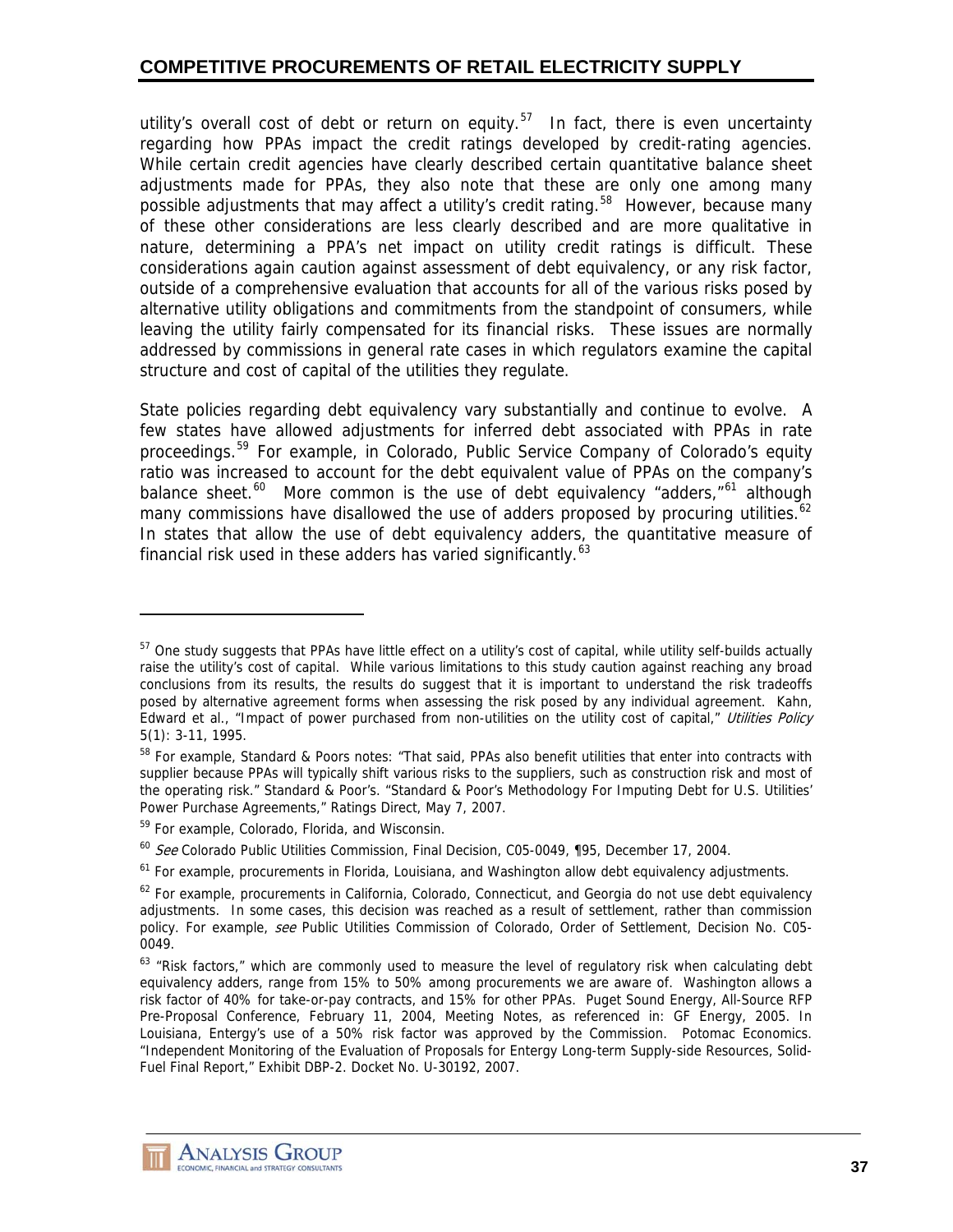However, state policies continue to evolve both in terms of how to account for potential inferred financial impacts and the quantitative measure of such impacts. For example, after initially allowing use of inferred debt adders, California has recently precluded utilities from using such adders in its procurements, while recognizing the potential for recovery of potential inferred debt impacts in later rate hearings.<sup>[64](#page-48-0)</sup> Commissions can also mitigate such risks by increasing assurances about PPA cost recovery, which will likely affect how rating agencies take PPAs into account in their evaluations.

#### **6. Economic Risk Mitigation Aspects of PPAs**

Under self-build proposals, regulators typically must make decisions about which of the utility's actual investment and operating costs are prudent, used and useful, and therefore recoverable from ratepayers. However, the timing of these decisions is sometimes out of synch with competitive procurement cycles. Therefore, there is a special challenge for procurement processes to deal with the potential situation in which the utility determines that its self-build proposal is more attractive for customers than any of the offers from the market, rejects offers from the market, and then proceeds in pursuit of its own plant.

Under a self-build proposal, it is not until much later on – after actual construction of the facility and in light of the actual costs incurred in doing so – that the utility takes its investment in plant to regulators to determine cost-recovery for the plant. By that time, the original offers from the market may be quite stale and may not reflect what was reasonably known at the time the decision was made to proceed with self-build proposal. The regulator will have to address what market or other information to use in considering the cost-effectiveness of the actual plant as built by the utility and whether the utility's actual costs were prudently incurred. In the end, the utility's self-build costs may turn out to be much higher than anticipated at the time the alternative offers from third parties were rejected.<sup>[65](#page-48-1),[66](#page-48-2)</sup> (Similarly, performance of a self-build plant may end up

<span id="page-48-0"></span><sup>&</sup>lt;sup>64</sup> California Public Utility Commission, Opinion Adopting Pacific Gas and Electric Company's, Southern California Edison's, and San Diego Gas & Electric's Long-Term Procurement Plans, Decision 07-12-052, December 20, 2007.

<span id="page-48-1"></span><sup>&</sup>lt;sup>65</sup> Not only in the past, but also in more recent instances, actual cost overruns for utility self-build facilities illustrate that these risks are real. The history of past nuclear plant cost overruns is well known in the electric industry. See, for example, Bonbright, James C. et al., Principles of Public Utility Rates, Public Utilities Reports Inc.: Arlington, VA, 1988, p. 257-8. More recently, self-build projects developed by Entergy in Louisiana and Duke in North Carolina have experienced similar cost increases. See National Economic Research Associates. "Competitive Electricity Markets: The Benefits for Customers and the Environment," prepared for the COMPETE Coalition, 2008, p. 14.

<span id="page-48-2"></span><sup>&</sup>lt;sup>66</sup> It is also possible for self-build plants to end up costing the same or less than originally anticipated. A recent example of a utility self-build project which ended up with a lower cost (on a dollar-per-kilowatt basis) than originally expected is Sierra Pacific Power Company's new Tracy Combined Cycle Unit in Nevada. It was originally approved by regulators at a budget of \$421 million for a 514-MW unit, and ended up costing that amount for a unit with a 541-MW unit; in effect, the cost went from \$819/KW to \$778/KW. Sierra Pacific Power Company, Application to Increase Annual Revenue Requirements, Before the Public Utility Commission of Nevada, Docket No. 07-12001, Application Volume 1, Page 2.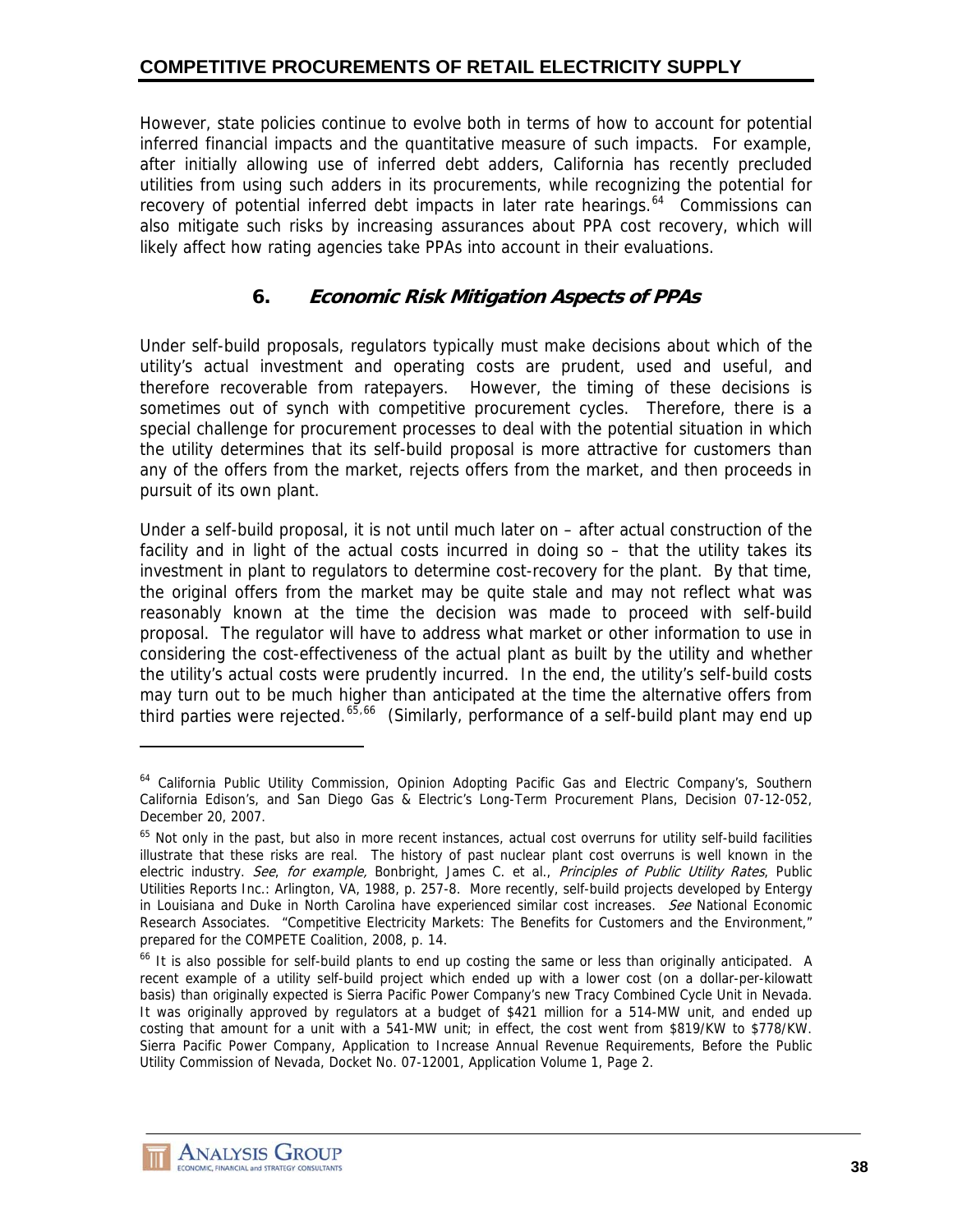being lower than anticipated when it was reviewed.) Determining what portions of these higher costs will be borne by ratepayers will need to be determined by the commission at different points in the life of the investment. Thus, the self-build facility raises particular types of inherent ratepayer risks that generally do not exist for resources supplied under PPAs. While it is possible to impose the same economic discipline on self-build offers as that applied to offers from third parties – such as through contracts that hold the utility to the price and performance terms that it assumed in its evaluations of self-build and third party offers – it is not the norm to do so.

Therefore, PPAs can provide inherent benefits to consumers by shifting these risks to suppliers. $67$  Consequently, evaluations should aim to capture differences in the financial risks associated with different types of proposed agreements (e.g., PPAs and self-build proposals) and differences arising from particular contractual terms, such as the use of pricing terms dependent on fuel indices. Failing to account for risk mitigation will inherently disadvantage offers from third-party suppliers (who must account for such risks when making binding offers and contractual commitments) relative to self-build proposals from utilities (which tend to have such risks at least partially mitigated by the fact that regulatory review is based on actual rather than anticipated costs).

Procurements generally do not consider these risk mitigation benefits when evaluating competing supply offers. Several approaches could address these risks. First, similar to adjustments for debt equivalency, quantitative adjustments for risk mitigation could be developed.<sup>[68](#page-49-1)</sup> As with debt equivalency, empirical understanding of these risks is limited, although, in principal, adjustments reflecting historical variances between initial and final cost estimates could be developed. Such adjustments may be no less accurate (and potentially more accurate) than current debt equivalency adjustments. We are unaware of any procurements that have utilized such adjustments to capture risk mitigation benefits.

There are other alternatives proposed to adjust for risk mitigation. One approach mitigates a portion of the supplier's risk (whether the utility or a third party) by allowing payments to vary depending on the level of market indices that capture these risks. Examples include the use of a natural gas price index to capture fuel prices risks, and use of a construction/materials cost price index (e.g., for steel and other materials) to capture construction cost risks.<sup>[69](#page-49-2)</sup> Such approaches, however, do not completely resolve

<span id="page-49-0"></span><sup>&</sup>lt;sup>67</sup> Further, incentives to control costs may be improved by assigning these financial risks to suppliers, who bear the full burden of these risks, rather than utilities, who share these risks with consumers. However, assuming that these risk transfers are accurately captured, supplier and utility offers should reflect the potential gains from these improved incentives.

<span id="page-49-1"></span><sup>&</sup>lt;sup>68</sup> Boston Pacific Company. "Getting the Best Deal for Electric Utility Customer, A Concise Guidebook for the Design, Implementation and Monitoring of Competitive Power Supply Solicitations," prepared for the Electric Power Supply Association, 2004, p. 16.

<span id="page-49-2"></span><sup>&</sup>lt;sup>69</sup> For example, the PacifiCorp 2012 RFP allows 40% of capacity payments to be tied to market indices, and up to 25% to be tied to the Consumer Price Index and up to 15% to be tied to the Producer Price Index for Metals and Steel Products. PacifiCorp, Request for Proposals, Baseload Resources, April 5, 2007, p. 39.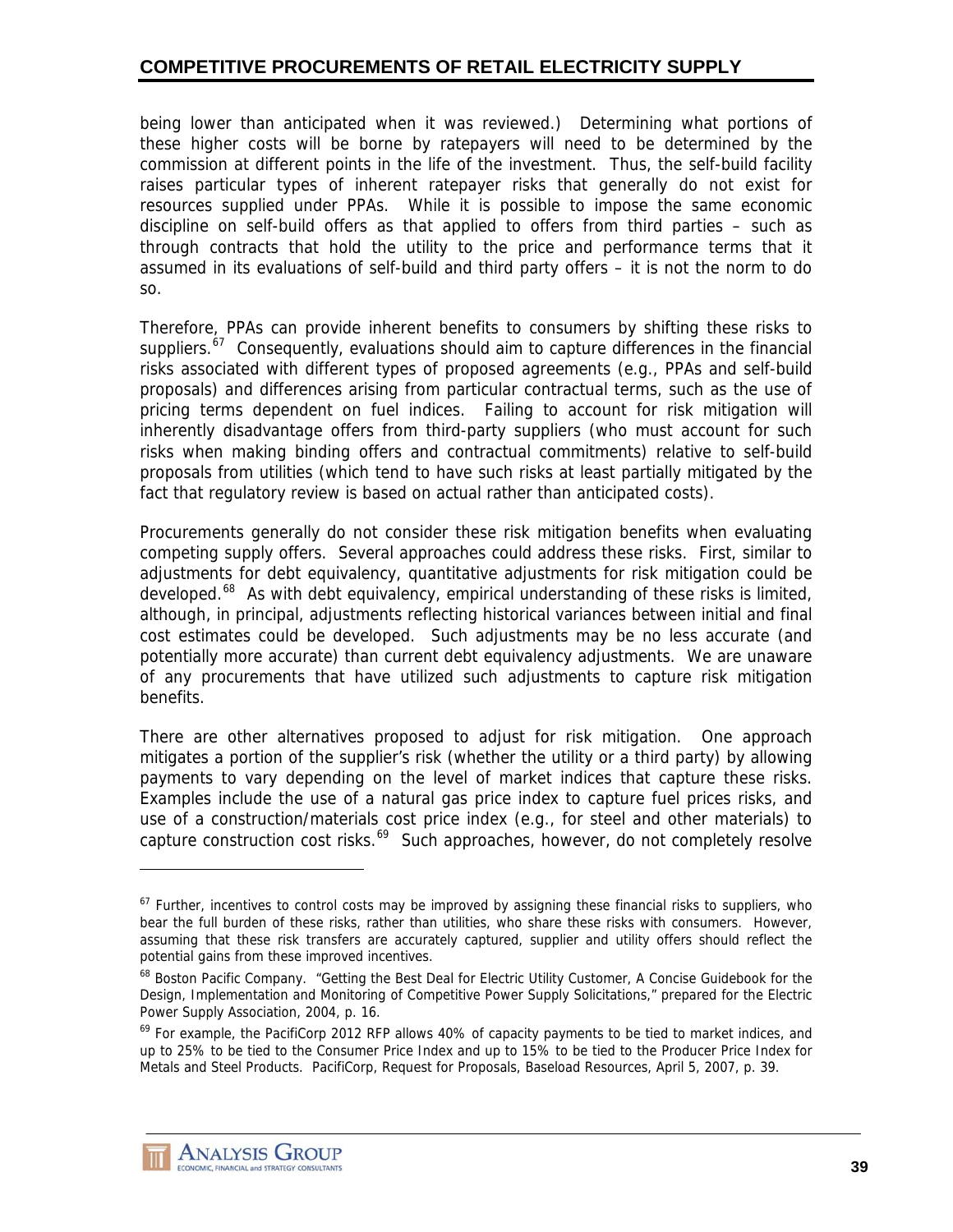the inherent differences in risks between PPAs, self-build proposals and other forms of agreement. For example, these approaches typically do not fully mitigate projectspecific risk that can be particularly daunting for certain types of projects (e.g., large, capital-intensive baseload plants). In addition, by shifting risks back onto consumers, indexing of payments may be undesirable in terms of other policy goals related to rate stability. As discussed previously, another approach to closing the gap between PPA and self-build risks is to shift development and capital cost risks from consumers to the utility by requiring that the utility agree not to pursue cost recovery for increases in construction costs beyond initial estimates. Thus, the utility would bear the risk of cost increases, which would then need to be reflected in its self-build offer.

# **7. Transmission**

The transmission impacts associated with particular incremental resource additions can vary considerably from one proposal to another. These transmission-related costs can include the costs of connecting the facility to the transmission network, changes in overall system productions costs arising from congestion on the transmission system introduced by the operation of the new facility, and any costs associated with upgrades on the transmission network needed to enable the new resource to qualify for network service.

In comparing the value of incremental supply offers to retail customers, utilities therefore must not only examine the direct costs to purchase power supply but also the indirect costs arising from the manner in which an offer interacts with the utility's system dispatch and the impact (if any) of the output from the proposed resource on power flows on the utility's transmission system. As part of this analysis, competitive solicitations typically must involve evaluation of any transmission-system upgrades needed to deliver the proposed resource(s) to target customers. The costs of congestion and/or transmission upgrades necessary to achieve deliverability are an important consideration in resource procurements.

In the context of competitive power procurements, there are two important concepts associated with a proposed resource's deliverability:

- 1. *Interconnection* This refers to the transmission connection between the generation facility and the existing transmission network.
- 2. *Integration* This refers to any changes to the transmission system that may be necessary to enable new generation resources to meet load requirements and meet relevant reliability standards.

The costs of interconnecting generating facilities are relatively predictable. A bidder may be able to develop its own rough estimates to interconnect its facilities to the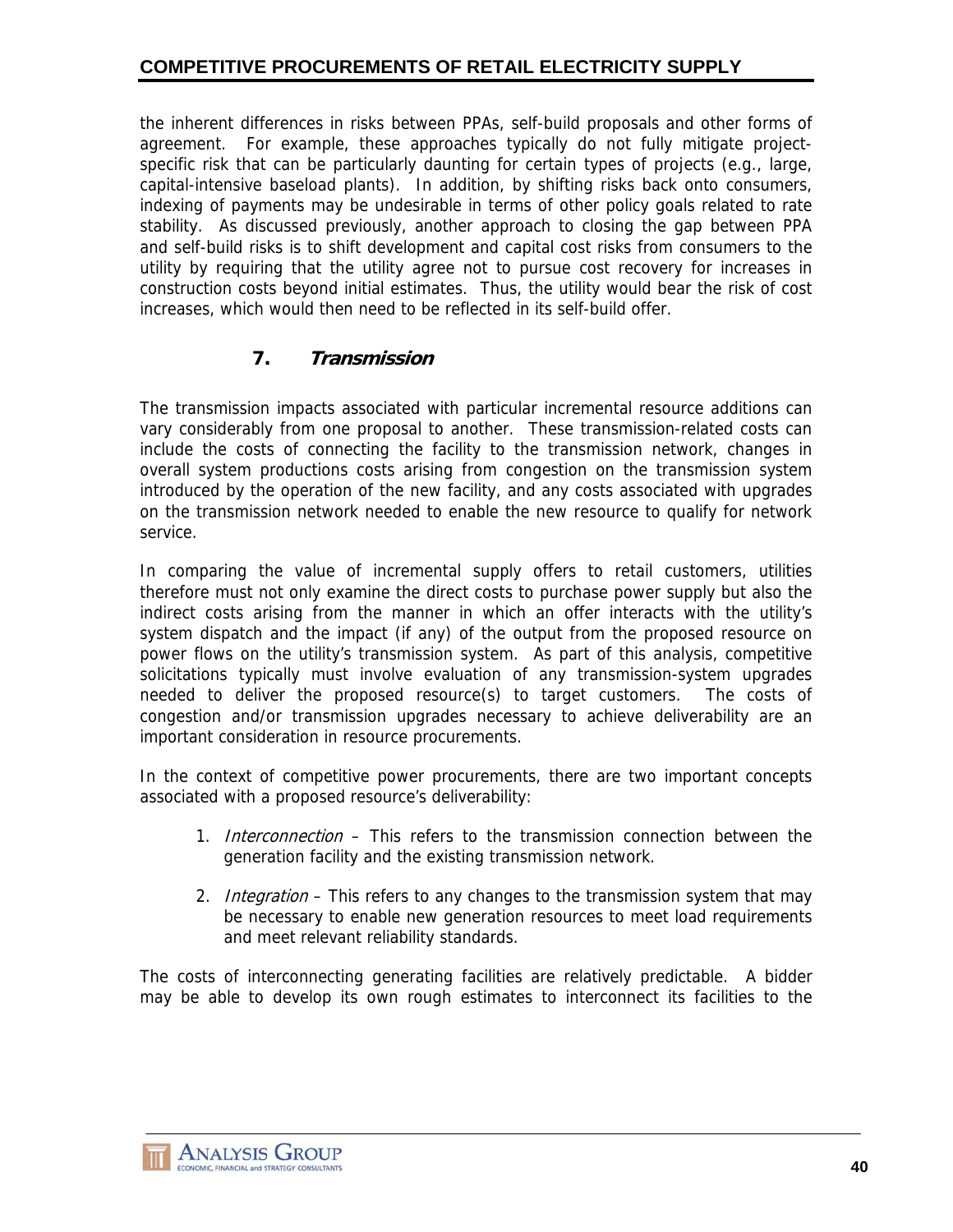$grid.<sup>70</sup>$  $grid.<sup>70</sup>$  $grid.<sup>70</sup>$  Typically, competitive procurements require the developer of the generation resource to bear such interconnection costs. $71$ 

By contrast, the costs to integrate fully a new resource into a system are likely to vary dramatically across systems, and across particular regions or nodes within a system. The costs may also vary depending on whether the resource is intended to supply firm or interruptible power under a variety of system contingencies. Typically a bidder will not have the detailed technical information necessary to calculate integration costs. Complex modeling of the transmission and generation systems is needed to identify what facilities are needed and then to estimate their costs. For example, in some cases, adding a new facility may delay the need for a planned transmission facility, and in other cases, the new generating resource may hasten the need for transmission upgrades. In the end, cost estimates for both interconnection and system integration enhancements rely on studies and engineering specifications developed by transmission providers, with these studies themselves taking time and money to accomplish. Because the cost of such system enhancements may differ between competing offers in competitive procurements, utilities should aim to find efficient and timely ways to obtain estimates of these costs.

Procurement design for incremental resources therefore must address several key issues related to transmission costs:

• **Identification of transmission-related costs to include in the review of alternative offers –** What might seem like a straight-forward issue in theory typically turns out to be quite complicated in practice. On the one hand, it is clear that if incremental offers for generation resources have different implications for transmission system integration costs, then utilities seeking to understand which offer provides the best value to customers should look not only at the direct costs associated with the generation offers, but also take into account their indirect costs (e.g., transmission system upgrades.) This should be the goal, but there will be important technical issues that must be addressed to accomplish this objective in a way that dovetails well with other features of the

<span id="page-51-0"></span> $70$  Interconnection costs reflect the costs of the engineering and construction of transmission wires and other equipment necessary to connect new resources to the existing transmission network or to increase transmission capacity for re-powered facilities that will increase net output. Existing generation facilities or re-powered facilities not increasing net output typically do not incur any additional interconnection costs. The transmission company generally provides estimates of interconnection costs for all bids if bidders have not already obtained such estimates through prior requests for interconnection.

<span id="page-51-1"></span> $71$  Although there have been some allegations of bias in the interconnection cost estimates used to evaluate self-build or affiliate proposals, concerns about non-comparability of interconnection costs appear less serious than those related to integration costs. Further, it is likely easier for independent monitors to identify non-comparability for interconnection costs than for integration costs. (For example of such allegations, a report from the Colorado Public Utility Commission Staff noted that Public Service of Colorado estimated interconnection costs at \$4.5 million for their self-build option while assessing interconnection costs of \$60.5 million to other offers for similar coal-fired facilities. Staff of the Public Utilities Commission of the State of Colorado, "Report on Public Service Company of Colorado's 2003 Least-Cost Resource Plan," Volume 2, Docket No. 07M-147E, June 29, 2007, p. 26.)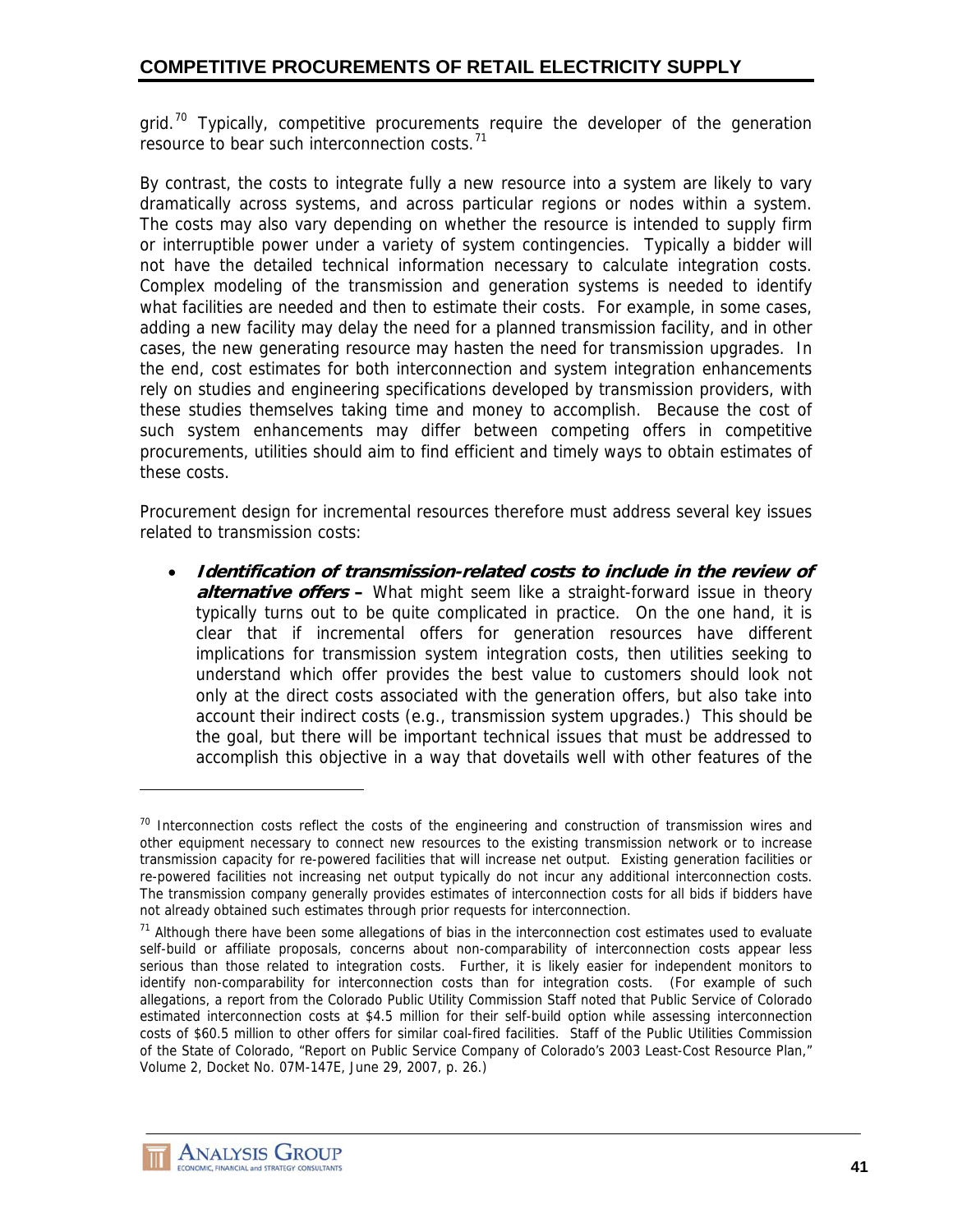procurement process. First, in procurements for new resources, some specific generating project proposals may not have advanced far enough in the development process to be captured in studies by the transmission provider. The depth of the information available about congestion impacts, system upgrades, and facility cost estimates thus may vary significantly across offers. The planning studies and detailed technical analyses of such transmission issues are typically conducted by the transmission provider and can be costly and take time to complete. Therefore, a utility should anticipate the need for planning studies in advance of a procurement, and may find it useful to ask for appropriate studies to be performed as part of the transmission provider's transmission planning process (under FERC's Order 890).<sup>[72](#page-52-0)</sup> The results of such studies can assist the utility in developing proxy cost estimates for integrating certain types of facilities located in different areas on the system.

• **Bidder information on transmission costs** – Although transmission-system integration costs are often an important component of a utility's economic evaluation of bids, such costs may not be well known to prospective bidders prior to submission of their offers. Without such information, bidders may not have a good sense of whether their proposals stand a good chance of winning a procurement. Given this uncertainty, utilities and transmission companies should attempt to provide bidders with information that will provide guidance about the relative costs of integration across alternative locations. Analyses performed by transmission providers when undertaking planning studies and specific network impact studies provide a useful source of information for utilities in their evaluation of the costs of integrating new generation into the system. These public processes and their results can also provide insights to market participants about possible cost advantages or disadvantages of offers located in one area or another. In addition, such information will help to explain (in part) the outcomes of the utility's evaluation of how individual offers interact with the utility's current portfolio of resources. Using this or other available transmission information, utility RFP documents should assist bidders by identifying to the extent possible such things as: any favored delivery points given the existing configuration of loads and generation in the network; locational information about a benchmark resource; $^{73}$  $^{73}$  $^{73}$  or information about likely integration costs.<sup>[74](#page-52-2)</sup>

<span id="page-52-0"></span> $72$  See, for example, FERC Order 890, Section V.B (Coordinated, Open and Transparent Planning), 2007, paragraphs 418-551; 18 CFR Parts 35 and 37 (Docket Nos. RM05-17-000 and RM05-25-000; Order No. 890) Preventing Undue Discrimination and Preference in Transmission Service (Issued February 16, 2007).

<span id="page-52-1"></span> $<sup>73</sup>$  For example, regulations in Florida require identification of details about the self-build option being</sup> pursued by the utility, including the proposed location. Such information is required to be accurate and any revisions to such information are to be provided to potential bidders in a timely fashion. Reliant Energy Power Generation, "Amended Complaint of Reliant Energy Power Generation, Inc. Against Florida Power and Light Company," Florida Docket 020175, May 17, 2002.

<span id="page-52-2"></span><sup>&</sup>lt;sup>74</sup> For example, Georgia Power Company's 2010 RFP provided information on regions of the Southern Company's Control Area that are likely to have higher integration costs and more "difficultly meeting transmission firmness requirements." Georgia Power Company, 2010 Request for Proposals, March 22, 2006.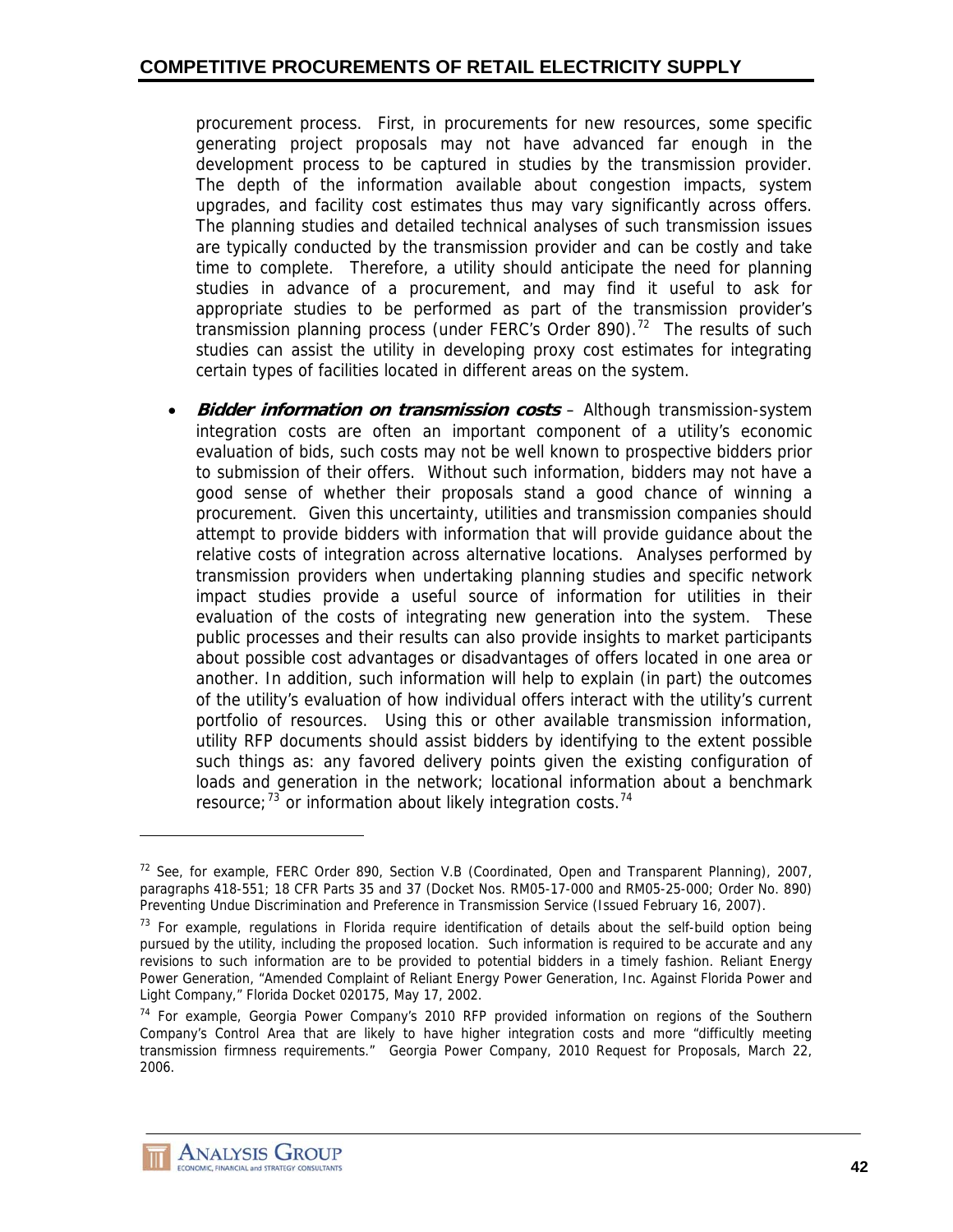- **Bidder assumptions about who pays for system integration costs for winning offers** – In theory, the transmission-related costs associated with individual offers can be borne by either the bidder or the utility soliciting the offers. Most utility procurements require that bidders assume in their offers that they will absorb the costs to interconnect their facilities to the grid. But procurements for incremental resources have varied with regard to assumptions about for transmission upgrades needed to integrate the facility into the system. On the one hand, there are instances where procurements have required that bidders assume that they will directly have to absorb the costs of any incremental system upgrades associated with its project; in these instances, a reasonable bidder will construct a bid that allows for recovery of such costs as part of the purchase of power from the project. Other competitive procurements have incorporated a different assumption – that is, as long as a bidder's resource is located in or delivered into the utility's service area, the bidder should assume that it will not have to directly absorb system integration costs if the bidder's project is selected by the utility.<sup>[75](#page-53-0)</sup> These two approaches can introduce quite different assumptions into the price of power supply bids. In the former type of bid, on-system transmission integration costs may be built into generation prices; in the latter, generation offer prices do not incorporate system integration costs and differences in transmission-cost implications of alternative offers are accounted for in the utility's evaluation of those offers. In the end, either way approach leads to a result in which the transmission costs associated with winning (and approved) offers will inevitably be born by consumers, whether it is through inclusion of such costs in suppliers' bids or through distribution utilities' charges to their retail customers to support transmission investment needed to deliver power to them. However, the size of these costs may not be the same under both circumstances. For example, suppliers facing the requirement that they pay for transmission system impacts, but with limited information useful to determining such costs, may add price premiums to their offers to account for such uncertainty.
- **Transmission study timeliness and cost** Because transmission system planning studies can be time consuming, expensive and otherwise resource-intensive,<sup>[76](#page-53-1)</sup> these studies have the potential to create a bottleneck in evaluation

<span id="page-53-0"></span> $75$  Some procurements have attempted to level this playing field by treating all offers as though they have network status. For example, the Georgia Commission required Southern to treat all bidders as competing network resources in its 2005 RFP. ("… in order to mitigate the relative size of Southern and to increase alternative supplies, the Commission required Southern to treat unaffiliated entities as if they are competing network resources in meeting load and load growth." Calpine Corporation, "Protest and Alternative Request for Hearing of Calpine Corporation", FERC Docket No. ER03-713-000, April 29, 2003.)

<span id="page-53-1"></span> $76$  The cost and time of a full system impact study may place real constraints on how these studies are used in the evaluation stage of a competitive procurement process. Most procurements rely upon a preliminary transmission analysis for early stages of the evaluation process, both to lower the cost the evaluation and complete these initial assessments in a timely fashion. Once the initial evaluation stage has identified a short-list of the most competitive bids, full system impacts studies are then performed for bids on this shortlist. For example, see the Georgia Power 2009 RFP (Accion Group, "Report to the Georgia Public Service Commission on the Georgia Power Company 2009 RFP," p. 27.) Also, the Entergy Louisiana Little Gypsy 3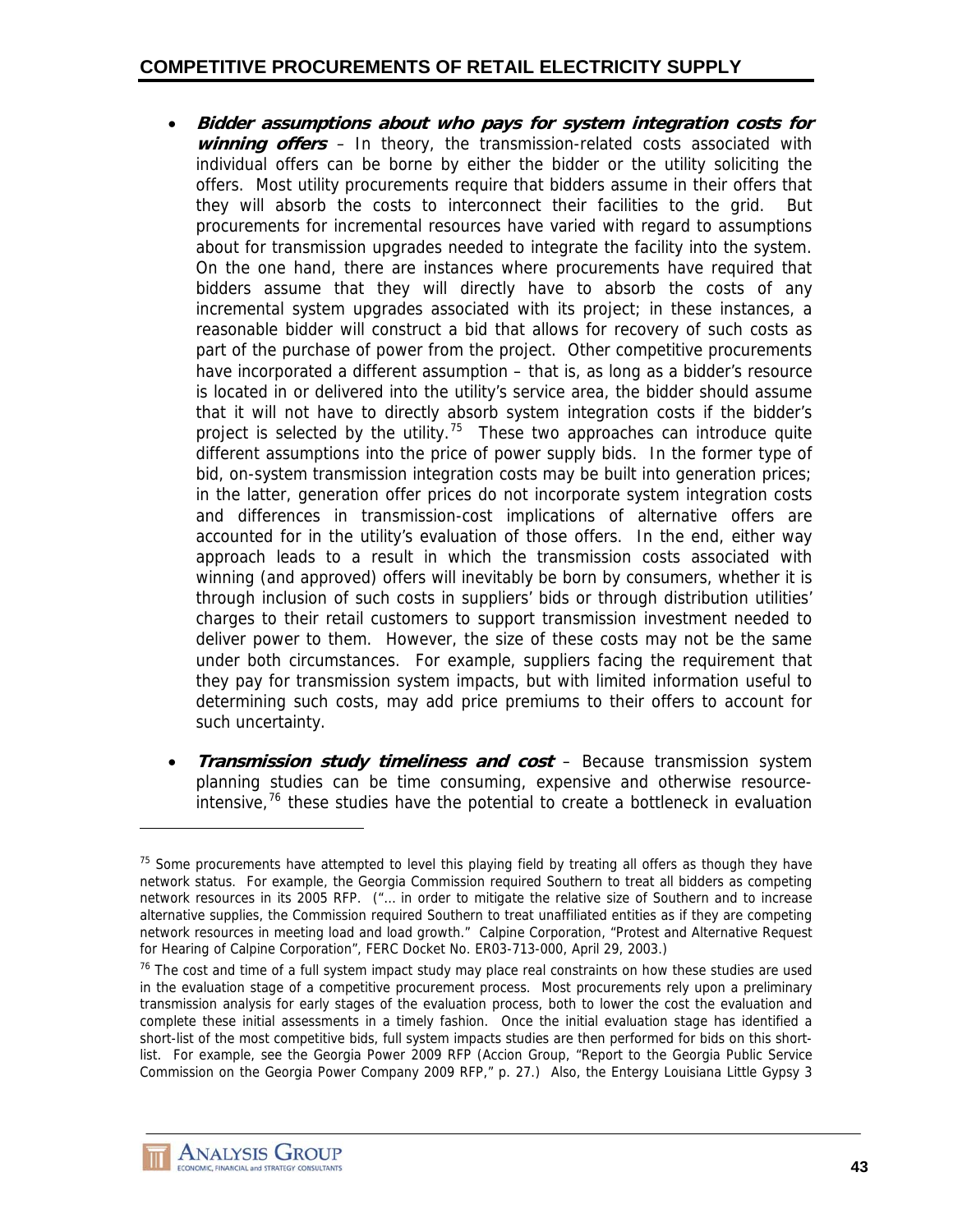procedures unless care is taken by utilities to plan their requests to transmission providers in ways that support competitive procurements. The time required to complete such formal planning studies has led some utilities to develop less costly and quicker approaches to estimate the cost of system impacts and needed transmission investments for use in evaluating procurement supply offers.<sup>[77](#page-54-0)</sup> Such approaches help to identify the relative cost implications (for transmission and dispatch) of various resource options within a reasonable time frame; and it reduces the number of formal studies that eventually need to go through the transmission provider's formal transmission planning studies and/or facility review processes.

• **Comparability of transmission-related costs** – Estimates of system integration costs should be developed in ways that do not introduce unfair or undue discrimination among offers from third-parties, affiliates and the utility's self-build proposal. The complexity and "black box" nature of system impacts studies raise many challenging issues for ensuring such comparability.<sup>[78](#page-54-1)</sup> In situations where the utility's competitive procurement team is reviewing offers from third parties, the utility's affiliates and any self-build proposals from the utility itself, an independent evaluator should review the comparability of any methodologies and the basis for cost estimates prepared by the utility team to review the offers.

For some types of resources, such as wind power, procurements have also had to address the "chicken and egg" problem of coordinating the timing and commitment to large transmission investments necessary to interconnect and integrate new resources on to the grid. Wind resources typically require both large interconnection investments, due to their remote locations, and potentially large integration investments to avoid regulation and loop flow problems that may arise due to sudden power variability.<sup>[79](#page-54-2)</sup>

The complexity of these various transmission-related issues suggests that competitive procurements should include clear ground rules about the transmission-related assumptions to be used in preparing all bids and evaluating all offers (including selfbuild proposals). As a result of the complexity of these transmission issues, oversight by independent monitors may be important to ensuring bidder confidence and enforcement of procurement rules.

procurement (Potomac Economics, "Independent Monitoring of the Evaluation of Proposals for Entergy Long-term Supply-side Resources, Solid Fuel Final Report,", September 2007).

<span id="page-54-0"></span> $77$  Some procurements have considered the use of initial preliminary estimates in later stages of evaluation should system impacts studies be delayed. For example, see Benson, 2007, p. 40.

<span id="page-54-1"></span><sup>&</sup>lt;sup>78</sup> For example, see, Accion Group, "Report of the Independent Evaluator, [Georgia Power] 2010 and 2011 RFPs, Re: Draft RFP Documents," November 21, 2005, p. 4.

<span id="page-54-2"></span><sup>&</sup>lt;sup>79</sup> See, for example, "Oregon Department of Energy's Reply Comments on Bidding Guidelines," Oregon Docket No. UM 1182, October 21, 2005. Also, see the approach adopted by the California ISO to support interconnection and integration of "energy resource areas," such as areas with the potential to develop wind resources. 119 FERC ¶ 61,061, Order Granting Petition for Declaratory Order, California Independent System Operator, Docket No. EL07-33-000 (Issued April 19, 2007).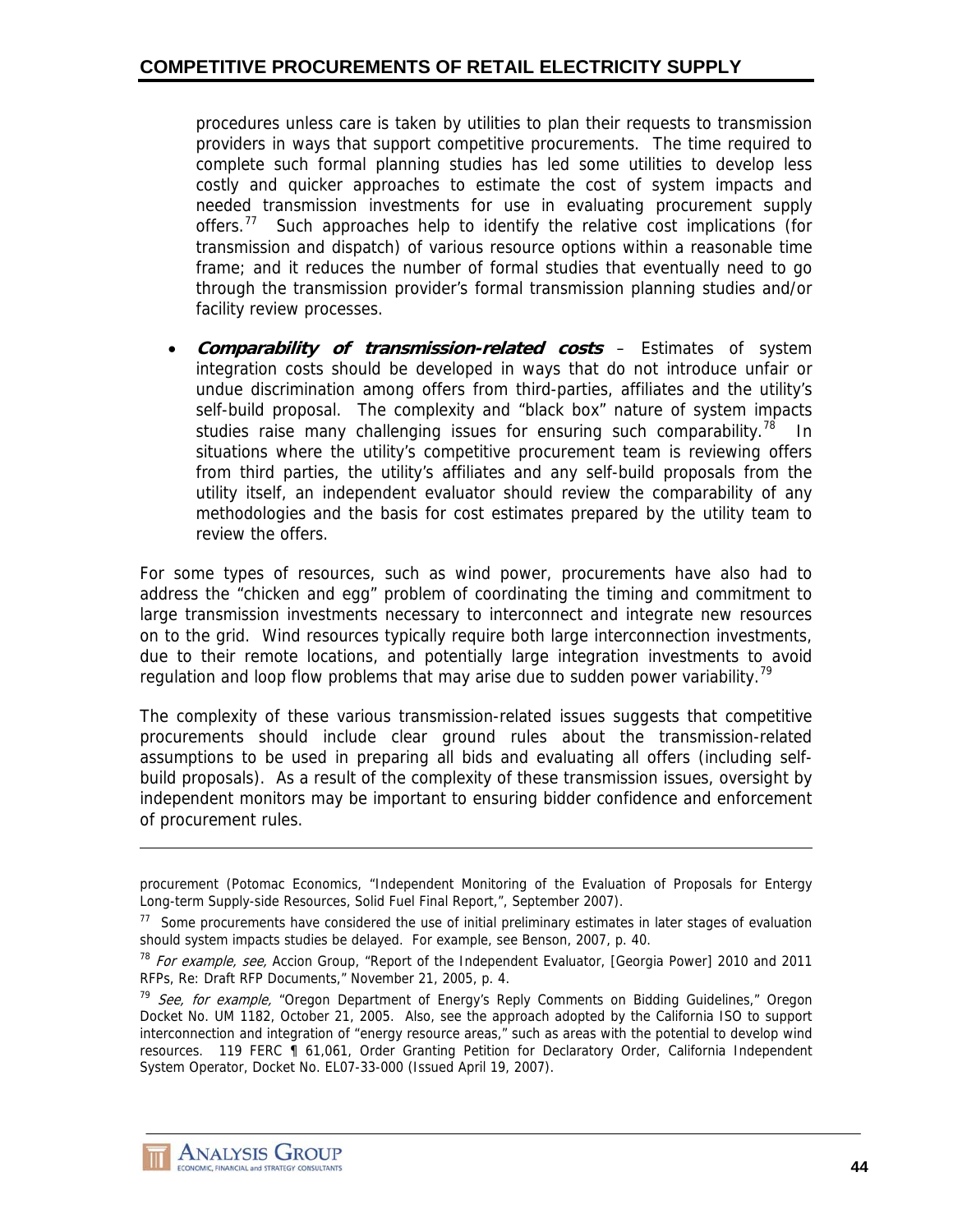## **8. Other Non-price Criteria and Bid Requirements**

While some "non-price" price criteria, such as transmission impacts or certain financial risks, may be quantifiable in dollar terms, other non-price factors that impact the value of a competitive offer may be difficult to measure on such terms. Such "non-monetized" criteria may include factors such as development risk, contribution to the overall fuel diversity of the utility's portfolio, environmental benefits, and operational flexibility.

There is substantial variation across procurements in which non-price factors are considered, and which non-price factors should be introduced via non-monetary metrics or other subjective approaches. (Appendix D provides details on the criteria considered in selected competitive procurements and whether these criteria are evaluated in monetary or non-monetary terms.) Some procurements include few non-monetized criteria, while others include many. There are obvious but nonetheless difficult tradeoffs in reliance on many of these criteria. While non-monetized factors may reflect important policy or service objectives, they also may increase the subjectivity of evaluation outcomes and increase the opportunity for preferential treatment of the utility's selfbuild or affiliate offers.

The means by which non-monetized criteria are evaluated and compared also varies significantly. An important issue is whether non-monetized factors are used as threshold eligibility requirements that proposals must meet in order to proceed to further evaluation and possible selection. Because such threshold criteria serve to leave some offers outside the door while others are able to proceed, these criteria must be chosen with care. In practice, their use is generally limited to factors that are in some way essential to a proposal's success, such as technical requirements (e.g., location of the resource on the system) or minimum supplier credit-worthiness. Winnowing out potentially valuable offers from consideration because of non-essential considerations can undermine the goal of providing the "best" resource options to consumers. To the extent they are used, such eligibility criteria should be stated explicitly in RFP documents to ensure that suppliers have an opportunity to fulfill such criteria and/or determine that it is not worth expending resources to prepare a bid.

For offers meeting these eligibility requirements, the further assessment of nonmonetized criteria can take many forms. These assessments may range from evaluations that explicitly score and weight identified criteria to those that simply list non-monetized criteria that will be considered by the utility using their discretion. These alternatives balance several factors. Explicit scoring and weighting provides transparency to bidders, independent monitors and commissions, but may lead to evaluations that constrain the utility's ability to exercise appropriate judgment about these non-monetized criteria. Choices made by firms every day reflect these types of judgments about non-monetized factors, similar to the types of judgments made by homeowners when choosing a construction contractor. While procurements that simply identify relevant non-monetized criteria provide evaluators with flexibility in how such factors are considered, however, they may provide the utility with a subtle and difficultto-trace way to exert improper preferential treatment for or against certain supplies. For example, in some circumstances, bids have been eliminated in the initial review or short-list stage due to concerns about the viability of the resource given information on: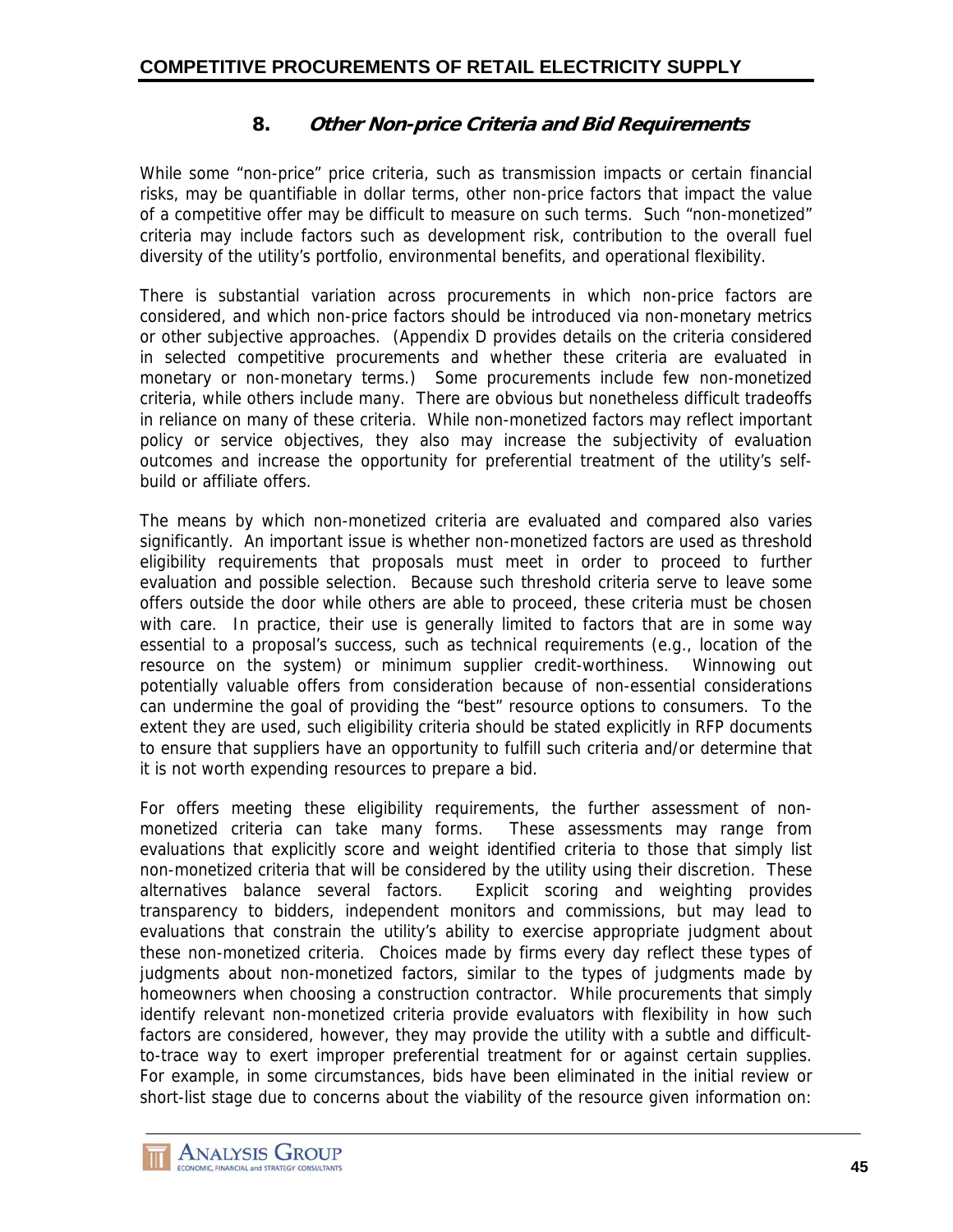project schedules; engineering, finance and permitting status; credit-worthiness; and other considerations. $80^\circ$  $80^\circ$  In particular where utility self-build proposals or affiliate offers are involved, regulators should scrutinize the use of non-monetized criteria and expect to rely on on-the-ground oversight from an independent monitor to help ensure that such criteria are not used to improperly exclude certain offers from consideration.

<span id="page-56-0"></span><sup>&</sup>lt;sup>80</sup> For example, several offers in PacifiCorp's RFP that lead to a proposed self-build were eliminated due to such factors. Oliver, Wayne. "Direct Testimony of Wayne Oliver on Behalf of Division of Public Utilities," Docket No. 04-035-30, DPU Exhibit 2.0., September 27, 2004, p. 21-22.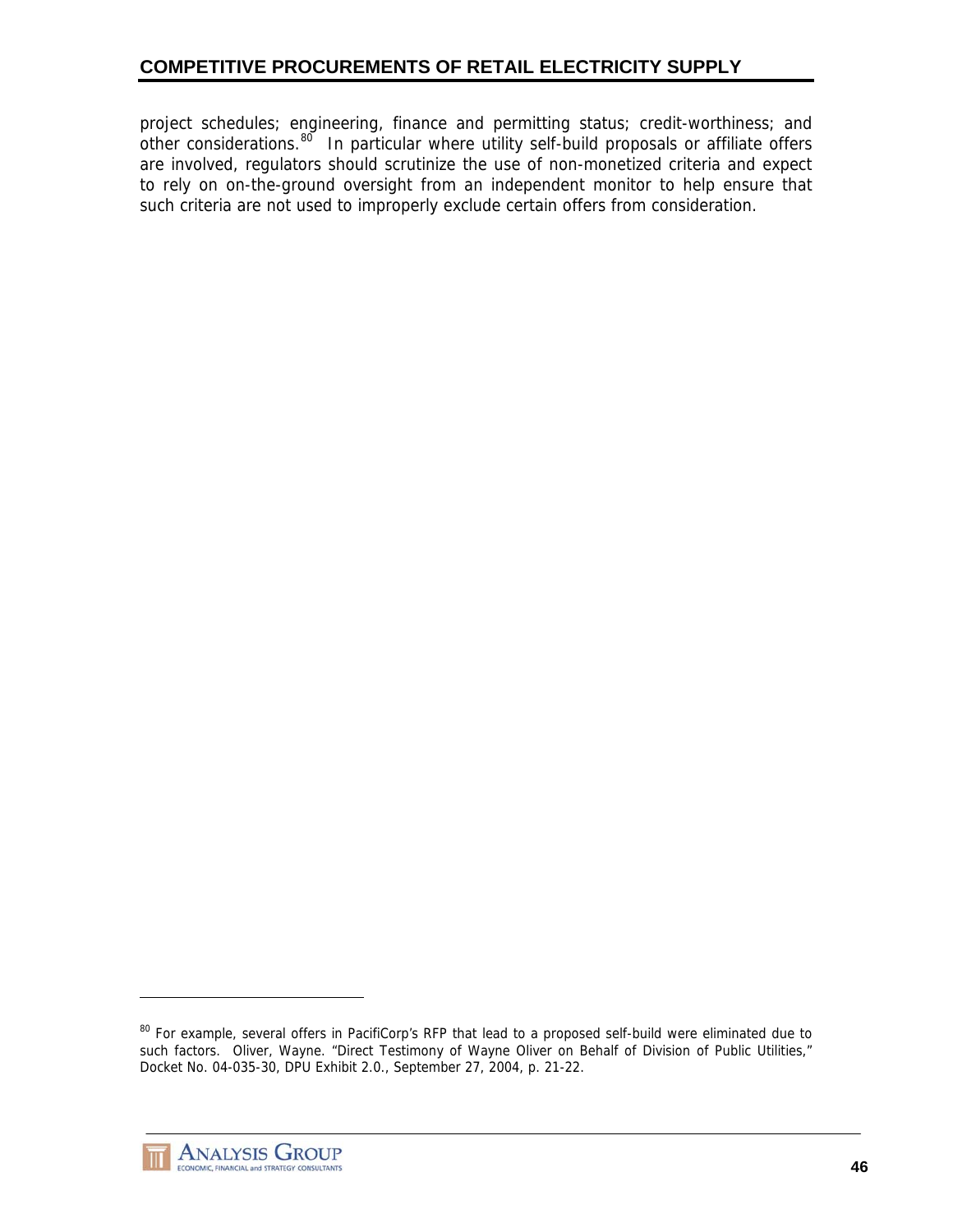# **VI. PROCUREMENT OF FULL REQUIREMENT SERVICE**

## **A. OVERVIEW OF FRS SUPPLY PROCUREMENTS**

Utilities in states with competition for retail generation service typically do not rely upon incremental resource procurements. Instead, these utilities generally procure so-called full-requirement service ("FRS") products. In these states, utilities retain certain service obligations to provide supply for certain retail customers and yet may have no (or insufficient) generation resources to supply these customers' needs. This is true in states where the utilities divested most if not all of their generation assets and long-term supply agreements as part of industry restructuring. In these states, commissions have typically developed policies affecting the design and implementation of FRS procurements, which often reflect requirements embedded in each state's electric industry restructuring legislation.

In FRS procurements, suppliers submit offers to provide all electricity services for a standardized block (slice, or share) of the distribution utility's customer load. By standardizing the components of FRS and the terms of FRS contracts, price becomes the only factor differentiating offers from potential suppliers. Thus, the utility selects the offers with the lowest prices, after identifying sufficient blocks to supply customers' demand requirements. In most cases, the utility is the contracting agent, and in effect passes through the cost of buying power supply from the selected FRS contractors.<sup>[81](#page-57-0)</sup>

By eliminating subjectivity and complexity from the evaluation of offers, the price-only nature of FRS procurements provides many benefits. For example, in those FRS procurements involving highly structured auctions (such as New Jersey, described Box 3), minimum procedural safeguards are needed to protect against self-dealing; the safeguards relied up are an independent auction manager, code-of-conduct requirements, and various monitoring procedures to deter outright bid rigging. Because price is the only factor affecting the choice of winning offers (assuming all bidders have met eligibility requirements), the evaluation process leaves little opportunity for improper assessment of offers. Consequently, participation of unregulated generation affiliates does not generally require additional safeguards to protect against improper self-dealing.

<span id="page-57-0"></span><sup>&</sup>lt;sup>81</sup> The particular components of these products vary across utility service areas depending on the particular products offered in wholesale markets administered by Regional Transmission Organizations, transmission tariffs, and state requirements on electric generators (e.g., renewable portfolio standards). In the case of New Jersey, for example, full requirements service includes fifteen products from various markets. There are some deviations from these generalizations. Some commissions have excluded certain products from FRS contracts due to pending regulations that increased the uncertainty of the associated costs for suppliers.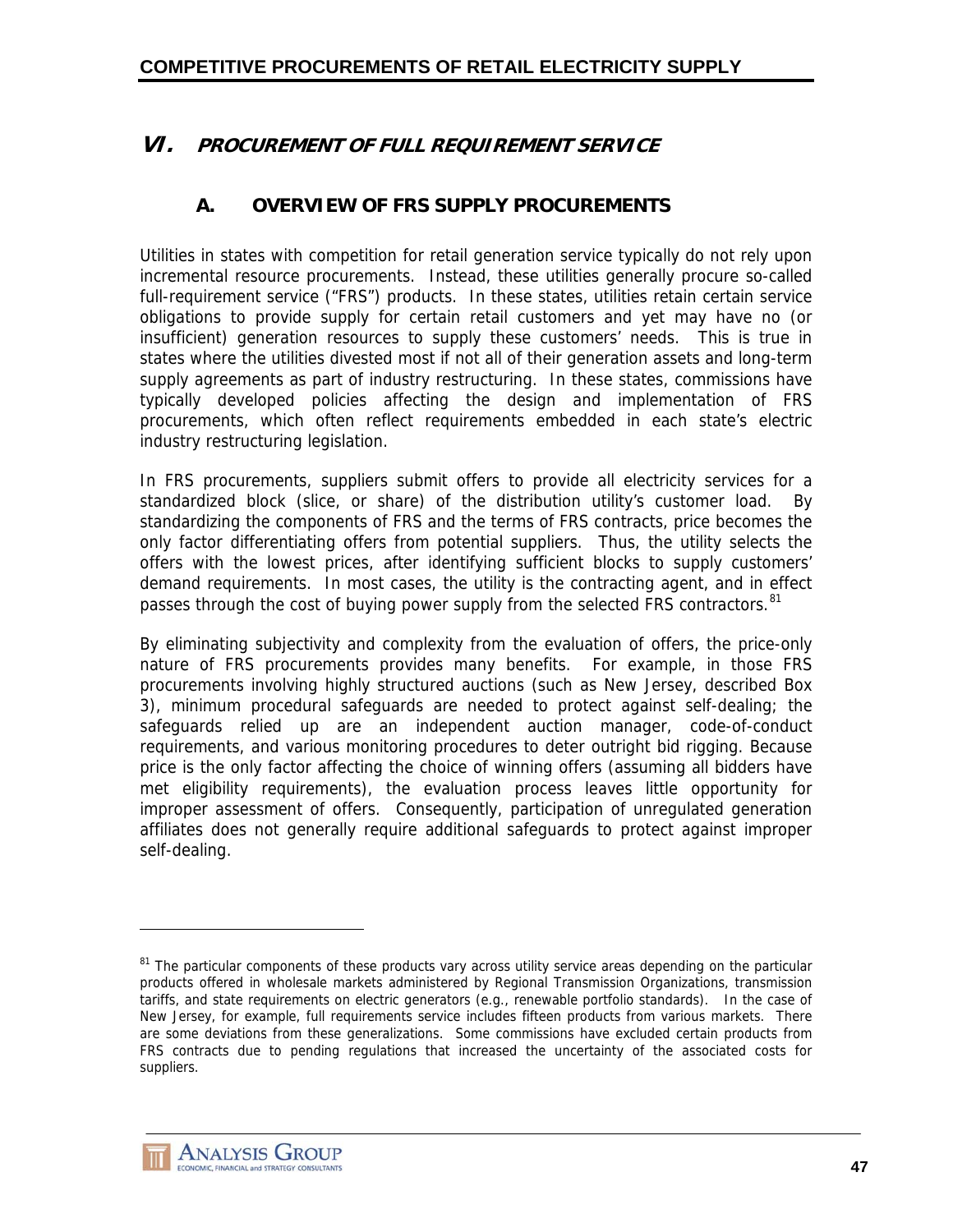#### **Box 3**

#### **New Jersey's Procurement of Full Requirements Service (or "Basic Generation Service")**

As part of its restructuring legislation, New Jersey's major electric distribution utilities undertake competitive procurements for the provision of electricity services to customers that continue to take Basic Generation Service ("BGS") from the utility. Utilities procure BGS supply through auctions using a "descending-clock" mechanism. In this type of auction, the utility posts a price and suppliers submit offers for the share of the utility's customer load they are willing to supply at that price. If there are more offers for supply blocks than are needed, the auction manager lowers the price in succeeding rounds of bidding until bidders offer just enough power to satisfy the utility's load requirements. Binding agreements are signed shortly thereafter, which allows the bidders to develop financial positions to hedge the financial risks of their BGS supply contracts. Winning bidders must also post sufficient collateral to mitigate the risk of defaulting on their supply commitments to the utility. Auctions are held at the same time for all affected utilities in New Jersey, although each utility procures supply for its own customers. The rules for these auctions have been relatively consistent since the first auction in 2001.

Bidders must meet certain eligibility requirements, but do not need to own generation facilities. Suppliers are responsible for needed components of supply (including energy, baseload energy, capacity, renewable credits, ancillary services, and so forth). And it is up to the supplier to determine over time what mix of resources (and what combination of physical supply contracts or assets and financial arrangements) to rely upon to service the BGS supply contracts.

The auction starts with all potential bidders submitting indicative bids prior to the auction to help determine appropriate starting prices. The auction occurs over one to two days, with new rounds occurring at relatively frequent internals within the auction period. Various bidding rules are imposed to improve price discovery and mitigate against strategic manipulation intended to raise auction prices. For example, bidders that chose not to offer supply in one round are prohibited from bidding in subsequent rounds. A variety of supply blocks (for different customer classes (e.g., a commercial supply product) and for different utilities) are auctioned in parallel, and bidders are allowed to shift their bids between product auctions over the course of the auction, until it closes. Affiliates may offer supply into the BGS auctions.

Currently, three-year contracts are procured for one-third of each utility's load in each year. Pricing terms vary depending on the type of customer being supplied. Supply for residential and retail customers is set at a fixed price over the three-year contract, while supply for customers with loads exceeding certain thresholds is set at a price that varies by hour.

The process is overseen by an independent auction manager/monitor hired by the utilities. The auction manager must approve the auction results in order for them to be forwarded to the Board of Public Utilities ("BPU"). The BPU has two days to approve the results of the process. In total, the auction takes about six days from the time the auction is held to the time when contracts are signed and approved.

The design of FRS procurements also has important implications for the distribution of financial risks associated with providing supply. By requiring that each supplier construct its offers and then commit to arrange for and manage all aspects associated with supplying electricity for a share of the utility's entire customer load, the utility effectively shifts important financial risks from itself to the competitive suppliers. One type of risk is the portfolio risk associated with constructing whatever mix of short-, medium- and long-term financial and physical arrangements the supplier believes are necessary and appropriate to service the contract. Another type of risk is the volumetric risk that arises from uncertainty about the size of customer load; this risk is particularly sensitive to the migration of customers to and from the utility's service territory.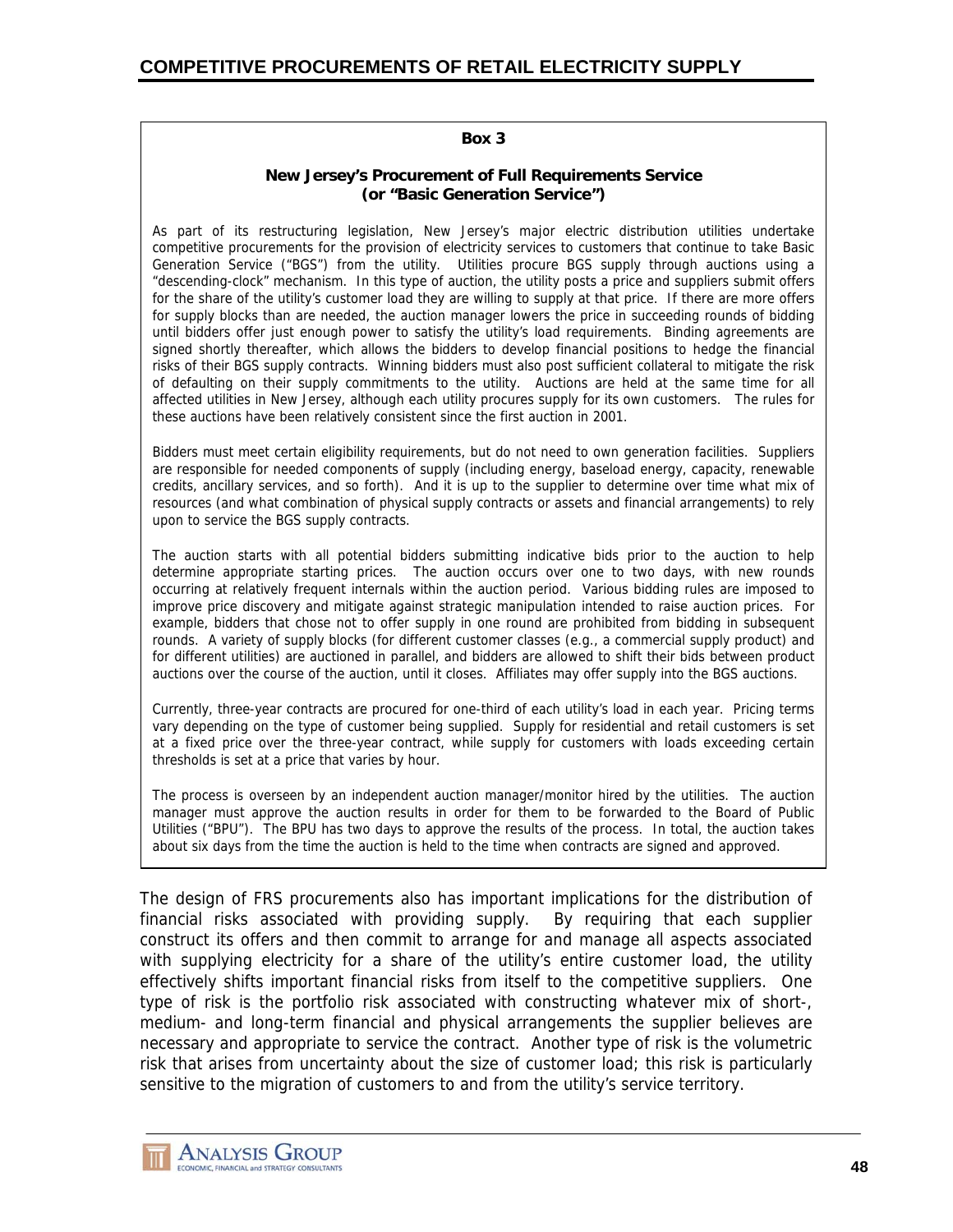Experience with FRS procurements varies across states depending on the implementation of industry restructuring, and particularly the duration of transition rate caps. While some states (e.g., New Jersey, Maine, Massachusetts) have many years of experience with FRS procurements, many other states' experiences are significantly shorter, particularly where transition rate caps and associated supply contracts have limited supply procured through FRS procurements. $82$  Despite this variation in experience, because of many common design elements across states, existing experience provides a good basis for developing lessons about FRS procurements.

Most FRS procurements follow a common format: first, information about FRS products, the procurement approach, and a procurement schedule is released to bidders in advance of the actual date when offers are to be submitted. Because of experience with past FRS procurements, few recent changes in rules or products between procurements, and the opportunity to ask clarifying questions, these procedures are generally well understood by bidders in advance of submitting their offers. Next, bidders submit offers in accordance with specified procedures. Utilities then select winning bids, and regulators generally approve results within a short period of time. As an example of an auction style of FRS procurement, Box 3 describes the basic elements of FRS procurements in New Jersey.

Some states with retail competition are undertaking or considering policy changes with potentially important implications for competitive procurements. For example, several states have undertaken or are considering requirements that utilities develop integrated resource plans to identify potential resource deficiencies.<sup>[83](#page-59-1)</sup> Some options for addressing resource deficiencies potentially alter current reliance on FRS procurements for procuring supply. Box 4 summarizes some of the revisions being undertaken or considered in different states.

Because these changes may lead to increased reliance on incremental resource procurements, lessons from such procurements as used by vertically integrated utilities may be valuable for providing insights into design issues. These changes may also have implications for future FRS procurements. So far, the relatively simple structure of FRS procurements arises because utilities procure all customer supplies through these procurements. However, in the future, procurements processes will need to accommodate both of these activities. For example, a utility that is supplying peaking resources itself will also be procuring FRS products in some form. At a minimum, such

<span id="page-59-0"></span><sup>82</sup> In many states that restructured their electric industries to allow for retail competition, customer choice and encouragement of divestiture of utility assets, the transition periods involved situations where distribution utilities met their customers' supply requirements through initial long-term "transition supply" contracts. This was true, for example, of Illinois, Massachusetts, Pennsylvania, and Rhode Island, among others. The presence of these multi-year supply contracts accompanied by transition rate periods meant that distribution utilities did not need to procure other supplies for many years. As these contracts have expired with the end of transition rate caps, distribution utilities have had to rely on FRS procurements to procure all supply for their customer.

<span id="page-59-1"></span><sup>83</sup> Delmarva Power & Light Company's Delaware IRP Update, March 5, 2008. Delaware PSC Docket No. 07-20. Integrated Resource Plan for Connecticut, January 1, 2008.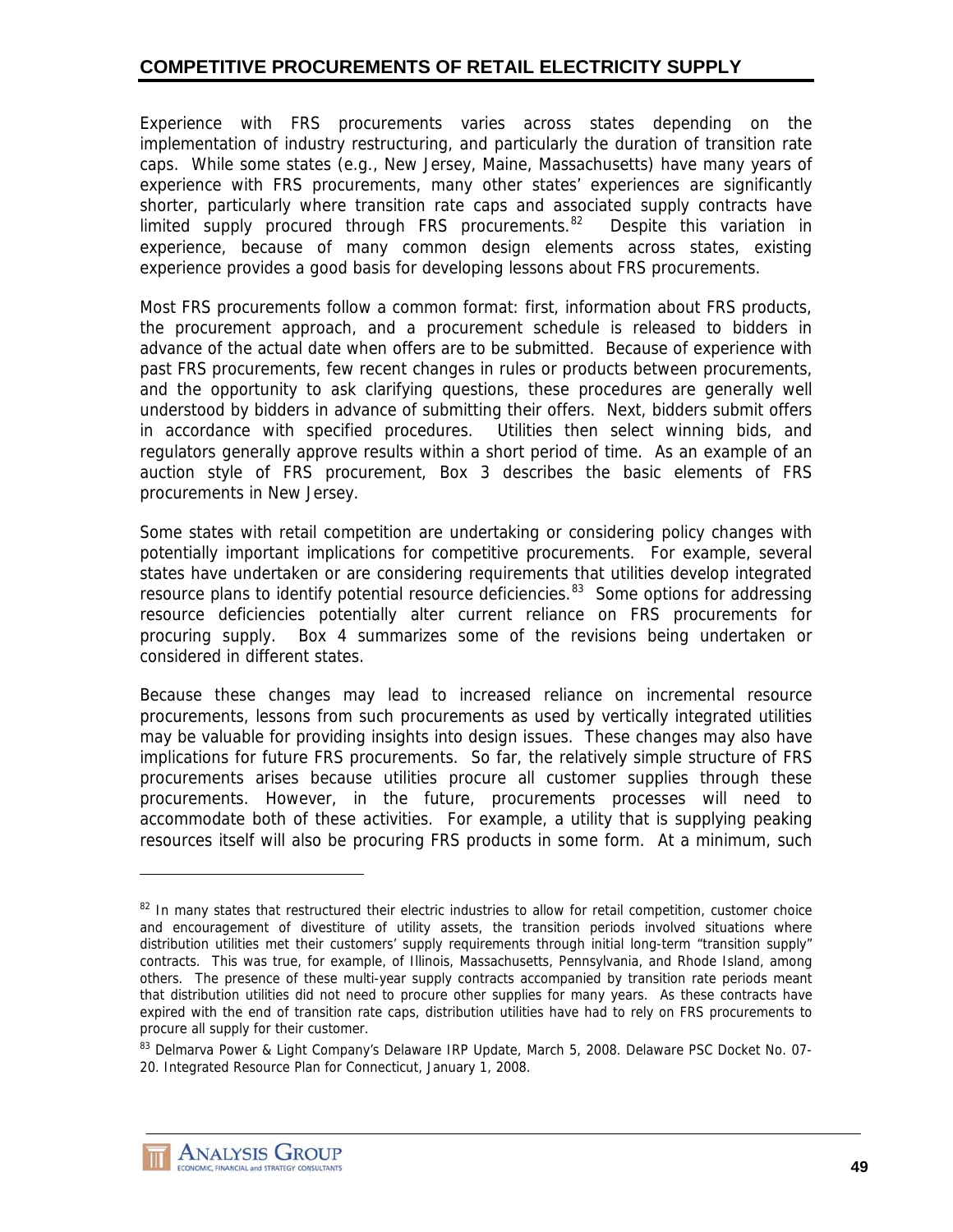changes may lead to a re-definition of the utility's need for supply beyond its own assets and agreements, may shift some volumetric risk back onto rate payers, and re-introduce certain portfolio management responsibilities to the utility.

Some elements of the design of FRS procurements can have important implications for their success in terms of achieving an efficient and timely process, encouraging supplier participation, and developing the best offers for consumers. We discuss these further below.

#### **B. PRODUCT DEFINITION – DIFFERENT TYPES OF FULL REQUIREMENT SERVICE SUPPLY**

How FRS supply products are defined is an important means by which regulators may influence the consequences of FRS procurements for ratepayers. The early FRS procurements often sought to procure all service for all customers through a single procurement, so that consumer rates tended over time to closely follow changes in wholesale market prices. In recent years, regulators in many states have attempted to mitigate the resulting rate volatility arising from FRS procurements in a number of ways.

One approach to mitigate price volatility is to increase the duration of full requirements contracts. Procuring supply through longer-term contracts (e.g., two or three years) reduces price volatility by reducing the frequency of power purchases. A second approach to mitigating volatility is to pool or average procurements over time by procuring only a portion of load in each auction. By staggering procurements, customer prices at any point in time are based on a blend or rolling average of prices from different points in time.<sup>[84](#page-60-0)</sup> Finally, volatility can be mitigated through the pricing terms offered to customers. Supply agreements (and thereby customer rates) can be set based on flat, non-varying rates over the duration of the agreement, or designed to vary by hour, day, or season in a predictable fashion over the agreement's duration.

Regulators' decisions about mitigating price volatility often seek to balance potentially competing policy tradeoffs. On the one hand, reducing rate volatility may shield consumers from certain undesirable economic consequences. However, shielding consumers from price volatility may inadvertently slow the development of competitive retail markets in these retail access states, as well as preventing customers from seeing the true cost of supplying power. This latter effect blunts price signals that might otherwise better inform customer decisions about using electricity or reducing demand.<sup>[85](#page-60-1)</sup>

<span id="page-60-0"></span><sup>84</sup> Mixing contracts of different duration allows a blending of long-term contracts that stabilize prices and shorter-term contracts that may create fewer stranded cost and cost recovery risks for the utility.

<span id="page-60-1"></span><sup>&</sup>lt;sup>85</sup> In states where competitive retail options exist, customers can mitigate rate volatility, and thereby avoid facing current market prices in all hours, by contracting with competitive retail suppliers offering fixed price service. In this case, however, the choice is made by the consumer, rather than the regulator.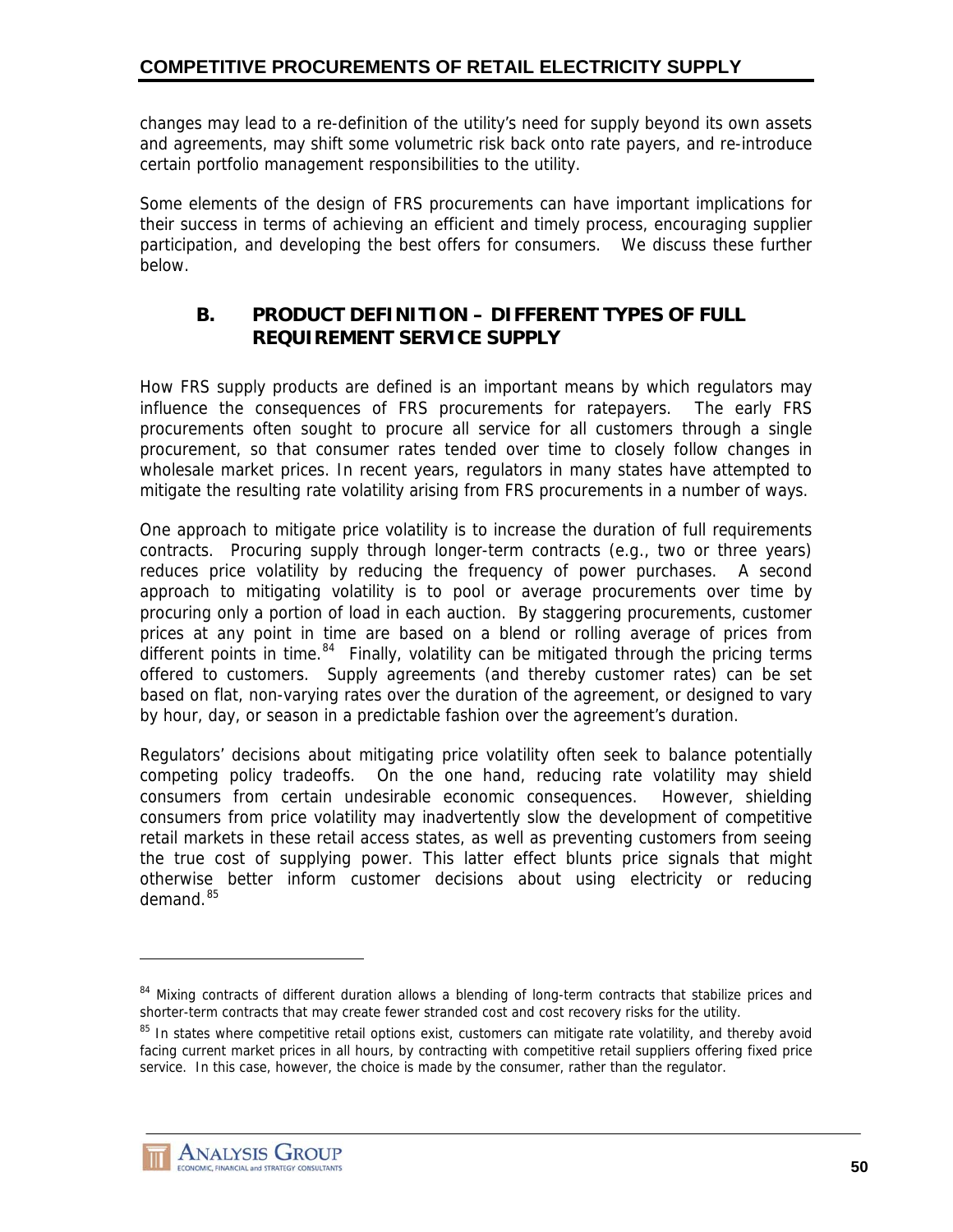#### **Box 4**

#### **Elements of Evolving Regulatory Frameworks in States with "Hybrid" Full Requirements Service Procurements**

**Utility participation in resource procurements** – In Connecticut, new legislation requires that electric utilities obtain certain new generation resources. Connecticut Light and Power, and United Illuminating were required to submit a self-build proposal for new peaking capacity. Third party suppliers were also permitted to make offers for peaking capacity. The legislation specified that suppliers be compensated based on a traditional "cost plus" regulatory model. In Ohio, a recently enacted law (127 SB 221) preserves the right of customer choice previously established in the state and retains the utility's standard offer requirement. The law allows a utility to propose a market rate option ("MRO") under some circumstances (e.g., existence of forward price benchmarks, and an RTO with a market monitor having certain roles and responsibilities), or an "electric security plan" (that allows the utility to undertake its own generation investment). If approved by regulators, the MRO must use open competitive bidding for establishing the suppliers and prices of MRO service; the law sets forth findings the Commission must make in order to approve the results of the competitive solicitation.

**Utility procurement of resource portfolio** - In Delaware, Delmarva power was required by legislation to pursue long-term supply contracts as a part of an IRP process. Delmarva is now in the midst of procuring a portfolio of new peaking generation resources, wind power resources, demand-side management and energy efficiency programs, short- and long-term bilateral contracts, and market purchases. State agencies have recently issued rules on utility portfolio development and management, and the terms of individual procurements.

**Long-term contracts** – A number of states are considering or have allowed utilities to enter into longterm contracts to provide supply for their customers on standard offer service. In Maine, for example, regulators have directed utilities to enter into long-term contracts, with a particular focus on capacity resources. Massachusetts recently passed a new "Green Communities Act" (July 2008) with requirements that utilities enter into long-term contracts with renewable suppliers for up to 3 percent of the utility's load.

**Government involvement in procurements** – The recently enacted Illinois Power Agency Act (2007) calls for the formation of a state agency with the power to construct and operate power generation facilities, procure supply through contracts with market participants, and sell power "at cost" to customers. Retail service provided by the state power agency would not replace standard offer service provided by the utility, but would offer customers an "at cost" alternative to standard offer service and service offered by existing competitive retail suppliers.

**Procurement of renewable and/or alternative energy attribute credits** – Under policies adopted by New York regulators, the state uses a hybrid approach to implement its renewable portfolio standard requirements. Electricity customers pay for renewable energy credits through a nonbypassable payment on their utility bills. The funds collected are used by the New York State Energy Research and Development Authority ("NYSERDA") to purchase renewable energy credits ("RECs") from renewable power suppliers; a single-clearing price auction process is used to make awards and sign contracts for different quantities of RECS for different contractual durations. New York's utilities have recently been directed to pursue renewables more directly, as well. In Pennsylvania, utilities are responsible for compliance with the state's Alternative Energy Portfolio requirements. PECO Energy has been authorized to use a competitive process to procure and bank Alternative Energy Credits ("AECs").

As a result of these competing goals and particular customer attributes, regulators and utilities often design standard-offer products – and the procurement of supply for them – to meet the different needs of different customer classes. Products for residential and small commercial customers are typically designed to minimize price variation through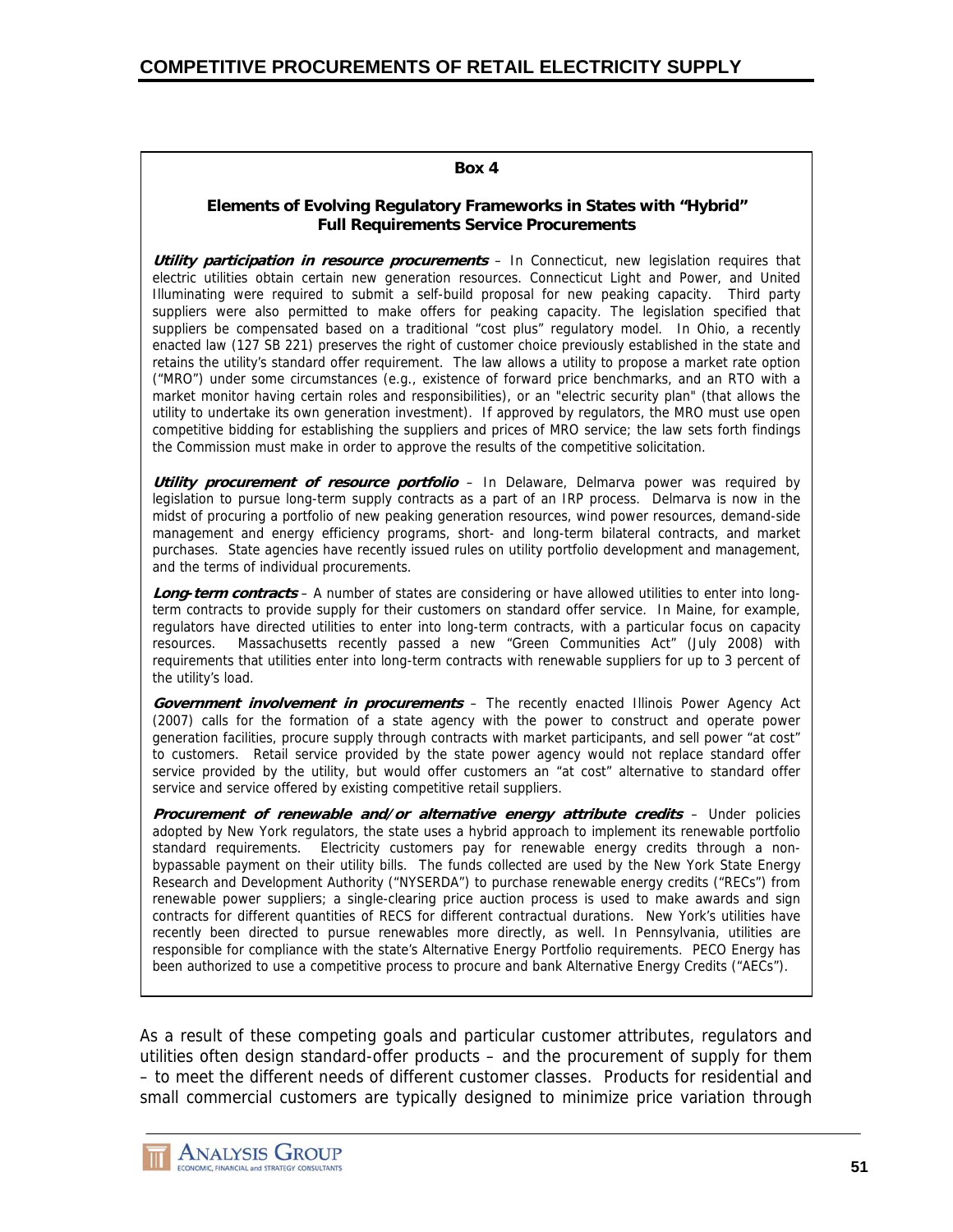use of overlapping, two- to three-year contracts with fixed prices. By contrast, products for larger customers (i.e., customers above some pre-determined load threshold) generally follow market prices through single, short-duration (e.g., three-month) contracts with prices that vary by month or hour. Regulators appear more willing to shield smaller customers from market volatility given the fewer number of competitive suppliers available to them and, potentially, other policy concerns. Appendix E provides examples of different types of FRS products currently being procured in different states.

Utilities and their regulators may choose to mitigate certain risks facing suppliers in order to encourage participation in FRS procurements and avoid high risk premiums associated with particular regulatory uncertainties. For example, multi-year contracts may create risks for suppliers when significant policy changes loom on the horizon, such as now may exist with climate change legislation, or the adoption of a new capacity market in the relevant Regional Transmission Organization region. Given such uncertainties, some states have eliminated certain products from those procured as a part of FRS procurements, including potential renewables requirements and capacity market products.<sup>[86](#page-62-0)</sup> Some states have even attempted to limit supplier's volumetric risk by placing limits on the extent to which the supplier's load obligations can shift over time give potential customers' migration. <sup>[87](#page-62-1)</sup>

#### **C. PROCUREMENT APPROACH – AUCTION AND REQUESTS FOR PROPOSALS**

FRS procurements have been implemented through either single-price auctions, such as the descending-price clock auctions used in New Jersey (described in Box 3), or RFPs with sealed bid offers. To date, descending-price clock auctions have been used in several states, most notably, Illinois in addition to New Jersey, while other states rely on sealed-bid RFPs.

Under a sealed-bid RFP, bidders provide a single, binding, sealed offer that specifies the quantity they are willing to supply and the price demanded to deliver that supply. Utilities select the lowest-cost supply from among these offers and the price paid to each supplier reflects that supplier's offer price ("pay-as-bid"). By contrast, under descending-price clock auctions, suppliers submit multiple offers until the market clears, and suppliers are all paid the same price (the "single clearing price".)

In principle, clock auctions produce lower prices by promoting price discovery through multiple rounds of bidding and eliciting bids that better reflect underlying economic

<span id="page-62-0"></span><sup>&</sup>lt;sup>86</sup> For example, in the past, Maryland utilities have exempted suppliers from future renewables requirements and Massachusetts utilities have exempted suppliers from uplift and capacity requirements. Maryland Utilities, "Maryland Utilities' Request For Proposals for Full Requirements Wholesale Electric Power," Pre-bid Conference, December 12, 2006. See also, Competitive Procurement Survey Response from Massachusetts.

<span id="page-62-1"></span><sup>&</sup>lt;sup>87</sup> For example, starting in June 2008, power (MW) supply obligations under Maryland utility FRS contracts are capped at a fixed quantity. Any increase in supply obligation beyond this cap as a result of customer migration or other factors is the responsibility of the utility. Maryland Utilities, 2006, p. 63-65.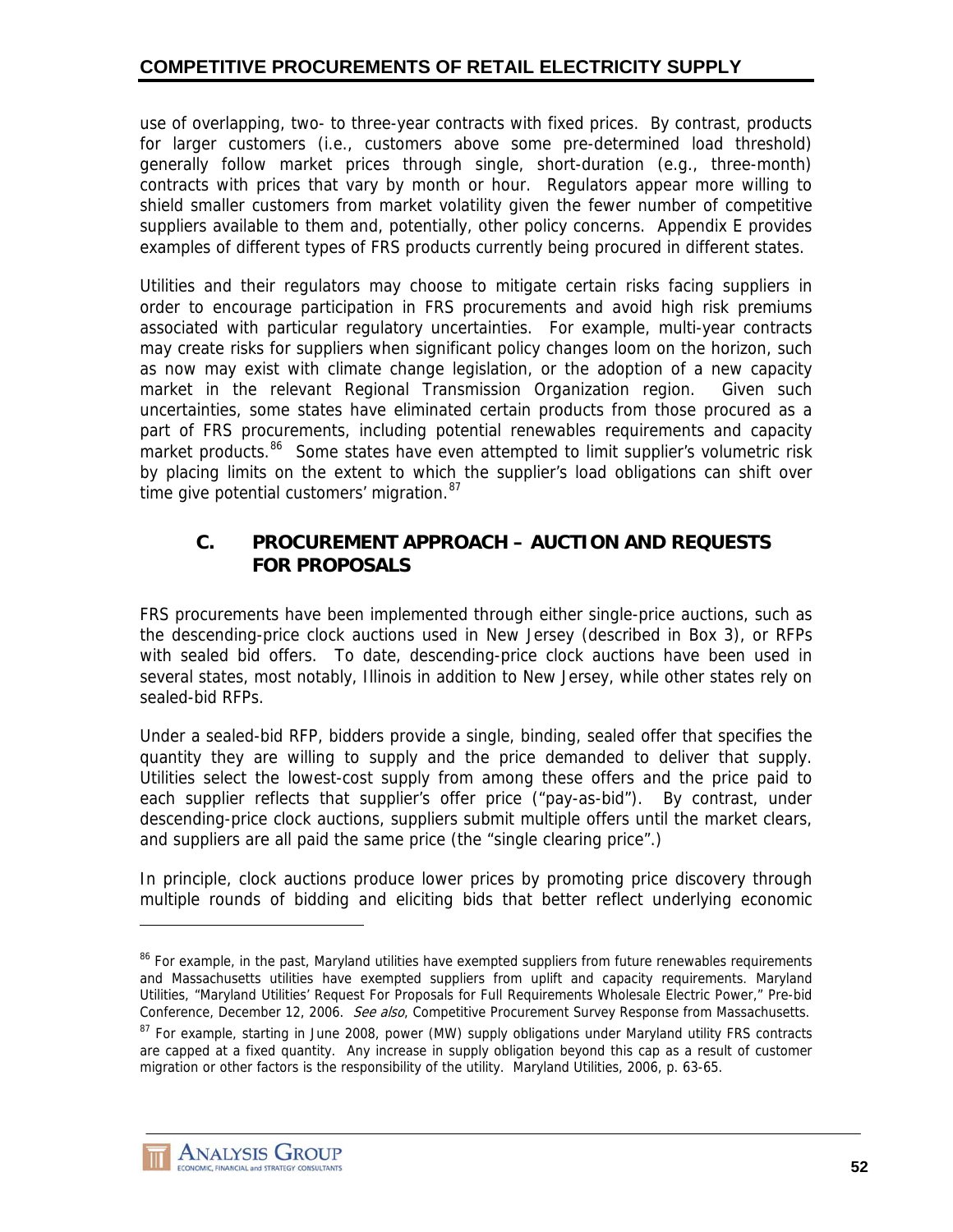costs.<sup>[88](#page-63-0)</sup> Although they impose greater cost and complexity on administrators and market participants, the overall cost of implementing such auctions is likely to be modest relative to the total value of services procured in these auctions. While clock auctions provide better performance in principal than pay-as-bid RFPs, empirically demonstrating the magnitude of this benefit (if any) is difficult.

Under either type of procurements, bidders may be required to submit preliminary or "indicative" bids prior to the actual RFP or auction. These indicative bids may be used to determine initial prices in clock auctions and provide information to commissions useful for performing a preliminary assessment of likely market prices and the competitiveness of market response.

Such information may also be used as a part of procedures designed to protect against unanticipated, adverse procurement outcomes. For example, Maryland has developed a price anomaly procedure, under which higher-price bids may be rejected if average prices exceed thresholds designed to reflect current market conditions.<sup>[89](#page-63-1)</sup> In other states, the commission has the authority to delay a procurement in the event of unforeseen events that may undesirably elevate market prices (e.g., hurricanes.)<sup>[90](#page-63-2)</sup> Use of these procedures has potential implications for other aspects of procurement performance by, for example, increasing supplier uncertainty and leaving the utility out of compliance with other state regulations. For example, Massachusetts utilities would be unable to fulfill state requirements that they post rates in advance of providing service to customers if the result of a procurement were rejected and the utility had to rely entirely on spot markets to procure supply.<sup>[91](#page-63-3)</sup>

#### **D. OTHER ELEMENTS OF FULL REQUIREMENTS SERVICE DESIGN**

# **1. Bidder Eligibility and Collateral Requirements**

Because they are designed to select supplies on the basis of price alone, FRS procurements rely upon eligibility and collateral requirements to ensure that potential winning suppliers are able to fulfill their supply obligations. In particular, eligibility requirements generally require that suppliers demonstrate their credit-worthiness. In effect, these requirements attempt to ensure that all eligible suppliers have the means

<span id="page-63-0"></span><sup>88</sup> Cramton, Peter et al., "Auction Design for Standard Offer Service." Working Paper, Charles River Associates and Market Design, Inc, 1997.

<span id="page-63-1"></span><sup>&</sup>lt;sup>89</sup> Under the price anomaly procedure, the commission's consultant, with input from its staff, develops a price anomaly threshold ("PAT"). If the load weighted average price from all winning bids exceeds this PAT, then the highest priced bids are dropped until the average price is at or below the PAT. Any deficiency in supply from dropping high priced offers is made up at subsequent or reserve procurements. Maryland Utilities, 2006.

<span id="page-63-2"></span><sup>90</sup> Public Service Commission of the State of Delaware, Order No. 7053.

<span id="page-63-3"></span><sup>91</sup> Competitive Procurement Survey Response from Massachusetts.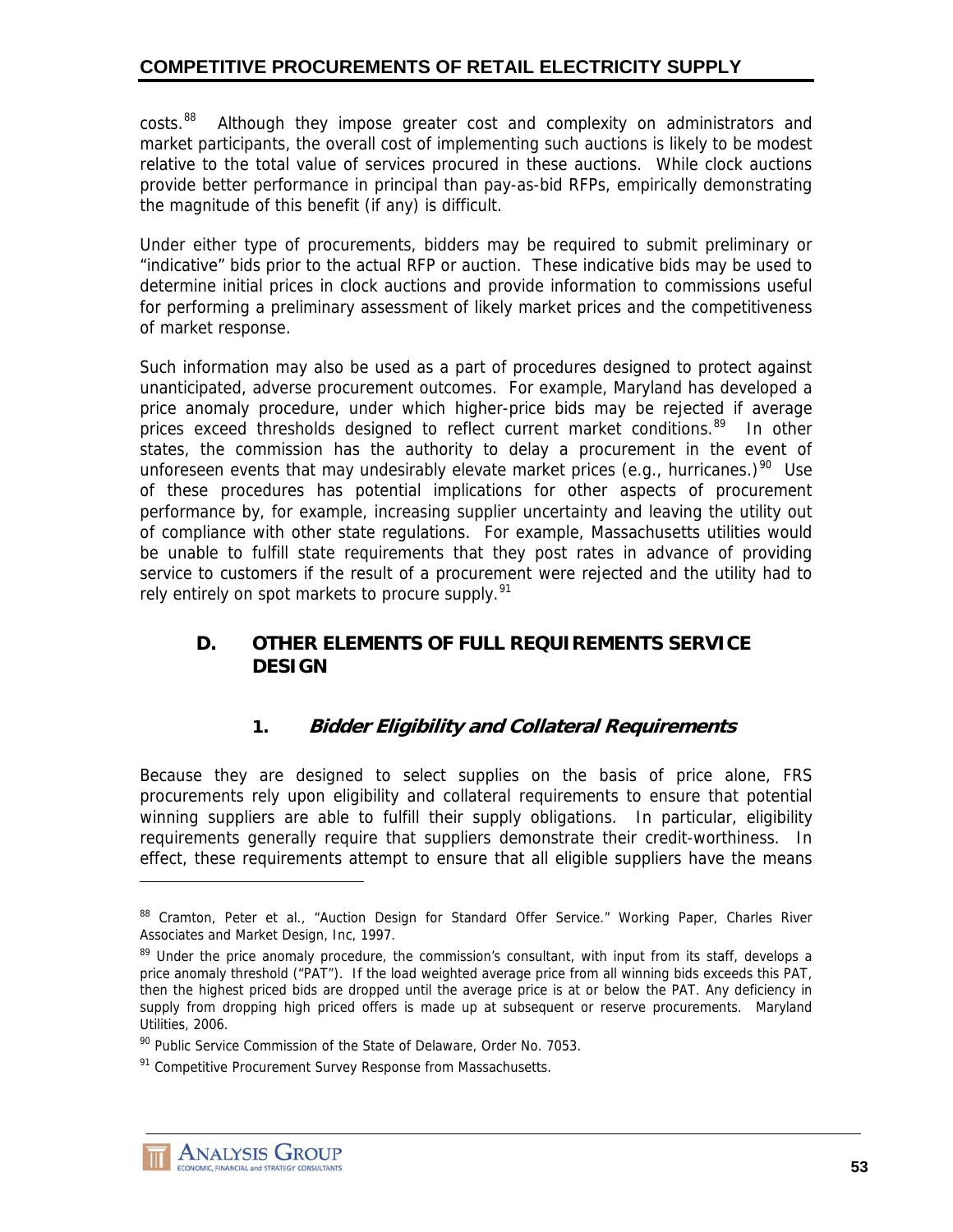and incentives to deliver FRS supplies, along with insuring the utility and its customers against financial loss in the event of supplier default. In addition, suppliers are typically required to demonstrate their ability (and qualification) to participate in the relevant wholesale electricity markets needed to provide FRS supplies. Physical ownership of generation facilities is typically not a requirement.

Bidders generally are required to provide collateral in support of non-performance of the contract when offers are submitted. The level of collateral required is pre-determined based on the quantity of supply offered, and may also depend on the supplier's own credit-worthiness.<sup>[92](#page-64-0)</sup> The forms of credit acceptable to utilities varies, with some utilities requiring cash or letters of credit, and others allowing bidders to propose alternate forms. Because fulfilling these requirements may be costly, it is important that collateral requirements are set to balance the utility's need to insure against default against the deterrence such requirements may have on supplier participation.

# **2. Independent Monitors [93](#page-64-1)**

Independent monitors may play several important roles in FRS procurements. First, they may review RFPs and related materials, oversee distribution of procurement information, and participate in public workshops to ensure that participants receive sufficient information to allow them to compete effectively. As information such as data on customer loads and migration is critical to suppliers' ability to submit competitive offers, ensuring that information is provided in a thorough and timely fashion is important to procurement success. Second, IMs typically monitor all procurement phases to ensure a fair and objective process. While the evaluation process in FRS procurements is fairly straightforward, IM oversight nonetheless helps to provide assurance to the utility, regulators, suppliers, and consumers that there are appropriate safeguards to prevent inappropriate bidding behavior or preferential treatment in selection. IMs, or other consultants hired by commission staff, may also provide an assessment of the procurement's competitiveness (e.g., number of bidders and quantity of supply bid), whether the procurement has occurred during a spike in wholesale market prices, or whether other "anomalous" events have adversely affected procurement outcomes.<sup>[94](#page-64-2)</sup> The monitor may provide feedback on potential modifications

<span id="page-64-0"></span><sup>92</sup> For example, see, Maine Public Utilities Commission, "Request for Proposals to Provide Standard Offer Service to Central Maine Power Company's Residential and Small Commercial Customers," October 9, 2007.

<span id="page-64-1"></span><sup>93</sup> In an FRS procurement in which price is the only factor used in selecting bids, the independent monitor has sometimes been called an "independent auction manager" or an "independent evaluator." Although there are important nuanced differences among their functions, the essential feature is the involvement of a party who is neither an employee of the utility nor of the regulatory agency, with specific responsibilities relating to the competitive procurement. In Illinois' FRS auctions, the Auction Manager was responsible for designing and implementing the descending clock auction on behalf of the utilities. Her responsibilities included communications with bidders, conduct of the auction, monitoring the status of offer prices and participation, identifying the award group, and reporting to the Illinois Commerce Commission. Thus her role included monitoring the process, managing the auction, and evaluating the process and its results.

<span id="page-64-2"></span><sup>94</sup> Maryland Utilities, 2006; Public Service Commission of the State of Delaware, Order No. 7053.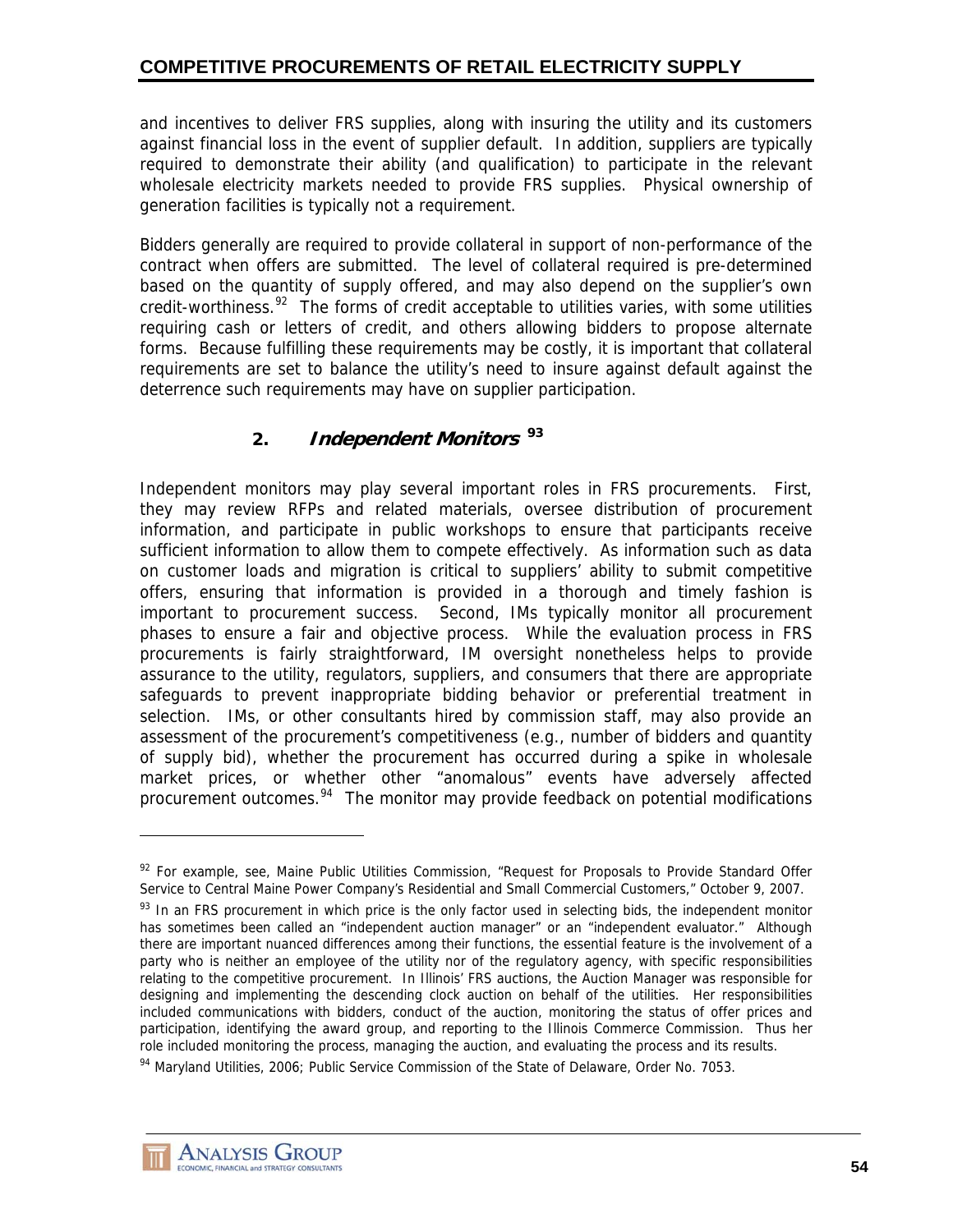to procurement procedures. In some cases (e.g., Illinois), the auctions were actually run, or managed, by the independent monitor (in this case, called the auction manager, selected by the utility).

Use of IMs in FRS procurements varies across states. In some states, procurements are reviewed by IMs that provide formal reports on procurement results to state commissions.<sup>[95](#page-65-0)</sup> Other states do not use IMs and rely on oversight provided by the PUC to ensure the integrity of the procurement process.<sup>[96](#page-65-1)</sup>

#### **3. Timing and Commission Approvals**

Procurement timing is particularly important for creating positive incentives for supplier participation and avoiding additional costs that may raise the prices of supplier bids. FRS procurements generally aim to minimize the time between submission of bids and awarding of contracts. This serves not only to minimize suppliers' financial risks associated with potential changes in market conditions that may occur after they submit their bids, but also to minimize the risk premium that suppliers would likely include in their offer to cover their exposure to these market risks. Because of the price-only nature of FRS procurement, evaluation of offers by utilities and approval of results by commissions can generally be competed quite quickly. All FRS-procurement states that we reviewed, with the exception of Maine, issued finalized procurement decisions within a five day period, and some finalized these decisions in as little as one day.

## **4. Confidentiality**

Policies to protect the confidentiality of bidder information reflect a balance between (a) the benefits of transparency about the market's performance, and (b) protection of valuable and commercially sensitive bidder information. Commission policies on release of bid information typically involves bidder identities, quantities of offers (bids amounts), and the price level of winning bids.

Supplying actual bid information from the bidding rounds themselves raises a number of concerns. First, such information may reveal valuable information about bidding strategies. Second, such information may raise suppliers' costs of hedging the financial risks to supply FRS, and thereby the price of their FRS offers, by alerting financial market participants to their need for financial hedges. Potentially adverse consequences of these policies can often be mitigated through careful design. For example, release of information about winning bidders can be delayed to avoid raising the costs of financial transactions made after securing the FRS contract. In practice, policies regarding release of supplier information vary across utilities. For example, Delaware utilities only release information from its RFP procurements that reveal averaged bid prices and bid

<span id="page-65-0"></span><sup>95</sup> For example, Delaware, Maryland, New Jersey, and Washington, D.C.

<span id="page-65-1"></span><sup>&</sup>lt;sup>96</sup> For example, Maine and Massachusetts.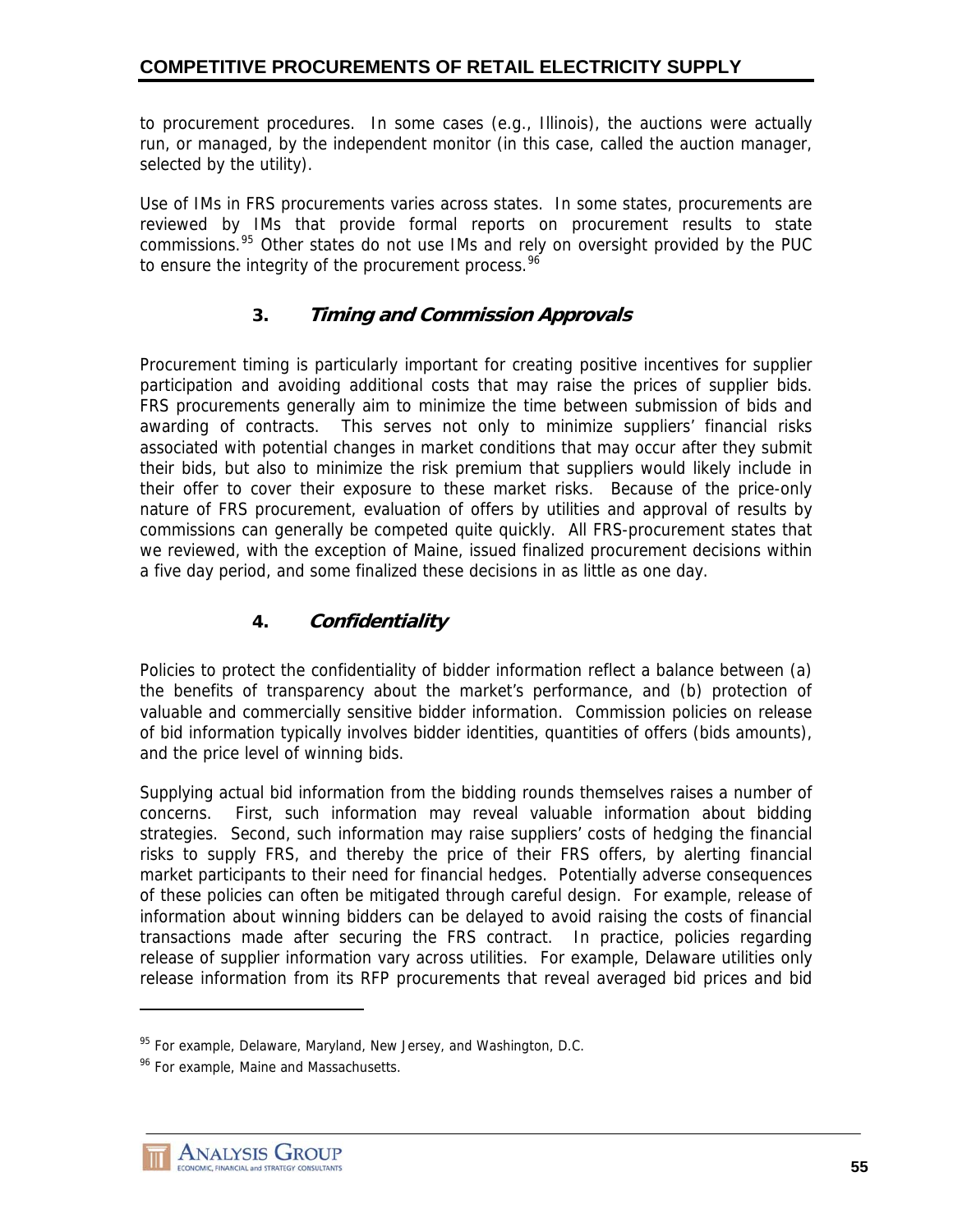ranges, while New Jersey utilities release information on market-clearing prices and winning bidders for each utility.<sup>[97](#page-66-0)</sup>

<span id="page-66-0"></span><sup>&</sup>lt;sup>97</sup> Response to Survey by Janis Dillard, Delaware PSC; "The 2006 BGS Auction Results," <http://www.bgsauction.com/documents/2006\_BGS\_Auction\_Results.pdf>.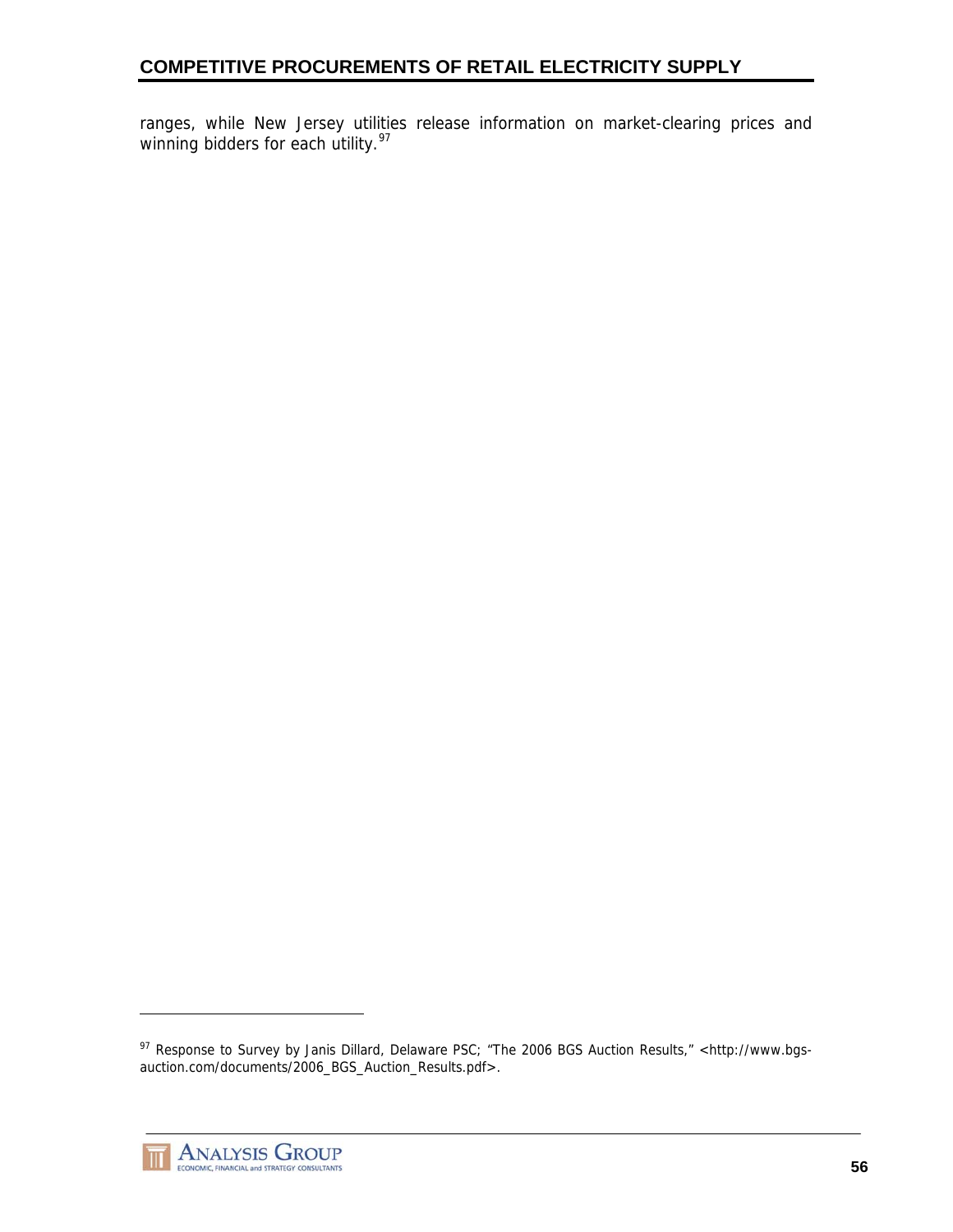# **VII. CONCLUSION**

Competitive procurements for retail electricity supply have been used for many years in different states. More than forty percent of the states now rely on formal policies and rules for procurements, while regulators in many other states encourage use of competitive procurements by utilities in determining which resources to add to their mix of retail supply.

Where regulators have committed to relying upon competitive procurement approaches as a means to help identify the "best" resources needed to meet the needs of the utility's customers, the process should be designed and implemented so that it reflects the following criteria (and is generally viewed as being consistent with them):

- fair and objective;
- designed to encourage a robust competitive responses from market participants with creative responses from the market;
- based on evaluations that incorporate all appropriate and relevant price and nonprice factors;
- efficient, with a timely selection process; and
- supported by regulatory actions that positively reinforce the commission's commitment to the other criteria.

While the use and design of procurements continues to evolve, there is a growing body of experience that provides a relatively clear set of issues that commissions and utilities should consider when they design competitive procurements to suit the industry structure and regulatory norms in their states. The checklists (in Tables 2 and 3 in the Executive Summary) and discussions of individual issues provided in this report lay out regulators' key decisions and options for the design of competitive procurements, the tradeoffs they must assess when choosing among these options, and the other lessons learned from past procurement experience.

While past experience provides valuable lessons for the design of future procurements, there are still many issues that require further development as regulators consider expanding the use of competitive procurements and using these procurements to develop the types of new resources that will likely be needed to meet future electricity needs in a manner consistent with other environmental and policy objectives. Notable among these issues are how regulators will incorporate the efficiency benefits of market forces in situations where capital-intensive resources and advanced technologies are needed to satisfy such long-term electricity requirements in a carbon-constrained economy. This merits continued attention from regulators and members of the industry.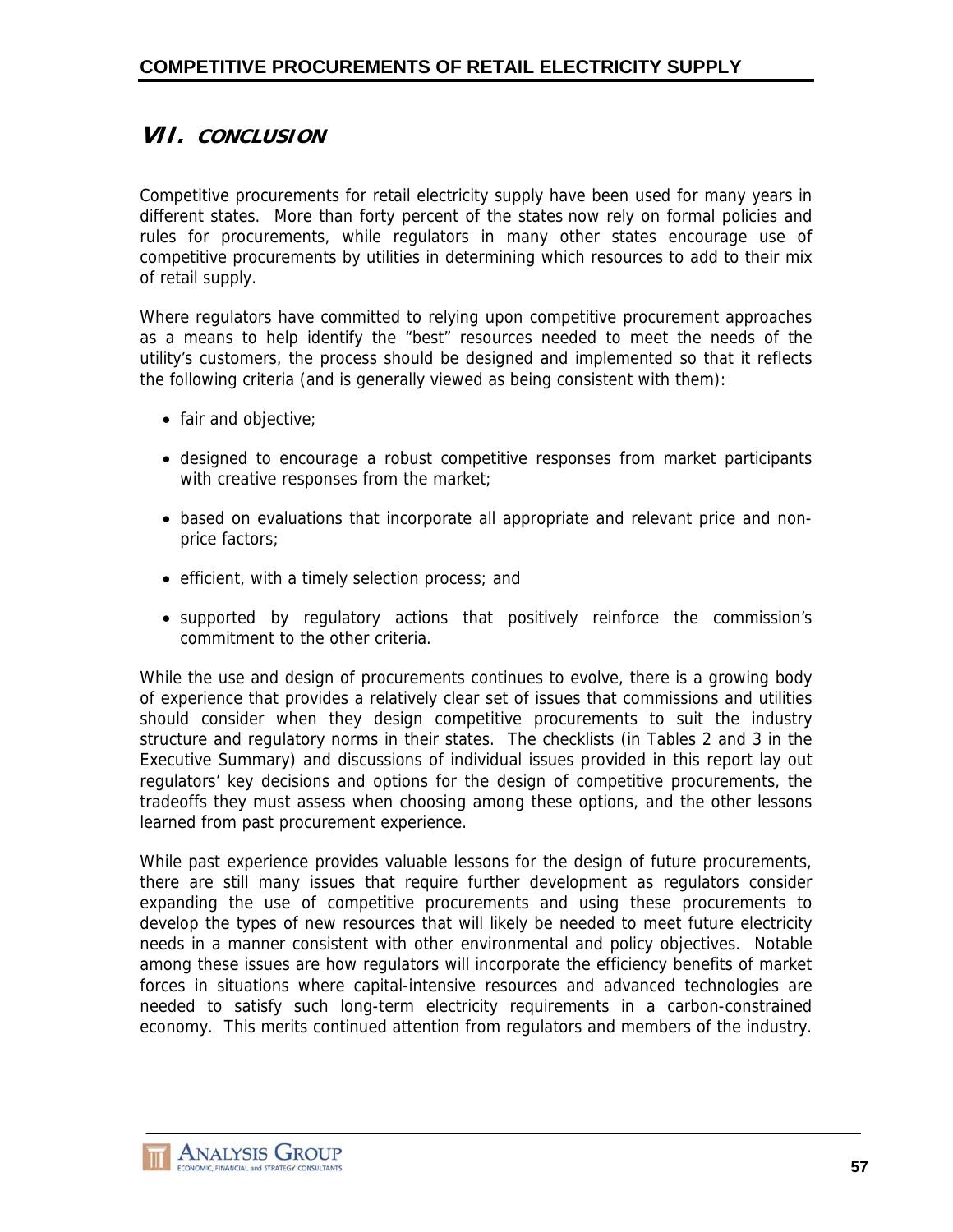#### **APPENDIX A – INDEPENDENT MONITOR ACTIVITIES AND ROLES**

The range of potential activities in which an IM might participate is extremely broad, spanning from the initial stages of procurement design to its final approval. In these interactions, the IM may assist commission staff or perform independent monitoring in the following areas: [98](#page-68-0)

- Review and comment on completeness of proposed RFP materials and conformance with relevant requirements;
- Review and comment on proposed evaluation methods and assumptions;  $99$
- Oversee written and verbal communications between the commission, its staff, potential bidders, and the utility (including its evaluation teams, transmission evaluation teams, and unregulated generation affiliates);
- Monitor and in some cases, moderate utility public workshops;
- Identify and assist in the resolution of potential disputes arising between parties involved in the procurement;  $100$
- Provide feedback to the utility and commission on different elements of the procurement process;
- Validate utility self-build (prior to bid submission); $^{101}$  $^{101}$  $^{101}$
- Review and validation of models and assumptions used in evaluating offers;
- Management of submitted offers, including initial review of submitted offers and "blinding" of offers in conformance with relevant requirements;
- Oversee of the utility's evaluation process;
- Independently evaluate submitted offers;
- Independently assess portfolios of offers according to broader planning goals;  $102$
- Oversee negotiations with bidders; and
- Report on procurement process, results, and lessons learned to regulators.

<span id="page-68-0"></span> $98$  Other states providing detail on IM roles include Georgia (Georgia Code 515-3-4-.04)

<span id="page-68-1"></span><sup>&</sup>lt;sup>99</sup> Utah Administrative Code, R746-420 requires such reviews, and procurements in Oregon have included such reviews. For example, see Boston Pacific Company and Accion Group, "The Oregon Independent Evaluator's Assessment of PacifiCorp's 2012 RFP Design," April 13, 2007.

<span id="page-68-2"></span><sup>100</sup> Utah Administrative Code, R746-420.

<span id="page-68-3"></span><sup>101</sup> Utah Administrative Code, R746-420.

<span id="page-68-4"></span><sup>102</sup> Public Utilities Commission of Colorado, Emergency Rules Amending the Commission's Electric Resource Planning Rules, Decision No. C07-0829, September 19, 2007.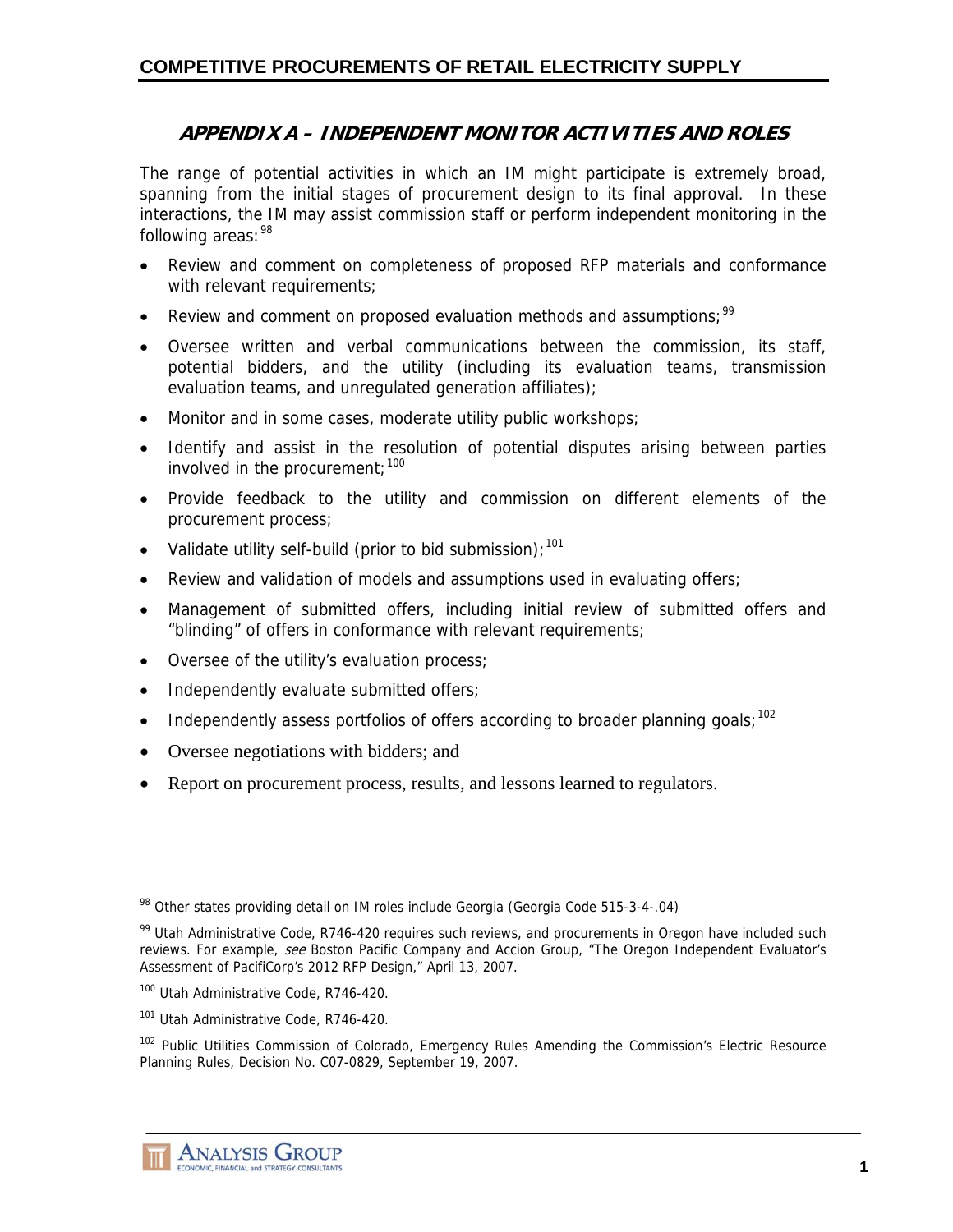# **APPENDIX B – CREDIT REQUIREMENTS**

This appendix provides additional details on several aspects of how credit requirements are treated in competitive procurements, including:

- Rationales for the level of credit guarantees and/or collateral requirements;
- Means of reducing the cost of credit requirements; and
- A summary of credit requirements in illustrative procurements.

#### **THE LEVEL OF GUARANTY OR COLLATERAL REQUIREMENTS**

Financial guaranty or collateral requirements should be related to the actual financial consequences to utilities of suppliers' failure to perform under the terms of the contract. The risk of non-performance arises because of the potential for supplier bankruptcy or default, and the potential that it may not be in the supplier's financial interest to fulfill the terms of the contract. PPA agreements typically impose penalties on suppliers in the event that they cannot (or do not have sufficient incentive to) fulfill agreement terms, and provide financial compensation to the utility for the potentially higher cost of replacing lost power. To ensure that suppliers have sufficient financial resources to fulfill these terms, they are required to provide a financial guarantee that such funds are available.

(While less often the focus of scrutiny in procurements, some suppliers may seek to require that utilities (as buyers) put up some form of financial assurances that the utility will also perform under the terms of the contract. Reasons of commercial symmetry and fairness may warrant such reciprocal financial assurances, which may include conditions (e.g., a utility credit rating falling below a particular point) under which the utility needs to post forms of financial guaranty or credit to support their performance under the contract.)

Collateral requirements for power suppliers should reflect the likelihood that they will fail to perform and the financial consequences for the utility in the event of the seller's nonperformance. Estimating the financial cost of non-performance will depend on many factors, such as the market alternatives available for replacing lost power, the type of supply being replaced (e.g., peaking or baseload), the value of the contract that remains to be fulfilled, and likely payments received through litigation of the contract. Some of these risks can be directly addressed in the terms of the contract (e.g., size of penalties for non-performance), with collateral in place to support the agreement.

In some procurements, bidders have questioned the level of credit requirements as unrelated to the actual non-performance risks facing utilities.<sup>[103](#page-69-0)</sup> Regulators should attempt  $\overline{a}$ 

<span id="page-69-0"></span><sup>&</sup>lt;sup>103</sup> For example, see Louisiana Public Service Commission Staff, "Preliminary Comments of the LPSC Staff on the Draft RFP," Southwestern Electric Power Company, 2005 RFP for Intermediate and Long-term Resources, p. 3, 8-9.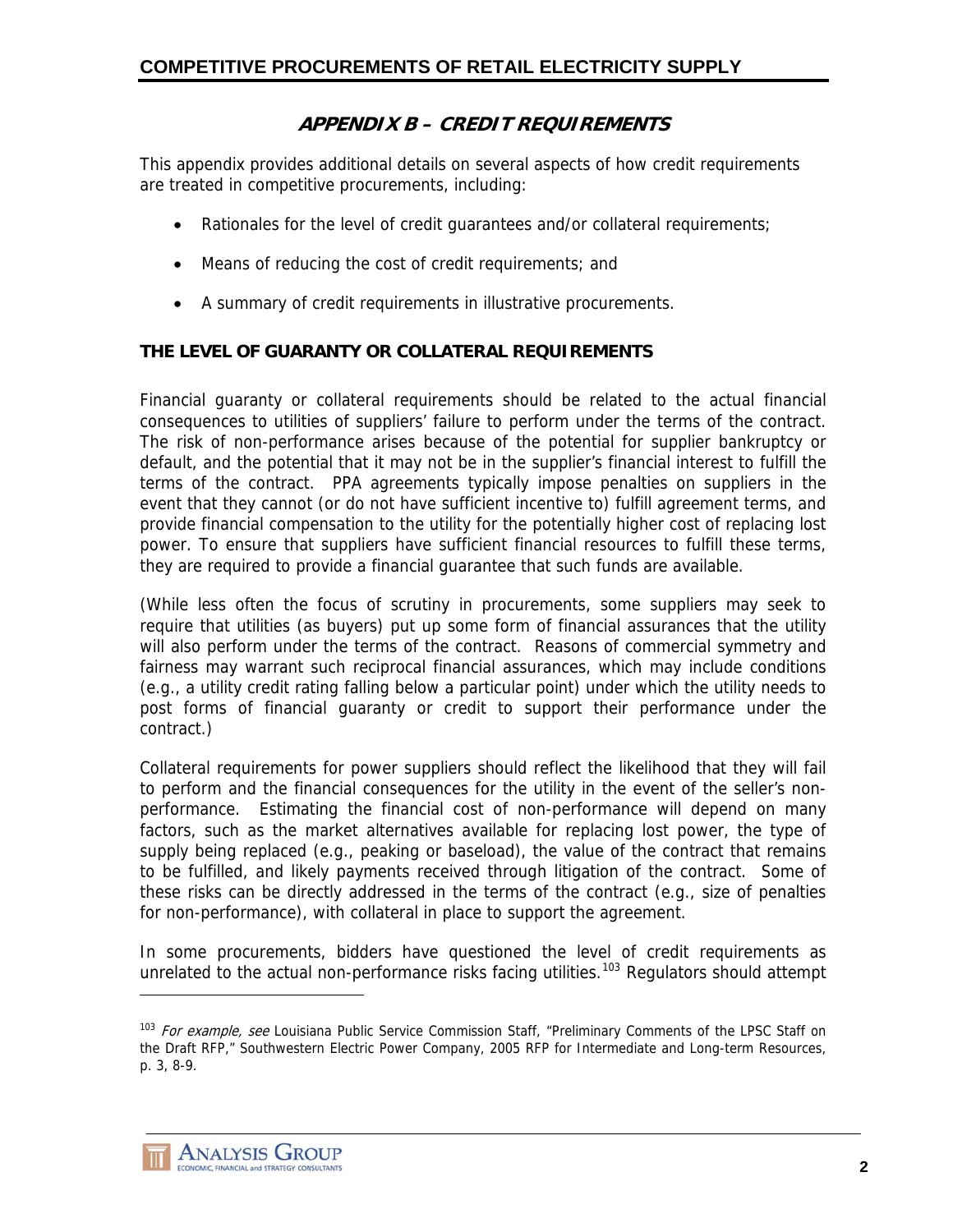to gauge whether the particular level of credit requirements is warranted or are so strict as to inappropriately stifle a robust level of participation from the market. The implication of credit requirements on supplier cost structures is not particularly well understood. For example, alternative assessments of impact of credit requirements on total project costs for recent California procurements suggested that such requirements raised costs as much as nine percent and as little as two percent.<sup>[104](#page-70-0)</sup>

The level of financial guarantee necessary to address the risk of non-performance may change over the course of the procurement and the term of the contract. For example, during the bidding and evaluation phase of an incremental resource procurement, utilities may face some risk that a supplier's offer is not sufficiently developed and financed to be credible. Such offers may lead to unnecessary administrative costs and potential failures to develop resources in a timely fashion if they lead to procurement delays. Utilities often require a bid deposit or fee when offers are initially submitted, and then impose additional requirements for offers that are selected for the short-list. Regulators should be aware that initial bid deposits can act as a barrier to entry for certain suppliers – some of whom may submit desirable offers in certain procurements, such as those for demand side management services or renewable resources.<sup>[105](#page-70-1)</sup>

Suppliers may also be required to post financial security during the time between the awarding of the contract and the time when delivery begins. Such requirements may be needed in the event that facilities under development do not meet contracted schedules, if the project defaults, or if the facility does not meet technical specifications (e.g., heat rate guarantee, availability levels, or emissions rate). During the period when suppliers are obligated to deliver power, many solicitations use a mark-to-market approach to set collateral requirements, in which the amount of required collateral changes in proportion to the utility's expected financial loss if it needed to obtain replacement power. However, the actual procedures by which mark-to-market approaches are implemented vary substantially across procurements.<sup>[106](#page-70-2)</sup> Additionally, contract provisions allowing for penalties in the event of poor supplier performance (e.g., availability below acceptable target levels) may be able to address directly various risks, so that collateral can be focused more directly on default risk.

#### **MEANS OF REDUCING THE COST OF CREDIT REQUIREMENTS**

If credit protections are sought, procurement design should attempt to minimize their economic costs to bidders, while still providing adequate assurance to buyers. A way to minimize the cost of credit requirements on suppliers (and potentially on the resulting cost

<span id="page-70-0"></span><sup>104</sup> See reference to estimates reported by Starwood, Caithness and Black & Veatch in: Aspen Environmental Group and Sentech, 2007, p. 13.

<span id="page-70-1"></span><sup>&</sup>lt;sup>105</sup> KEMA reports that short-list deposits for proxy projects in California renewables RFPs were \$300,000 in three of ten RFPs reviewed and over \$1.5 million in another. KEMA, 2006, p. 10.

<span id="page-70-2"></span><sup>106</sup> KEMA, 2006, p. 6.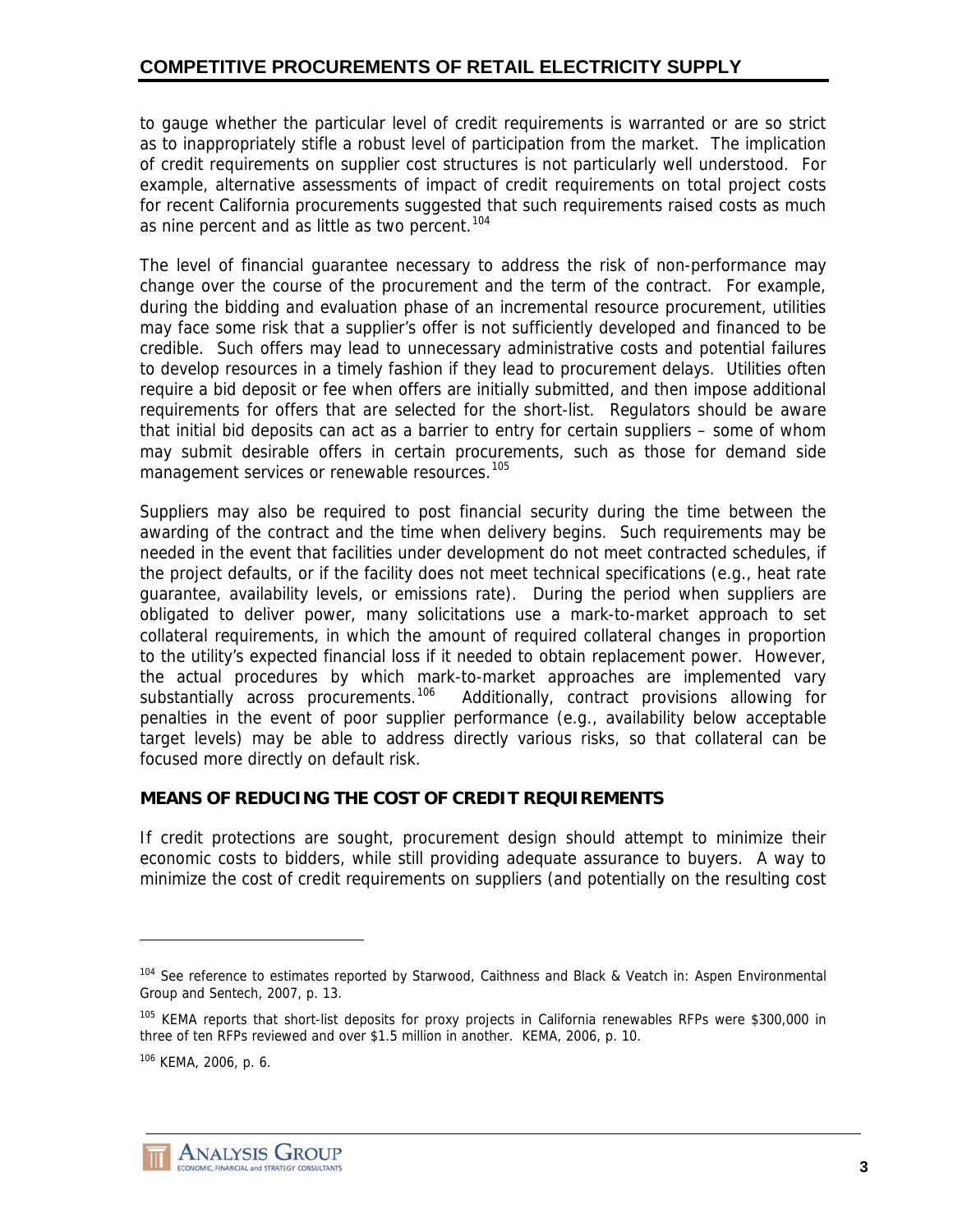of the winning supply) is for the utility to allow some flexibility to suppliers in how credit requirements are met.

Traditional means for providing credit include letters of credit from large, investmentgrade financial institutions or financial guaranty from a credit-worthy entity, such as the parent company of the entity offering supply. These forms of security provide the procuring utility with a liquid source of funds that can be immediately drawn upon in the event of non-performance or default. However, the cost of obtaining and maintaining letters of credit may be high for developers. There may be situations where parent companies' desire to avoid providing additional finance beyond the equity typically included in such projects acts as a barrier to a supplier's participation in the procurement. Regulators should monitor the credit requirements placed on suppliers by utilities to assure themselves that the level and terms of the financial guarantees are appropriate to the risks involved in various stages of the process.

Recognizing the need for flexibility, other approaches have been used and are under development in an effort to provide lower-cost means of providing financial assurances to utilities. One approach is to provide the utility with a claim to project-specific assets, such as subordinate liens, in which the utility is granted rights as a creditor in the event of bankruptcy or default. Similarly, utilities may be granted rights to payments associated with plant equipment warranties or project insurance policies. The utility may receive step-in rights, in which it has the ability to take over project development in the event of developer default.<sup>[107](#page-71-0)</sup> Suppliers may also provide an exclusivity quarantee to prevent it from selling to other parties. Because the value of many of these claims depend on market conditions at the time of non-performance, determining the financial value of the security provided by these claims may be more difficult than more traditional lines of credit or guaranties.<sup>[108](#page-71-1)</sup> Other approaches are also being considered, such as securitizing specific agreement credit risks across multiple agreements, power supply clearinghouses or state operated risk pools.<sup>[109](#page-71-2)</sup>

<span id="page-71-0"></span><sup>107</sup> Aspen Environmental Group and Sentech, 2007, p. 17.

<span id="page-71-1"></span><sup>108</sup> Comments by Southern California Edison in: Aspen Environmental Group and Sentech, Inc., 2007, p. 15.

<span id="page-71-2"></span><sup>&</sup>lt;sup>109</sup> For example, see Ghosh, Partho S., "MMC Presentation to Electricity Committee Workshop on Lowering the Effective Cost of Capital for Generation Projects," June 27, 2006; references to MMC comments in: Aspen Environmental Group and Sentech, 2007, p. 17-18, 28, 33-34.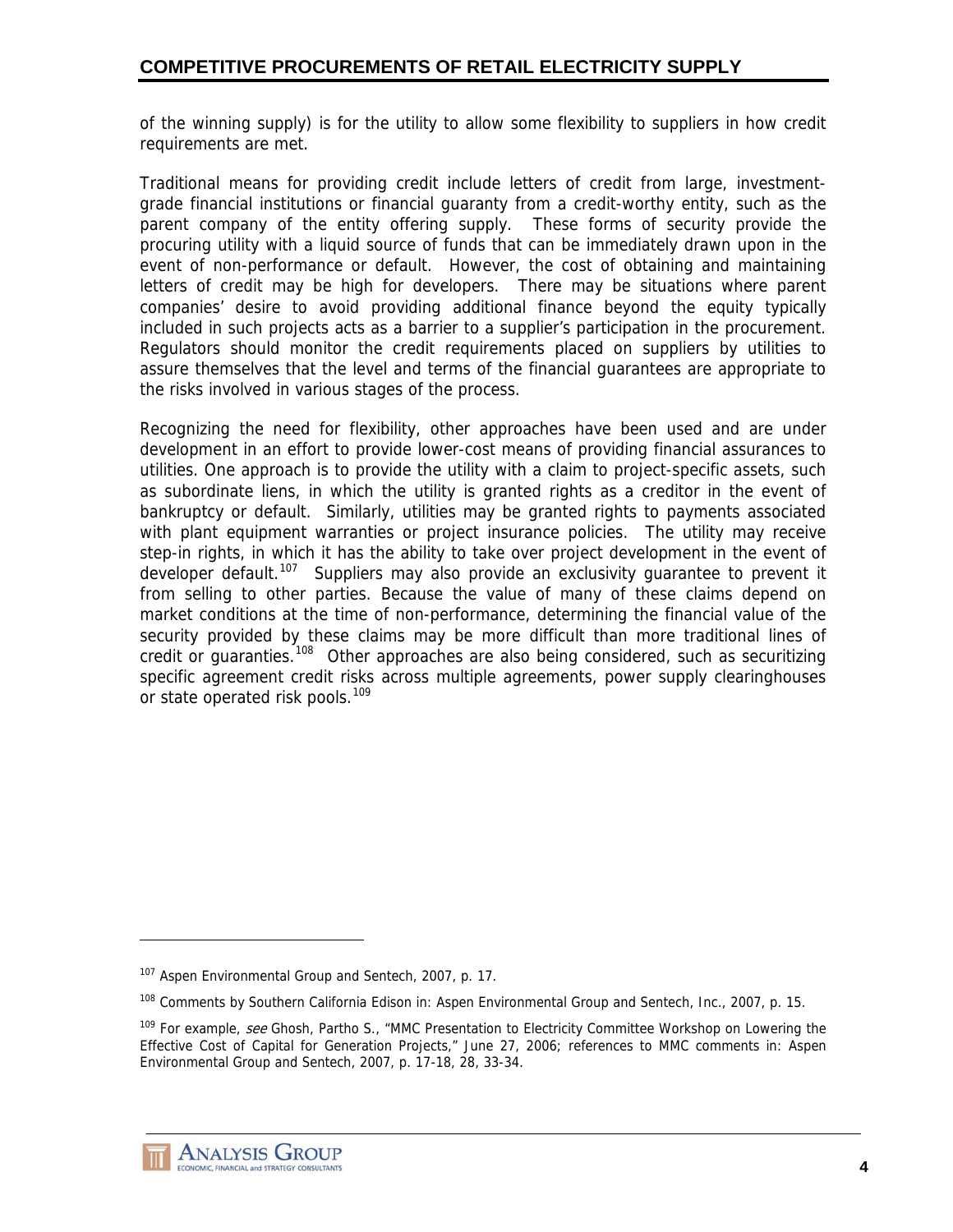|                                                                                | Table B1 - Credit Requirements From Selected Procurements                                                                                                                            |                                                                                                                                                                                                                                                                                                                                                                                                                                                                                                                                                                                  |                                                                                                                                                                                                                                                                                                                                                  |
|--------------------------------------------------------------------------------|--------------------------------------------------------------------------------------------------------------------------------------------------------------------------------------|----------------------------------------------------------------------------------------------------------------------------------------------------------------------------------------------------------------------------------------------------------------------------------------------------------------------------------------------------------------------------------------------------------------------------------------------------------------------------------------------------------------------------------------------------------------------------------|--------------------------------------------------------------------------------------------------------------------------------------------------------------------------------------------------------------------------------------------------------------------------------------------------------------------------------------------------|
| <b>RFP</b>                                                                     | <b>Timing of Credit</b><br><b>Requirements</b><br>(after short-list;<br>during construction;<br>during operation)                                                                    | <b>Allowed Forms of Credit</b>                                                                                                                                                                                                                                                                                                                                                                                                                                                                                                                                                   | <b>Credit Requirement Amount</b>                                                                                                                                                                                                                                                                                                                 |
| Southern<br>California<br>Edison<br>2006 RFO<br>(All Source)                   | • Development security from<br>effective date (regulatory and<br>contract approvals) to<br>beginning of delivery<br>• Delivery security                                              | Unspecified                                                                                                                                                                                                                                                                                                                                                                                                                                                                                                                                                                      | • Development security of \$109.6/kW<br>(fast track) and \$54.8/kW (standard<br>track)<br>• Delivery security required for amounts<br>above unsecured credit to cover mark-<br>to-market exposure over a 24- or 48-<br>month period. (Only investment grade<br>bidders eligible for unsecured credit.)<br>• Seller grants secondary liens to SCE |
| Pacific Gas &<br>Electric 2005<br>(New<br>Generation<br>Resources)             | • Proposal fee<br>• Selection security (upon<br>request for CPUC approval)<br>• Development security<br>• Operating security                                                         | Unspecified                                                                                                                                                                                                                                                                                                                                                                                                                                                                                                                                                                      | • Proposal fee: \$5/kW<br>• Selection security: \$10/ kW<br>• Development security: \$61/ kW<br>• Operation security: mark-to-market<br>(either a 2- or 5-year window,<br>depending on time to replace<br>generation), and collateral threshold                                                                                                  |
| Georgia<br>Power<br>Company and<br>Savannah<br>Electric<br>Company<br>2009 RFP | Unspecified, but ability to<br>meet credit standards or<br>security requirements must<br>be demonstrated in offer                                                                    | Credit requirements may be<br>met through:<br>1) Seller net worth<br>threshold:<br>2) Guaranty from entity<br>meeting net worth<br>threshold;<br>3) Investment grade<br>credit rating based on<br>utility evaluation; or<br>4) Collateral sufficient to<br>cover potential damages<br>resulting from seller<br>default (levels are not<br>specified).<br>Unless a successful bidder<br>(or its guarantor) is rated at<br>least one notch above<br>investment grade, then 50%<br>of such bidder's security<br>collateral must be in the<br>form of cash or a letter of<br>credit. | Credit requirements standards can be<br>met through either demonstration of<br>credit-worthiness (with specific<br>Allowed Forms of Credit) or posting of<br>collateral sufficient to cover necessary<br>damages resulting from default                                                                                                          |
| Progress<br>Energy Florida<br>(2003)                                           | • Development security starting<br>30 days after contract signing<br>• Operating security starting 30<br>days prior to planned<br>operation date for the<br>duration of the contract | Letter of credit, cash, or<br>U.S. bonds held in escrow                                                                                                                                                                                                                                                                                                                                                                                                                                                                                                                          | • Development security starting at \$20/<br>kW and rising to \$50/kW (at 12<br>months before commercial operation)<br>• Initial operation security of \$10/kW,<br>\$20/kW after 5 years, and \$30/kW<br>after 10 years                                                                                                                           |

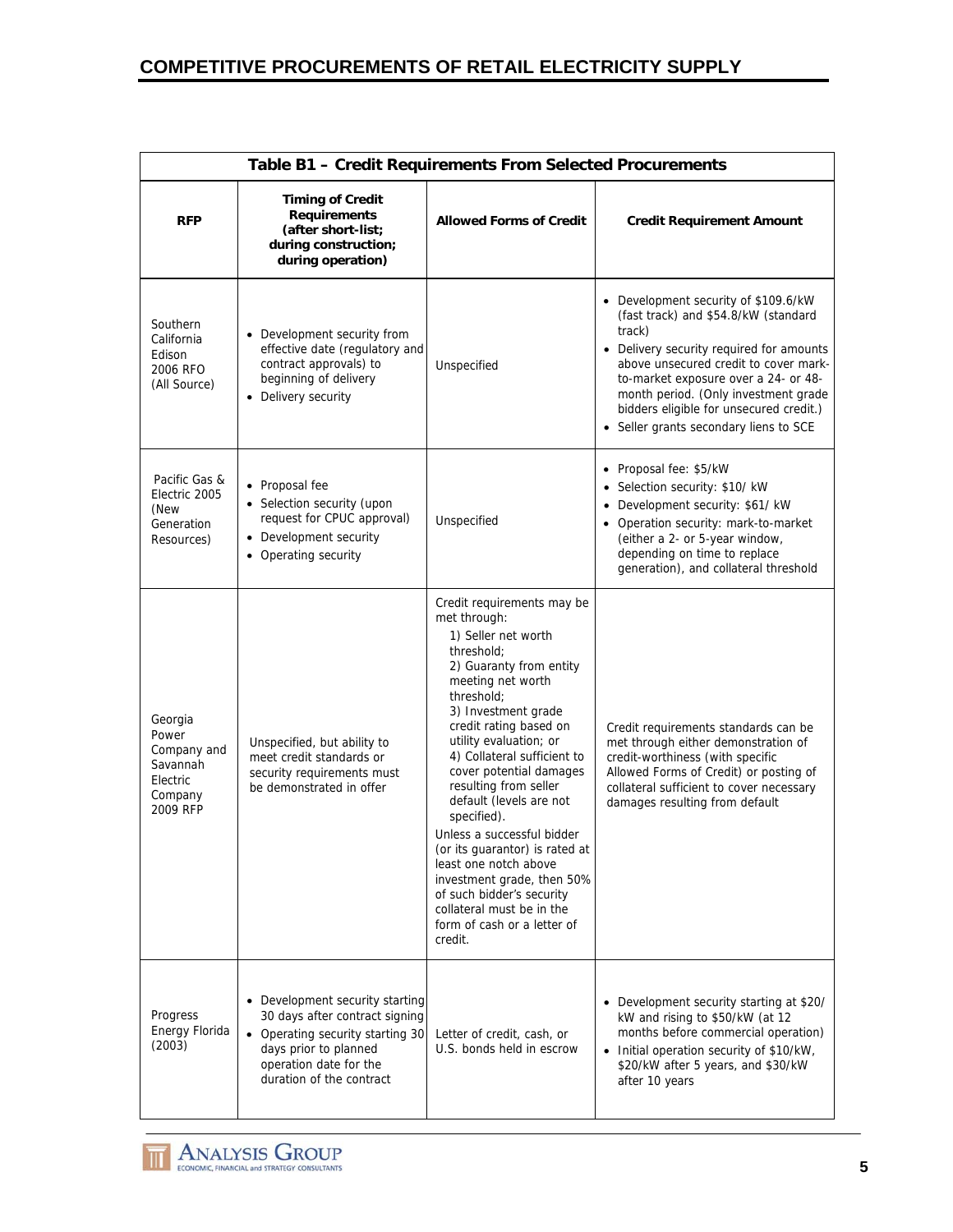|                                                                        | Table B1 - Credit Requirements From Selected Procurements                                                                                                                                                 |                                                                                                                                                                                                                                                                                                                                                                                                                               |                                                                                                                                                                                                                                                                                                                                                                                                                                          |  |  |  |  |  |
|------------------------------------------------------------------------|-----------------------------------------------------------------------------------------------------------------------------------------------------------------------------------------------------------|-------------------------------------------------------------------------------------------------------------------------------------------------------------------------------------------------------------------------------------------------------------------------------------------------------------------------------------------------------------------------------------------------------------------------------|------------------------------------------------------------------------------------------------------------------------------------------------------------------------------------------------------------------------------------------------------------------------------------------------------------------------------------------------------------------------------------------------------------------------------------------|--|--|--|--|--|
| <b>RFP</b>                                                             | <b>Timing of Credit</b><br><b>Requirements</b><br>(after short-list;<br>during construction;<br>during operation)                                                                                         | <b>Allowed Forms of Credit</b>                                                                                                                                                                                                                                                                                                                                                                                                | <b>Credit Requirement Amount</b>                                                                                                                                                                                                                                                                                                                                                                                                         |  |  |  |  |  |
| Entergy 2006<br>RFP for Long-<br>Term Supply-<br><b>Side Resources</b> | • Letter of intent security<br>• Performance collateral upon<br>execution of agreement                                                                                                                    | • Traditional forms of<br>collateral and non-<br>traditional forms on a<br>case-by-case basis (e.g.,<br>lien on assets and step-in<br>rights)                                                                                                                                                                                                                                                                                 | • Letter of intent security of \$2 million<br>letter of credit<br>• Performance collateral: \$200 per kW<br>for solid fuel; \$100 per kW for CCGT<br>• Entergy determines amount of<br>uncollateralized exposure based on the<br>bidder's credit rating (up to \$100<br>million for AAA to A-)                                                                                                                                           |  |  |  |  |  |
| Northwestern<br>Energy<br>(Issued July 2,<br>2004)                     | Unspecified                                                                                                                                                                                               | • Demonstration of<br>investment grade credit<br>rating<br>• Acceptable performance<br>assurance, including letter<br>of credit, guaranty from<br>parent company, or cash                                                                                                                                                                                                                                                     | Unspecified                                                                                                                                                                                                                                                                                                                                                                                                                              |  |  |  |  |  |
| PacifiCorp's<br>2012 RFP                                               | Security starting on the date of<br>PUC contract approval or<br>execution by parties (starting at<br>10% of full credit and rising to<br>100% in 2 years, with full credit<br>due when financing secured) | • On-going: letters of<br>credit, guaranties, cash or<br>other collateral<br>• Asset-back agreements<br>"must" backup agreement<br>with the resource through<br>certain options, including<br>step-in rights, second lien,<br>leverage limitations, and<br>other financial covenants<br>• Initial (10%) security<br>must be posted with letter<br>of credit or cash unless<br>100% of security is<br>posted at effective date | • Credit requirements reflect<br>PacifiCorp's market exposure given<br>type of agreement, agreement term,<br>and other factors<br>• Credit matrix identifies security<br>requirement based on type of<br>resource, size of resource, and the<br>year the resource is expected to be<br>operational<br>• PacifiCorp permits some<br>uncollateralized supplier exposure<br>depending on seller's credit rating<br>and the type of resource |  |  |  |  |  |
| PacifiCorp's<br>2009 RFP                                               | Security starting on the date<br>of PUC contract approval or<br>execution by parties (starting<br>at 10% of full credit and rising<br>to 100% in 2 years)                                                 | Acceptable "credit<br>assurances" are unspecified<br>(letter of credit is<br>acceptable)                                                                                                                                                                                                                                                                                                                                      | • Credit matrix based on type of<br>resource, size of resource, and the<br>year the resource is expected to be<br>operational<br>• PacifiCorp permits some<br>uncollateralized supplier exposure<br>depending on seller's credit rating and<br>the type of resource                                                                                                                                                                      |  |  |  |  |  |
| Puget Sound<br>Energy 2008 All<br>Source RFP                           | Unspecified                                                                                                                                                                                               | Unspecified                                                                                                                                                                                                                                                                                                                                                                                                                   | May be required to post collateral<br>absent demonstration of credit-worthy<br>status (BB+ or better) or quaranty from<br>credit-worthy parent company                                                                                                                                                                                                                                                                                   |  |  |  |  |  |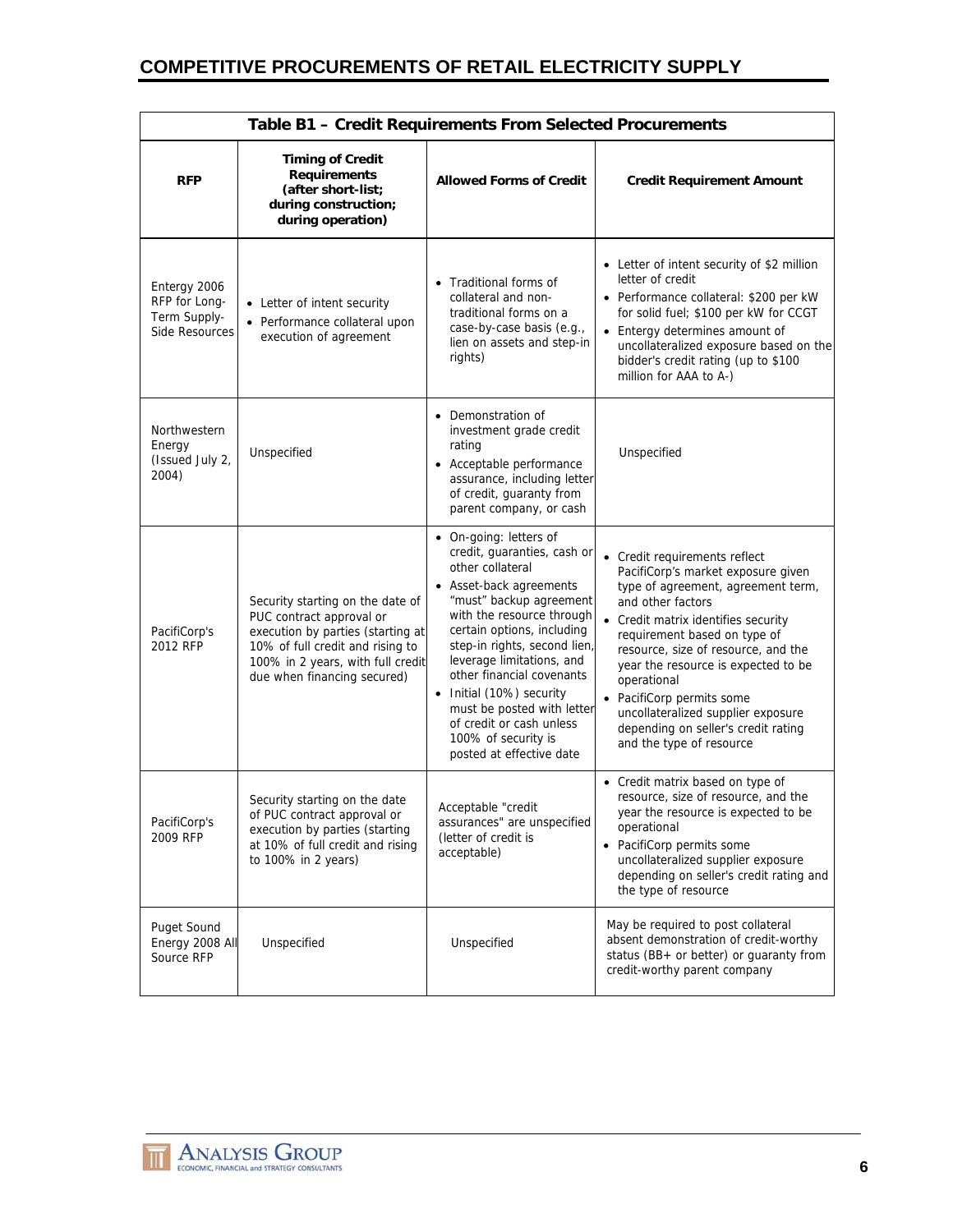#### **Sources:**

[1] Southern California Edison, RFO for New Generation Resources, Transmittal Letter, August 14, 2006, pp. 16-17.

[2] [Pacific Gas & Electric] KEMA, Inc., "The Cost of Credit: A Review of Credit Requirements in Western Energy Procurement," prepared for the California Energy Commission, CEC-300-2006-014, 2006.

[3] Georgia Power Company and Savannah Electric Company 2009 RFP (Draft), July 5, 2005, pp. 10-11.

[4] [Progress Energy Florida] Merrimack Energy Group, Inc., "Report of the Independent Evaluator Regarding PacifiCorp's 2012 Request for Proposals for Base Load Resources," Utah PSC Docket 0503547, August 30, 2006, pp. 2-3.

- [5] [Enetergy] Merrimack Energy Group, 2006, pp. 9-10.
- [6] Northwestern Energy RFP Issues July 2, 2004, p. 12.

[7] PacifiCorp 2009 RFP for Flexible Resources (Draft), Responses due December 1, 2005, pp. 15- 16.

[8] PacifiCorp 2012 Credit Security Requirements Methodology Overview, pp. 1-5.

[9] Puget Sound Energy 2008 All Source RFP, January 2008, pp. 10-11.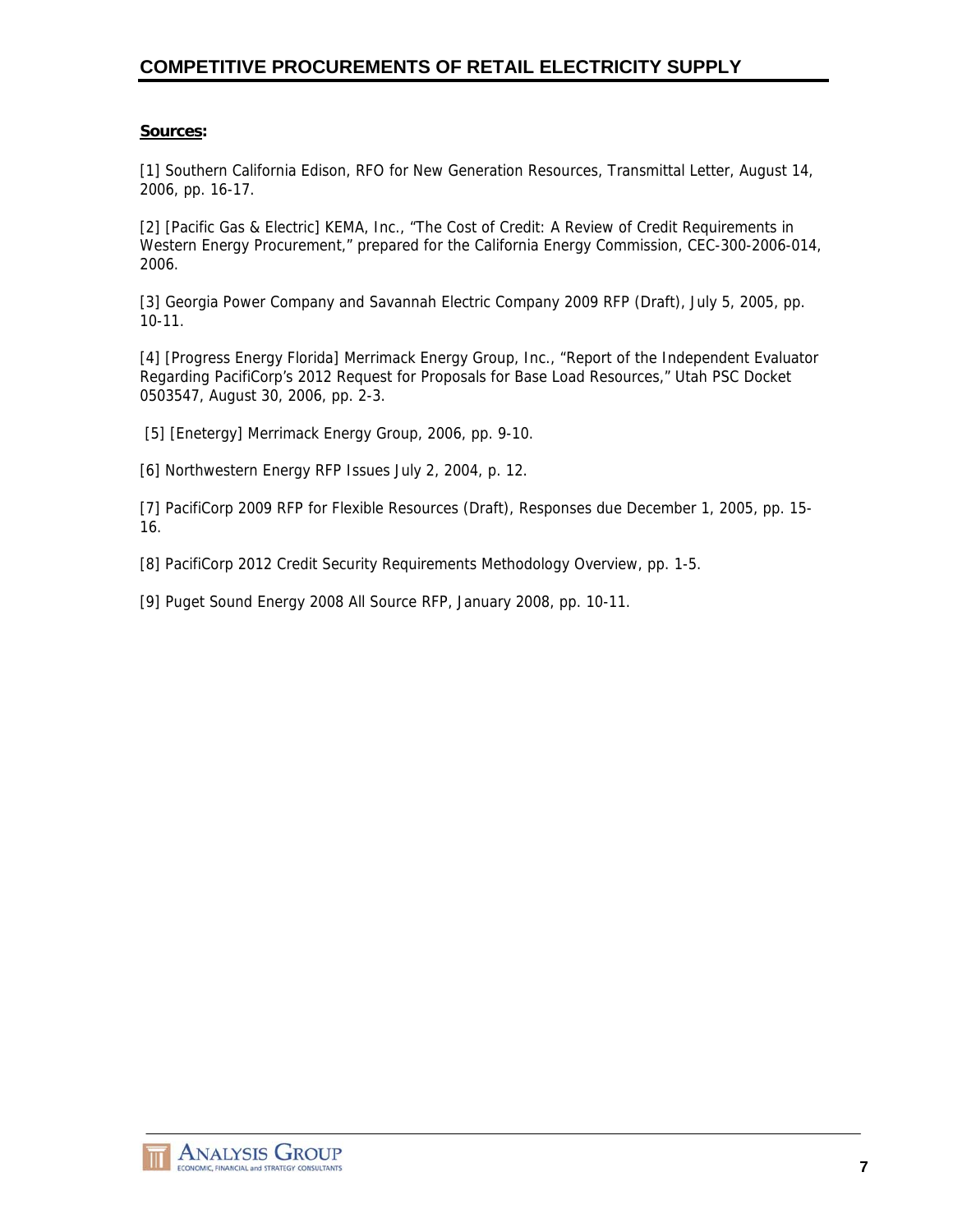### **APPENDIX C – DEBT EQUIVALENCY**

The report previously described the two most common methods for addressing the financial impact of the debt-like commitments taken on by utilities when entering into power purchase agreements. These two methods address these issues either

(a) through the cost-of-capital and capital structure phases of general rates cases; and/or

(b) through use of adders to third-party offers that introduce an economic penalty on third-part offers relative to utility self-build proposals.

Because regulators are more familiar with addressing a variety of risk issues faced by utilities in cost-of-capital and capital structure issues in general rate case proceedings, in this appendix we focus on the latter approach; that is, methods used to develop adders to account for debt-equivalency affects in the context of competitive procurement proceedings.

The methods used to estimate inferred debt "adders" generally draw upon the explicit balance sheet adjustments made by credit ratings agencies to take into account a utility's relative default risk as a result of its contractual financial obligations, including PPAs.<sup>110</sup> Under these methods, the level of inferred debt depends on the size of fixed payments assumed in these contracts and a risk factor that reflects the likelihood of full cost recovery of these PPA costs given the specific regulatory and legislative conditions affecting recovery. The risk factors used by credit agencies may depend on the relevant state commission's "reputation" regarding cost recovery and specific aspects of state's utility regulation, such as whether there is a mechanism for automatic rate adjustment, whether the Commission has approved the RFPs or the selection of offers, and whether legislative requirements are supportive of cost recovery.<sup>[111](#page-75-1)</sup>

When considering whether to allow utilities to use some form of risk-adjustment adder to compare contracts against self-build options in the context of competitive procurements, commissions should be mindful of what they already know in general – that is, that the inferred debt adjustment made by credit agencies is not the only impact on credit ratings from a utility signing a PPA. In fact, Standard & Poor's has explicitly indicated that it accounts for many factors when assessing utility credit risk, including other factors that may affect the choice between alternative types of supply agreements. For example, credit agencies would recognize the reduced utility exposure to commission prudence determination that would arise from entering into a PPA rather than adding additional

<span id="page-75-0"></span><sup>110</sup> For example, see Standard & Poor's, 2007.

<span id="page-75-1"></span><sup>&</sup>lt;sup>111</sup> For example, see Standard & Poor's, 2007.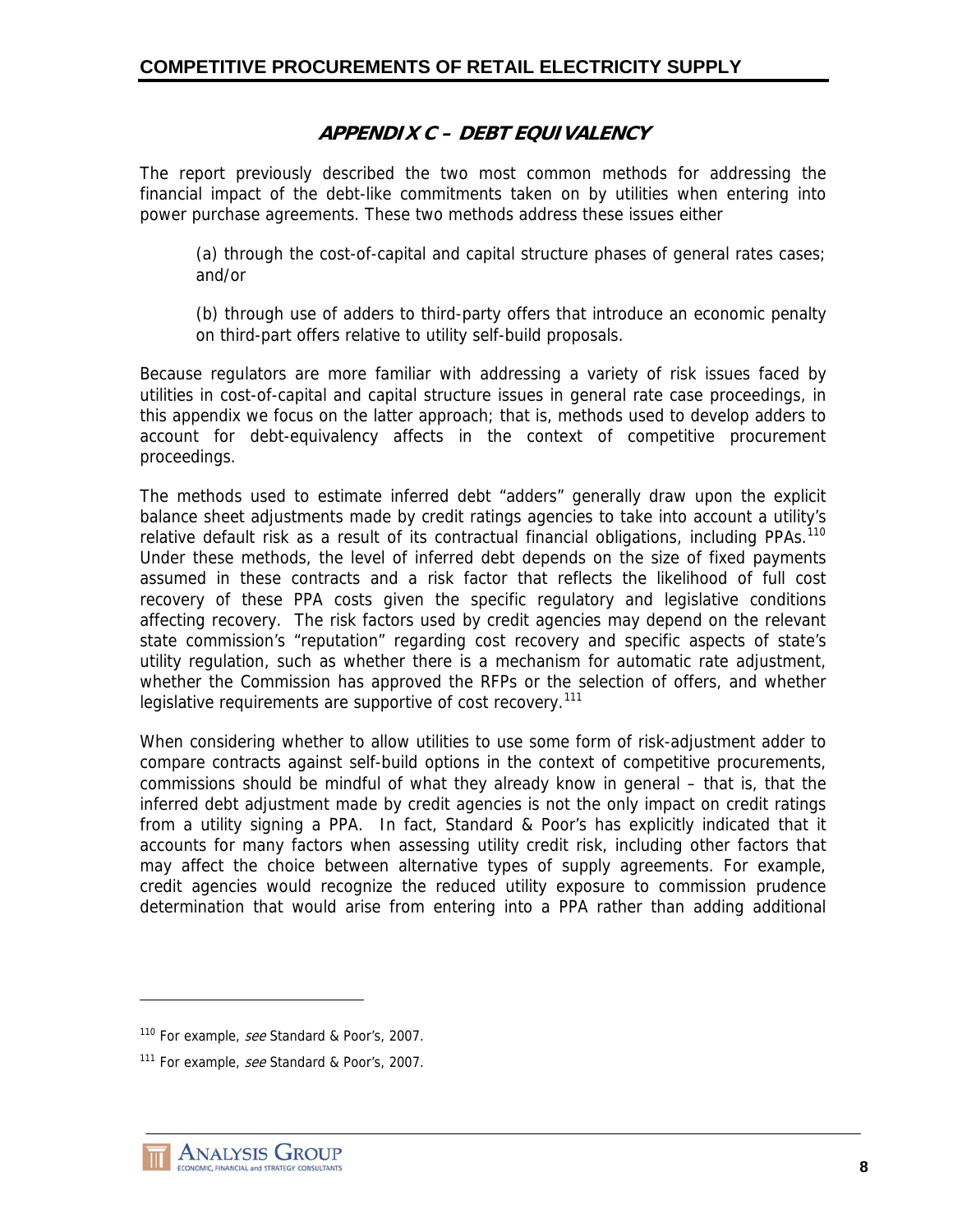capital to the utility's rate base.<sup>[112](#page-76-0)</sup> Because inferred debt calculations do not account for these factors, regulators should be careful not to infer that risk factors account for the *net* impact of PPAs on either the utility's cost of capital (via its credit status), let alone the final financial risks to consumers. Unfortunately, there is relatively little empirical analysis to shed light on the net impact of PPAs on utility's cost of capital.<sup>[113](#page-76-1)</sup>

Because of these factors, while most states that include debt equivalency "adders" utilize the same basic methodologies, the specific risk factors that commissions have used range from 15% to 50% across procurements. For example, Washington allows a risk factor of 40% for take-or-pay contracts, and 15% for other PPAs, and, in Louisiana, Entergy procurements use of a risk factor of 50%.

<span id="page-76-0"></span><sup>&</sup>lt;sup>112</sup> "That said, PPAs also benefit utilities that enter into contracts with supplier because PPAs will typically shift various risks to the suppliers, such as construction risk and most of the operating risk." Standard & Poor's 2007).

<span id="page-76-1"></span><sup>&</sup>lt;sup>113</sup> What research has been done suggests that PPAs have little effect on a utility's cost of capital, while utility self-builds raise it. However, various limitations to this study caution against any broad conclusions from its results, the results do suggest that the importance of understanding the risk tradeoffs posed by alternative agreement forms to selecting the most desirable supply alternatives. Kahn, Edward et al., "Impact of power purchased from non-utilities on the utility cost of capital," Utilities Policy 5(1): 3-11, 1995.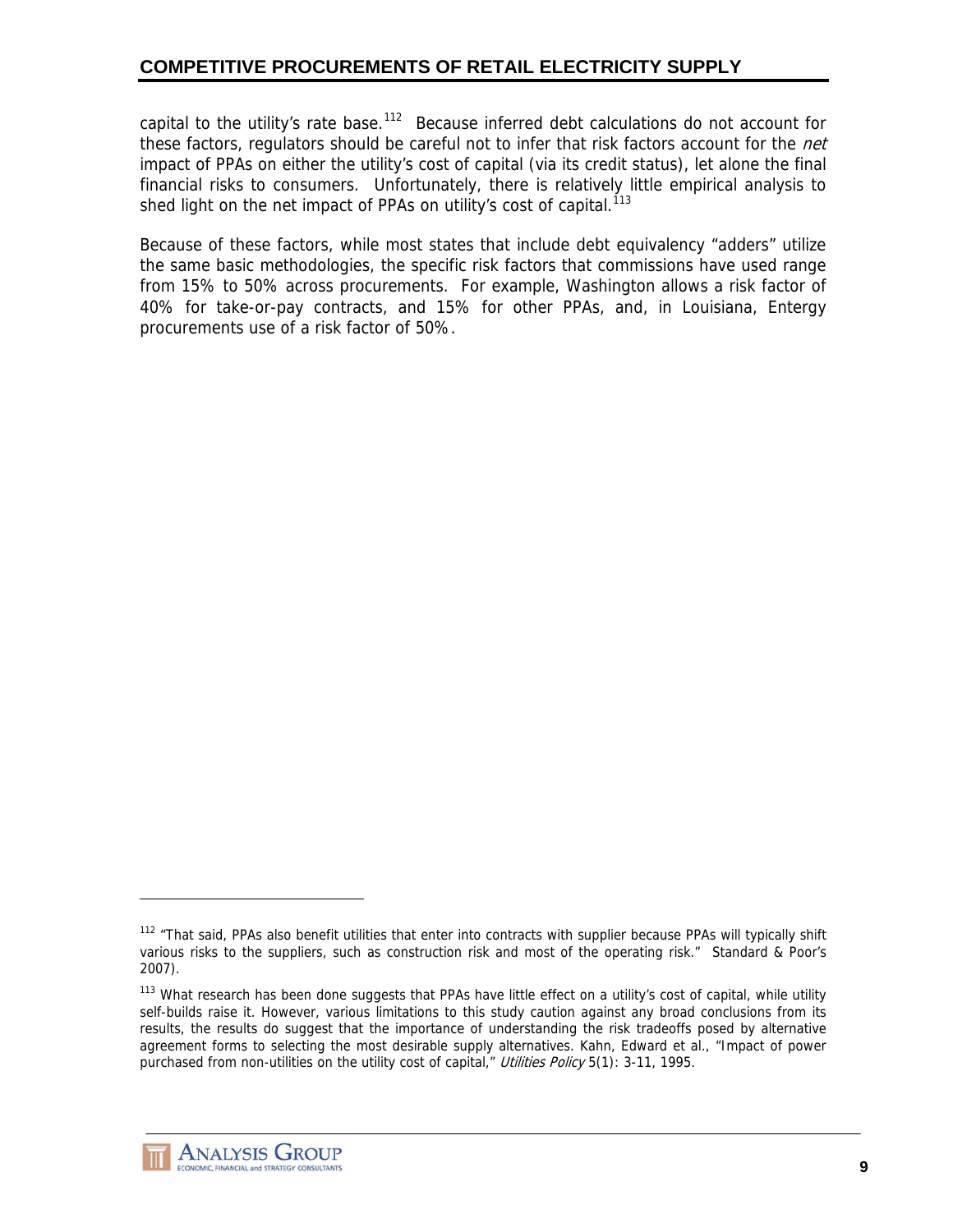|               | Illustrative Examples - Ways that Different Utilities Have Addressed<br>Various Price and Non-Price Factors, and Whether These Factors Have been Monetized |                                                              |                                                                                                                                                                                                                                                                |                                                                                                                                                                                                                                                                                          |  |  |  |
|---------------|------------------------------------------------------------------------------------------------------------------------------------------------------------|--------------------------------------------------------------|----------------------------------------------------------------------------------------------------------------------------------------------------------------------------------------------------------------------------------------------------------------|------------------------------------------------------------------------------------------------------------------------------------------------------------------------------------------------------------------------------------------------------------------------------------------|--|--|--|
| <b>Source</b> | <b>State</b>                                                                                                                                               | <b>RFP</b>                                                   | <b>Monetized</b>                                                                                                                                                                                                                                               | Non-monetized                                                                                                                                                                                                                                                                            |  |  |  |
| $[1]$         | UT                                                                                                                                                         | PacifiCorp<br>2009                                           | Price, based on ratio of bid price<br>to projected price $(60\%)$ <sup>114</sup> :<br>(for a ratio of $[x]$ , the bid gets $[y]$<br>points:)<br>• Ratio $\lt$ or $=$ to 80%: 100%<br>• Ratio > 80%, but < 120%:<br>100% times ratio<br>• Ratio > or = 120%: 0% | Non-price factors will be weighted<br>$(40\%)$ :<br>• Flexibility of resource dispatch:<br>day-ahead and adjustment:<br>20%; or only day-ahead: 10%<br>• Exceptions to any pro forma<br>agreements: 10%<br>• Environmental attributes relative<br>to the resource, if applicable:<br>10% |  |  |  |
| $[2]$         | <b>OR</b>                                                                                                                                                  | PacifiCorp<br>2012                                           | Price, based on ratio of bid price<br>to projected price $(70\%)$ <sup>115</sup> :<br>• Ratio $\lt$ or = to 80% of adjusted<br>price curves: 100%<br>• Ratio > 80%, but < 120%:<br>100% times ratio<br>• Ratio $>$ or = 120%: 0%                               | Nonprice factors will be weighted<br>$(30\%)$ :<br>• Development, construction,<br>operational experience: 10% <sup>116</sup><br>• Compliance with pro forma<br>agreements submitted with<br>proposal: 10% 117<br>• Site control and permitting: 10%                                     |  |  |  |
| $[3]$         | <b>OK</b>                                                                                                                                                  | Oklahoma<br>Gas &<br>Electric Co.<br>2008-2010<br><b>RFP</b> | Price factor (60%), reflecting:<br>• Capacity charge<br>• Energy charge<br>• Start-up charge<br>• Transmission system impact                                                                                                                                   | • Bidder's proposed changes to<br>Model PPA: 10%<br>• SPP RTO market risk cost<br>allocation: 15% 118<br>• Quality of output: 15%<br>- Dispatchability/scheduling<br>- Reliability/availability<br>- Operating profile/characteristics                                                   |  |  |  |

### **APPENDIX D – EVALUATION OF PRICE AND NON-PRICE FACTORS**

<span id="page-77-1"></span><sup>115</sup> Total score reflects score on price ratio multiplied by weight, for example if ratio = 90%, score =  $(90*0.7) = 63$ .

<span id="page-77-2"></span><sup>116</sup> One percent point for each project the bidder has previously developed, constructed and/or operated, with partial points awarded for partial experience.

<span id="page-77-3"></span><sup>117</sup> Modifications to pro forma agreements could result in a reduction in the bidders score (out of 10%) if those modifications resulted in a material shifts in risk or cost from the bidder to the utility. This process and percentage application per section within the pro formas was to be validated by the IE.

<span id="page-77-4"></span>118 SPP/RTO Market criteria was intended to relates to the bidder's proposed methodology for the sharing or allocation of market benefits and risks between bidder and OG&E that may arise from changes to SPP RTO market rules.

<span id="page-77-0"></span><sup>&</sup>lt;sup>114</sup> Total score reflects score on price ratio multiplied by weight, for example if ratio = 90%, score =  $(90*0.6) = 54$ .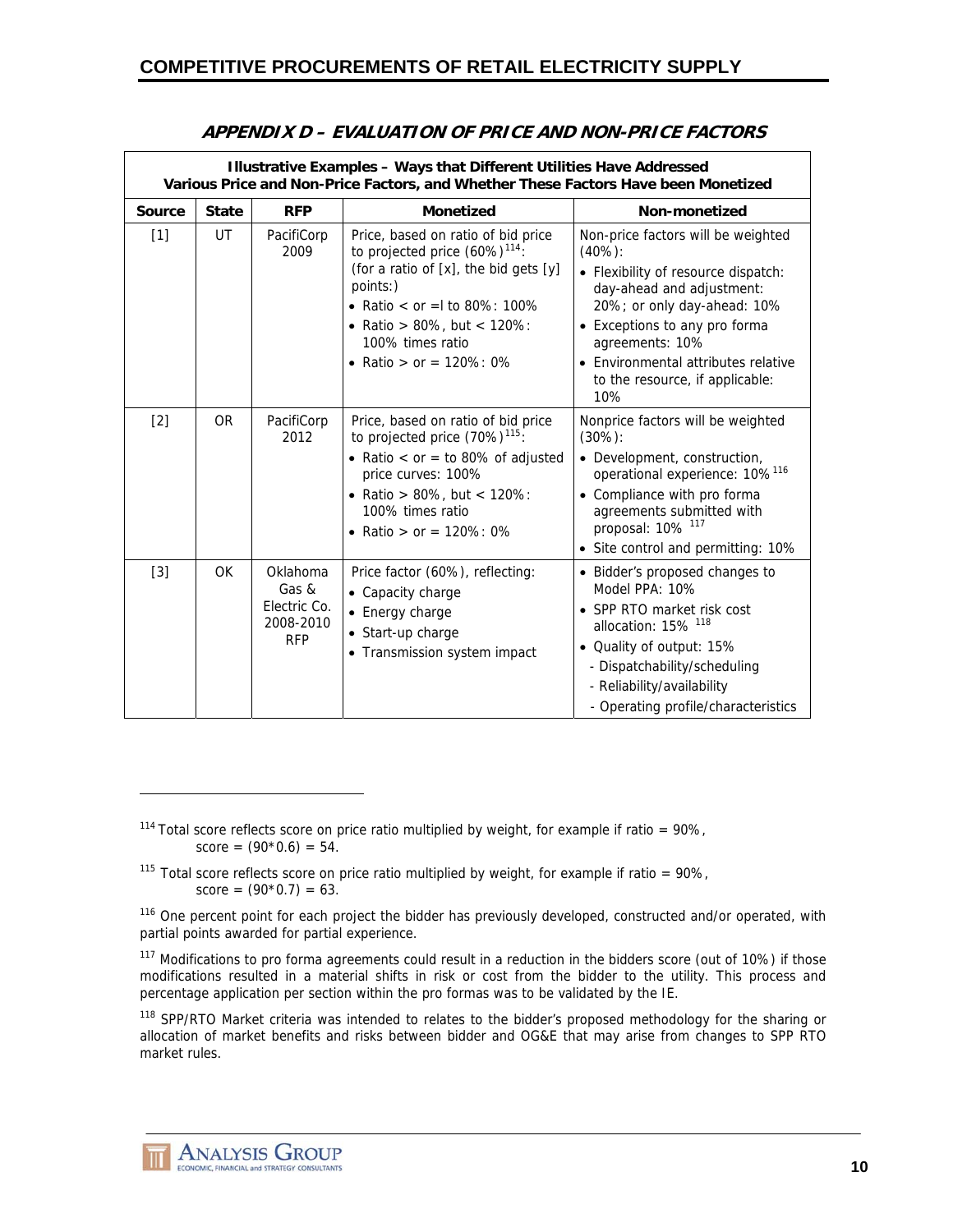|               | Illustrative Examples - Ways that Different Utilities Have Addressed<br>Various Price and Non-Price Factors, and Whether These Factors Have been Monetized |                                                                             |                                                                                                                                                                                                                                                                       |                                                                                                                                                                                                                                                                                                          |  |  |  |  |
|---------------|------------------------------------------------------------------------------------------------------------------------------------------------------------|-----------------------------------------------------------------------------|-----------------------------------------------------------------------------------------------------------------------------------------------------------------------------------------------------------------------------------------------------------------------|----------------------------------------------------------------------------------------------------------------------------------------------------------------------------------------------------------------------------------------------------------------------------------------------------------|--|--|--|--|
| <b>Source</b> | <b>State</b>                                                                                                                                               | <b>RFP</b>                                                                  | <b>Monetized</b>                                                                                                                                                                                                                                                      | Non-monetized                                                                                                                                                                                                                                                                                            |  |  |  |  |
| $[4]$         | AZ                                                                                                                                                         | Arizona<br>Public<br>Service<br>Commission<br>2007 RFP<br>for<br>Renewables | Quantitative <sup>119</sup> :<br>Respondent Bid Price plus<br>Additional Costs is compared<br>against Market Cost of<br>Comparable Conventional<br>Generation <sup>120</sup>                                                                                          | • Financial risk<br>• Regulatory risk<br>• Counterparty credit risk<br>• Transmission risk<br>• Operations risk<br>• Project development risk                                                                                                                                                            |  |  |  |  |
| $[5]$         | МT                                                                                                                                                         | <b>NWE 2004</b><br><b>RFP</b>                                               | Proposal price and value,<br>including:<br>• Costs/benefits of transmission<br>• Value of dispatchability<br>• Firmness of products<br>• Ability to remarket energy<br>• Value of points of delivery<br>• Ancillary services value<br>• Costs of resource integration | • Development and performance<br>risk (2 <sup>nd</sup> most important factor)<br>• Environmental factors (3rd most<br>important factor)                                                                                                                                                                  |  |  |  |  |
| [6]           | <b>FL</b>                                                                                                                                                  | Progress<br>Energy<br>2007 RFP                                              | • All costs, as reflected in 30 year<br>optimization analyses                                                                                                                                                                                                         | Minimum bidder eligibility<br>requirements:<br>• Environmental<br>• Engineering and design<br>• Fuel supply and transportation<br>plan<br>• Project financial viability<br>• Project management plan<br>Technical criteria: 121<br>• Development feasibility<br>• Project value<br>• Operational quality |  |  |  |  |

<span id="page-78-0"></span><sup>&</sup>lt;sup>119</sup> Respondents were advised that price would be a major factor in APS' evaluation, but APS will consider other quantitative and qualitative risk factors.

<span id="page-78-1"></span><sup>&</sup>lt;sup>120</sup> "Respondent Bid Price" referred to the amount APS would pay to the respondent. "Additional Costs" were costs that are needed to incorporate the renewable resources into APS' system, including additional interconnection costs, system integration costs, and costs associated with imputed debt (for PPA proposals). "Market costs of conventional generation" were to reflect the utility's energy and capacity cost of producing or procuring incremental electricity from a conventional resource.

<span id="page-78-2"></span><sup>121 &</sup>quot;Development feasibility" were to reflect the bidder's ability to meet development schedules, such as permitting certainty, financial viability, commercial operation date certainty, and bidder experience. "Project value" were to reflect the project's cost and flexibility, including acceptance of key terms and conditions, fuel supply and transportation reliability, reliability impact, and flexibility provisions. "Operational quality" was to measure the proposed unit's flexibility to respond to changes in system demand, including minimum load, start time, ramp rate, max starts/year, minimum run-time/down-time constraint, and annual operating hour limit.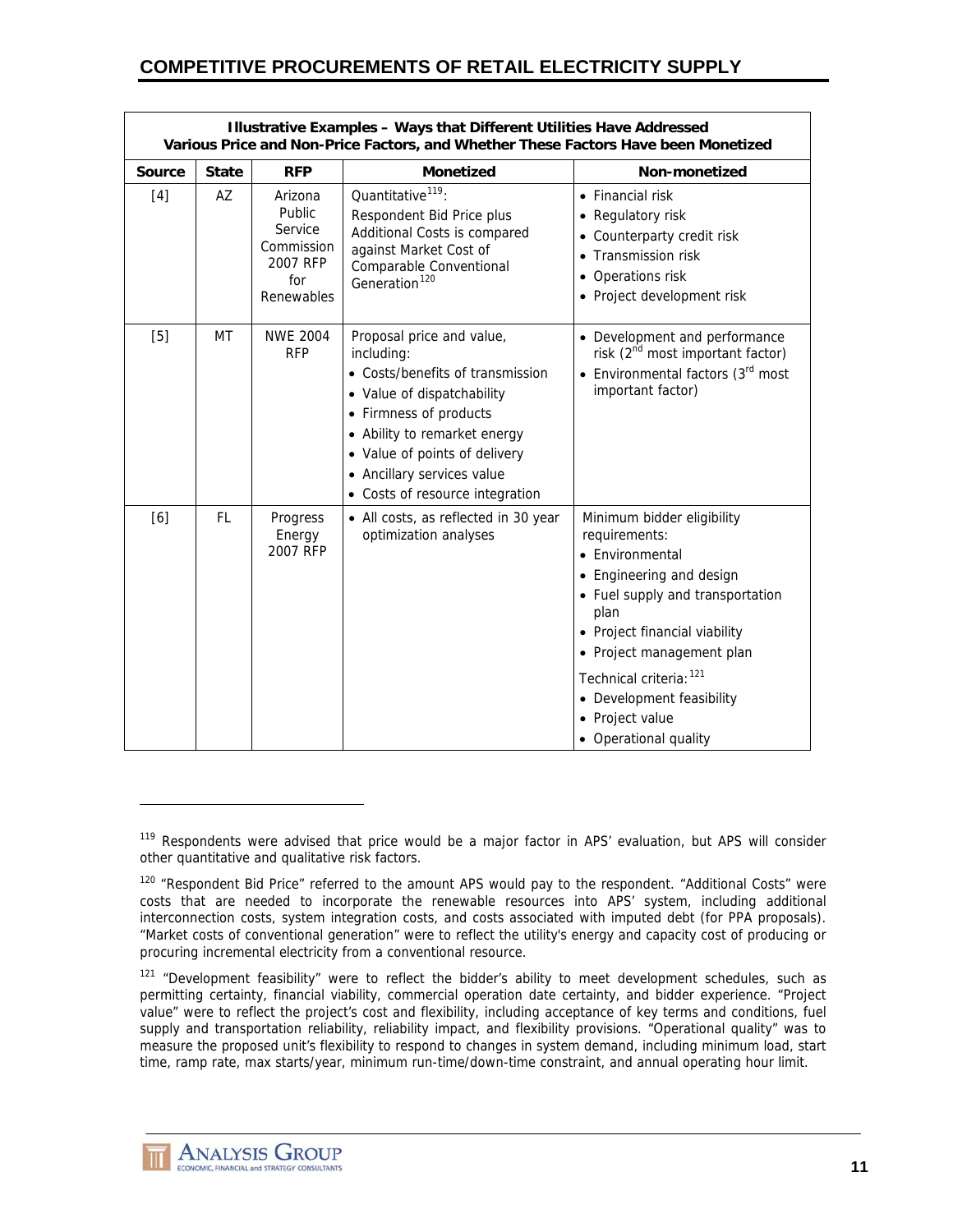|        | Illustrative Examples - Ways that Different Utilities Have Addressed<br>Various Price and Non-Price Factors, and Whether These Factors Have been Monetized |                                   |                                                                                                                                                        |                                                                                                                                                                                                                                                                                                                                                                                                                                                                                                                                                                                                                                                                                                        |  |  |  |
|--------|------------------------------------------------------------------------------------------------------------------------------------------------------------|-----------------------------------|--------------------------------------------------------------------------------------------------------------------------------------------------------|--------------------------------------------------------------------------------------------------------------------------------------------------------------------------------------------------------------------------------------------------------------------------------------------------------------------------------------------------------------------------------------------------------------------------------------------------------------------------------------------------------------------------------------------------------------------------------------------------------------------------------------------------------------------------------------------------------|--|--|--|
| Source | <b>State</b>                                                                                                                                               | <b>RFP</b>                        | <b>Monetized</b>                                                                                                                                       | Non-monetized                                                                                                                                                                                                                                                                                                                                                                                                                                                                                                                                                                                                                                                                                          |  |  |  |
| $[7]$  | <b>WA</b>                                                                                                                                                  | Puget<br>Sound<br>Energy<br>(PSE) | • Resource cost<br>• Transmission<br>• Portfolio cost impact <sup>122</sup><br>• Capital structure impacts<br>• Guarantees and security <sup>123</sup> | $\bullet$ Timing<br>• Resource match to monthly need<br>• Operational flexibility<br>• Performance within utility's own<br>resource mix/portfolio<br>• Status and schedule<br>• Price volatility<br>• Resource flexibility and stability<br>• Resource technology<br>• Long-term flexibility<br>• Project risk<br>• Impact on PSE's overall risk <sup>124</sup><br>• Environmental & permitting risk<br>• Ability to deliver as proposed<br>• Status of transmission right<br>• Managerial control<br>• Security & control<br>• Federal regulatory approvals<br>• Environmental impacts<br>• Resource location<br>• Community impacts<br>• Future exposure to taxes and/or<br>environmental regulation |  |  |  |
| [8]    | LA                                                                                                                                                         | <b>Entergy Fall</b><br>2006 RFP   | Individual and portfolio costs, as<br>estimated by a production cost<br>model                                                                          | Non-quantifiable aspects of:<br>• Transmission<br>• Fuel cost and availability<br>Portfolio design criteria, including:<br>• Product category supply cost<br>ranking<br>• Maximum total resource<br>objective<br>• Regional dispersion<br>• Product category needs<br>• Mix of product terms                                                                                                                                                                                                                                                                                                                                                                                                           |  |  |  |

<span id="page-79-0"></span><sup>&</sup>lt;sup>122</sup> Portfolio cost impacts taken into consideration for proposals that make the preliminary shortlist.

<span id="page-79-1"></span><sup>&</sup>lt;sup>123</sup> PSE took into consideration credit information provided by the bidder to determine whether PSE would requires any additional guarantees or credit support, and include the estimated costs of providing such guarantees or credit support to the bidders proposed offer terms.

<span id="page-79-2"></span><sup>&</sup>lt;sup>124</sup> The impact on PSE's overall risk position was considered for proposals making the preliminary shortlist.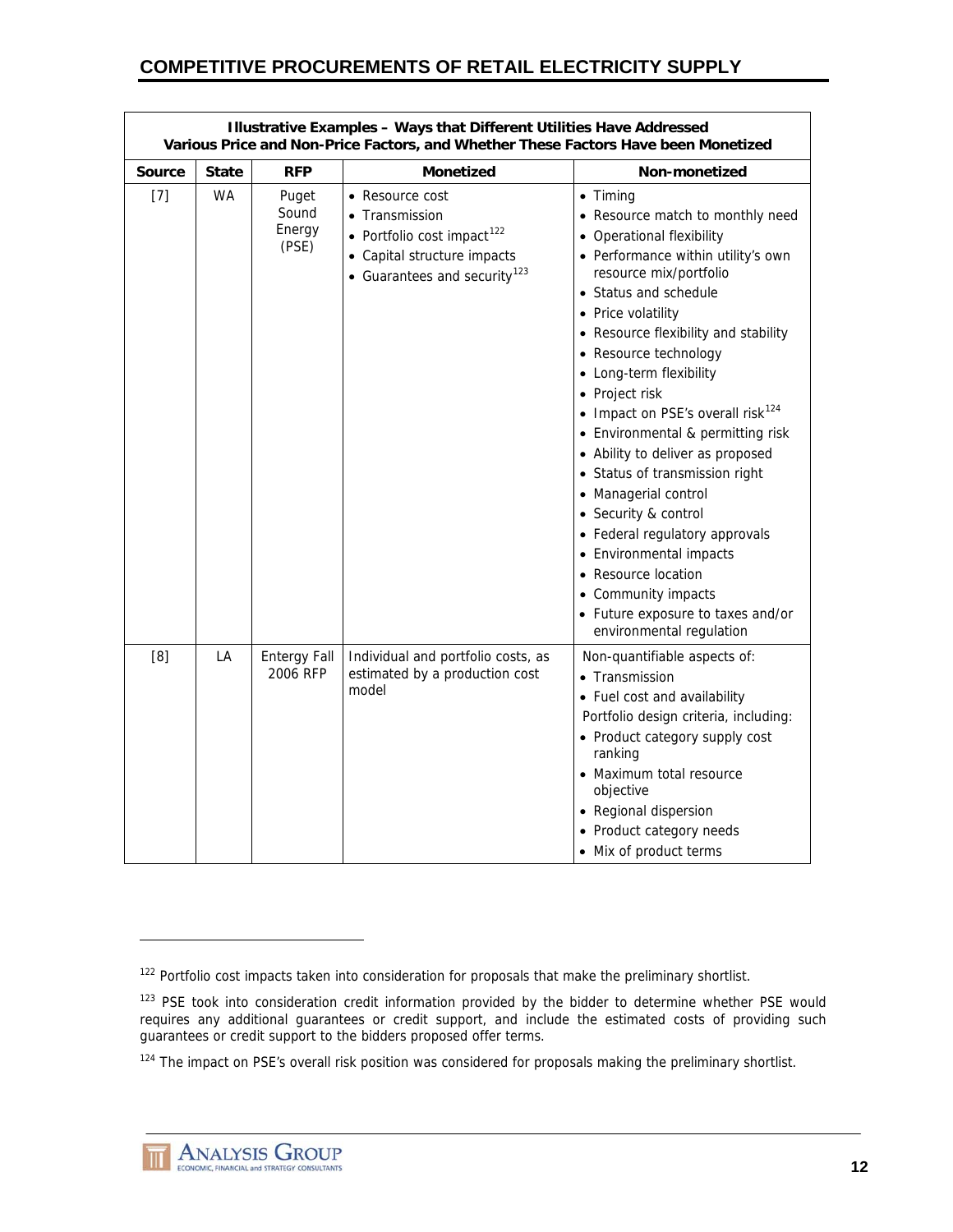| Illustrative Examples - Ways that Different Utilities Have Addressed<br>Various Price and Non-Price Factors, and Whether These Factors Have been Monetized |                                                                        |                                                                                                                                                                                                                                                                                                                                                                                                                                                                                                                                |                                                                                                                                                                                                                                                                                                                                                                                                                                                                                                                                                                                                                                                                                                                                                                                                                                                                                                                                                                              |  |  |  |
|------------------------------------------------------------------------------------------------------------------------------------------------------------|------------------------------------------------------------------------|--------------------------------------------------------------------------------------------------------------------------------------------------------------------------------------------------------------------------------------------------------------------------------------------------------------------------------------------------------------------------------------------------------------------------------------------------------------------------------------------------------------------------------|------------------------------------------------------------------------------------------------------------------------------------------------------------------------------------------------------------------------------------------------------------------------------------------------------------------------------------------------------------------------------------------------------------------------------------------------------------------------------------------------------------------------------------------------------------------------------------------------------------------------------------------------------------------------------------------------------------------------------------------------------------------------------------------------------------------------------------------------------------------------------------------------------------------------------------------------------------------------------|--|--|--|
| <b>Source</b><br><b>State</b>                                                                                                                              | <b>RFP</b>                                                             | <b>Monetized</b>                                                                                                                                                                                                                                                                                                                                                                                                                                                                                                               | Non-monetized                                                                                                                                                                                                                                                                                                                                                                                                                                                                                                                                                                                                                                                                                                                                                                                                                                                                                                                                                                |  |  |  |
| $[9]$<br>GA                                                                                                                                                | Georgia<br>Power<br>Company<br>and<br>Savannah<br>Electric<br>2009 RFP | Fixed costs:<br>• Capacity cost payment<br>• Fixed O&M payment<br>• Cost due to inferred debt<br>from PPA <sup>125</sup><br>• Startup costs<br>• Fuel pipeline costs, including<br>the estimated costs for<br>adequate firm natural gas<br>transportation and natural gas<br>storage<br>Variable generation costs:<br>$\bullet$ Fuel cost<br>• Variable O&M<br>• Proposal dispatch<br>characteristics<br>Transmission costs:<br>• Integration costs<br>• The increase (or decrease) in<br>transmission system energy<br>losses | Development schedule:<br>• Reasonableness<br>• Contingencies<br>• Current developmental status<br>Resource schedule and dispatch<br>flexibility:<br>• Lead time for dispatch<br>schedules <sup>126</sup><br>• Ability to change schedules<br>hourly/daily <sup>121</sup><br>• Quick start capability or<br>curtailment<br>• Minimum schedule and<br>downtime<br>• Minimum energy take $121$<br>• Response to emergencies<br>$\bullet$ Dispatchability <sup>121</sup><br>• AGC capability<br>Fuel:<br>• Type of fuel<br>• Risk of fuel supply<br>interruption<br>• Price risk<br>Environmental:<br>• NOx. VOC and $SO2$<br>compliance strategy<br>• Toxic release inventory<br>• Future permitting restrictions<br>• Water requirements<br>Proposed PPA changes<br>Transmission:<br>• Impact on transmission<br>interface capability <sup>121</sup><br>• Transmission delivery risk <sup>121</sup><br>• Voltage control <sup>121</sup><br>• Other grid impacts <sup>121</sup> |  |  |  |

<span id="page-80-0"></span> $125$  The equity cost of lease reflects an estimate of the "debt equivalency" impacts as measured by either the PPA's balance sheet impact on the balance sheet (in the case of capital lease) or the capital structure adjustment necessary to cover the imputed debt burden (in the case of an operating lease).

<span id="page-80-1"></span><sup>126</sup> Where possible, this might be converted into an explicit price factor.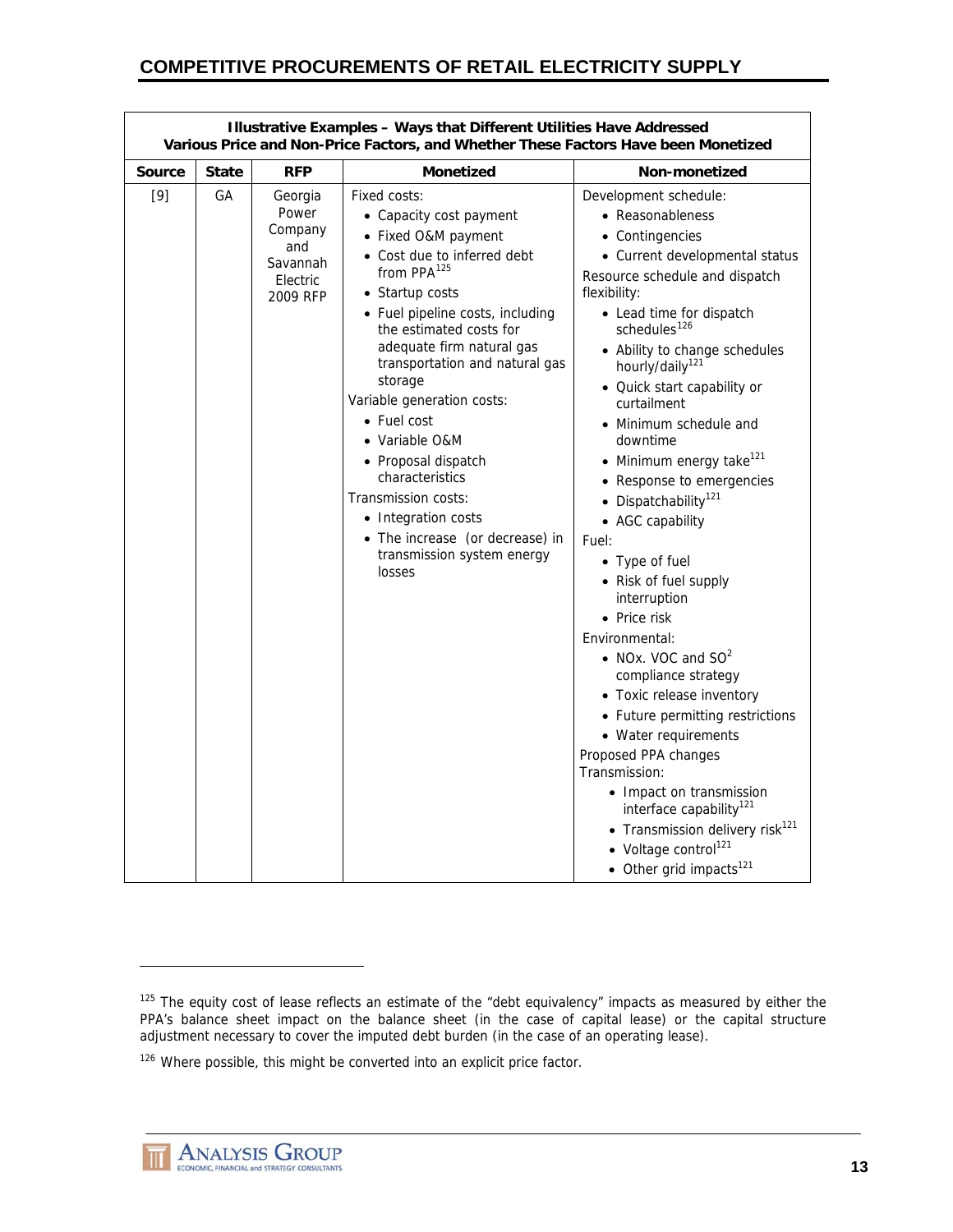|        | Illustrative Examples - Ways that Different Utilities Have Addressed<br>Various Price and Non-Price Factors, and Whether These Factors Have been Monetized |                                                     |                                                                                                                                                                                                                                                                                                                                                                        |                                                                                                                                                                                                                                                                                                                                                                                                         |  |  |  |  |
|--------|------------------------------------------------------------------------------------------------------------------------------------------------------------|-----------------------------------------------------|------------------------------------------------------------------------------------------------------------------------------------------------------------------------------------------------------------------------------------------------------------------------------------------------------------------------------------------------------------------------|---------------------------------------------------------------------------------------------------------------------------------------------------------------------------------------------------------------------------------------------------------------------------------------------------------------------------------------------------------------------------------------------------------|--|--|--|--|
| Source | <b>State</b>                                                                                                                                               | <b>RFP</b>                                          | Monetized                                                                                                                                                                                                                                                                                                                                                              | Non-monetized                                                                                                                                                                                                                                                                                                                                                                                           |  |  |  |  |
| $[10]$ | CА                                                                                                                                                         | <b>Southern</b><br>California<br>Edison<br>2006 RFO | • Market assessment: the market<br>value of the benefits contained<br>in each offer versus its costs <sup>127</sup><br>• Transmission impact: cost of<br>network upgrades<br>• Debt equivalence as additional<br>cost<br>• Environmental: greenhouse gas<br>emissions adder (\$8 per ton of<br>CO <sup>2</sup><br>• Credit: ability to post collateral if<br>necessary | • Ability to fill capacity<br>requirements<br>Portfolio fit: impact the offer has<br>on (i) the demand and supply<br>effect on CAISO zone and (ii) the<br>ability of SCE's portfolio to meet<br>SCE's RAR <sup>128</sup><br>• Project viability: ensure project<br>can be constructed consistent<br>with terms of RFO<br>• Physical concentration risk <sup>129</sup><br>• Financial concentration risk |  |  |  |  |

#### **Sources:**

 $\overline{a}$ 

[1] PacifiCorp 2009 RFP Flexible Resources, September 2005, pp. 26-38.

[2] PacifiCorp 2012 RFP Base Load Resources, April 5, 2007, pp. 30-35.

[3] Oklahoma Gas & Electric Company, RFP for Capacity and Energy Resources Years 2008-2010, Issued March 29, 2007, pp. 13-17.

[4] Arizona Public Service Commission 2007 RFP for Renewable Resources, March 5, 2007, pp. 8- 11.

[5] Puget Sound Energy, RFP for All Generation Resources, January 2008, Exhibit B; and Puget Sound Energy, 2006 RFP for Long-Term Supply Side Resources, p. F-4.

[6] Progress Energy Petition for Determination of Need of Hines 4 Combined Cycle Unit, August 4, 2004, pp. 50-66.

[7] Northwestern Energy RFP issued July 2, 2004, pp. 6-8.

[8] Entergy Fall 2006 RFP for Limited-Term Supply-Side Resources, October 24, 2006, Appendix E.

[9] Georgia Power Company and Savannah Electric and Power Company 2009 RFP, July 5, 2005, pp. 18-19.

[10] Southern California Edison 2006 New Gen RFO, Transmittal Letter, August 14, 2006, pp. 15- 16.

<span id="page-81-0"></span><sup>127</sup> Potentially including capacity payments, start up charges, variable operating and maintenance costs, and fuel costs resulting from offer heat rates.

<span id="page-81-1"></span><sup>&</sup>lt;sup>128</sup> Factors influencing the portfolio fit could also include but are not restricted to: the range of offers that are available for selection; variable costs; volume in MW offered; unit flexibility (e.g., ramp rates, start times, ancillary service capabilities); the proposed initial delivery date; and the agreement's duration.

<span id="page-81-2"></span><sup>&</sup>lt;sup>129</sup> Portfolio Concentration Risk referred to both (1) "portfolio concentration risk" reflecting potential electric system reliability and continuity of service risks from over reliance on purchases from a particular technology, and (2) "financial concentration risk" from significant monetary exposure to a single counterparty. CPUC Decision 02-10-062 requires SCE to devise procurement strategies that procuring generation from a variety of fuel sources and a variety of counterparties.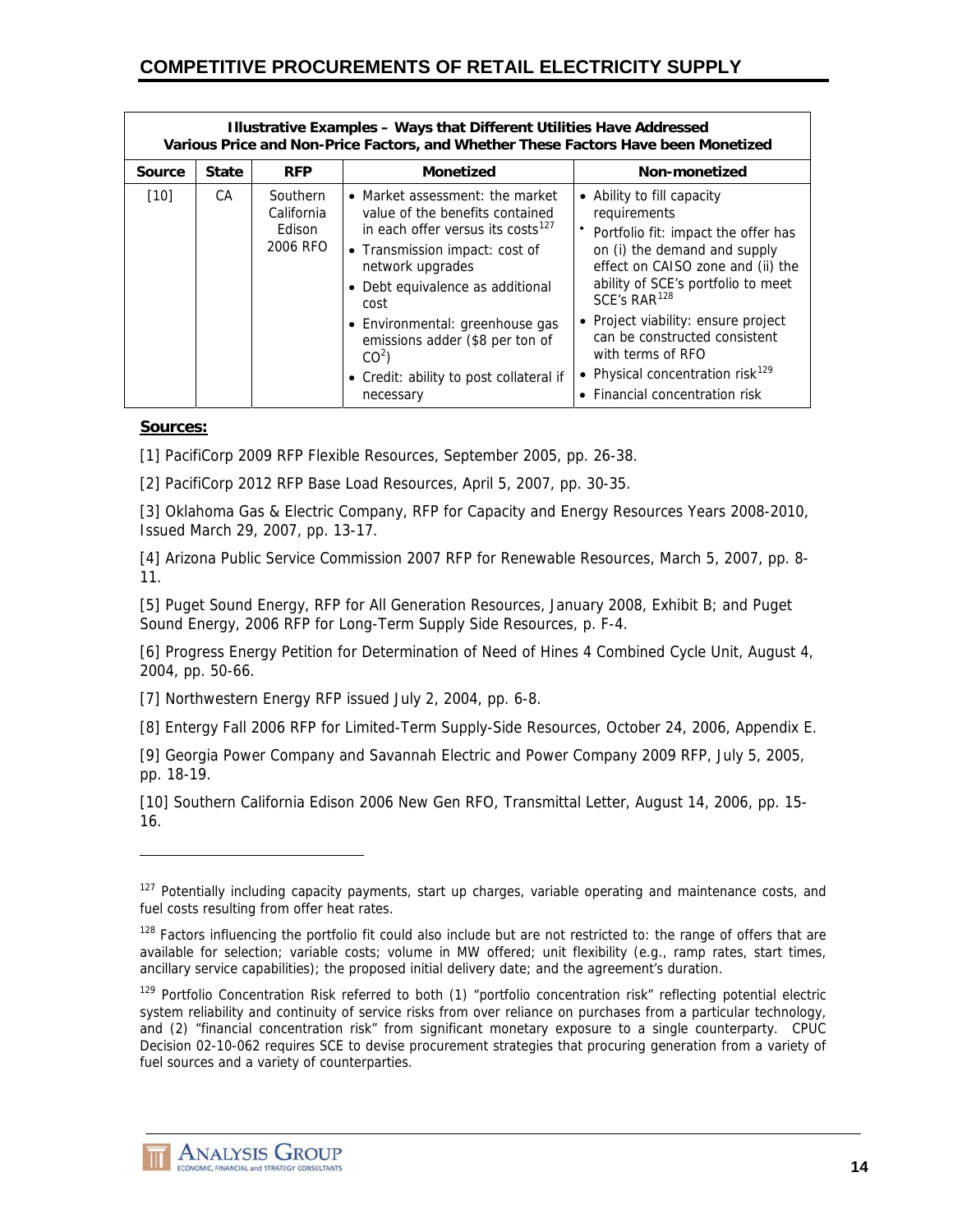## **APPENDIX E – STATES WITH PROCUREMENTS FOR RETAIL SUPPLY OF FULL REQUIREMENTS SERVICE**

|                                                                     | <b>CT</b>                                                                                                 | DE                                                                               | DC                  | MЕ                                                                                | МD                                                                                | МA                                                                                                           | NJ                                                             |
|---------------------------------------------------------------------|-----------------------------------------------------------------------------------------------------------|----------------------------------------------------------------------------------|---------------------|-----------------------------------------------------------------------------------|-----------------------------------------------------------------------------------|--------------------------------------------------------------------------------------------------------------|----------------------------------------------------------------|
| Does state have<br>regulations about<br>FRS procurement?            | Yes                                                                                                       | Yes                                                                              | Yes                 | Yes                                                                               | Yes                                                                               | Yes                                                                                                          | Yes                                                            |
| <b>Bid Payment Form</b>                                             | Pay-as-bid                                                                                                | Pay-as-bid                                                                       | Pay-as-bid          | Pay-as-bid                                                                        | Pay-as-bid                                                                        | Pay-as-bid                                                                                                   | Uniform<br>price                                               |
| Price-only offers?                                                  | Yes                                                                                                       | Yes                                                                              | Yes                 | Yes                                                                               | Yes                                                                               | Yes                                                                                                          | Yes                                                            |
| Are generation-<br>owning affiliates<br>able to bid?                |                                                                                                           | Yes                                                                              | Yes                 | Yes                                                                               | Yes                                                                               | Yes                                                                                                          | Yes<br>(With BPU<br>approval)                                  |
| Annual "lessons<br>learned" process?                                | Yes                                                                                                       | Yes                                                                              | Yes                 |                                                                                   | Yes                                                                               | No                                                                                                           | Yes                                                            |
| Does bidder<br>eligibility include<br>credit criteria?              | Yes                                                                                                       | Yes                                                                              | Yes                 | Yes                                                                               | Yes                                                                               | Yes                                                                                                          | Yes                                                            |
| Do bidders need<br>to post collateral?                              | Yes                                                                                                       | Yes                                                                              | Yes                 | Yes                                                                               | Yes                                                                               | Yes                                                                                                          | Yes                                                            |
| Do bidders<br>provide indicative<br>bids?                           | <b>No</b><br>(based on<br>recent RFP)                                                                     | No<br>(based on<br>recent RFP)                                                   | No                  | Yes                                                                               | No<br>(based on<br>recent RFP)                                                    | Yes                                                                                                          | Yes                                                            |
| Who oversees<br>process on a daily<br>basis?                        | Utility, with<br>oversight<br>by IM                                                                       | PUC.<br>with help of<br>PUC-<br>retained IM                                      | IM                  | PUC:<br>No IM                                                                     | <b>IM</b><br>(retained<br>by utilities)                                           | Utility<br>No IM.                                                                                            | <b>IM</b> retained<br>by utilities;<br>BPU has a<br>consultant |
| Time between<br>submitting final<br>bids and selection<br>of winner | 5 hours<br>(e.q.,UI's<br>recent SOS<br>procure-<br>ment)                                                  | 1 day                                                                            | 1 day               | $1+$ months                                                                       | 4 hours<br>beginning<br>in 2008<br>(previously<br>$1$ day)                        | 5 hours<br>(e.q.,<br>recent RFP)                                                                             | $-50$<br>minutes<br>between<br>bidding<br>rounds               |
| Timing of RFPs /<br>Auction                                         | Separate<br>RFPs for<br>each utility<br>(one<br>solicits<br>semi-<br>annually;<br>the other<br>each year) | Largest<br>utility<br>staggers<br>two<br>tranches<br>$(1-2)$<br>months<br>apart) | Only one<br>utility | All utilities<br>procure<br>power at<br>same time<br>but use<br>separate<br>RFPs. | All utilities<br>procure<br>power at<br>same time<br>but use<br>separate<br>RFPs. | <b>Utilities</b><br>stagger<br>annual<br>procure-<br>ments<br>$(2 \text{ in Jan})$<br>1 in Feb, 1<br>in Mar) | All utilities<br>solicit<br>through a<br>single<br>auction     |

# **Overall Frameworks Used in Selected States Procuring FRS Supply[130](#page-82-0)**

<span id="page-82-0"></span><sup>&</sup>lt;sup>130</sup> There are other states (e.g., Illinois) that have carried out FRS procurements.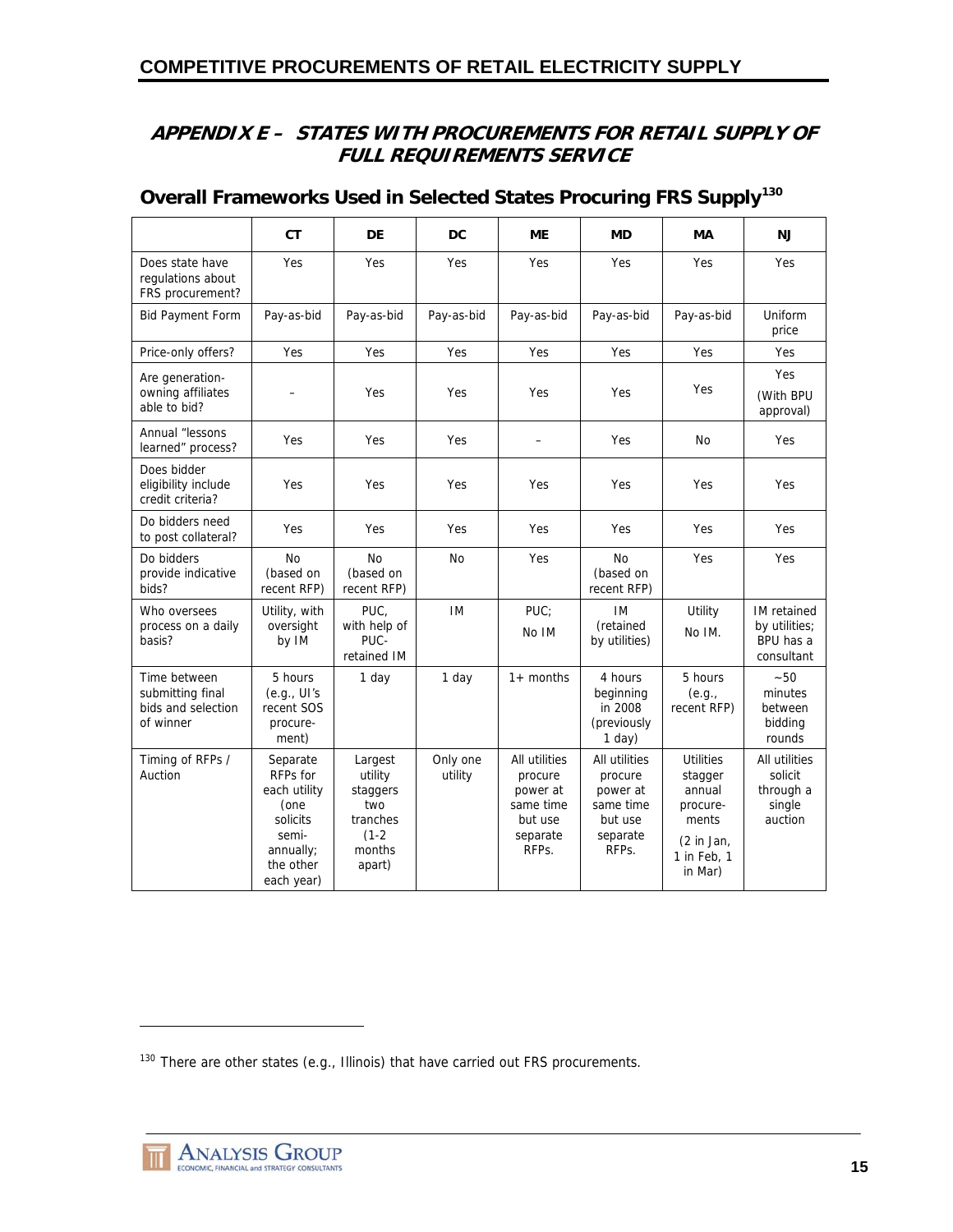### **Additional information About Products Recently Procured in Selected States Procuring FRS Supply[131](#page-83-0)**

| <b>State</b> | <b>FRS Products Procured:</b>                                                                                                                                                                                                                   |
|--------------|-------------------------------------------------------------------------------------------------------------------------------------------------------------------------------------------------------------------------------------------------|
| <b>CT</b>    | Four product classes for standard offer service with separate pricing for:                                                                                                                                                                      |
|              | (1) residential; (2) small commercial and industrial; (3) large commercial and industrial,<br>and (4) street lighting classes.                                                                                                                  |
|              | Both major utilities have used a laddering approach, with a portion of the total power<br>requirements contracted over a three-year cycle, to create a blended portfolio.                                                                       |
| DE           | Four product classes, in two overall groupings:                                                                                                                                                                                                 |
|              | Small - residential/small commercial and industrial: procurement has 3 contract lengths,<br>offered simultaneously (13-month term, 25-month term, and 37-month term in 2005; in<br>2006 only a 36-month term);                                  |
|              | Larger $-$ (a) medium general service $-$ secondary; (b) large general service $-$ secondary;<br>and (c) general service – primary customers: 13-month term only in 2005 (in 2006 only<br>a 12-month term)                                      |
| DC.          | Three product classes, procured via the following two contract terms:                                                                                                                                                                           |
|              | (1) residential and (2) small commercial = 30% using 16-month contracts; 30% using<br>28-month contracts; 40% using 40-months or more;                                                                                                          |
|              | (3) large commercial 60% using 16-month contracts; 40% using 28-month contracts;                                                                                                                                                                |
| <b>ME</b>    | Three product classes:                                                                                                                                                                                                                          |
|              | (1) residential/small commercial: procurement is 3-year contract offered once per year<br>for 1/3 of load;                                                                                                                                      |
|              | (2) medium commercial/industrial and (3) large commercial industrial: procurement is 6-<br>month contract offered twice per year for 100% of load                                                                                               |
| MD           | Beginning in 2008 the products are:                                                                                                                                                                                                             |
|              | (1) residential and small commercial: 2-year contracts for 25% of load, RFP issued twice<br>a year; and (2) mid-to-large commercial and mid-sized industrial: 3-month contracts for<br>100% of load, RFP is issued 4 times a year               |
| MA           | Two product classes:                                                                                                                                                                                                                            |
|              | (1) residential (and small commercial): procurement is 12-month contract offered twice<br>per year for 50% of load; and (2) medium/large commercial & industrial: procurement is<br>3 month contract offered 4 times per year for 100% of load. |
| <b>NJ</b>    | Two types of contract approaches:                                                                                                                                                                                                               |
|              | (1) fixed price contract to serve small to mid-size customers; must serve a fixed % share<br>of load; 3-year contract; 1/3 of load procured each year                                                                                           |
|              | (2) hourly-priced contract for large customers; must serve a fixed % share of load;<br>receive a capacity payment and an energy payment determined by the PJM real-time<br>hourly market; 1-year contract; 100% of load procured                |

<span id="page-83-0"></span> $131$  There are other states (e.g., Illinois) that have carried out FRS procurements.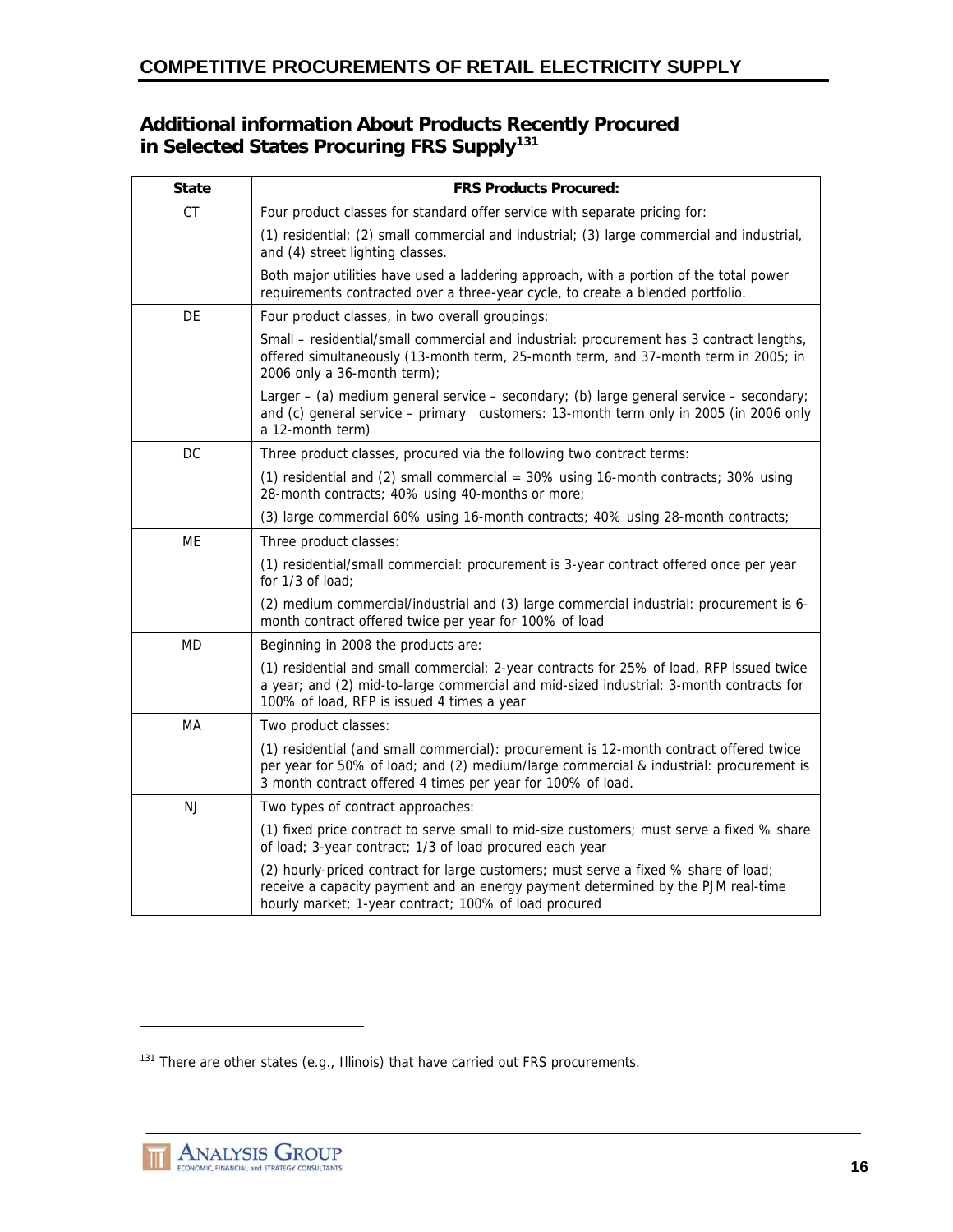### **REFERENCES**

As part of our analysis of competitive procurements of retail electricity supply, we compiled and reviewed a substantial amount of literature. These documents include regulations, opinions, and reports from government agencies; white papers from industry experts and interest groups; actual procurement documents; and other sources in the public domain.

These documents are posted on the website of the NARUC-FERC Collaborative Process on Competitive Procurements. Members of the public can gain access to these documents by logging on to the website as a guest. The address is:

```
http://procurement.webexworkspace.com/login.asp?loc=&link=
```
The website includes a wide variety of documents, as shown in the excerpt from the website, below.

|         |          | Public Documents                                                                                                                                                          |                        |          |           |                 |
|---------|----------|---------------------------------------------------------------------------------------------------------------------------------------------------------------------------|------------------------|----------|-----------|-----------------|
|         |          | The document manager is where you can find files that this group has made available to quests. Web office<br>members also have a private area where they may share files. |                        |          |           |                 |
| Search: |          | Go                                                                                                                                                                        | <b>Advanced Search</b> |          |           |                 |
|         |          | Public Documents                                                                                                                                                          |                        |          |           | 0 documents     |
|         |          | <b>Public Documents</b>                                                                                                                                                   |                        |          |           |                 |
|         |          | <b>N</b> Show folders<br>Sort By: Title                                                                                                                                   |                        |          |           |                 |
| П       |          | <b>Title</b>                                                                                                                                                              | <b>File</b>            | Size:    | Posted By | <b>Modifier</b> |
| п       | d        | <b>Agenda 5-28-08</b>                                                                                                                                                     |                        | 1 item   |           |                 |
| п       |          | <b>Best Practices</b>                                                                                                                                                     |                        | 1 item   |           |                 |
| г       |          | Case Studies                                                                                                                                                              |                        | 1 item   |           |                 |
| п       |          | <b>Documents from Guests</b>                                                                                                                                              |                        | 2 items  |           |                 |
| п       |          | February 17, 2008 Naruc<br><b>Meeting</b>                                                                                                                                 |                        | 1 item   |           |                 |
| п       |          | Information Request for<br><b>Study</b>                                                                                                                                   |                        | 2 items  |           |                 |
| п       | d        | July 18, 2007<br><b>Collaborative Meeting</b>                                                                                                                             |                        | 10 items |           |                 |
| г       | d        | Literature                                                                                                                                                                |                        | 17 items |           |                 |
| п       | O.       | <b>News Releases</b>                                                                                                                                                      |                        | 1 item   |           |                 |
| г       | $\sigma$ | <b>November 13, 2007</b><br><b>Meeting</b>                                                                                                                                |                        | 2 items  |           |                 |
| п       | Ó        | <b>RFP</b>                                                                                                                                                                |                        | 1 item   |           |                 |
|         | d        | <b>State Procurement</b><br><b>Documents</b>                                                                                                                              |                        | 51 items |           |                 |
| Е       | O        | <b>Supplier Call</b>                                                                                                                                                      |                        | 1 item   |           |                 |
|         |          |                                                                                                                                                                           |                        |          |           |                 |

The following pages provide a list of selected references relied upon in developing this report.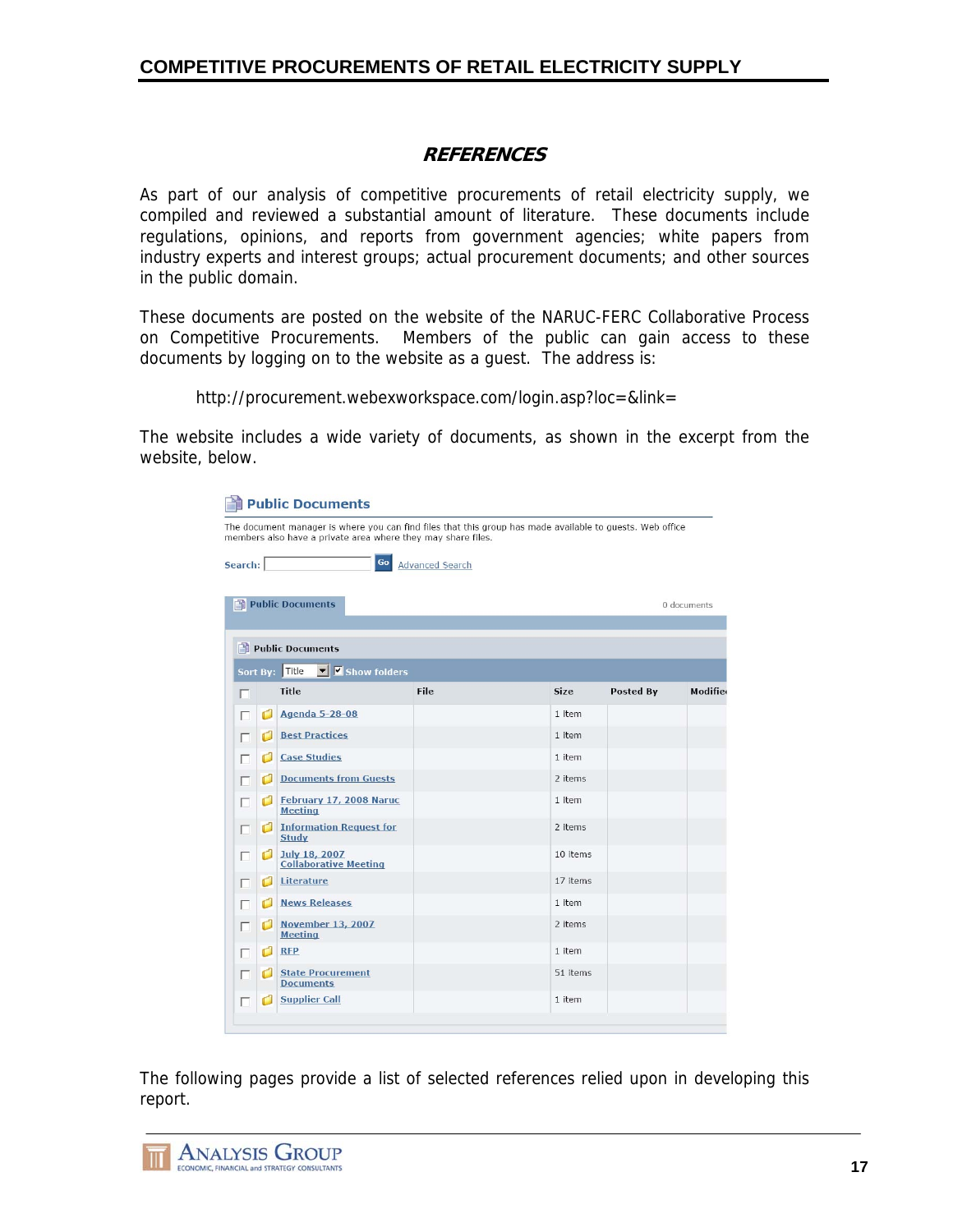### **Selected References**

Accion Group, "Report to the Georgia Public Service Commission on the Georgia Power Company 2009 RFP."

Accion Group, "Report of the Independent Evaluator, [Georgia Power] 2010 and 2011 RFPs, Re: Draft RFP Documents", November 21, 2005.

Accion Group and Boston Pacific Company, "The Oregon Independent Evaluator's Assessment of PacifiCorp's 2012 RFP Design," April 13, 2007.

American Public Power Association, "Power Supply Procurement in Retail Choice States," June 2007.

Arizona Corporation Commission, Decision No. 70032, December 4, 2007.

Aspen Environmental Group and Sentech, Inc., "Lowering the Effective Cost of Capital for Generation Projects, California Credit Policies Report, Summary of June 27, 2006 Workshop," prepared for the California Energy Commission, CEC-100-2007-001, 2007.

Benson, Elizabeth, "Report of Elizabeth Benson, Process Independent Monitor of the Entergy Services Inc. 2006 Request for Proposals for Long-term Supply-side Resources," Docket No. U-30192. September 14, 2007.

Bonright, James C. et al., *Principles of Public Utility Rates*, Public Utilities Reports Inc.: Arlington, VA, p. 257-8, 1988.

Boston Pacific Company. "Bid Evaluation Methods in Competitive Solicitations: A White Paper on Techniques Used to Evaluate Power Supply Proposals with Unequal Lives", prepared for Calpine Corporation.

Boston Pacific Company, "Getting the Best Deal for Electric Utility Customer, A Concise Guidebook for the Design, Implementation and Monitoring of Competitive Power Supply Solicitations," prepared for the Electric Power Supply Association, 2004.

Brattle Group, "Understanding Debt Imputation Issues," prepared for the Edison Electric Institute, 2008.

California Public Utilities Commission, "Opinion Adopting Pacific Gas and Electric Company, Southern California Edison Company and San Diego Gas & Electric Company's Long-Term Procurement Plans," Decision 04-12-048, April 1, 2004.

California Public Utility Commission, "Opinion Adopting Pacific Gas and Electric Company's, Southern California Edison's, and San Diego Gas & Electric's Long-Term Procurement Plans," Decision 07-12-052, December 20, 2007.

California, State of California Energy Commission and Public Utilities Commission, Energy Action Plan II, Implementation Roadmap for Energy Policies, September 21, 2005.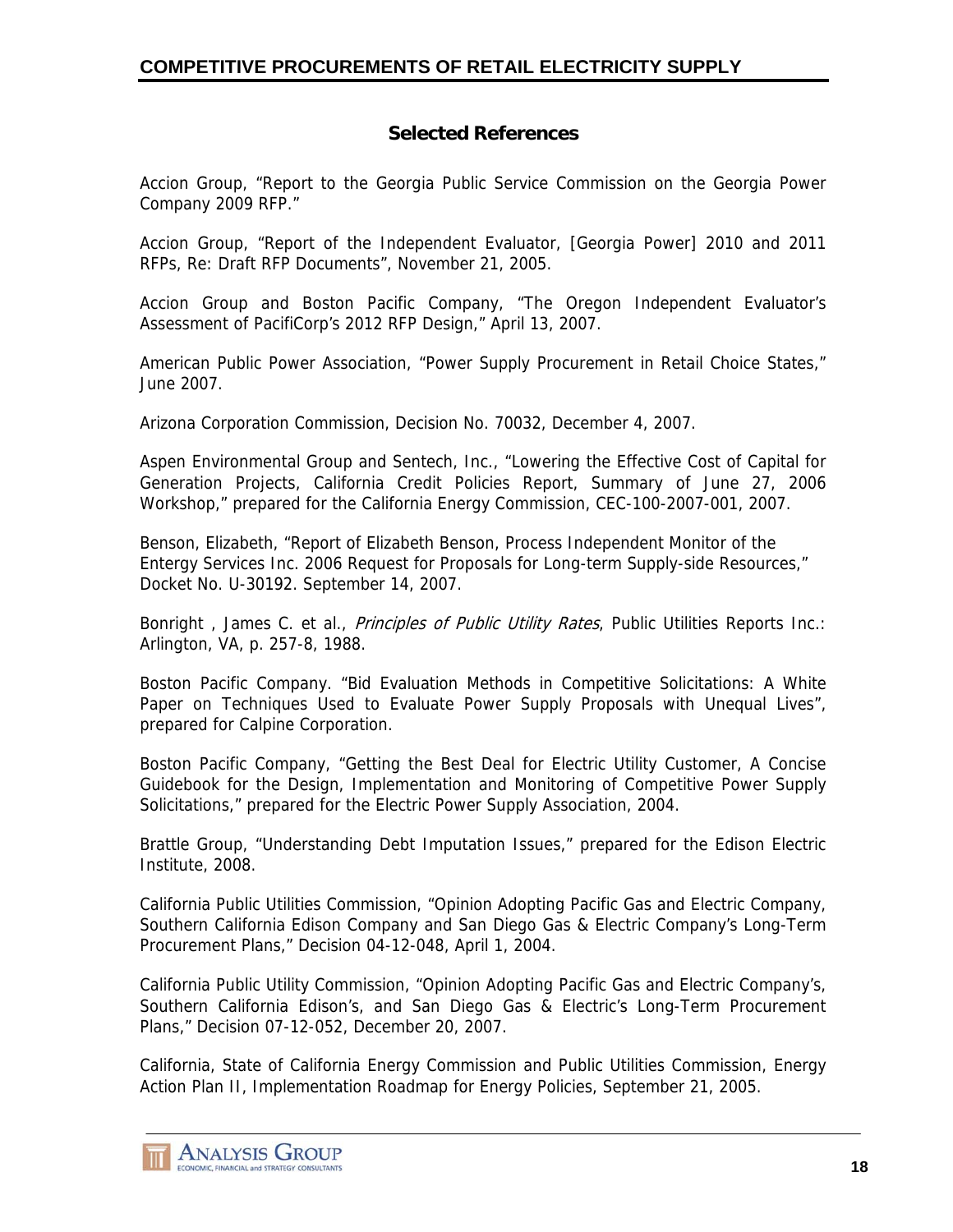Calpine Corporation, "Protest and Alternative Request for Hearing of Calpine Corporation", FERC Docket No. ER03-713-000, April 29, 2003.

Clearing Up, "PacifiCorp Signs Stealth Deal to Acquire 500-MW Generator," April 23, 2008.

Colorado, Public Utilities Commission, "Emergency Rules Amending the Commission's Electric Resource Planning Rules," Decision No. C07-0829, September 19, 2007.

Colorado Public Utilities Commission, Order of Settlement, Final Decision, Decision No. C05-0049, December 17, 2004.

Colorado Public Utilities Commission, Staff, "Report on Public Service Company of Colorado's 2003 Least-Cost Resource Plan", Volume 1: Commission Rules and Practices, Dockey No. 07M-147E, June 14, 2007. Volume 2, Docket No. 07M-147E, June 29, 2007.

Connecticut, Integrated Resource Plan for Connecticut, January 1, 2008.

Cramton, Peter et al., "Auction Design for Standard Offer Service." Working Paper, Charles River Associates and Market Design, Inc., 1997.

Delaware, Public Service Commission, Order No. 7053, October 17, 2006.

Delmarva Power & Light Company's Delaware IRP Update, Delaware PSC Docket No. 07- 20, March 5, 2008.

Dickstein Shapiro LLP, "State Competitive Procurement: A Partial Survey of Best Practices."

Duke Power, Preliminary Application for Certificate of Public Convenience and Necessity, Cliffside Project, Submitted to the North Carolina Public Utility Commission, May 11, 2005.

Entergy Services Inc., 2006 Request for Proposals for Long-term Resources, April 17, 2006.

FERC Order 890, Section V.B (Coordinated, Open and Transparent Planning), 2007, paragraphs 418-551.

Georgia Public Utilities Commission Rules, 515-3-4-.04 Identification of Capacity Resources), 515-3-4-.05 Development of Integrated Resource Plan.

Georgia Power Company, 2010 Request for Proposals, March 22, 2006.

Georgia Power, "Overview of the Georgia Power and Savannah Electric 2010 and 2011 RFPs."

GF Energy LLC, "Electric Utility Resource Planning: The Role of Competitive Procurement and Debt Equivalency," prepared for the Electric Power Supply Association, July, 2005.

Ghosh, Partho S., "MMC Presentation to Electricity Committee Workshop on Lowering the Effective Cost of Capital for Generation Projects," June 27, 2006.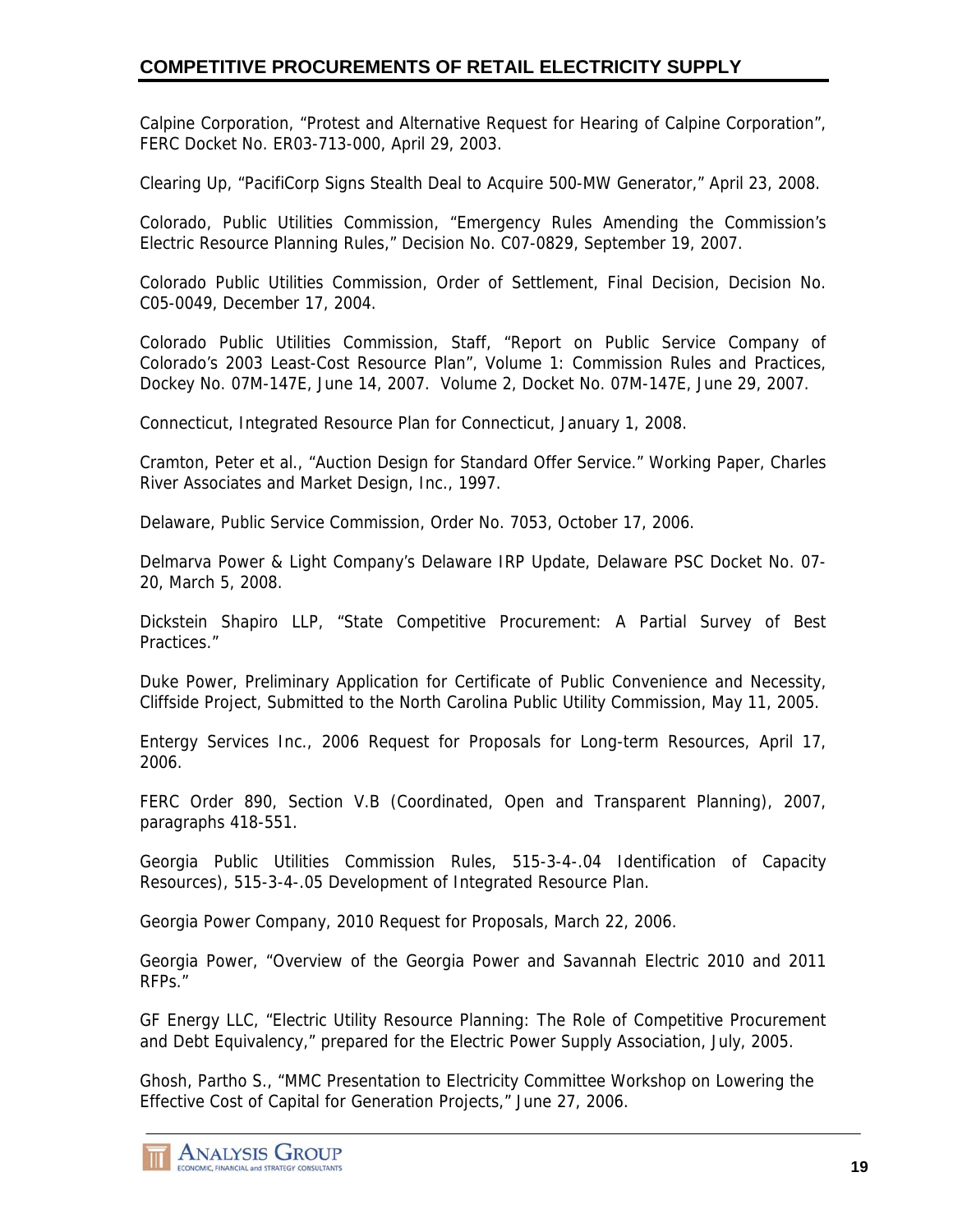Johnson, Ernest G., "Competitive Procurement," Utilities Division, Arizona Corporation Commission.

Kema, Inc. "The Cost of Credit: A Review of Credit Requirements in Western Energy Procurement," prepared for the California Energy Commission, CEC-300-2006-014, 2006.

Kahn, Edward et al. "Impact of power purchased from non-utilities on the utility cost of capital," Utilities Policy 5(1): 3-11, 1995.

Louisiana Public Service Commission, General Order, Docket No. R-26172 Sub Docket A, "In re: Development of Market-Based Mechanisms to Evaluate Proposals to Construct or Acquire Generating Capacity to Meeting Native Load," February 16, 2004.

Louisiana Public Service Commission, Staff, "Preliminary Comments of the LPSC Staff on the Draft RFP, Southwestern Electric Power Company, 2005 RFP for Intermediate and Long-term Resources."

Maine Public Utilities Commission, "Request for Proposals to Provide Standard Offer Service to Central Maine Power Company's Residential and Small Commercial Customers," October 9, 2007.

Maryland Utilities (Allegheny Power, Baltimore Gas & Electric, Potomac Electric Power, Delmarva Power & Light), "Maryland Utilities' Request For Proposals for Full Requirements Wholesale Electric Power", Pre-bid Conference, December 12, 2006.

Merrimack Energy Group, Inc., "Report of the Independent Evaluator Regarding PacifiCorp's 2012 Request for Proposals for Base Load Resources," 2006.

NARUC, "Request for Proposal to Identify Model State and Utility Practices for Competitive Procurement of Retail Electric Supply," Proposal Number 000-07-01, September 26, 2007.

National Economic Research Associates, "Competitive Electricity Markets: The Benefits for Customers and the Environment," prepared for the COMPETE Coalition, 2008.

New Jersey Public Utilities Commission, "The 2006 BGS Auction Results", <http://www.bgs-auction.com/documents/2006\_BGS\_Auction\_Results.pdf>.

Northwest Energy, Request for Proposals, prepared by Lands Energy Consulting, July 2, 2004.

Oliver, Wayne, "Direct Testimony of Wayne Oliver on Behalf of Division of Public Utilities", Docket No. 04-035-30, DPU Exhibit 2.0, September 27, 2004.

Oregon Department of Energy, "Reply Comments on Bidding Guidelines," Oregon Docket No. UM 1182, October 21, 2005.

Oregon, Public Utility Commission, Order No. 06-446, "In the Matter of an Investigation Regarding Competitive Bidding," August 10, 2006.

PacifiCorp 2009 Request for Proposals, Flexible Resource, September 2005.